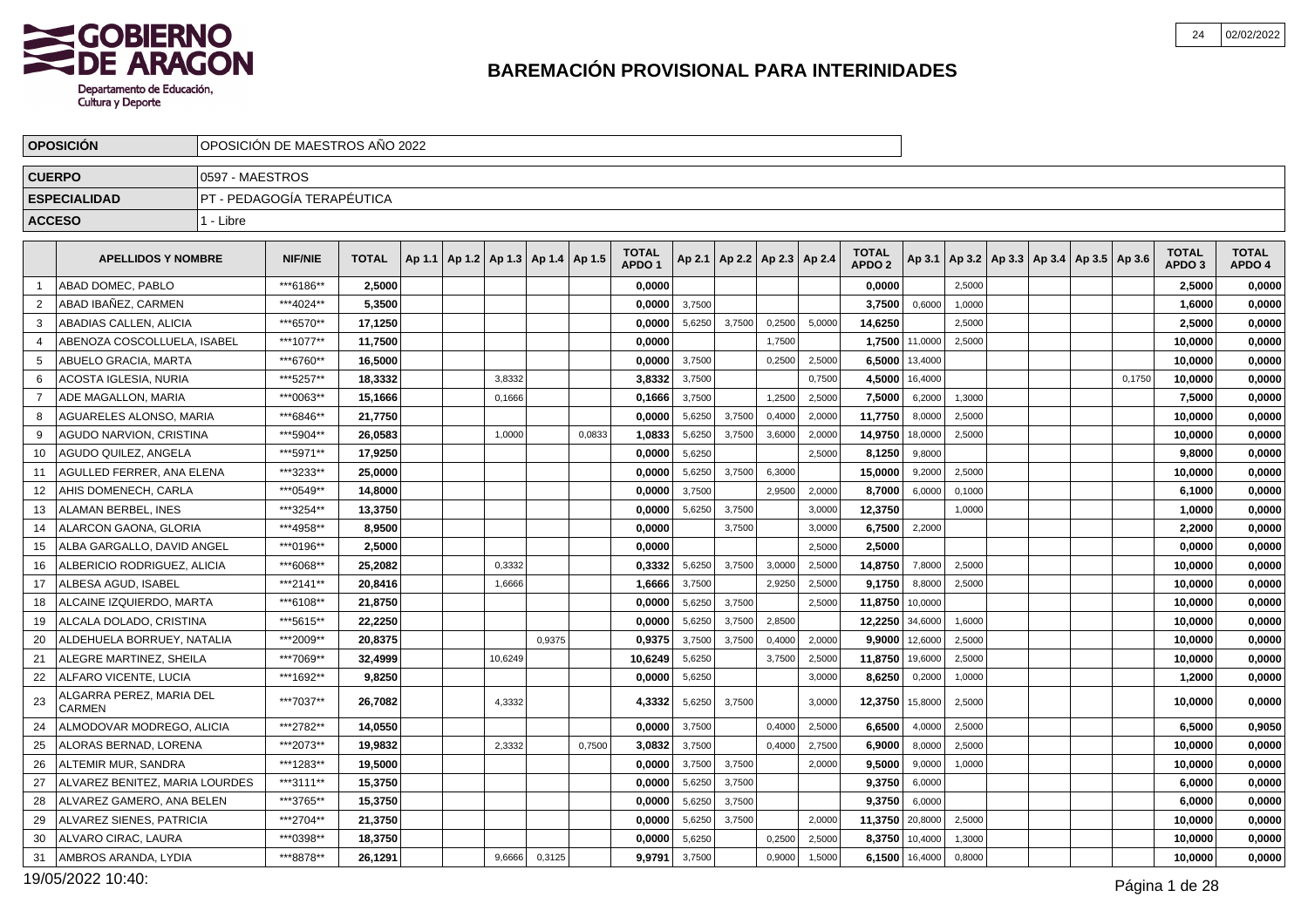

|               | <b>OPOSICION</b>            | OPOSICIÓN DE MAESTROS AÑO 2022 |                            |              |        |                                            |         |        |  |                                   |        |                          |        |        |                                   |                |        |                                                     |        |                                   |                        |
|---------------|-----------------------------|--------------------------------|----------------------------|--------------|--------|--------------------------------------------|---------|--------|--|-----------------------------------|--------|--------------------------|--------|--------|-----------------------------------|----------------|--------|-----------------------------------------------------|--------|-----------------------------------|------------------------|
| <b>CUERPO</b> |                             | 0597 - MAESTROS                |                            |              |        |                                            |         |        |  |                                   |        |                          |        |        |                                   |                |        |                                                     |        |                                   |                        |
|               | <b>ESPECIALIDAD</b>         |                                | PT - PEDAGOGIA TERAPÉUTICA |              |        |                                            |         |        |  |                                   |        |                          |        |        |                                   |                |        |                                                     |        |                                   |                        |
| <b>ACCESO</b> |                             | 1 - Libre                      |                            |              |        |                                            |         |        |  |                                   |        |                          |        |        |                                   |                |        |                                                     |        |                                   |                        |
|               |                             |                                |                            |              |        |                                            |         |        |  |                                   |        |                          |        |        |                                   |                |        |                                                     |        |                                   |                        |
|               | <b>APELLIDOS Y NOMBRE</b>   |                                | <b>NIF/NIE</b>             | <b>TOTAL</b> |        | Ap 1.1   Ap 1.2   Ap 1.3   Ap 1.4   Ap 1.5 |         |        |  | <b>TOTAL</b><br>APDO <sub>1</sub> | Ap 2.1 | Ap 2.2   Ap 2.3   Ap 2.4 |        |        | <b>TOTAL</b><br>APDO <sub>2</sub> |                |        | Ap 3.1   Ap 3.2   Ap 3.3   Ap 3.4   Ap 3.5   Ap 3.6 |        | <b>TOTAL</b><br>APDO <sub>3</sub> | <b>TOTAL</b><br>APDO 4 |
| 32            | ANDRES PEREZ, EVA           |                                | ***1741**                  | 5,4000       |        |                                            |         |        |  | 0,0000                            | 3,7500 |                          | 0,2500 |        | 4,0000                            | 1,4000         |        |                                                     |        | 1,4000                            | 0,0000                 |
| 33            | ANDRES SALVO, ESTELA        |                                | ***0027**                  | 18,0895      |        |                                            | 0,1666  | 0,5729 |  | 0,7395                            | 3,7500 |                          | 3,6000 |        | 7,3500                            | 25,0000        | 2,5000 |                                                     |        | 10,0000                           | 0,0000                 |
| -34           | ANGOS LUMBRERAS, LAURA      |                                | ***1248**                  | 13,7500      |        |                                            |         |        |  | 0.0000                            | 3,7500 |                          |        |        | 3,7500                            | 11,0000        | 1.0000 |                                                     |        | 10.0000                           | 0,0000                 |
| 35            | ANORO ABADIAS, ANA          |                                | ***5843**                  | 16,1500      |        |                                            |         |        |  | 0.0000                            | 3,7500 |                          | 0.4000 | 2.0000 | 6,1500                            | 10,2000        | 1,0000 |                                                     |        | 10.0000                           | 0,0000                 |
| 36            | ANTON ARROYO, JESUS         |                                | ***8645**                  | 29.3750      |        | 10.0000                                    |         |        |  | 10.0000                           | 5,6250 |                          | 3,7500 |        | 9,3750                            | 9,2000         | 1,1000 |                                                     |        | 10,0000                           | 0,0000                 |
| 37            | ANTONI JACA, LAURA          |                                | ***6647**                  | 17,5000      |        |                                            |         |        |  | 0.0000                            | 3,7500 | 3,7500                   |        |        | 7,5000                            | 10,4000        |        |                                                     |        | 10,0000                           | 0,0000                 |
| 38            | APARICIO PEREZ, LAURA       |                                | ***9277**                  | 18,2500      |        |                                            |         |        |  | 0,0000                            | 3,7500 | 3,7500                   |        | 0,7500 | 8,2500                            | 12,4000        |        |                                                     |        | 10,0000                           | 0,0000                 |
| 39            | ARAMAYONA GASCON, SILVIA    |                                | ***1530**                  | 22.0271      |        | 0,5208                                     |         | 0,1563 |  | 0,6771                            | 3,7500 | 3,7500                   | 3,8500 | 2,5000 | 13,8500                           | 5,0000         | 2,5000 |                                                     |        | 7,5000                            | 0,0000                 |
| 40            | ARANDA LANDERA, NEREA       |                                | ***1208**                  | 13,1250      |        |                                            |         |        |  | 0,0000                            | 5,6250 |                          |        |        | 5,6250                            | 7,0000         | 0,5000 |                                                     |        | 7,5000                            | 0,0000                 |
| 41            | ARANDA MONTEAGUDO, MIRIAM   |                                | ***1723**                  | 16,3332      |        |                                            | 1,3332  |        |  | 1,3332                            | 3,7500 |                          | 1,2500 |        |                                   | 5,0000 24,4000 | 2,5000 |                                                     |        | 10,0000                           | 0,0000                 |
| 42            | ARANTEGUI BENEDI, MARTA     |                                | ***0828**                  | 16,2000      |        |                                            |         |        |  | 0,0000                            | 5,6250 |                          | 0,5750 |        |                                   | 6,2000 11,8000 | 1,0000 |                                                     |        | 10,0000                           | 0,0000                 |
| 43            | ARCAL LUNA, ANDREA          |                                | ***2078**                  | 25,7248      |        | 0.1041                                     | 0,3332  | 0.3125 |  | 0,7498                            | 5,6250 | 3,7500                   | 3,1000 | 2.5000 | 14,9750 13,6000                   |                |        |                                                     |        | 10.0000                           | 0,0000                 |
| 44            | ARCEGA LAURA, CARLA         |                                | ***9566**                  | 0,4000       |        |                                            |         |        |  | 0.0000                            |        |                          |        |        | 0,0000                            | 0,4000         |        |                                                     |        | 0,4000                            | 0,0000                 |
| 45            | ARELLANO CARRERA, VIRGINIA  |                                | ***3573**                  | 10,5250      |        |                                            |         |        |  | 0,0000                            | 5,6250 |                          |        |        | 5,6250                            | 2,4000         | 2,5000 |                                                     |        | 4,9000                            | 0,0000                 |
| 46            | ARENY CARDIEL, MARTA        |                                | ***9628**                  | 27,8330      | 4,6664 |                                            | 4,0000  | 1,0416 |  | 9,7080                            | 5,6250 |                          |        | 2.5000 | 8,1250                            | 57,4000        |        |                                                     | 0.3000 | 10,0000                           | 0,0000                 |
| 47            | ARILLA FERRUZ, LORENA JUDIT |                                | ***5133**                  | 17,1250      |        |                                            |         |        |  | 0,0000                            | 5,6250 |                          |        | 2.0000 | 7,6250                            | 8,0000         | 1,5000 |                                                     |        | 9,5000                            | 0,0000                 |
| 48            | ARILLA FERRUZ, NOELIA       |                                | ***7070**                  | 16,9000      |        |                                            |         |        |  | 0,0000                            | 3,7500 |                          | 1,1500 | 2,0000 | 6,9000                            | 8,0000         | 2,5000 |                                                     |        | 10,0000                           | 0,0000                 |
| 49            | ARIÑO LANUZA, ALEXANDRA     |                                | ***7052**                  | 32,9833      |        |                                            | 19,8333 |        |  | 19,8333                           |        |                          | 3,1500 |        | 3,1500                            | 19,6000        | 2,5000 |                                                     |        | 10,0000                           | 0,0000                 |
| 50            | ARMARIO NIETO, MARIA        |                                | ***8632**                  | 8,6500       |        |                                            |         |        |  | 0,0000                            | 3,7500 |                          |        |        | 3,7500                            | 2,4000         | 2,5000 |                                                     |        | 4,9000                            | 0,0000                 |
| 51            | ARNAL TELLO. MARIA JOSE     |                                | ***2549**                  | 44,6250      |        |                                            | 19,6250 |        |  | 19.6250                           | 3,7500 | 3,7500                   | 7,5000 |        | 15,0000                           | 35,4000        | 2,5000 |                                                     | 0.6000 | 10,0000                           | 0,0000                 |
| 52            | ARNAU VIÑUALES, SARA        |                                | ***3909**                  | 11,3000      |        |                                            |         |        |  | 0.0000                            | 3,7500 | 3,7500                   | 0,4000 |        | 7,9000                            | 1,8000         | 1,6000 |                                                     |        | 3,4000                            | 0,0000                 |
| 53            | ARRANZ ORTEGA. INES         |                                | ***1593**                  | 9,5000       |        |                                            | 0,5000  |        |  | 0,5000                            | 3,7500 | 3,7500                   | 1,5000 |        | 9.0000                            |                |        |                                                     |        | 0.0000                            | 0,0000                 |
| 54            | ARTIEDA HORNA, NOELIA       |                                | ***5817**                  | 17,8666      |        |                                            | 0,1666  |        |  | 0,1666                            | 5,6250 | 7,5000                   | 6,4500 | 2,5000 | 15,0000                           | 0,2000         | 2,5000 |                                                     |        | 2,7000                            | 0,0000                 |
| 55            | ARTIGAS MARIN, MIGUEL       |                                | ***6862**                  | 19,7250      |        |                                            |         |        |  | 0,0000                            | 5,6250 |                          | 1,1000 | 3,0000 | 9,7250                            | 12,0000        |        |                                                     |        | 10,0000                           | 0,0000                 |
| 56            | ARTIGAS TRAIN, LARA         |                                | ***6240**                  | 15,6250      |        |                                            |         |        |  | 0,0000                            | 5,6250 |                          |        |        | 5,6250                            | 13,0000        |        |                                                     |        | 10,0000                           | 0,0000                 |
| 57            | ASIN FABIANI, RAQUEL PILAR  |                                | ***6497**                  | 19,6666      |        |                                            | 2,6666  |        |  | 2,6666                            | 3,7500 |                          | 0,7500 | 2,5000 | 7,0000                            | 15,4000        | 2,5000 |                                                     |        | 10,0000                           | 0,0000                 |
| 58            | ASIN FABIANI, SARA MARIA    |                                | ***6497**                  | 13,1000      |        |                                            |         |        |  | 0,0000                            | 3,7500 |                          | 0,5500 |        | 4,3000                            | 8,8000         |        |                                                     |        | 8,8000                            | 0,0000                 |
| 59            | ATARES BEGUER, M. CARMEN    |                                | ***3617**                  | 32,6750      |        |                                            | 15,3750 |        |  | 15,3750                           | 3,7500 |                          | 1,0500 | 2,5000 | 7,3000                            | 45,0000        | 2,5000 |                                                     | 0.2500 | 10,0000                           | 0,0000                 |
| 60            | AVELLANED MORELLON, CLAUDIA |                                | ***3364**                  | 17,6250      |        |                                            |         |        |  | 0,0000                            | 5,6250 |                          |        | 2,0000 |                                   | 7,6250 10,0000 | 1,0000 |                                                     |        | 10,0000                           | 0,0000                 |
| 61            | AYUDA MORAGREGA, MONTSERRAT |                                | ***0552**                  | 16,5000      |        |                                            |         |        |  | 0,0000                            | 3,7500 |                          | 0,7500 | 2,0000 | 6,5000                            | 12,6000        | 2,5000 |                                                     |        | 10.0000                           | 0,0000                 |
| 62            | AZAGRA LAVENA, MARINA       |                                | ***0854**                  | 13,7500      |        |                                            |         |        |  | $0,0000$ 3,7500                   |        |                          |        |        |                                   | 3,7500 10,0000 | 1,0000 |                                                     |        | 10.0000                           | 0,0000                 |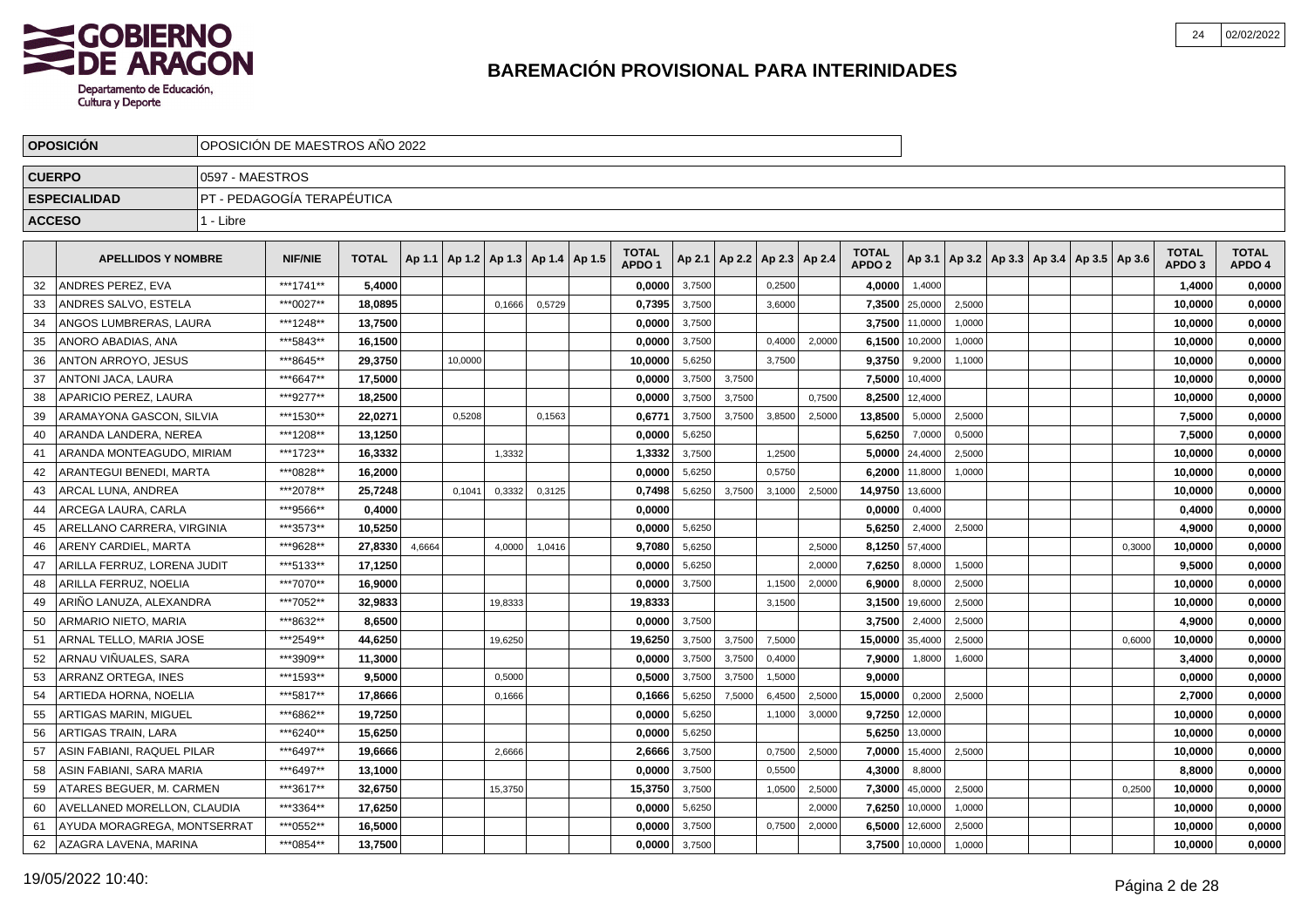

| 0597 - MAESTROS<br><b>CUERPO</b><br>PT - PEDAGOGÍA TERAPÉUTICA<br><b>ESPECIALIDAD</b><br>1 - Libre<br><b>ACCESO</b><br><b>TOTAL</b><br><b>TOTAL</b><br><b>APELLIDOS Y NOMBRE</b><br><b>NIF/NIE</b><br><b>TOTAL</b><br>Ap 1.1   Ap 1.2   Ap 1.3   Ap 1.4   Ap 1.5<br>Ap 2.1   Ap 2.2<br>Ap 2.3 Ap 2.4<br>Ap 3.1   Ap 3.2   Ap 3.3   Ap 3.4   Ap 3.5   Ap 3.6<br>APDO <sub>2</sub><br>APDO <sub>1</sub><br>AZNAR GALVE, DAVID<br>***7414**<br>19,5593<br>0,0000<br>3,7500<br>2,5000<br>8,0500<br>10,0000<br>63<br>1,8000<br>2,5000<br><b>AZNAR GIL, PILAR</b><br>***2078**<br>3,7500<br>7,0000<br>10,0000<br>64<br>17.0000<br>0,0000<br>2,5000<br>0,7500<br>***3303**<br>3,7500<br>3,7500<br>AZNAR GIMENO, SILVIA PILAR<br>13,7500<br>0,0000<br>9,0000<br>1,4000<br>65<br>AZNAR ORUS, CLARA<br>***1835**<br>20.9750<br>0,0000<br>5,6250<br>0,8500<br>4,5000<br>10,9750<br>9,0000<br>1,0000<br>66 |                              |
|------------------------------------------------------------------------------------------------------------------------------------------------------------------------------------------------------------------------------------------------------------------------------------------------------------------------------------------------------------------------------------------------------------------------------------------------------------------------------------------------------------------------------------------------------------------------------------------------------------------------------------------------------------------------------------------------------------------------------------------------------------------------------------------------------------------------------------------------------------------------------------------------|------------------------------|
|                                                                                                                                                                                                                                                                                                                                                                                                                                                                                                                                                                                                                                                                                                                                                                                                                                                                                                |                              |
|                                                                                                                                                                                                                                                                                                                                                                                                                                                                                                                                                                                                                                                                                                                                                                                                                                                                                                |                              |
|                                                                                                                                                                                                                                                                                                                                                                                                                                                                                                                                                                                                                                                                                                                                                                                                                                                                                                |                              |
|                                                                                                                                                                                                                                                                                                                                                                                                                                                                                                                                                                                                                                                                                                                                                                                                                                                                                                | <b>TOTAL</b><br><b>TOTAL</b> |
|                                                                                                                                                                                                                                                                                                                                                                                                                                                                                                                                                                                                                                                                                                                                                                                                                                                                                                | APDO <sub>3</sub><br>APDO 4  |
|                                                                                                                                                                                                                                                                                                                                                                                                                                                                                                                                                                                                                                                                                                                                                                                                                                                                                                | 10,0000<br>1,5093            |
|                                                                                                                                                                                                                                                                                                                                                                                                                                                                                                                                                                                                                                                                                                                                                                                                                                                                                                | 0,0000<br>10,0000            |
|                                                                                                                                                                                                                                                                                                                                                                                                                                                                                                                                                                                                                                                                                                                                                                                                                                                                                                | 0,0000<br>10,0000            |
|                                                                                                                                                                                                                                                                                                                                                                                                                                                                                                                                                                                                                                                                                                                                                                                                                                                                                                | 10,0000<br>0,0000            |
| ***3267**<br>AZNAR PALLAS, BRENDA<br>0,0000<br>3,7500<br>2,7000<br>6,4500<br>7,4000<br>2,5000<br>16,3500<br>67                                                                                                                                                                                                                                                                                                                                                                                                                                                                                                                                                                                                                                                                                                                                                                                 | 9,9000<br>0,0000             |
| AZOR FILLAT, ROSARIO<br>***3067**<br>45,4750<br>22,5000<br>5,6250<br>2,0000<br>12,9750<br>22,0000<br>68<br>22,5000<br>5,3500<br>2,5000<br>0,2500                                                                                                                                                                                                                                                                                                                                                                                                                                                                                                                                                                                                                                                                                                                                               | 10,0000<br>0,0000            |
| 17,0000<br><b>BAENA SIERRA, VERONICA</b><br>***0209**<br>14,5000<br>0,0000<br>3,7500<br>0,7500<br>4,5000<br>2,5000<br>69                                                                                                                                                                                                                                                                                                                                                                                                                                                                                                                                                                                                                                                                                                                                                                       | 10,0000<br>0,0000            |
| <b>BAETA GALINDO, ANDREA</b><br>***6927**<br>13.7500<br>0.0000<br>3,7500<br>3,7500<br>10,4000<br>70<br>1,5000                                                                                                                                                                                                                                                                                                                                                                                                                                                                                                                                                                                                                                                                                                                                                                                  | 10,0000<br>0,0000            |
| <b>BAILO LALAGUNA, SONIA</b><br>***6226**<br>9,1250<br>6,0250<br>0,6000<br>71<br>0,0000<br>5,6250<br>0,4000<br>2,5000                                                                                                                                                                                                                                                                                                                                                                                                                                                                                                                                                                                                                                                                                                                                                                          | 0,0000<br>3,1000             |
| 5,6250<br>6,2500<br>6,2000<br>72<br><b>BAJEN GONZALO, SARA</b><br>***6367**<br>22.7000<br>0,0000<br>6,0000<br>15,0000<br>1,5000                                                                                                                                                                                                                                                                                                                                                                                                                                                                                                                                                                                                                                                                                                                                                                | 0,0000<br>7,7000             |
| BALBERA PERTUZ, VERA LUCIA<br>***5810**<br>19,6250<br>0,0000<br>5,6250<br>2,5000<br>9,6250<br>13,0000<br>73<br>1,5000<br>2,0000                                                                                                                                                                                                                                                                                                                                                                                                                                                                                                                                                                                                                                                                                                                                                                | 10,0000<br>0,0000            |
| BALLESTEROS PUYO, DIEGO<br>***3319**<br>16,1750<br>0,0000<br>3,7500<br>2,0000<br>6,1750<br>10,4000<br>74<br>0,4250                                                                                                                                                                                                                                                                                                                                                                                                                                                                                                                                                                                                                                                                                                                                                                             | 10,0000<br>0,0000            |
| <b>BAQUEDANO LARAÑA, SERGIO</b><br>***6614**<br>4,5500<br>3,7500<br>4,1500<br>0,0000<br>0,4000<br>0,4000<br>75                                                                                                                                                                                                                                                                                                                                                                                                                                                                                                                                                                                                                                                                                                                                                                                 | 0,4000<br>0,0000             |
| ***4062**<br><b>BARCELONA MENA, TERESA</b><br>31,3332<br>6,3332<br>6,3332<br>5,6250<br>15,0000<br>16,2000<br>76<br>2,5000<br>9,2500<br>0,6000                                                                                                                                                                                                                                                                                                                                                                                                                                                                                                                                                                                                                                                                                                                                                  | 10,0000<br>0,0000            |
| 3,7500<br><b>BARRA MORENO, LAURA</b><br>***3482**<br>5,0000<br>0,0000<br>0,2500<br>4,0000<br>1,0000<br>77                                                                                                                                                                                                                                                                                                                                                                                                                                                                                                                                                                                                                                                                                                                                                                                      | 1,0000<br>0,0000             |
| ***5590**<br>2,0000<br>10,8000<br><b>BARRERA RAMOS, ISABEL</b><br>17.6250<br>0,0000<br>5,6250<br>7,6250<br>78                                                                                                                                                                                                                                                                                                                                                                                                                                                                                                                                                                                                                                                                                                                                                                                  | 10,0000<br>0,0000            |
| ***2705**<br>79<br><b>BARRIENDO PEREZ, LIDIA</b><br>18,6750<br>0,0000<br>5,6250<br>0,5500<br>2,5000<br>8,6750<br>11,8000<br>1,0000                                                                                                                                                                                                                                                                                                                                                                                                                                                                                                                                                                                                                                                                                                                                                             | 10,0000<br>0,0000            |
| <b>BARTOLOME MATA, MARIA</b><br>***2546**<br>3,0208<br>3.7500<br>4.0000<br>7,7500<br>0,4000<br>80<br>11,8708<br>3.0208<br>0,7000                                                                                                                                                                                                                                                                                                                                                                                                                                                                                                                                                                                                                                                                                                                                                               | 0,0000<br>1,1000             |
| BARTOLOME VILLALBA, ARIADNA<br>0.0000<br>3,7500<br>2,5500<br>***9536**<br>16,3000<br>6,3000<br>14,0000<br>2,5000<br>81                                                                                                                                                                                                                                                                                                                                                                                                                                                                                                                                                                                                                                                                                                                                                                         | 0,0000<br>10,0000            |
| BAYO VALLES. ENRIQUE MANUEL<br>***7339**<br>0.0000<br>3,7500<br>7,5000<br>8,2000<br>82<br>15.7000<br>3,7500                                                                                                                                                                                                                                                                                                                                                                                                                                                                                                                                                                                                                                                                                                                                                                                    | 8,2000<br>0,0000             |
| BAZAN MONASTERIO, RAQUEL<br>***7157**<br>11,6250<br>0,9166<br>12,5416<br>3,7500<br>5,3500<br>19,2000<br>2,5000<br>83<br>27,8916<br>1,6000                                                                                                                                                                                                                                                                                                                                                                                                                                                                                                                                                                                                                                                                                                                                                      | 10,0000<br>0,0000            |
| BAZTAN LABORDA, PAULA<br>***1751**<br>0,3646<br>0.3646<br>3,7500<br>3,8000<br>13.6646<br>0,7500<br>2,5000<br>7,0000<br>2,5000<br>-84                                                                                                                                                                                                                                                                                                                                                                                                                                                                                                                                                                                                                                                                                                                                                           | 6.3000<br>0,0000             |
| BELENGUER DE ECHAVE, MARIA DEL<br>***1611**<br>20,4167<br>3,7500<br>19,8000<br>85<br>34,1667<br>19,4167<br>1,0000<br>3,7500<br>2,5000<br><b>MAR</b>                                                                                                                                                                                                                                                                                                                                                                                                                                                                                                                                                                                                                                                                                                                                            | 10.0000<br>0,0000            |
| BELIO GIMENO, MARIA ANGELA<br>***3495**<br>2,7083<br>33,7415<br>0,4166<br>10,7915<br>3,7500<br>12,9500<br>16,2000<br>2,5000<br>86<br>7,6666<br>9,2000                                                                                                                                                                                                                                                                                                                                                                                                                                                                                                                                                                                                                                                                                                                                          | 10,0000<br>0,0000            |
| ***2577**<br>0,0000<br><b>BELLO GUERRA, MIRIAM</b><br>6,7000<br>0,0000<br>5,2000<br>1,5000<br>87                                                                                                                                                                                                                                                                                                                                                                                                                                                                                                                                                                                                                                                                                                                                                                                               | 6,7000<br>0,0000             |
| BELLOSTAS SOROLLA, ANA BELEN<br>***4441**<br>3,7500<br>8,2500<br>2,5000<br>14,5000<br>20,0000<br>2,5000<br>88<br>30.1666<br>5,6666<br>5,6666                                                                                                                                                                                                                                                                                                                                                                                                                                                                                                                                                                                                                                                                                                                                                   | 0,0000<br>10,0000            |
| BELSUE LARRODE, CLARA<br>***0967**<br>3,7500<br>20,7000<br>0,0000<br>7,1500<br>10,9000<br>8,8000<br>1,0000<br>89                                                                                                                                                                                                                                                                                                                                                                                                                                                                                                                                                                                                                                                                                                                                                                               | 9,8000<br>0,0000             |
| BELTRAN SANTOS, MARIA PILAR<br>***2594**<br>0,4166<br>7,7498<br>3,7500<br>0,7500<br>2,0000<br>10,2500<br>16,8000<br>90<br>27,9998<br>7,3332<br>3.7500<br>1,1000                                                                                                                                                                                                                                                                                                                                                                                                                                                                                                                                                                                                                                                                                                                                | 10,0000<br>0,0000            |
| ***1062**<br>BENEDI ANADON, ANA<br>2,0000<br>3,7500<br>0,7500<br>2,5000<br>12,6000<br>2,5000<br>91<br>22,7500<br>2,0000<br>3,7500<br>10,7500                                                                                                                                                                                                                                                                                                                                                                                                                                                                                                                                                                                                                                                                                                                                                   | 10,0000<br>0,0000            |
| <b>BENEDI GOMEZ, MIRIAM</b><br>***5760**<br>92<br>16,4500<br>0,0000<br>3,7500<br>6,4500<br>18,6000<br>2,5000<br>2,7000                                                                                                                                                                                                                                                                                                                                                                                                                                                                                                                                                                                                                                                                                                                                                                         | 10,0000<br>0,0000            |
| ***5431**<br>93<br><b>BENEDI VISIEDO, VICTORIA</b><br>13,7250<br>0,0000<br>5,6250<br>5,6250<br>7,6000<br>0,5000                                                                                                                                                                                                                                                                                                                                                                                                                                                                                                                                                                                                                                                                                                                                                                                |                              |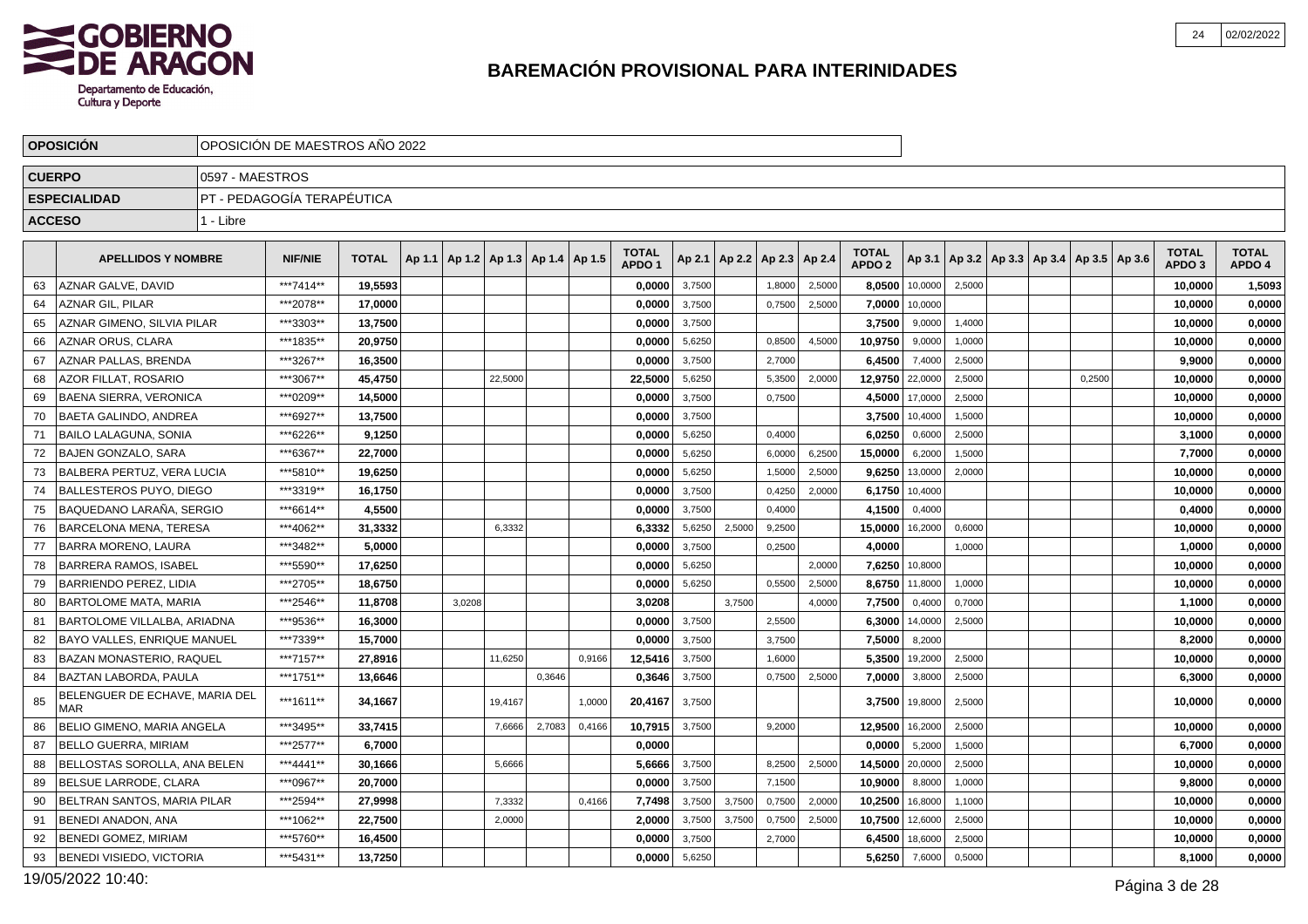

|               | <b>OPOSICION</b>                             |                 | OPOSICIÓN DE MAESTROS AÑO 2022 |              |         |                                   |        |        |                                   |        |        |                          |        |                                   |                |                                                     |  |  |                                   |                        |
|---------------|----------------------------------------------|-----------------|--------------------------------|--------------|---------|-----------------------------------|--------|--------|-----------------------------------|--------|--------|--------------------------|--------|-----------------------------------|----------------|-----------------------------------------------------|--|--|-----------------------------------|------------------------|
| <b>CUERPO</b> |                                              | 0597 - MAESTROS |                                |              |         |                                   |        |        |                                   |        |        |                          |        |                                   |                |                                                     |  |  |                                   |                        |
|               | <b>ESPECIALIDAD</b>                          |                 | PT - PEDAGOGÍA TERAPÉUTICA     |              |         |                                   |        |        |                                   |        |        |                          |        |                                   |                |                                                     |  |  |                                   |                        |
| <b>ACCESO</b> |                                              | 1 - Libre       |                                |              |         |                                   |        |        |                                   |        |        |                          |        |                                   |                |                                                     |  |  |                                   |                        |
|               |                                              |                 |                                |              |         |                                   |        |        |                                   |        |        |                          |        |                                   |                |                                                     |  |  |                                   |                        |
|               | <b>APELLIDOS Y NOMBRE</b>                    |                 | <b>NIF/NIE</b>                 | <b>TOTAL</b> | Ap 1.1  | Ap 1.2   Ap 1.3   Ap 1.4   Ap 1.5 |        |        | <b>TOTAL</b><br>APDO <sub>1</sub> | Ap 2.1 |        | Ap 2.2   Ap 2.3   Ap 2.4 |        | <b>TOTAL</b><br>APDO <sub>2</sub> |                | Ap 3.1   Ap 3.2   Ap 3.3   Ap 3.4   Ap 3.5   Ap 3.6 |  |  | <b>TOTAL</b><br>APDO <sub>3</sub> | <b>TOTAL</b><br>APDO 4 |
| 94            | BENITEZ IBARBIA, NATALIA IZARBE              |                 | ***6098**                      | 18,4832      |         | 1,3332                            |        |        | 1,3332                            | 5,6250 | 1,8750 | 0,2500                   |        | 7,7500                            | 8,4000         | 1,0000                                              |  |  | 9,4000                            | 0,0000                 |
| 95            | BENITEZ PEREA, ESPERANZA MARIA               |                 | ***2560**                      | 20,3000      |         |                                   |        |        | 0.0000                            | 3,7500 | 3,7500 |                          | 5,0000 | 12,5000                           | 7,8000         |                                                     |  |  | 7.8000                            | 0,0000                 |
| 96            | BENITO CALAHORRA, SUSANA                     |                 | ***5129**                      | 43,7874      | 17,6664 |                                   |        | 1,9166 | 19,5830                           | 5,6250 |        | 0,2500                   |        | 5,8750                            | 9,4000         | 2,5000                                              |  |  | 10,0000                           | 8,3294                 |
| 97            | <b>BERDEJO VICENTE, CLARA</b>                |                 | ***5688**                      | 7.6250       |         |                                   |        |        | 0,0000                            | 5,6250 |        |                          |        | 5,6250                            | 2,0000         |                                                     |  |  | 2,0000                            | 0,0000                 |
| 98            | BERDEJO VICENTE, ELENA                       |                 | ***5688**                      | 12,2000      |         |                                   |        |        | 0,0000                            | 3,7500 |        | 0,8500                   |        | 4,6000                            | 5,6000         | 2,0000                                              |  |  | 7,6000                            | 0,0000                 |
| 99            | BERMEJO SANCHO, BEATRIZ                      |                 | ***4151**                      | 32,3750      |         | 19,6250                           |        |        | 19,6250                           |        |        | 2,7500                   |        | 2,7500                            | 32,0000        | 2,5000                                              |  |  | 10,0000                           | 0,0000                 |
| 100           | BERNABEU MARTINEZ, BEGOÑA<br><b>ASUNCION</b> |                 | ***9620**                      | 8,8750       |         |                                   |        |        | 0,0000                            | 5,6250 |        | 0,7500                   | 2,5000 | 8,8750                            |                |                                                     |  |  | 0,0000                            | 0,0000                 |
| 101           | <b>BERNAD CALAVIA, IVAN</b>                  |                 | ***0846**                      | 12,1500      |         |                                   |        |        | 0,0000                            | 3,7500 |        |                          |        | 3,7500                            | 8,4000         |                                                     |  |  | 8,4000                            | 0,0000                 |
| 102           | BERNAL COZAR, LAURA                          |                 | ***4515**                      | 28,6586      |         |                                   | 5.5336 |        | 5,5336                            | 5,6250 |        | 7,5000                   |        | 13,1250                           | 28,0000        | 2,5000                                              |  |  | 10,0000                           | 0,0000                 |
| 103           | BETORE SUPERVIA, CECILIA                     |                 | ***0870**                      | 11,0250      |         |                                   |        |        | 0,0000                            | 3,7500 |        | 0.5750                   |        | 4,3250                            | 5,2000         | 1,5000                                              |  |  | 6,7000                            | 0,0000                 |
| 104           | <b>BIELSA SANZ. IRENE</b>                    |                 | ***5802**                      | 13,7500      |         |                                   |        |        | 0,0000                            |        | 3,7500 |                          |        | 3,7500                            | 10,0000        | 1,0000                                              |  |  | 10,0000                           | 0,0000                 |
| 105           | <b>BITRIA ARCHILLA, PAULA</b>                |                 | ***6093**                      | 10.9750      |         |                                   |        |        | 0.0000                            | 5,6250 | 3.7500 |                          |        | 9,3750                            | 0,6000         | 1,0000                                              |  |  | 1,6000                            | 0,0000                 |
| 106           | BLANCAS CASADO, MARIA                        |                 | ***1747**                      | 9,1250       |         |                                   |        |        | 0,0000                            | 5,6250 |        |                          | 3,5000 | 9,1250                            |                |                                                     |  |  | 0,0000                            | 0,0000                 |
| 107           | <b>BLANCAS COBO, ANDREA</b>                  |                 | ***6084**                      | 21,3275      |         |                                   |        |        | 0,0000                            | 5,6250 |        | 2,4500                   | 2,5000 | 10,5750 21,0000                   |                | 1,5000                                              |  |  | 10,0000                           | 0,7525                 |
| 108           | <b>BLANCAS GRACIA, LAURA</b>                 |                 | ***5869**                      | 14,6500      |         |                                   |        |        | 0,0000                            | 3,7500 | 3,7500 | 0,5500                   |        | 8,0500                            | 6.6000         |                                                     |  |  | 6,6000                            | 0,0000                 |
| 109           | BLANCO BLASCO, FCO. GREGORIO                 |                 | ***2838**                      | 33,9333      |         | 17,8333                           |        |        | 17,8333                           | 3,7500 |        | 2,3500                   |        |                                   | 6,1000 20,6000 |                                                     |  |  | 10,0000                           | 0,0000                 |
| 110           | <b>BLASCO GASCON, MARTA</b>                  |                 | ***6169**                      | 15.6250      |         |                                   |        |        | 0,0000                            | 5,6250 |        |                          |        | 5,6250                            | 11,0000        |                                                     |  |  | 10,0000                           | 0,0000                 |
| 111           | BLASCO PEREZ, INMACULADA                     |                 | ***2075**                      | 13,7500      |         |                                   |        |        | 0,0000                            | 3,7500 |        |                          |        | 3,7500                            | 10,4000        |                                                     |  |  | 10,0000                           | 0,0000                 |
| 112           | <b>BOIRA RUBIO, CRISTINA</b>                 |                 | ***6279**                      | 8,7000       |         |                                   |        |        | 0,0000                            | 3,7500 | 3,7500 |                          |        | 7,5000                            | 1,2000         |                                                     |  |  | 1,2000                            | 0,0000                 |
| 113           | <b>BOLTAINA ABADIAS, SANDRA</b>              |                 | ***2060**                      | 16,0250      |         |                                   |        |        | 0,0000                            | 5,6250 |        | 0,4000                   |        | 6,0250                            | 10,2000        | 0,2000                                              |  |  | 10,0000                           | 0,0000                 |
| 114           | <b>BOTAYA AUDINA, VANESA</b>                 |                 | ***5868**                      | 15,0500      |         |                                   |        |        | 0,0000                            |        | 3,7500 |                          | 2,5000 | 6,2500                            | 8,8000         |                                                     |  |  | 8,8000                            | 0,0000                 |
| 115           | Í BRAÑA SUAREZ. NOEMI                        |                 | ***5613**                      | 24.9479      |         |                                   | 1,1979 |        | 1,1979                            | 3,7500 | 7,5000 | 2,5000                   |        | 13,7500 21,8000                   |                |                                                     |  |  | 10,0000                           | 0,0000                 |
| 116           | <b>BRAVO MARTINEZ, JUAN</b>                  |                 | ***6933**                      | 12,7500      |         |                                   |        |        | 0,0000                            | 3,7500 |        |                          | 6,5000 | 10,2500                           |                | 2,5000                                              |  |  | 2,5000                            | 0,0000                 |
| 117           | <b>BRUN CUELLO, PAULA</b>                    |                 | ***7495**                      | 19,1250      |         |                                   |        |        | 0,0000                            | 5,6250 |        | 0,2500                   | 3,2500 | 9,1250                            | 14,2000        | 1,4000                                              |  |  | 10,0000                           | 0,0000                 |
| 118           | <b>BRUN GRESA, FELIX</b>                     |                 | ***3565**                      | 20,2038      |         |                                   |        |        | 0,0000                            | 5,6250 |        | 1,7500                   | 1,5000 | 8,8750                            | 17,8000        | 2,5000                                              |  |  | 10,0000                           | 1,3288                 |
| 119           | <b>BUENACASA COCHI, NURIA</b>                |                 | ***8695**                      | 31,2500      |         | 15,6250                           |        |        | 15,6250                           | 5,6250 |        |                          |        | 5,6250                            | 22,8000        | 2,5000                                              |  |  | 10,0000                           | 0,0000                 |
| 120           | <b>BUENO POZA, SARAY</b>                     |                 | ***3574**                      | 16,3750      |         |                                   |        |        | 0,0000                            | 5,6250 |        | 0,7500                   |        | 6,3750                            | 10,4000        | 2,5000                                              |  |  | 10,0000                           | 0,0000                 |
| 121           | BUETAS GUARDINGO, ISABEL                     |                 | ***6612**                      | 20,7416      |         | 0,6666                            |        |        | 0,6666                            | 5,6250 | 3,7500 | 2,7000                   | 2,5000 | 14,5750                           | 4,0000         | 1,5000                                              |  |  | 5,5000                            | 0,0000                 |
| 122           | <b>BURILLO SIMON, NEREA</b>                  |                 | ***6264**                      | 13,7500      |         |                                   |        |        | 0,0000                            |        | 3,7500 |                          |        | 3,7500                            | 10,0000        |                                                     |  |  | 10,0000                           | 0,0000                 |
| 123           | CABALLERO GOMEZ, JAIME                       |                 | ***3597**                      | 25,5832      | 0,3332  | 1,5000                            |        |        | 1,8332                            | 3,7500 | 7,5000 |                          | 2,5000 | 13,7500                           | 11,2000        | 2,5000                                              |  |  | 10,0000                           | 0,0000                 |
| 124           | CABO MARTINEZ, TAMARA                        |                 | ***5815**                      | 30,7500      | 7,0000  |                                   |        |        | 7,0000                            | 5,6250 | 3,7500 | 1,8750                   | 2,5000 | 13,7500                           | 15,6000        |                                                     |  |  | 10,0000                           | 0,0000                 |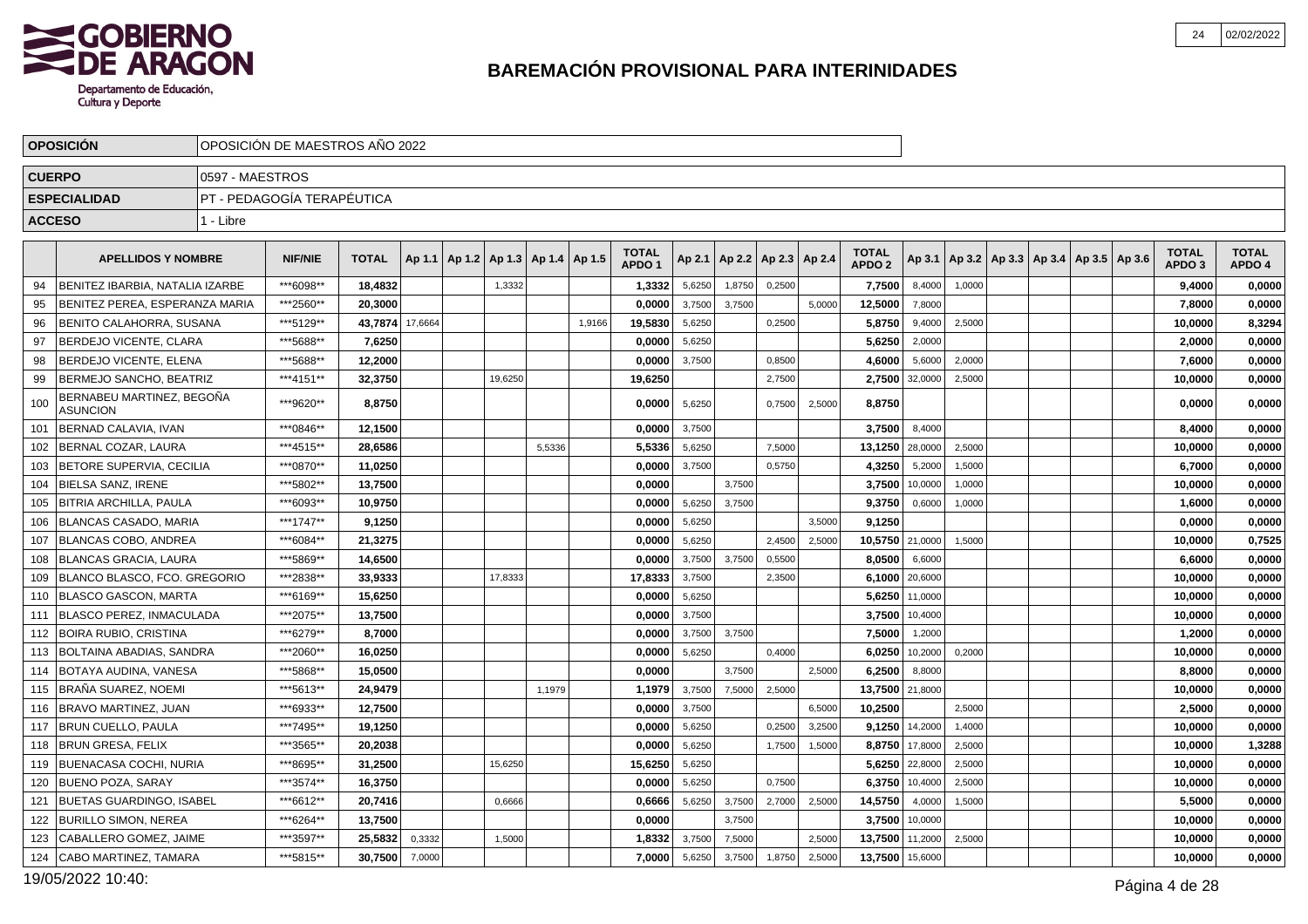

|               | <b>OPOSICION</b>                             |                 | OPOSICIÓN DE MAESTROS AÑO 2022 |              |        |                                   |        |  |        |                                   |        |        |                                   |        |                                   |         |                                                     |  |  |                                   |                        |
|---------------|----------------------------------------------|-----------------|--------------------------------|--------------|--------|-----------------------------------|--------|--|--------|-----------------------------------|--------|--------|-----------------------------------|--------|-----------------------------------|---------|-----------------------------------------------------|--|--|-----------------------------------|------------------------|
| <b>CUERPO</b> |                                              | 0597 - MAESTROS |                                |              |        |                                   |        |  |        |                                   |        |        |                                   |        |                                   |         |                                                     |  |  |                                   |                        |
|               | <b>ESPECIALIDAD</b>                          |                 | PT - PEDAGOGÍA TERAPÉUTICA     |              |        |                                   |        |  |        |                                   |        |        |                                   |        |                                   |         |                                                     |  |  |                                   |                        |
| <b>ACCESO</b> |                                              | 1 - Libre       |                                |              |        |                                   |        |  |        |                                   |        |        |                                   |        |                                   |         |                                                     |  |  |                                   |                        |
|               |                                              |                 |                                |              |        |                                   |        |  |        |                                   |        |        |                                   |        |                                   |         |                                                     |  |  |                                   |                        |
|               | <b>APELLIDOS Y NOMBRE</b>                    |                 | <b>NIF/NIE</b>                 | <b>TOTAL</b> | Ap 1.1 | Ap 1.2   Ap 1.3   Ap 1.4   Ap 1.5 |        |  |        | <b>TOTAL</b><br>APDO <sub>1</sub> |        |        | Ap 2.1   Ap 2.2   Ap 2.3   Ap 2.4 |        | <b>TOTAL</b><br>APDO <sub>2</sub> |         | Ap 3.1   Ap 3.2   Ap 3.3   Ap 3.4   Ap 3.5   Ap 3.6 |  |  | <b>TOTAL</b><br>APDO <sub>3</sub> | <b>TOTAL</b><br>APDO 4 |
| 125           | CALDERON CECILIO, MARTA YAIZA                |                 | ***3124**                      | 7,4250       |        |                                   |        |  |        | 0,0000                            | 5,6250 |        |                                   |        | 5,6250                            | 0,8000  | 1,0000                                              |  |  | 1,8000                            | 0,0000                 |
| 126           | CALLIZO CUARTERO, JORGE                      |                 | ***6094**                      | 15,7500      |        |                                   |        |  |        | 0,0000                            | 3,7500 |        | 2,0000                            |        | 5,7500                            | 8,0000  | 2,4000                                              |  |  | 10,0000                           | 0,0000                 |
| 127           | CALVO ESPINOSA, VERONICA DEL<br><b>PILAR</b> |                 | ***2875**                      | 13,8250      |        |                                   |        |  |        | 0,0000                            | 5,6250 |        |                                   |        | 5,6250                            | 8,2000  |                                                     |  |  | 8,2000                            | 0,0000                 |
| 128           | CALVO SAENZ, ESTELA                          |                 | ***3150**                      | 16,7000      |        |                                   |        |  |        | 0,0000                            | 3,7500 |        | 2,9500                            |        | 6,7000                            | 9,0000  | 2,5000                                              |  |  | 10,0000                           | 0,0000                 |
| 129           | <b>CAMAS GARZO. IRENE</b>                    |                 | ***6015**                      | 15.6500      |        |                                   |        |  |        | 0.0000                            | 5,6250 |        | 0,4250                            | 2,0000 | 8.0500                            | 7,4000  | 0,2000                                              |  |  | 7.6000                            | 0,0000                 |
| 130           | CAMPILLO DEL JESUS, JENIFER                  |                 | ***9816**                      | 16,0250      |        |                                   |        |  |        | 0,0000                            | 5,6250 |        | 0,4000                            |        | 6,0250                            | 10,6000 |                                                     |  |  | 10,0000                           | 0,0000                 |
| 131           | CAMPOS AZUARA, NATALIA                       |                 | ***2449**                      | 15,7500      |        |                                   |        |  |        | 0.0000                            | 3,7500 |        |                                   | 2,0000 | 5,7500                            | 8,2000  | 2,5000                                              |  |  | 10,0000                           | 0,0000                 |
| 132           | CAMPOS LOPEZ, ELENA MARIA                    |                 | ***6146**                      | 13,6250      |        |                                   |        |  |        | 0,0000                            | 5,6250 |        |                                   | 2,0000 | 7,6250                            | 6,0000  |                                                     |  |  | 6,0000                            | 0,0000                 |
| 133           | CAMPOS LOPEZ. SARA FERNANDA                  |                 | ***7396**                      | 5,7500       |        |                                   |        |  |        | 0,0000                            | 3,7500 |        |                                   |        | 3,7500                            |         | 2.0000                                              |  |  | 2,0000                            | 0,0000                 |
| 134           | CAMPOS MOYA, CRISTINA                        |                 | ***5902**                      | 15,0750      |        |                                   | 1,5000 |  |        | 1,5000                            | 5,6250 |        | 0,5500                            | 2,0000 | 8,1750                            | 5,4000  |                                                     |  |  | 5,4000                            | 0,0000                 |
| 135           | CANO PORTERO, LORENA                         |                 | ***5962**                      | 12,6250      |        |                                   |        |  |        | 0,0000                            | 3,7500 |        | 2,1750                            |        | 5,9250                            | 6,2000  | 0,5000                                              |  |  | 6,7000                            | 0,0000                 |
| 136           | CANO SIERRA, PAULA                           |                 | ***6447**                      | 9,3000       |        |                                   |        |  |        | 0,0000                            |        |        |                                   |        | 0,0000                            | 7,8000  | 1,5000                                              |  |  | 9,3000                            | 0,0000                 |
| 137           | CAÑARDO BALLESTER, IBANA                     |                 | ***8211**                      | 12,9250      |        |                                   |        |  |        | 0.0000                            | 5,6250 |        |                                   |        | 5,6250                            | 4,8000  | 2,5000                                              |  |  | 7,3000                            | 0,0000                 |
| 138           | CAPDEVILA CUNCHILLOS, ELISA                  |                 | ***1435**                      | 18,5582      |        |                                   | 4,3332 |  |        | 4,3332                            | 5,6250 | 3,7500 | 0,7500                            |        | 10,1250                           | 1,6000  | 2,5000                                              |  |  | 4,1000                            | 0,0000                 |
| 139           | CARBONELL VENTURA, TANIA                     |                 | ***2296**                      | 34,8082      | 8,0000 |                                   | 0,8332 |  | 1,2500 | 10,0832                           | 5,6250 | 3,7500 | 0,8500                            | 4,5000 | 14,7250                           | 14,0000 | 2,5000                                              |  |  | 10,0000                           | 0,0000                 |
| 140           | CARNICER MUÑOZ, LAURA                        |                 | ***6066**                      | 13,1250      |        |                                   |        |  |        | 0,0000                            | 3,7500 |        | 0,5750                            |        | 4,3250                            | 7,8000  | 1,0000                                              |  |  | 8,8000                            | 0,0000                 |
| 141           | CARO BURILLO, LAURA                          |                 | ***2337**                      | 23,6750      |        |                                   | 5,0000 |  |        | 5,0000                            | 5,6250 |        | 0,5500                            | 2,5000 | 8,6750                            | 12,2000 | 2,5000                                              |  |  | 10,0000                           | 0,0000                 |
| 142           | CARO TOLOSANA, VANESA                        |                 | ***9116**                      | 18,6666      |        |                                   | 1,1666 |  |        | 1,1666                            | 3,7500 | 3,7500 |                                   |        | 7,5000                            | 8,6000  | 2,5000                                              |  |  | 10,0000                           | 0,0000                 |
| 143           | CARRETERO CASTRO, CARMEN                     |                 | ***2181**                      | 21,8750      |        |                                   |        |  |        | 0,0000                            | 5,6250 | 3,7500 |                                   | 2,5000 | 11,8750                           | 11,0000 |                                                     |  |  | 10,0000                           | 0,0000                 |
| 144           | CASANOVA SEDILES, JAVIER                     |                 | ***6045**                      | 13,7500      |        |                                   |        |  |        | 0,0000                            | 3,7500 |        |                                   |        | 3,7500                            | 10,8000 |                                                     |  |  | 10,0000                           | 0,0000                 |
| 145           | CASAUS LOPEZ, LAURA                          |                 | ***7010**                      | 4,5000       |        |                                   |        |  |        | 0,0000                            |        |        |                                   |        | 0,0000                            | 2,0000  | 2,5000                                              |  |  | 4,5000                            | 0,0000                 |
| 146           | CASEDAS RELANCIO, ISABEL                     |                 | ***2632**                      | 19,5165      |        |                                   | 4,3332 |  | 0,5833 | 4,9165                            | 3,7500 |        | 0,8500                            |        | 4,6000                            | 10,4000 | 2,5000                                              |  |  | 10,0000                           | 0,0000                 |
| 147           | CASTAN GOMEZ, GEMA ALEXANDRA                 |                 | ***7616**                      | 14,3250      |        |                                   |        |  |        | 0,0000                            | 5,6250 |        | 0,4000                            |        | 6,0250                            | 8,2000  | 0,1000                                              |  |  | 8,3000                            | 0,0000                 |
| 148           | CASTAN SENAR, LAURA                          |                 | ***0993**                      | 23,4916      |        |                                   | 1.6666 |  |        | 1,6666                            | 5,6250 |        | 3,7000                            | 2,5000 | 11,8250                           | 16,2000 | 2,5000                                              |  |  | 10,0000                           | 0,0000                 |
| 149           | CASTAÑO MATEO. ALICIA                        |                 | ***7271**                      | 17,6250      |        |                                   |        |  |        | 0,0000                            | 5,6250 |        |                                   | 2,0000 | 7,6250                            | 8,2000  | 2,5000                                              |  |  | 10,0000                           | 0,0000                 |
| 150           | CASTIELLA MATEO, PATRICIA                    |                 | ***7215**                      | 11,4000      |        |                                   |        |  |        | 0,0000                            | 5,6250 | 1.8750 | 2,7000                            |        | 10,2000                           | 1,2000  |                                                     |  |  | 1,2000                            | 0,0000                 |
| 151           | CASTILLO CASAIS, NATALIA                     |                 | ***7394**                      | 14,9000      |        |                                   |        |  |        | 0,0000                            | 3,7500 |        | 2,9500                            |        | 6,7000                            | 7,2000  | 1,0000                                              |  |  | 8,2000                            | 0,0000                 |
| 152           | CASTILLO CATIVIELA. PAZ CARMEN               |                 | ***1401**                      | 19.2500      |        |                                   |        |  |        | 0.0000                            | 3,7500 |        |                                   | 5,5000 | 9,2500                            | 10,0000 |                                                     |  |  | 10,0000                           | 0,0000                 |
| 153           | CASTILLO EIZAGUERRI, MARINA                  |                 | ***3472**                      | 17,2750      |        |                                   |        |  |        | 0,0000                            | 5,6250 |        | 2,3500                            |        | 7,9750                            | 7,8000  | 1,5000                                              |  |  | 9,3000                            | 0,0000                 |
| 154           | CASTILLO GARCIA, CARLOS                      |                 | ***1056**                      | 12,6000      |        |                                   |        |  |        | 0,0000                            | 3,7500 |        | 0,7500                            |        | 4,5000                            | 5,6000  | 2,5000                                              |  |  | 8,1000                            | 0,0000                 |
| 155           | CATALAN CASAS, SARA                          |                 | ***4511**                      | 18,1250      |        |                                   |        |  |        | 0,0000                            | 5,6250 |        |                                   | 2,5000 | 8,1250                            | 10,4000 | 1,0000                                              |  |  | 10,0000                           | 0,0000                 |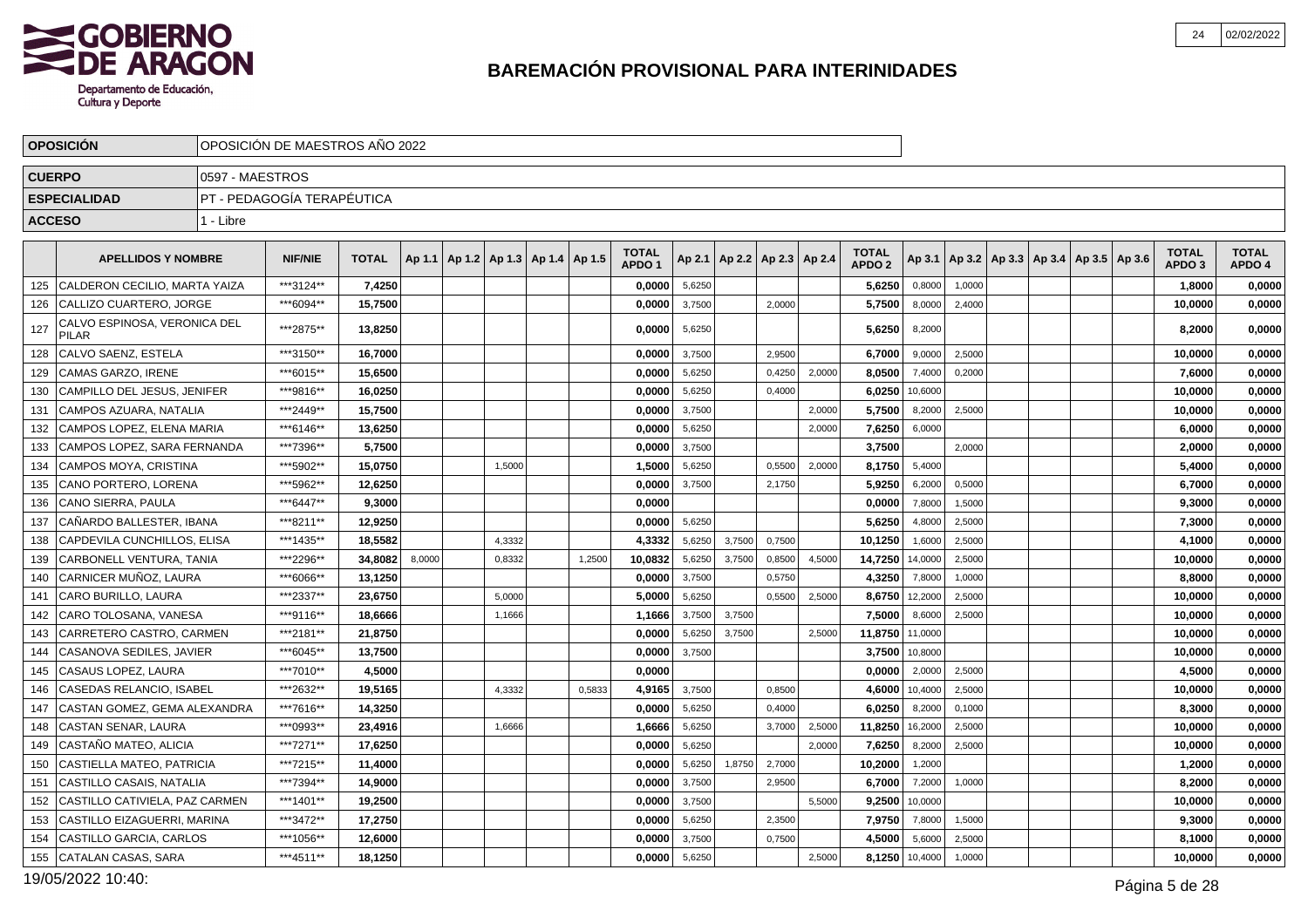

|               | <b>OPOSICION</b>                          |                 | OPOSICION DE MAESTROS ANO 2022 |              |                                            |         |        |        |                                   |        |        |                                   |        |                                   |         |        |                                                     |        |                                   |                        |
|---------------|-------------------------------------------|-----------------|--------------------------------|--------------|--------------------------------------------|---------|--------|--------|-----------------------------------|--------|--------|-----------------------------------|--------|-----------------------------------|---------|--------|-----------------------------------------------------|--------|-----------------------------------|------------------------|
| <b>CUERPO</b> |                                           | 0597 - MAESTROS |                                |              |                                            |         |        |        |                                   |        |        |                                   |        |                                   |         |        |                                                     |        |                                   |                        |
|               | <b>ESPECIALIDAD</b>                       |                 | PT - PEDAGOGÍA TERAPÉUTICA     |              |                                            |         |        |        |                                   |        |        |                                   |        |                                   |         |        |                                                     |        |                                   |                        |
| <b>ACCESO</b> |                                           | 1 - Libre       |                                |              |                                            |         |        |        |                                   |        |        |                                   |        |                                   |         |        |                                                     |        |                                   |                        |
|               |                                           |                 |                                |              |                                            |         |        |        |                                   |        |        |                                   |        |                                   |         |        |                                                     |        |                                   |                        |
|               | <b>APELLIDOS Y NOMBRE</b>                 |                 | <b>NIF/NIE</b>                 | <b>TOTAL</b> | Ap 1.1   Ap 1.2   Ap 1.3   Ap 1.4   Ap 1.5 |         |        |        | <b>TOTAL</b><br>APDO <sub>1</sub> |        |        | Ap 2.1   Ap 2.2   Ap 2.3   Ap 2.4 |        | <b>TOTAL</b><br>APDO <sub>2</sub> |         |        | Ap 3.1   Ap 3.2   Ap 3.3   Ap 3.4   Ap 3.5   Ap 3.6 |        | <b>TOTAL</b><br>APDO <sub>3</sub> | <b>TOTAL</b><br>APDO 4 |
| 156           | CATALAN EGIDO, TANYA                      |                 | ***6049**                      | 8,0000       |                                            |         |        |        | 0,0000                            |        |        |                                   |        | 0,0000                            | 8,0000  |        |                                                     |        | 8,0000                            | 0,0000                 |
| 157           | CATALAN MAUDOS, NOELIA                    |                 | ***5716**                      | 13,0250      |                                            |         |        |        | 0,0000                            | 5,6250 |        |                                   | 2,0000 | 7,6250                            | 4,4000  | 1,0000 |                                                     |        | 5,4000                            | 0,0000                 |
| 158           | CATIVIELA AZORIN. SARA                    |                 | ***4173**                      | 6.0500       |                                            |         |        |        | 0.0000                            | 3,7500 |        |                                   |        | 3,7500                            | 1,2000  | 1,1000 |                                                     |        | 2.3000                            | 0,0000                 |
| 159           | CATON ALBERO, PATRICIA                    |                 | ***5967**                      | 24,0458      |                                            |         | 1,7708 |        | 1,7708                            | 5,6250 | 3,7500 | 0,4000                            | 2,5000 | 12,2750                           | 7,8000  | 2,5000 |                                                     |        | 10,0000                           | 0,0000                 |
| 160           | l CEBOLLERO LAGUNA. LARA                  |                 | ***6198**                      | 14,7500      |                                            |         |        |        | 0,0000                            | 3,7500 |        | 0,2500                            | 0,7500 | 4,7500 11,6000                    |         |        |                                                     |        | 10,0000                           | 0,0000                 |
| 161           | CEBOLLERO SALINAS, ANA BELEN              |                 | ***9768**                      | 25,3332      |                                            | 0,3332  |        |        | 0,3332                            | 5,6250 | 5,6250 | 8,0500                            | 2,0000 | 15,0000                           | 12,0000 | 2,5000 |                                                     |        | 10,0000                           | 0,0000                 |
| 162           | CEBRIAN SANCHEZ, MARIA                    |                 | ***3103**                      | 20.5250      |                                            |         |        |        | 0,0000                            | 5,6250 |        | 2,4000                            | 2,5000 | 10,5250                           | 11,2000 | 2,5000 |                                                     |        | 10,0000                           | 0,0000                 |
| 163           | CELMA TARRAGUAL. SARA                     |                 | ***0286**                      | 18.5250      |                                            |         |        |        | 0,0000                            | 5,6250 |        | 0,4000                            | 2,5000 | 8,5250                            | 9,0000  | 1,6000 |                                                     |        | 10,0000                           | 0,0000                 |
| 164           | CEREZA TURMO, MARINA                      |                 | ***2468**                      | 21,1250      |                                            |         |        |        | 0,0000                            | 5,6250 |        |                                   | 5,5000 | 11,1250                           | 17,0000 | 0,2000 |                                                     |        | 10,0000                           | 0,0000                 |
| 165           | CERVERA OROQUIETA, JUAN<br><b>IGNACIO</b> |                 | ***3726**                      | 4,1750       |                                            |         |        |        | 0,0000                            | 3,7500 |        | 0,4250                            |        | 4,1750                            |         |        |                                                     |        | 0,0000                            | 0,0000                 |
| 166           | CHICA CASTAÑO, CARMEN                     |                 | ***6293**                      | 23.8750      |                                            |         |        |        | 0.0000                            | 5,6250 | 3,7500 |                                   | 4.5000 | 13,8750                           | 9,6000  | 2,5000 |                                                     |        | 10,0000                           | 0,0000                 |
| 167           | CHUECA GONZALEZ, CELIA                    |                 | ***2684**                      | 6,3500       |                                            |         |        |        | 0,0000                            | 3,7500 |        | 0,4000                            |        | 4,1500                            | 1,2000  | 1,0000 |                                                     |        | 2,2000                            | 0,0000                 |
| 168           | CHULILLA MARGELI. IRENE                   |                 | ***0472**                      | 19,7125      |                                            |         | 0.3125 |        | 0,3125                            | 3,7500 |        | 2,9000                            | 2,7500 | 9,4000                            | 15,4000 |        |                                                     |        | 10,0000                           | 0,0000                 |
| 169           | CIMORRA VELILLA, LUIS ALBERTO             |                 | ***5747**                      | 33,9500      |                                            | 11,5000 |        | 1,0000 | 12,5000                           | 3,7500 | 3,7500 | 1,2000                            | 2,7500 | 11,4500                           | 25,0000 | 2,5000 |                                                     | 0,6000 | 10,0000                           | 0,0000                 |
| 170           | <b>CIPRES ZORRILLA, ALBA</b>              |                 | ***6134**                      | 21,7750      |                                            |         |        |        | 0,0000                            | 5,6250 | 3,7500 | 0,4000                            | 2,0000 | 11,7750                           | 10,0000 | 1,3000 |                                                     |        | 10,0000                           | 0,0000                 |
| 171           | CIRIA ACEBILLO, Mª TERESA                 |                 | ***4746**                      | 18.2500      |                                            |         |        |        | 0,0000                            | 3,7500 | 3,7500 |                                   | 0,7500 | 8,2500                            | 15,2000 | 2,5000 |                                                     |        | 10,0000                           | 0,0000                 |
| 172           | <b>CIRIA GASCON, ELENA</b>                |                 | ***1374**                      | 5,6250       |                                            |         |        |        | 0,0000                            | 5,6250 |        |                                   |        | 5,6250                            |         |        |                                                     |        | 0,0000                            | 0,0000                 |
| 173           | CIUTAD CASTILLO, ELIANNE                  |                 | ***4581**                      | 12,5500      |                                            |         |        |        | 0,0000                            | 3,7500 |        |                                   |        | 3,7500                            | 8,8000  |        |                                                     |        | 8,8000                            | 0,0000                 |
| 174           | <b>CIVIAC GARCES. PATRICIA</b>            |                 | ***0679**                      | 23,6000      |                                            |         |        |        | 0.0000                            | 5,6250 | 1,8750 | 6,1000                            |        | 13,6000                           | 8,6000  | 2,5000 |                                                     |        | 10,0000                           | 0,0000                 |
| 175           | CLAVERIA CASADO, MARIA                    |                 | ***8240**                      | 6,0250       |                                            |         |        |        | 0,0000                            | 5,6250 |        |                                   |        | 5,6250                            | 0,4000  |        |                                                     |        | 0,4000                            | 0,0000                 |
| 176           | CLAVERIA GIRON, MARIA JESUS               |                 | ***2199**                      | 32,0519      |                                            | 7,8332  | 0,2604 | 0,0833 | 8,1769                            | 5,6250 |        | 8,2500                            |        | 13,8750                           | 16,2000 | 1,0000 |                                                     |        | 10,0000                           | 0,0000                 |
| 177           | CLIMENT MORENO, CLARA                     |                 | ***5503**                      | 11,6000      |                                            |         |        |        | 0,0000                            |        |        |                                   | 2,0000 | 2,0000                            | 9,4000  | 0,2000 |                                                     |        | 9,6000                            | 0,0000                 |
| 178           | COCA GIMENEZ, SANDRA                      |                 | ***3206**                      | 14,5978      |                                            |         |        |        | 0,0000                            | 3,7500 |        | 0,7500                            |        | 4,5000                            | 7,2000  | 2,5000 |                                                     |        | 9,7000                            | 0,3978                 |
| 179           | COLAS GONZALEZ, SANDRA                    |                 | ***1591**                      | 15.4166      |                                            | 0,1666  |        |        | 0,1666                            | 3,7500 |        | 1,5000                            |        | 5,2500                            | 11,2000 | 1,0000 |                                                     |        | 10,0000                           | 0,0000                 |
| 180           | COLAS RIPOL, MARINA                       |                 | ***0527**                      | 17,1666      |                                            | 2,6666  |        |        | 2,6666                            | 3,7500 |        |                                   | 0,7500 | 4,5000                            | 28,2000 |        |                                                     |        | 10,0000                           | 0,0000                 |
| 181           | COLLADO BUENO, CLARA                      |                 | ***5727**                      | 15,7500      |                                            |         |        |        | 0,0000                            | 3,7500 |        |                                   | 2,0000 | 5,7500                            | 14,0000 |        |                                                     |        | 10,0000                           | 0,0000                 |
| 182           | COLLADOS SERRANO, ALBA                    |                 | ***5310**                      | 7.7500       |                                            |         |        |        | 0.0000                            | 3,7500 |        |                                   |        | 3,7500                            | 4,0000  |        |                                                     |        | 4.0000                            | 0,0000                 |
| 183           | COLOMINA COLLADA, LAURA                   |                 | ***6518**                      | 17,6250      |                                            |         |        |        | 0,0000                            | 5,6250 |        |                                   | 2,0000 | 7,6250                            | 12,4000 | 1,0000 |                                                     |        | 10,0000                           | 0,0000                 |
| 184           | COLOMINA SEIRA, MARIA PILAR               |                 | ***4560**                      | 8,5925       |                                            |         |        |        | 0,0000                            | 3,7500 |        |                                   |        | 3,7500                            | 4,8000  |        |                                                     |        | 4,8000                            | 0,0425                 |
| 185           | <b>CONDE PIRACES, JAVIER</b>              |                 | ***6245**                      | 12,4000      |                                            |         |        |        | 0,0000                            | 5,6250 |        | 1,4750                            | 2,5000 | 9,6000                            | 2,4000  | 0,4000 |                                                     |        | 2,8000                            | 0,0000                 |
| 186           | CONEJERO COLAS, ENRIQUE                   |                 | ***6115**                      | 25,4583      |                                            | 17,9583 |        |        | 17,9583                           | 3,7500 |        | 3,7500                            |        | 7,5000                            |         |        |                                                     |        | 0,0000                            | 0,0000                 |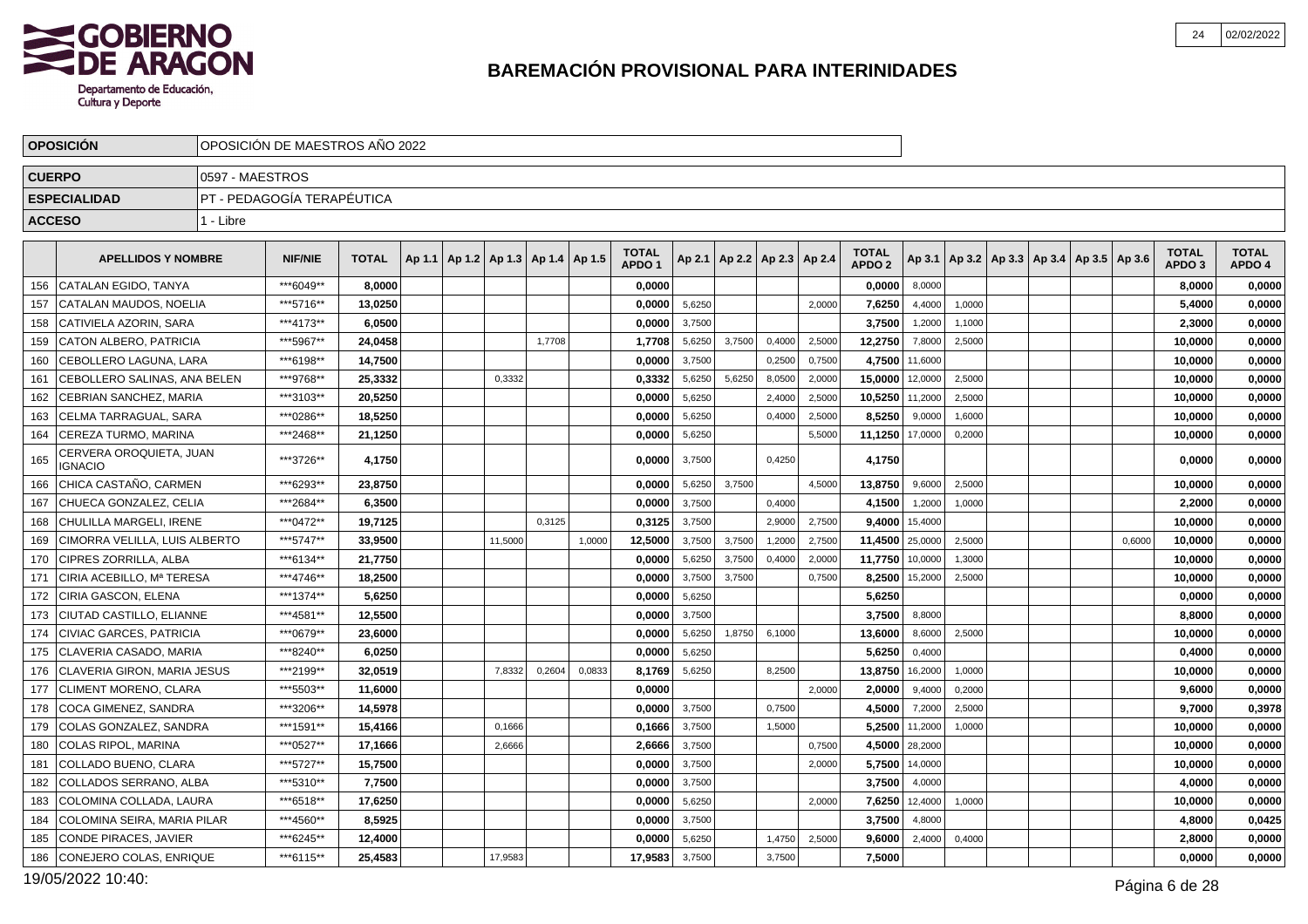

|               | <b>OPOSICIÓN</b>                            |                 | OPOSICIÓN DE MAESTROS AÑO 2022 |              |         |        |                 |        |            |                                   |        |        |                 |        |                                   |                |        |                                            |  |                                   |                        |
|---------------|---------------------------------------------|-----------------|--------------------------------|--------------|---------|--------|-----------------|--------|------------|-----------------------------------|--------|--------|-----------------|--------|-----------------------------------|----------------|--------|--------------------------------------------|--|-----------------------------------|------------------------|
| <b>CUERPO</b> |                                             | 0597 - MAESTROS |                                |              |         |        |                 |        |            |                                   |        |        |                 |        |                                   |                |        |                                            |  |                                   |                        |
|               | <b>ESPECIALIDAD</b>                         |                 | PT - PEDAGOGÍA TERAPÉUTICA     |              |         |        |                 |        |            |                                   |        |        |                 |        |                                   |                |        |                                            |  |                                   |                        |
| <b>ACCESO</b> |                                             | 1 - Libre       |                                |              |         |        |                 |        |            |                                   |        |        |                 |        |                                   |                |        |                                            |  |                                   |                        |
|               |                                             |                 |                                |              |         |        |                 |        |            |                                   |        |        |                 |        |                                   |                |        |                                            |  |                                   |                        |
|               | <b>APELLIDOS Y NOMBRE</b>                   |                 | <b>NIF/NIE</b>                 | <b>TOTAL</b> | Ap 1.1  | Ap 1.2 | Ap 1.3   Ap 1.4 |        | $ $ Ap 1.5 | <b>TOTAL</b><br>APDO <sub>1</sub> | Ap 2.1 | Ap 2.2 | Ap 2.3   Ap 2.4 |        | <b>TOTAL</b><br>APDO <sub>2</sub> | Ap 3.1         |        | Ap 3.2   Ap 3.3   Ap 3.4   Ap 3.5   Ap 3.6 |  | <b>TOTAL</b><br>APDO <sub>3</sub> | <b>TOTAL</b><br>APDO 4 |
| 187           | CONTRERAS MARZO, RAQUEL                     |                 | ***9163**                      | 22,2500      |         |        | 1,5000          |        |            | 1,5000                            | 3,7500 | 3,7500 | 0,7500          | 2,5000 | 10,7500                           | 9,4000         | 2,5000 |                                            |  | 10,0000                           | 0,0000                 |
| 188           | <b>COPONS FORNOS, MARIA</b>                 |                 | ***8991**                      | 10,2250      |         |        |                 |        |            | 0,0000                            | 5,6250 |        |                 |        | 5,6250                            | 4,6000         |        |                                            |  | 4,6000                            | 0,0000                 |
| 189           | CORDOBA JIMENEZ, ALBERTO                    |                 | ***9085**                      | 12.6063      |         |        |                 | 2.6563 |            | 2.6563                            |        | 3,7500 |                 | 2.5000 | 6,2500                            | 3,6000         | 0,1000 |                                            |  | 3,7000                            | 0,0000                 |
| 190           | CORNAGO JIMENEZ, GABRIEL                    |                 | ***6001**                      | 12,9500      |         |        |                 |        |            | 0.0000                            | 3,7500 |        |                 |        | 3,7500                            | 9,2000         |        |                                            |  | 9.2000                            | 0,0000                 |
| 191           | <b>CORREAS MARIN, CELIA</b>                 |                 | ***5886**                      | 23,4458      |         |        |                 | 1,7708 |            | 1,7708                            | 5,6250 | 3,7500 | 2,4000          | 2,5000 | 14,2750                           | 6,4000         | 1,0000 |                                            |  | 7,4000                            | 0,0000                 |
| 192           | CORTES ABADIA, IRENE                        |                 | ***9042**                      | 17,3250      |         |        |                 |        |            | 0,0000                            | 5,6250 |        | 0,7000          | 2,0000 | 8,3250                            | 8,0000         | 1,0000 |                                            |  | 9,0000                            | 0,0000                 |
| 193           | CORTES MAJO, SANDRA                         |                 | ***3104**                      | 12,8000      |         |        |                 |        |            | 0,0000                            | 3,7500 |        | 0,2500          |        | 4,0000                            | 6,6000         | 2,2000 |                                            |  | 8,8000                            | 0,0000                 |
| 194           | CORTES RODRIGUEZ, RICARDO<br><b>MIGUEL</b>  |                 | ***4256**                      | 16,2500      |         |        |                 |        |            | 0,0000                            | 3.7500 |        | 2.5000          |        | 6,2500                            | 9,2000         | 0,8000 |                                            |  | 10,0000                           | 0,0000                 |
| 195           | CREMALLET PASCUAL, ROCIO                    |                 | *** 5452**                     | 22,3250      |         |        |                 |        |            | 0.0000                            | 5,6250 | 3,7500 | 0,2500          | 4,5000 | 14,1250                           | 7,2000         | 1,0000 |                                            |  | 8,2000                            | 0,0000                 |
| 196           | CRESPO COMERAS. REBECA                      |                 | ***1696**                      | 14,5000      |         |        |                 |        |            | 0,0000                            | 3,7500 |        | 2,9500          |        | 6,7000                            | 7,8000         |        |                                            |  | 7,8000                            | 0,0000                 |
| 197           | <b>CRESPO HERNANDEZ, MARIA</b>              |                 | ***0294**                      | 25.9896      |         |        |                 | 0.9896 |            | 0.9896                            | 5,6250 | 3,7500 | 4,4500          | 2,5000 | 15,0000                           | 35,6000        | 2,5000 |                                            |  | 10.0000                           | 0,0000                 |
| 198           | CRESPO ORCE, ANDREA                         |                 | ***0640**                      | 9.5750       |         |        |                 |        |            | 0.0000                            | 5,6250 |        | 0,5500          |        | 6,1750                            | 2,4000         | 1,0000 |                                            |  | 3,4000                            | 0,0000                 |
| 199           | CRUZ MEDRANO, ANDREA                        |                 | ***0943**                      | 6,0250       |         |        |                 |        |            | 0,0000                            | 5,6250 |        | 0,4000          |        | 6,0250                            |                |        |                                            |  | 0,0000                            | 0,0000                 |
| 200           | <b>CUARTERO FERNANDEZ, EVA</b>              |                 | ***5760**                      | 16,5000      |         |        |                 |        |            | 0,0000                            | 3,7500 |        | 0,7500          | 2,0000 | 6,5000                            | 21,4000        | 1,3000 |                                            |  | 10,0000                           | 0,0000                 |
| 201           | <b>CUARTERO VICIEN, MARIA ANGELES</b>       |                 | ***7402**                      | 22,4416      |         |        | 3,1666          |        | 0,2500     | 3,4166                            | 5,6250 |        | 1,2500          | 3,2500 | 10,1250                           | 6,4000         | 2,5000 |                                            |  | 8,9000                            | 0,0000                 |
| 202           | DANYANS TORO, LOIDA                         |                 | ***6095**                      | 19,3750      |         |        |                 |        |            | 0.0000                            | 5,6250 | 3,7500 |                 |        | 9,3750                            | 10,0000        | 1,0000 |                                            |  | 10,0000                           | 0,0000                 |
| 203           | DE DIEGO LAZARO. ALEJANDRA                  |                 | ***2903**                      | 9,1500       |         |        |                 |        |            | 0.0000                            | 3,7500 |        |                 |        | 3,7500                            | 5,4000         |        |                                            |  | 5,4000                            | 0,0000                 |
| 204           | DE DIEGO PEREZ. RAQUEL                      |                 | ***0772**                      | 21,8125      |         | 2,8125 |                 |        |            | 2.8125                            | 3,7500 | 3.7500 | 1,5000          |        | 9.0000                            | 14,6000        |        |                                            |  | 10,0000                           | 0,0000                 |
| 205           | DE LA FUENTE DEL PINO, LOYOLA               |                 | ***7195**                      | 13,7500      |         |        |                 |        |            | 0,0000                            | 3,7500 |        |                 |        | 3,7500                            | 10,4000        |        |                                            |  | 10,0000                           | 0,0000                 |
| 206           | DE LA VIUDA MARTINEZ, ROCIO                 |                 | ***5962**                      | 21,8332      | 9,3332  |        |                 |        |            | 9,3332                            |        |        |                 | 2.5000 | 2,5000                            | 16,8000        | 2,5000 |                                            |  | 10,0000                           | 0,0000                 |
| 207           | DE SAN LAZARO LORENTE, SONIA                |                 | ***9950**                      | 21,4937      |         |        |                 | 3,5937 |            | 3,5937                            | 3,7500 | 3,7500 | 4,5000          |        | 12,0000                           | 3,4000         | 2,5000 |                                            |  | 5,9000                            | 0,0000                 |
| 208           | DEL ALAMO CAÑAMERO, MARIA<br><b>ANGELES</b> |                 | ***2306**                      | 18.3750      |         |        |                 |        |            | 0.0000                            | 5,6250 |        | 0,7500          | 2,0000 |                                   | 8.3750 22,4000 |        |                                            |  | 10.0000                           | 0,0000                 |
| 209           | DEL CAMPO OCAÑA, JAVIER                     |                 | ***9682**                      | 31,1420      | 10,6664 |        |                 | 0,2083 |            | 10,8747                           | 3,7500 | 3,7500 |                 | 1,5000 | 9,0000                            | 12,2000        | 1,0000 |                                            |  | 10,0000                           | 1,2673                 |
| 210           | DEL OLMO PEREZ, ANGELA                      |                 | ***0025**                      | 19,8750      |         |        | 0,5000          |        |            | 0,5000                            | 5,6250 |        | 0.7500          | 3.0000 | 9,3750                            | 12,0000        |        |                                            |  | 10,0000                           | 0,0000                 |
| 211           | I DELGADO PINILLA. MARIA JOSE               |                 | ***4980**                      | 23.6945      |         |        |                 |        |            | 0.0000                            | 5,6250 |        | 3,7500          | 2,5000 | 11,8750 26,2000                   |                | 2,5000 |                                            |  | 10,0000                           | 1,8195                 |
| 212           | DELGADO PUENTE, CARMEN                      |                 | ***5410**                      | 32,3332      |         |        | 9,1666          |        | 0,4166     | 9.5832                            | 3,7500 | 3,7500 | 2,5000          | 2,7500 | 12,7500 22,0000                   |                | 0,9000 |                                            |  | 10.0000                           | 0,0000                 |
| 213           | DIARTE VICENTE, CRISTINA                    |                 | ***6221**                      | 15,6250      |         |        |                 |        |            | 0,0000                            | 5,6250 |        |                 |        | 5,6250                            | 9,2000         | 1,0000 |                                            |  | 10,0000                           | 0,0000                 |
| 214           | <b>DIAZ CASTILLA, MARIA ISABEL</b>          |                 | ***2885**                      | 16,0000      |         |        |                 |        |            | 0,0000                            | 3,7500 | 3,7500 |                 | 2,5000 | 10,0000                           | 6,0000         |        |                                            |  | 6,0000                            | 0,0000                 |
| 215           | <b>DIAZ LUCEA, ANA BELEN</b>                |                 | ***6108**                      | 36,1583      |         |        | 19,5417         |        | 0,4166     | 19,9583                           | 3,7500 |        | 0,4500          | 2,0000 | 6,2000                            | 28,4000        | 2,5000 |                                            |  | 10,0000                           | 0,0000                 |
|               | 216   DIAZ ORTUBIA, ANA MARIA               |                 | ***1749**                      | 21,3000      |         |        |                 |        |            | 0,0000                            | 3,7500 | 3,7500 |                 | 4,0000 | 11,5000                           | 8,8000         | 1,0000 |                                            |  | 9.8000                            | 0,0000                 |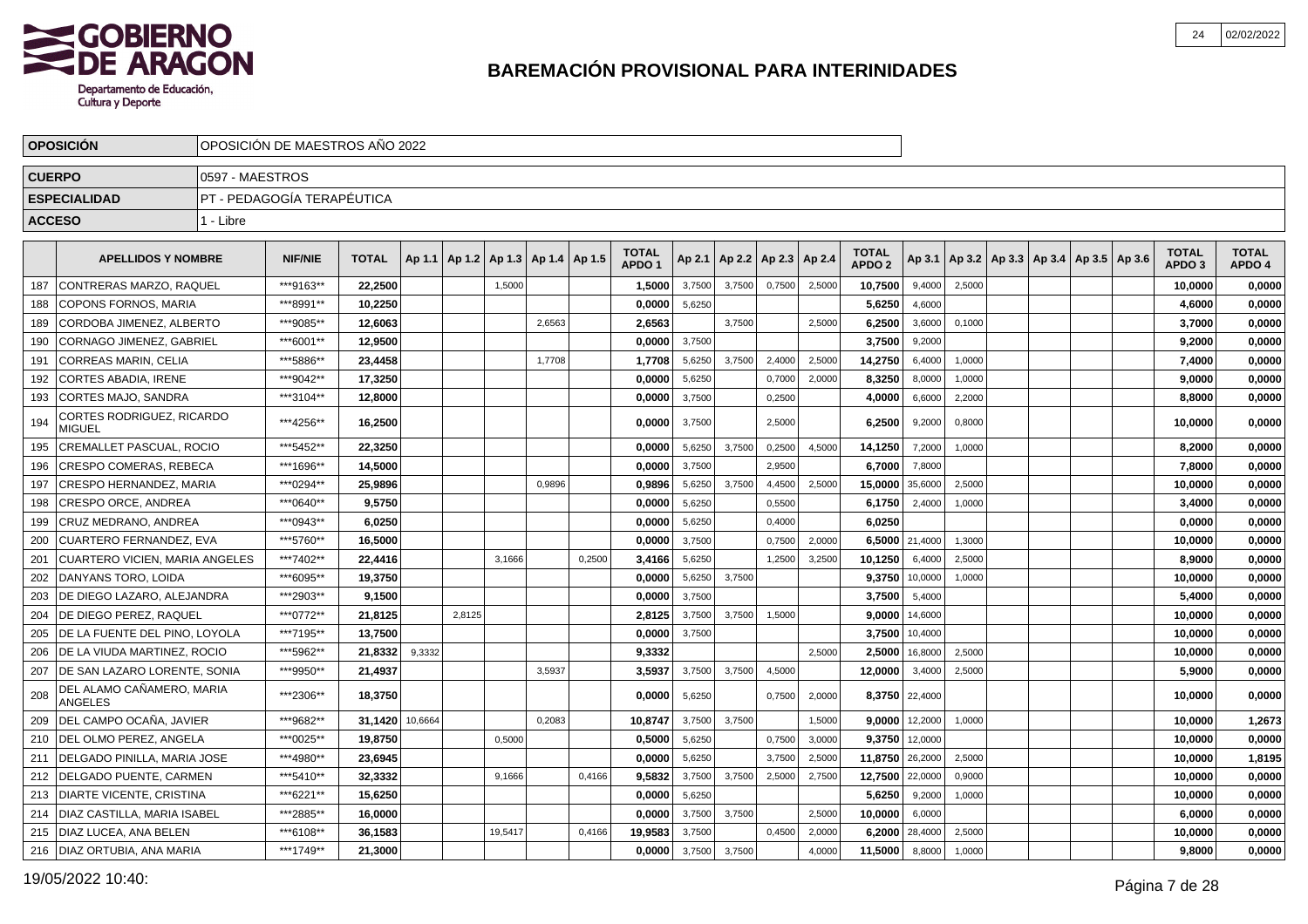

|               | <b>OPOSICION</b>                           |                 | OPOSICION DE MAESTROS ANO 2022 |              |        |        |                          |        |        |                                   |        |        |                          |        |                                   |                |                                                     |  |  |                                   |                        |
|---------------|--------------------------------------------|-----------------|--------------------------------|--------------|--------|--------|--------------------------|--------|--------|-----------------------------------|--------|--------|--------------------------|--------|-----------------------------------|----------------|-----------------------------------------------------|--|--|-----------------------------------|------------------------|
| <b>CUERPO</b> |                                            | 0597 - MAESTROS |                                |              |        |        |                          |        |        |                                   |        |        |                          |        |                                   |                |                                                     |  |  |                                   |                        |
|               | <b>ESPECIALIDAD</b>                        |                 | PT - PEDAGOGÍA TERAPÉUTICA     |              |        |        |                          |        |        |                                   |        |        |                          |        |                                   |                |                                                     |  |  |                                   |                        |
| <b>ACCESO</b> |                                            | 1 - Libre       |                                |              |        |        |                          |        |        |                                   |        |        |                          |        |                                   |                |                                                     |  |  |                                   |                        |
|               |                                            |                 |                                |              |        |        |                          |        |        |                                   |        |        |                          |        |                                   |                |                                                     |  |  |                                   |                        |
|               | <b>APELLIDOS Y NOMBRE</b>                  |                 | <b>NIF/NIE</b>                 | <b>TOTAL</b> | Ap 1.1 | Ap 1.2 | Ap 1.3   Ap 1.4   Ap 1.5 |        |        | <b>TOTAL</b><br>APDO <sub>1</sub> | Ap 2.1 |        | Ap 2.2   Ap 2.3   Ap 2.4 |        | <b>TOTAL</b><br>APDO <sub>2</sub> |                | Ap 3.1   Ap 3.2   Ap 3.3   Ap 3.4   Ap 3.5   Ap 3.6 |  |  | <b>TOTAL</b><br>APDO <sub>3</sub> | <b>TOTAL</b><br>APDO 4 |
| 217           | <b>DIESTE LISO, MARTA</b>                  |                 | ***0439**                      | 24,6250      |        |        | 1,0000                   |        |        | 1,0000                            | 5,6250 |        | 6,0000                   | 2,0000 | 13,6250                           | 18,4000        | 2,5000                                              |  |  | 10,0000                           | 0,0000                 |
| 218           | DIEZ BUJ, LORENA                           |                 | ***2196**                      | 21,3750      |        |        |                          |        |        | 0,0000                            | 5,6250 |        |                          | 5,7500 | 11,3750                           | 9,2000         | 2,5000                                              |  |  | 10,0000                           | 0,0000                 |
| 219           | DIEZ CARRASCO, PAULA                       |                 | ***1653**                      | 23,7500      |        |        | 3,5000                   |        |        | 3,5000                            | 3,7500 |        | 1,5000                   | 5,0000 | 10,2500                           | 9,0000         | 1,5000                                              |  |  | 10,0000                           | 0,0000                 |
| 220           | DIEZ REVIRIEGO, ESTER                      |                 | ***7272**                      | 17,5000      |        |        |                          |        |        | 0,0000                            | 3,7500 |        | 0,7500                   | 3,0000 | 7,5000                            | 10,4000        | 0,6000                                              |  |  | 10,0000                           | 0,0000                 |
| 221           | DOMENECH LLUECA. MARIA AMPARO              |                 | ***7831**                      | 3,7500       |        |        |                          |        |        | 0.0000                            | 3,7500 |        |                          |        | 3,7500                            |                |                                                     |  |  | 0.0000                            | 0,0000                 |
| 222           | DOMINGUEZ CACHO. ISABEL                    |                 | ***8785**                      | 29,3749      |        |        | 13,6249                  |        |        | 13,6249                           | 3,7500 |        |                          | 2.0000 | 5,7500                            | 11,6000        | 1,4000                                              |  |  | 10,0000                           | 0,0000                 |
| 223           | DOMPER SIN, YOLANDA                        |                 | ***6074**                      | 17,8155      |        |        |                          |        |        | 0,0000                            | 5,6250 |        | 2,9500                   |        | 8,5750                            | 8,0000         | 0.1000                                              |  |  | 8,1000                            | 1,1405                 |
| 224           | DUARTE GINESTRA, MARTA                     |                 | ***2239**                      | 13,7500      |        |        |                          |        |        | 0,0000                            | 3,7500 |        |                          |        | 3,7500                            | 13,0000        |                                                     |  |  | 10,0000                           | 0,0000                 |
| 225           | <b>ECHEANDIA LEON. LEIRE</b>               |                 | ***5833**                      | 18,3750      |        |        |                          |        |        | 0,0000                            | 5,6250 | 3,7500 | 0,4000                   | 3,5000 | 13,2750                           | 2,6000         | 2,5000                                              |  |  | 5,1000                            | 0,0000                 |
| 226           | ELVIRA PINDADO, MARIA AURORA               |                 | ***2956**                      | 25,0000      |        |        |                          |        |        | 0,0000                            | 5,6250 |        | 11,4000                  |        | 15,0000                           | 15,8000        | 2,1000                                              |  |  | 10,0000                           | 0,0000                 |
| 227           | ESCANERO ESCANERO, ALMUDENA                |                 | ***2350**                      | 22.9165      |        |        | 0,3332                   | 0,2083 |        | 0,5415                            | 5,6250 |        | 4,2500                   | 2,5000 | 12,3750                           | 10,8000        | 2,5000                                              |  |  | 10,0000                           | 0,0000                 |
| 228           | <b>ESCAPA BALLARIN, SUSANA</b>             |                 | ***1456**                      | 19,5750      |        |        |                          |        |        | 0,0000                            | 5,6250 | 3.7500 |                          | 2,0000 | 11,3750                           | 8,2000         |                                                     |  |  | 8,2000                            | 0,0000                 |
| 229           | <b>ESCARIO PARAISO, CELIA</b>              |                 | ***6155**                      | 17,6000      |        |        |                          |        |        | 0.0000                            | 3,7500 |        | 2,8500                   | 2,5000 | 9,1000                            | 6,0000         | 2,5000                                              |  |  | 8,5000                            | 0,0000                 |
| 230           | <b>ESCOLANO MOLINERO, ALEJANDRA</b>        |                 | ***9028**                      | 17.5000      |        |        |                          |        |        | 0.0000                            | 3,7500 |        | 3,0000                   | 0.7500 | 7,5000                            | 10,4000        |                                                     |  |  | 10.0000                           | 0,0000                 |
| 231           | ESCUSOL GARCIA, OLGA MARIA                 |                 | ***9529**                      | 23,1832      |        |        | 7,8332                   |        |        | 7,8332                            | 3,7500 |        | 0,8500                   | 0,7500 | 5,3500                            | 23,4000        | 2,5000                                              |  |  | 10,0000                           | 0,0000                 |
| 232           | ESPAÑOL PEREZ, PAULA                       |                 | ***1955**                      | 25,6937      |        |        | 4,0000                   | 0,2604 | 0,5833 | 4,8437                            | 3,7500 | 3,7500 | 0,8500                   | 2,5000 | 10,8500                           | 8,4000         | 2,5000                                              |  |  | 10,0000                           | 0,0000                 |
| 233           | <b>ESPARZA ESTEBAN, ALICIA</b>             |                 | ***5897**                      | 10,0000      |        |        |                          |        |        | 0,0000                            |        |        |                          |        | 0,0000                            | 10,6000        |                                                     |  |  | 10,0000                           | 0,0000                 |
| 234           | ESTEBAN MORENO, PAULA MARIA                |                 | ***6270**                      | 16,2000      |        |        |                          |        |        | 0,0000                            | 5,6250 |        | 0,5750                   |        | 6,2000                            | 11,0000        | 1,0000                                              |  |  | 10,0000                           | 0,0000                 |
| 235           | I ESTEBAN OCASAR. ANA                      |                 | ***3145**                      | 17,2500      |        |        |                          |        |        | 0.0000                            | 3,7500 |        | 1,0000                   | 2,5000 | 7,2500                            | 16,8000        | 2,5000                                              |  |  | 10,0000                           | 0,0000                 |
| 236           | <b>ESTEBAN SANCHEZ, MARTA</b>              |                 | ***5833**                      | 13.9000      |        |        |                          |        |        | 0,0000                            | 3,7500 |        | 0,7500                   |        | 4,5000                            | 9,4000         |                                                     |  |  | 9,4000                            | 0,0000                 |
| 237           | ESTEBAN VALVERDE, ANA                      |                 | ***5849**                      | 23,5750      |        |        | 1,0000                   |        |        | 1,0000                            | 3,7500 | 3.7500 | 2,5750                   | 2,5000 | 12,5750                           | 10,2000        | 2,5000                                              |  |  | 10,0000                           | 0,0000                 |
| 238           | ESTEBAN VILLUENDAS, ELENA                  |                 | ***6390**                      | 10,7250      |        |        |                          |        |        | 0,0000                            | 5,6250 |        |                          | 2,5000 | 8,1250                            | 1,4000         | 1,2000                                              |  |  | 2,6000                            | 0,0000                 |
| 239           | <b>ESTEVA DE ANDRES, ELIA</b>              |                 | ***6857**                      | 23,8666      |        |        | 0,1666                   |        |        | 0,1666                            | 5,6250 |        | 10,4000                  | 2,5000 | 15,0000                           | 6,2000         | 2,5000                                              |  |  | 8,7000                            | 0,0000                 |
| 240           | ESTEVANEZ GONZALEZ, MARIA<br><b>JESUS</b>  |                 | ***0668**                      | 13,7500      |        |        |                          |        |        | 0,0000                            | 3,7500 |        |                          |        | 3,7500                            | 10,6000        | 1,2000                                              |  |  | 10,0000                           | 0,0000                 |
| 241           | ESTEVEZ ESPALLARGAS, MARIA<br><b>PILAR</b> |                 | ***6182**                      | 29,1249      |        |        | 10,9999                  |        |        | 10,9999                           | 5,6250 |        | 2,5000                   |        |                                   | 8,1250 21,2000 | 2,1000                                              |  |  | 10,0000                           | 0,0000                 |
| 242           | <b>ESTUDILLO TRICAS, LUCIA</b>             |                 | ***4982**                      | 25,9311      |        | 6,6406 |                          |        |        | 6,6406                            | 3,7500 |        | 3,7500                   | 0,7500 | 8,2500 38,6000                    |                | 2,5000                                              |  |  | 10,0000                           | 1,0405                 |
| 243           | EZQUERRA BADIMON, ANA                      |                 | ***5992**                      | 19,1750      |        |        |                          |        |        | 0,0000                            | 5,6250 |        | 0,5500                   | 3,0000 | 9,1750                            | 13,0000        | 1,0000                                              |  |  | 10,0000                           | 0,0000                 |
| 244           | EZQUERRA GIMENEZ, MARTA                    |                 | ***9628**                      | 14,2146      |        | 0,2083 |                          | 0,1563 |        | 0,3646                            | 3,7500 |        | 6,4000                   | 2,5000 | 12,6500                           | 1,2000         |                                                     |  |  | 1,2000                            | 0,0000                 |
| 245           | EZQUERRA RUBIO, ALODIA                     |                 | ***7450**                      | 18,2250      |        |        |                          |        |        | 0,0000                            | 5,6250 |        | 0,6000                   | 2,0000 | 8,2250                            | 10,6000        | 0,8000                                              |  |  | 10,0000                           | 0,0000                 |
|               | 246   FELIPE FONTANA, ELOY                 |                 | ***6269**                      | 19,7750      |        |        |                          |        |        | 0,0000                            | 5,6250 | 3,7500 | 0,4000                   |        |                                   | 9,7750 20,8000 |                                                     |  |  | 10,0000                           | 0,0000                 |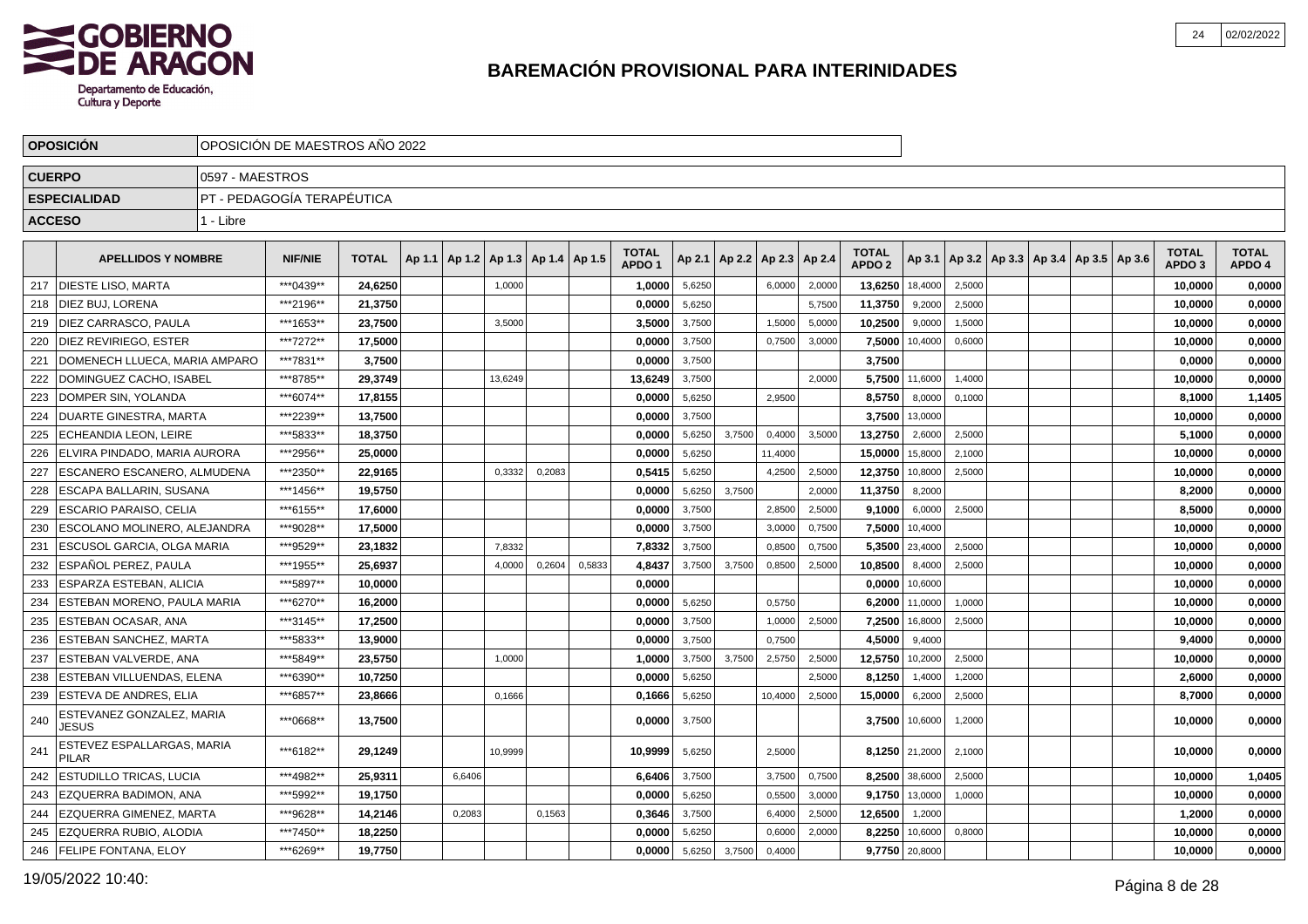

|               | <b>OPOSICION</b>                    |                 | OPOSICIÓN DE MAESTROS AÑO 2022 |              |        |        |         |                          |        |                                   |        |        |                 |        |                                   |         |        |                                            |  |        |                                   |                        |
|---------------|-------------------------------------|-----------------|--------------------------------|--------------|--------|--------|---------|--------------------------|--------|-----------------------------------|--------|--------|-----------------|--------|-----------------------------------|---------|--------|--------------------------------------------|--|--------|-----------------------------------|------------------------|
| <b>CUERPO</b> |                                     | 0597 - MAESTROS |                                |              |        |        |         |                          |        |                                   |        |        |                 |        |                                   |         |        |                                            |  |        |                                   |                        |
|               | <b>ESPECIALIDAD</b>                 |                 | PT - PEDAGOGÍA TERAPÉUTICA     |              |        |        |         |                          |        |                                   |        |        |                 |        |                                   |         |        |                                            |  |        |                                   |                        |
| <b>ACCESO</b> |                                     | 1 - Libre       |                                |              |        |        |         |                          |        |                                   |        |        |                 |        |                                   |         |        |                                            |  |        |                                   |                        |
|               |                                     |                 |                                |              |        |        |         |                          |        |                                   |        |        |                 |        |                                   |         |        |                                            |  |        |                                   |                        |
|               | <b>APELLIDOS Y NOMBRE</b>           |                 | <b>NIF/NIE</b>                 | <b>TOTAL</b> | Ap 1.1 | Ap 1.2 |         | Ap 1.3   Ap 1.4   Ap 1.5 |        | <b>TOTAL</b><br>APDO <sub>1</sub> | Ap 2.1 | Ap 2.2 | Ap 2.3   Ap 2.4 |        | <b>TOTAL</b><br>APDO <sub>2</sub> | Ap 3.1  |        | Ap 3.2   Ap 3.3   Ap 3.4   Ap 3.5   Ap 3.6 |  |        | <b>TOTAL</b><br>APDO <sub>3</sub> | <b>TOTAL</b><br>APDO 4 |
| 247           | l FELIPO TENA. ANA BELEN            |                 | ***5941**                      | 38.0796      |        |        | 7,5000  | 5,6768                   |        | 13,1768                           | 3,7500 |        | 7,5000          | 2,0000 | 13,2500                           | 9,2000  | 2,5000 |                                            |  | 0,7500 | 10,0000                           | 1,6528                 |
| 248           | FERNANDEZ BLANCO, FERNANDO          |                 | ***8925**                      | 14,1250      |        |        |         |                          |        | 0,0000                            | 5,6250 |        |                 | 2.5000 | 8,1250                            | 6,0000  |        |                                            |  |        | 6,0000                            | 0,0000                 |
| 249           | FERNANDEZ CARRAMINANA, DANIEL       |                 | ***4216**                      | 22,8916      |        |        | 2,6666  |                          |        | 2,6666                            | 5,6250 |        | 1,6000          | 3,0000 | 10,2250                           | 10,8000 |        |                                            |  |        | 10,0000                           | 0,0000                 |
| 250           | FERNANDEZ CASTEL, RAQUEL            |                 | ***4906**                      | 31,6666      |        |        | 12,7500 |                          | 1,9166 | 14,6666                           | 3,7500 |        | 0,7500          | 2,5000 | 7,0000                            | 8,6000  | 1,7000 |                                            |  | 0,5750 | 10,0000                           | 0,0000                 |
| 251           | FERNANDEZ ESTEVEZ, ALBA             |                 | ***2445**                      | 20,9250      |        |        | 2,0000  |                          |        | 2,0000                            | 5,6250 |        |                 | 3,5000 | 9,1250                            | 9,8000  |        |                                            |  |        | 9,8000                            | 0,0000                 |
| 252           | FERNANDEZ GALDEANO. ELISABETH       |                 | ***9434**                      | 18.2750      |        |        |         |                          |        | 0.0000                            | 3,7500 |        | 2,0250          | 2,5000 | 8,2750                            | 10,0000 |        |                                            |  |        | 10.0000                           | 0,0000                 |
| 253           | l FERNANDEZ GUILLEN. CARMEN         |                 | ***7406**                      | 20.6250      |        |        |         |                          |        | 0,0000                            | 5,6250 |        |                 | 5,0000 | 10,6250                           | 10,4000 | 1,0000 |                                            |  |        | 10,0000                           | 0,0000                 |
| 254           | <b>FERNANDEZ MONTON, LARA</b>       |                 | ***5392**                      | 25,8354      |        |        |         | 0.8854                   |        | 0,8854                            | 3,7500 | 3,7500 | 4,9500          | 2,5000 | 14,9500                           | 18,4000 | 1,0000 |                                            |  |        | 10,0000                           | 0,0000                 |
| 255           | FERNANDEZ SAN HIGINIO, LAURA        |                 | ***7251**                      | 18,1332      |        |        | 2,3332  |                          |        | 2,3332                            | 3,7500 |        | 2,0500          |        | 5,8000 13,8000                    |         | 2,5000 |                                            |  |        | 10,0000                           | 0,0000                 |
| 256           | <b>FERRER CAMPOS, PILAR</b>         |                 | ***2505**                      | 15,9000      |        |        |         |                          |        | 0,0000                            | 3,7500 |        | 2,1500          |        | 5,9000 17,2000                    |         |        |                                            |  |        | 10,0000                           | 0,0000                 |
| 257           | <b>FLORDELIS CLAVER, NADIA</b>      |                 | ***5659**                      | 9,3750       |        |        |         |                          |        | 0,0000                            | 5,6250 | 3,7500 |                 |        | 9,3750                            |         |        |                                            |  |        | 0,0000                            | 0,0000                 |
| 258           | FLORES BOROBIA, PATRICIA            |                 | ***1406**                      | 21,9500      |        |        |         |                          |        | 0,0000                            | 3,7500 | 3,7500 | 3,7000          | 0.7500 | 11,9500                           | 30,0000 | 2.5000 |                                            |  |        | 10,0000                           | 0,0000                 |
| 259           | FLORES SANTOLARIA. MARINA           |                 | ***1180**                      | 24,5666      |        | 0.4166 |         |                          |        | 0,4166                            | 5,6250 | 5,6250 | 0,4000          | 2,5000 | 14,1500                           | 13,2000 |        |                                            |  |        | 10,0000                           | 0,0000                 |
| 260           | FOJ PERALTA, LAURA                  |                 | ***4533**                      | 16,9164      |        | 0,7291 | 0,3332  | 0,1041                   |        | 1,1664                            | 3,7500 |        | 2,0000          |        | 5,7500                            | 8,0000  | 2,5000 |                                            |  |        | 10,0000                           | 0,0000                 |
| 261           | <b>FONT SAMITIER, MARIA</b>         |                 | ***1062**                      | 4,4000       |        |        |         |                          |        | 0,0000                            | 3,7500 |        | 0,6500          |        | 4,4000                            |         |        |                                            |  |        | 0,0000                            | 0,0000                 |
| 262           | FORTON FIESTAS, ANA MARIA           |                 | ***5256**                      | 7,6500       |        |        |         |                          |        | 0,0000                            | 3,7500 |        | 0,4000          |        | 4,1500                            | 3,0000  | 0,5000 |                                            |  |        | 3,5000                            | 0,0000                 |
| 263           | FOZ PELLICER, ANA                   |                 | ***8897**                      | 25,8666      |        |        | 7,0000  |                          | 0,4166 | 7,4166                            | 3,7500 |        | 2,2000          | 2,5000 | 8,4500                            | 10,4000 | 1,8000 |                                            |  | 0,0250 | 10,0000                           | 0,0000                 |
| 264           | FRAJ BARRADO, ELENA                 |                 | ***5785**                      | 16.4833      |        |        | 2.0000  |                          | 0,0833 | 2.0833                            | 3,7500 |        | 0,7500          | 3,0000 | 7,5000                            | 4,4000  | 2,5000 |                                            |  |        | 6,9000                            | 0,0000                 |
| 265           | <b>FRANCO CELMA, YENY ALEJANDRA</b> |                 | ***4617**                      | 25.1666      |        |        | 0,1666  |                          |        | 0,1666                            | 3,7500 |        | 6,0000          | 6,7500 | 15,0000                           | 9,0000  | 2,0000 |                                            |  |        | 10,0000                           | 0,0000                 |
| 266           | FRANCO GAMBOA, LAURA                |                 | ***2722**                      | 16,7250      |        |        |         |                          |        | 0,0000                            | 5,6250 |        | 0,4000          | 2,0000 | 8,0250                            | 8,0000  | 0,7000 |                                            |  |        | 8,7000                            | 0,0000                 |
| 267           | FUENTES ANDUJAR, MARIAN             |                 | ***0829**                      | 22,4500      |        |        |         |                          |        | 0,0000                            | 3,7500 | 3,7500 | 1,9500          | 3,0000 | 12,4500                           | 22,6000 | 2,5000 |                                            |  |        | 10,0000                           | 0,0000                 |
| 268           | FUENTES LOPEZ, FELIPE ESTEBAN       |                 | ***7211**                      | 17,9250      |        |        |         |                          |        | 0,0000                            | 5,6250 |        |                 | 2,5000 | 8,1250                            | 9,8000  |        |                                            |  |        | 9,8000                            | 0,0000                 |
| 269           | <b>GADEA MARTINEZ, DANIEL</b>       |                 | ***3468**                      | 8,2500       |        |        |         |                          |        | 0,0000                            | 3,7500 |        | 1,0000          | 2,5000 | 7,2500                            |         | 1,0000 |                                            |  |        | 1,0000                            | 0,0000                 |
| 270           | <b>GADEA PEIRO. IRENE</b>           |                 | ***3790**                      | 8.8000       |        |        |         |                          |        | 0.0000                            | 5,6250 |        | 2,7750          |        | 8,4000                            | 0,4000  |        |                                            |  |        | 0.4000                            | 0,0000                 |
| 271           | <b>GALAN SANCHEZ, IRINA</b>         |                 | ***6693**                      | 23.5750      |        |        | 0,5000  |                          |        | 0,5000                            | 5,6250 |        | 3,7000          | 3,7500 | 13,0750                           | 27,4000 | 1,0000 |                                            |  |        | 10,0000                           | 0,0000                 |
| 272           | GALICIA VAL, MARIA ISABEL           |                 | ***0640**                      | 18,3332      | 1,0000 |        | 0,3332  |                          |        | 1,3332                            | 3,7500 |        | 2,5000          | 0,7500 | 7,0000                            | 8,2000  | 2,5000 |                                            |  |        | 10,0000                           | 0,0000                 |
| 273           | GALLARDO OSTALE, MARIA              |                 | ***1592**                      | 18,3166      |        |        | 0,1666  |                          |        | 0,1666                            | 3,7500 |        | 2,6000          | 2,5000 | 8,8500                            | 6,8000  | 2,5000 |                                            |  |        | 9,3000                            | 0,0000                 |
| 274           | GALLEGO TORREGO, INES               |                 | ***5928**                      | 30,3750      |        |        | 11,8750 |                          | 1,0000 | 12,8750                           | 3,7500 |        | 0,7500          | 3,0000 | 7,5000                            | 15,2000 |        |                                            |  | 0,3000 | 10,0000                           | 0,0000                 |
| 275           | GALO LOZANO, ESTHER                 |                 | ***4054**                      | 21,4332      |        |        | 3,1666  |                          | 0,4166 | 3,5832                            | 3,7500 |        | 2,6000          | 1,5000 | 7,8500 21,6000                    |         | 2,5000 |                                            |  |        | 10,0000                           | 0,0000                 |
| 276           | lGALVE VERA. ANABEL                 |                 | ***6276**                      | 18,5250      |        |        |         |                          |        | 0.0000                            | 5,6250 |        | 0,4000          | 2,5000 | 8,5250                            | 10,6000 | 1,0000 |                                            |  |        | 10,0000                           | 0,0000                 |
|               | 277 GARCES CLEMENTE, ESTER LUCIA    |                 | ***1363**                      | 28,1978      |        |        | 3,3332  | 2,2396                   |        | 5,5728                            | 5,6250 | 1,8750 | 2,1250          | 3,0000 | 12,6250 17,4000                   |         | 2,5000 |                                            |  |        | 10.0000                           | 0,0000                 |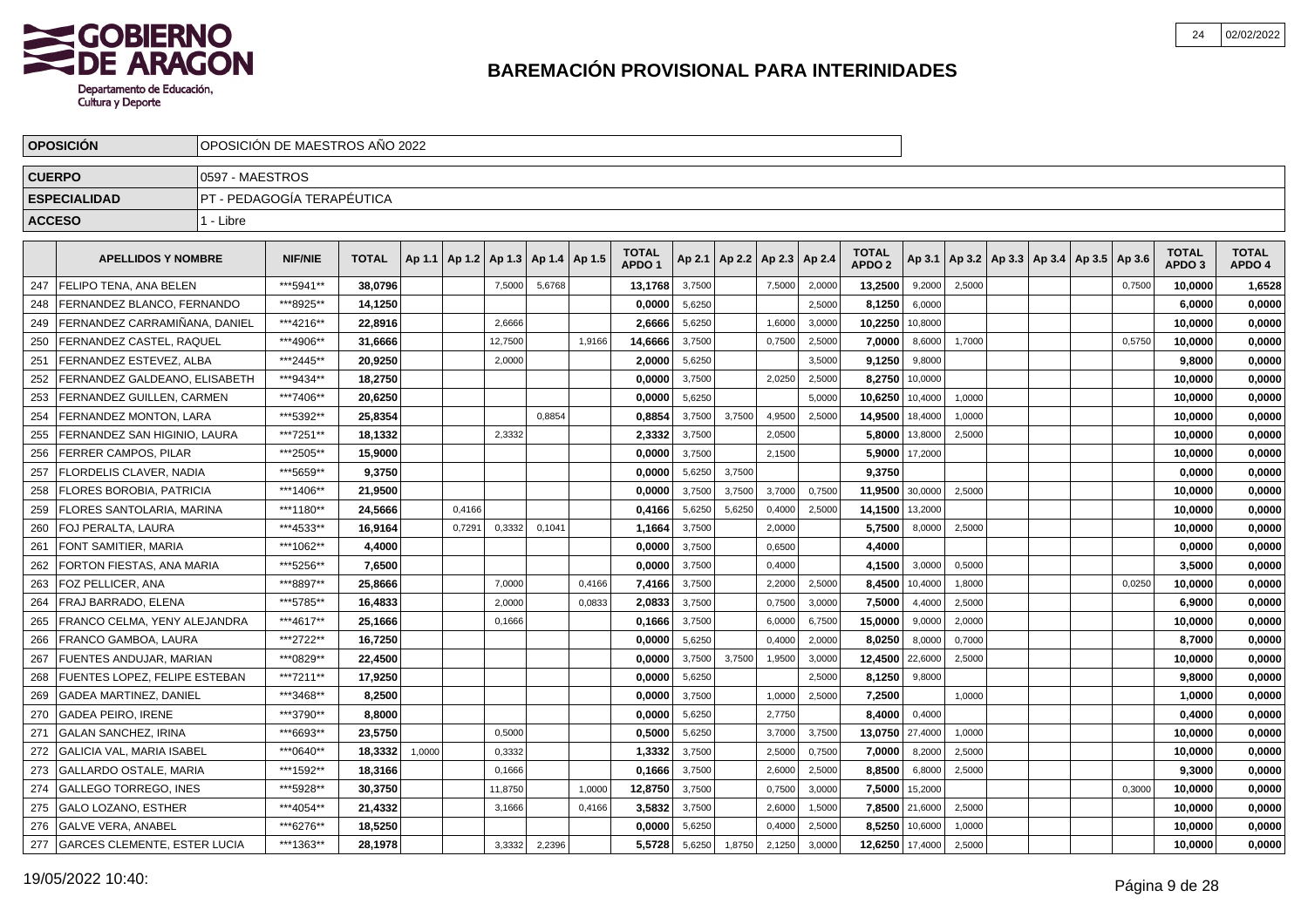

| <b>CUERPO</b><br>0597 - MAESTROS<br>PT - PEDAGOGÍA TERAPÉUTICA<br><b>ESPECIALIDAD</b><br><b>ACCESO</b><br>1 - Libre<br><b>TOTAL</b><br><b>TOTAL</b><br><b>TOTAL</b><br><b>TOTAL</b><br>Ap 2.2   Ap 2.3   Ap 2.4<br>Ap 3.1   Ap 3.2   Ap 3.3   Ap 3.4   Ap 3.5   Ap 3.6<br><b>APELLIDOS Y NOMBRE</b><br><b>NIF/NIE</b><br><b>TOTAL</b><br>Ap 1.1   Ap 1.2<br>Ap 1.3   Ap 1.4   Ap 1.5<br>Ap 2.1<br>APDO <sub>2</sub><br>APDO <sub>1</sub><br>APDO <sub>3</sub><br>APDO 4<br>***5637**<br>278<br><b>GARCES ROYO, IRENE</b><br>28,4998<br>8,9998<br>3,7500<br>9,5000 15,8000<br>10,0000<br>0,0000<br>7,8332<br>3,7500<br>2,0000<br>1,7000<br>0,0250<br>1,1666<br>***6292**<br>19,6250<br>0,2500<br>0,0000<br>279<br><b>GARCIA ANTON, LAURA</b><br>0,0000<br>5,6250<br>3,7500<br>9,6250<br>10,0000<br>10,4000<br>***1271**<br>3.7500<br>280<br><b>GARCIA BARBA, MANUEL</b><br>3.7500<br>0.0000<br>3,7500<br>0.0000<br>0,0000<br>***9036**<br>281<br><b>GARCIA BIENZOBAS, CLARA</b><br>29,7500<br>5,0000<br>1,0000<br>6,0000<br>3,7500<br>3,7500<br>3,7500<br>2,5000<br>13,7500<br>10,2000<br>2,5000<br>10,0000<br>0,0000<br>***0288**<br>282<br><b>GARCIA CAROD, ANA</b><br>0,0000<br>2.5000<br>0.0000<br>0.0000<br>2.5000<br>2,5000<br><b>GARCIA CASTRO, ANDRES</b><br>***5632**<br>1,2500<br>5,6250<br>11,6250<br>0,6000<br>0,0000<br>283<br>13,4750<br>1,2500<br>6,0000<br>0,6000<br>284<br><b>GARCIA ESTEBAN, ANA</b><br>***5889**<br>20.9750<br>10,9750<br>0.0000<br>5,6250<br>2.8500<br>2.5000<br>11,4000<br>2,5000<br>10,0000<br>0,0000<br>285<br><b>GARCIA GALLEGO, BEATRIZ</b><br>***6298**<br>18,8000<br>2,0000<br>6,8000<br>0,0000<br>2,0000<br>3,7500<br>3,0500<br>15,6000<br>10,0000<br>286<br><b>GARCIA GARCIA, MARTA</b><br>***5567**<br>18.0832<br>2,8332<br>2,8332<br>5,2500<br>5,2500<br>16,0000<br>10,0000<br>0,0000<br>0,0000<br>287<br>GARCIA GUERRERO, MARIA CRISTINA<br>***2188**<br>11,8750<br>0,0000<br>5,6250<br>3,7500<br>9,3750<br>2,5000<br>2,5000<br><b>GARCIA GUERRERO, PAOLA</b><br>***1262**<br>19,1771<br>0.0521<br>0.0521<br>5,6250<br>9,1250<br>9,4000<br>10,0000<br>0,0000<br>288<br>1,0000<br>2,5000<br>2,0000<br><b>GARCIA HERRAEZ, CRISTINA</b><br>***7340**<br>0,0000<br>289<br>25,5416<br>1,0000<br>0,1666<br>1,1666<br>5,6250<br>6,7500<br>2,0000<br>14,3750<br>8,4000<br>2,0000<br>10,0000<br>***1689**<br>290<br><b>GARCIA JOSA, CRISTINA</b><br>8,5000<br>0.0000<br>3,7500<br>6,5000<br>2,0000<br>2,0000<br>0,0000<br>0,2500<br>2,5000<br>***5738**<br>10,0000<br>291<br><b>GARCIA LOZANO, SONIA</b><br>25,0000<br>0,0000<br>5,6250<br>3,7500<br>3,3000<br>2,5000<br>15,0000<br>14,4000<br>2,5000<br>0,0000<br><b>GARCIA MARTINEZ, NEREA EVA</b><br>***2153**<br>5,6250<br>292<br>18,1250<br>0,0000<br>2.5000<br>8,1250<br>8,4000<br>1,9000<br>10,0000<br>0,0000<br><b>GARCIA MIÑES, ELISABETH</b><br>***0462**<br>293<br>47,3916<br>22,3333<br>5,6250<br>2,3500<br>12,9750<br>49,4000<br>2,5000<br>0,0000<br>2,0833<br>24,4166<br>5,0000<br>10,0000<br>294<br><b>GARCIA PARIS, CORAL</b><br>***1605**<br>0,0000<br>3,7500<br>10,0000<br>27,6000<br>10,0000<br>0,0000<br>20,0000<br>3,7500<br>2,5000<br>1,1000<br>295<br><b>GARCIA RODRIGUEZ, BLANCA</b><br>***2375**<br>2,5000<br>15,7250<br>0,0000<br>5,6250<br>2,000<br>7,6250<br>5,6000<br>8,1000<br>0,0000<br>296<br><b>GARCIA RODRIGUEZ, FERNANDO</b><br>***4282**<br>6,1194<br>3,7500<br>10,0000<br>2,0000<br>0,0000<br>18.1194<br>0,2083<br>0,8332<br>5,0779<br>3,7500<br>2,5000<br>1,8000<br>0,2000<br>297<br><b>GARCIA SALINAS, NOELIA</b><br>***5680**<br>11,6250<br>0,0000<br>5,6250<br>6,0000<br>6,0000<br>0,0000<br>5,6250<br>***1676**<br>298<br><b>GARCIA SALOS, MARIA EUGENIA</b><br>12,5000<br>0.0000<br>2,5000<br>2,5000<br>18,6000<br>0,0000<br>1,1000<br>10,0000<br>1,5278<br>GARCIA SANCHEZ, LAURA<br>***2614**<br>17,3278<br>0,0000<br>3,7500<br>2,9500<br>6,7000<br>6,6000<br>2,5000<br>9,1000<br>299<br>300<br><b>GARCIA TONDA, MARTA</b><br>***7830**<br>43.9021<br>23,5521<br>10,3500<br>10,0000<br>0,0000<br>22,2500<br>1,3021<br>3,7500<br>4,6000<br>2,0000<br>42,4000<br>2,5000<br>***5845**<br>301<br><b>GARCIA VALERO, MARTA</b><br>31,5830<br>2,6664<br>7,3330<br>5,6250<br>3,7500<br>2,3750<br>14,2500<br>2,5000<br>10,0000<br>0,0000<br>4,6666<br>2,5000<br>15,2000<br><b>GARCIA VELASCO, ERIKA</b><br>***9014**<br>8,2500<br>0,0000<br>3,7500<br>4,5000<br>8,2500<br>302<br>0,0000<br>0,0000<br>***5028**<br>GARCIA DE LA TORRE GISTAU, LEYRE<br>28,2333<br>3,7500<br>7,1500 24,6000<br>2,5000<br>0,0000<br>303<br>10,5000<br>0.5833<br>11,0833<br>0,9000<br>2.5000<br>10,0000<br>GARCIA-GUIU ESPINOSA, MARTA<br>304<br>***7584**<br>12,8000<br>0,0000<br>19,3750<br>0,0000<br>5,6250<br>3,7500<br>9,3750<br>10,0000<br><b>ISABEL</b><br><b>GARETA MARTINEZ, MARIA</b><br>***6244**<br>17.9000<br>0.0000<br>3,7500<br>3,7500<br>0,4000<br>7,9000<br>9,4000<br>1,0000<br>10,0000<br>0,0000<br>305<br>***0619**<br><b>GARGALLO BELTRAN, SOFIA</b><br>12,5500<br>3,7500<br>3,7500<br>8,8000<br>0,0000<br>306<br>0,0000<br>8,8000<br><b>GASCA HIDALGO, SANDRA</b><br>***1212**<br>0,0000<br>307<br>8,5000<br>0.0000<br>2,5000<br>5,0000<br>1,0000<br>6,0000<br>2,500<br>***2998**<br>308<br><b>GAY-POBES TENA, IRENE</b><br>4,7500<br>0,0000<br>3,7500<br>3,7500<br>1,0000<br>1,0000<br>0,0000 | <b>OPOSICION</b> | OPOSICIÓN DE MAESTROS AÑO 2022 |  |  |  |  |  |  |  |  |  |  |
|--------------------------------------------------------------------------------------------------------------------------------------------------------------------------------------------------------------------------------------------------------------------------------------------------------------------------------------------------------------------------------------------------------------------------------------------------------------------------------------------------------------------------------------------------------------------------------------------------------------------------------------------------------------------------------------------------------------------------------------------------------------------------------------------------------------------------------------------------------------------------------------------------------------------------------------------------------------------------------------------------------------------------------------------------------------------------------------------------------------------------------------------------------------------------------------------------------------------------------------------------------------------------------------------------------------------------------------------------------------------------------------------------------------------------------------------------------------------------------------------------------------------------------------------------------------------------------------------------------------------------------------------------------------------------------------------------------------------------------------------------------------------------------------------------------------------------------------------------------------------------------------------------------------------------------------------------------------------------------------------------------------------------------------------------------------------------------------------------------------------------------------------------------------------------------------------------------------------------------------------------------------------------------------------------------------------------------------------------------------------------------------------------------------------------------------------------------------------------------------------------------------------------------------------------------------------------------------------------------------------------------------------------------------------------------------------------------------------------------------------------------------------------------------------------------------------------------------------------------------------------------------------------------------------------------------------------------------------------------------------------------------------------------------------------------------------------------------------------------------------------------------------------------------------------------------------------------------------------------------------------------------------------------------------------------------------------------------------------------------------------------------------------------------------------------------------------------------------------------------------------------------------------------------------------------------------------------------------------------------------------------------------------------------------------------------------------------------------------------------------------------------------------------------------------------------------------------------------------------------------------------------------------------------------------------------------------------------------------------------------------------------------------------------------------------------------------------------------------------------------------------------------------------------------------------------------------------------------------------------------------------------------------------------------------------------------------------------------------------------------------------------------------------------------------------------------------------------------------------------------------------------------------------------------------------------------------------------------------------------------------------------------------------------------------------------------------------------------------------------------------------------------------------------------------------------------------------------------------------------------------------------------------------------------------------------------------------------------------------------------------------------------------------------------------------------------------------------------------------------------------------------------------------------------------------------------------------------------------------------------------------------------------------------------------------------------------|------------------|--------------------------------|--|--|--|--|--|--|--|--|--|--|
|                                                                                                                                                                                                                                                                                                                                                                                                                                                                                                                                                                                                                                                                                                                                                                                                                                                                                                                                                                                                                                                                                                                                                                                                                                                                                                                                                                                                                                                                                                                                                                                                                                                                                                                                                                                                                                                                                                                                                                                                                                                                                                                                                                                                                                                                                                                                                                                                                                                                                                                                                                                                                                                                                                                                                                                                                                                                                                                                                                                                                                                                                                                                                                                                                                                                                                                                                                                                                                                                                                                                                                                                                                                                                                                                                                                                                                                                                                                                                                                                                                                                                                                                                                                                                                                                                                                                                                                                                                                                                                                                                                                                                                                                                                                                                                                                                                                                                                                                                                                                                                                                                                                                                                                                                                                                                                                          |                  |                                |  |  |  |  |  |  |  |  |  |  |
|                                                                                                                                                                                                                                                                                                                                                                                                                                                                                                                                                                                                                                                                                                                                                                                                                                                                                                                                                                                                                                                                                                                                                                                                                                                                                                                                                                                                                                                                                                                                                                                                                                                                                                                                                                                                                                                                                                                                                                                                                                                                                                                                                                                                                                                                                                                                                                                                                                                                                                                                                                                                                                                                                                                                                                                                                                                                                                                                                                                                                                                                                                                                                                                                                                                                                                                                                                                                                                                                                                                                                                                                                                                                                                                                                                                                                                                                                                                                                                                                                                                                                                                                                                                                                                                                                                                                                                                                                                                                                                                                                                                                                                                                                                                                                                                                                                                                                                                                                                                                                                                                                                                                                                                                                                                                                                                          |                  |                                |  |  |  |  |  |  |  |  |  |  |
|                                                                                                                                                                                                                                                                                                                                                                                                                                                                                                                                                                                                                                                                                                                                                                                                                                                                                                                                                                                                                                                                                                                                                                                                                                                                                                                                                                                                                                                                                                                                                                                                                                                                                                                                                                                                                                                                                                                                                                                                                                                                                                                                                                                                                                                                                                                                                                                                                                                                                                                                                                                                                                                                                                                                                                                                                                                                                                                                                                                                                                                                                                                                                                                                                                                                                                                                                                                                                                                                                                                                                                                                                                                                                                                                                                                                                                                                                                                                                                                                                                                                                                                                                                                                                                                                                                                                                                                                                                                                                                                                                                                                                                                                                                                                                                                                                                                                                                                                                                                                                                                                                                                                                                                                                                                                                                                          |                  |                                |  |  |  |  |  |  |  |  |  |  |
|                                                                                                                                                                                                                                                                                                                                                                                                                                                                                                                                                                                                                                                                                                                                                                                                                                                                                                                                                                                                                                                                                                                                                                                                                                                                                                                                                                                                                                                                                                                                                                                                                                                                                                                                                                                                                                                                                                                                                                                                                                                                                                                                                                                                                                                                                                                                                                                                                                                                                                                                                                                                                                                                                                                                                                                                                                                                                                                                                                                                                                                                                                                                                                                                                                                                                                                                                                                                                                                                                                                                                                                                                                                                                                                                                                                                                                                                                                                                                                                                                                                                                                                                                                                                                                                                                                                                                                                                                                                                                                                                                                                                                                                                                                                                                                                                                                                                                                                                                                                                                                                                                                                                                                                                                                                                                                                          |                  |                                |  |  |  |  |  |  |  |  |  |  |
|                                                                                                                                                                                                                                                                                                                                                                                                                                                                                                                                                                                                                                                                                                                                                                                                                                                                                                                                                                                                                                                                                                                                                                                                                                                                                                                                                                                                                                                                                                                                                                                                                                                                                                                                                                                                                                                                                                                                                                                                                                                                                                                                                                                                                                                                                                                                                                                                                                                                                                                                                                                                                                                                                                                                                                                                                                                                                                                                                                                                                                                                                                                                                                                                                                                                                                                                                                                                                                                                                                                                                                                                                                                                                                                                                                                                                                                                                                                                                                                                                                                                                                                                                                                                                                                                                                                                                                                                                                                                                                                                                                                                                                                                                                                                                                                                                                                                                                                                                                                                                                                                                                                                                                                                                                                                                                                          |                  |                                |  |  |  |  |  |  |  |  |  |  |
|                                                                                                                                                                                                                                                                                                                                                                                                                                                                                                                                                                                                                                                                                                                                                                                                                                                                                                                                                                                                                                                                                                                                                                                                                                                                                                                                                                                                                                                                                                                                                                                                                                                                                                                                                                                                                                                                                                                                                                                                                                                                                                                                                                                                                                                                                                                                                                                                                                                                                                                                                                                                                                                                                                                                                                                                                                                                                                                                                                                                                                                                                                                                                                                                                                                                                                                                                                                                                                                                                                                                                                                                                                                                                                                                                                                                                                                                                                                                                                                                                                                                                                                                                                                                                                                                                                                                                                                                                                                                                                                                                                                                                                                                                                                                                                                                                                                                                                                                                                                                                                                                                                                                                                                                                                                                                                                          |                  |                                |  |  |  |  |  |  |  |  |  |  |
|                                                                                                                                                                                                                                                                                                                                                                                                                                                                                                                                                                                                                                                                                                                                                                                                                                                                                                                                                                                                                                                                                                                                                                                                                                                                                                                                                                                                                                                                                                                                                                                                                                                                                                                                                                                                                                                                                                                                                                                                                                                                                                                                                                                                                                                                                                                                                                                                                                                                                                                                                                                                                                                                                                                                                                                                                                                                                                                                                                                                                                                                                                                                                                                                                                                                                                                                                                                                                                                                                                                                                                                                                                                                                                                                                                                                                                                                                                                                                                                                                                                                                                                                                                                                                                                                                                                                                                                                                                                                                                                                                                                                                                                                                                                                                                                                                                                                                                                                                                                                                                                                                                                                                                                                                                                                                                                          |                  |                                |  |  |  |  |  |  |  |  |  |  |
|                                                                                                                                                                                                                                                                                                                                                                                                                                                                                                                                                                                                                                                                                                                                                                                                                                                                                                                                                                                                                                                                                                                                                                                                                                                                                                                                                                                                                                                                                                                                                                                                                                                                                                                                                                                                                                                                                                                                                                                                                                                                                                                                                                                                                                                                                                                                                                                                                                                                                                                                                                                                                                                                                                                                                                                                                                                                                                                                                                                                                                                                                                                                                                                                                                                                                                                                                                                                                                                                                                                                                                                                                                                                                                                                                                                                                                                                                                                                                                                                                                                                                                                                                                                                                                                                                                                                                                                                                                                                                                                                                                                                                                                                                                                                                                                                                                                                                                                                                                                                                                                                                                                                                                                                                                                                                                                          |                  |                                |  |  |  |  |  |  |  |  |  |  |
|                                                                                                                                                                                                                                                                                                                                                                                                                                                                                                                                                                                                                                                                                                                                                                                                                                                                                                                                                                                                                                                                                                                                                                                                                                                                                                                                                                                                                                                                                                                                                                                                                                                                                                                                                                                                                                                                                                                                                                                                                                                                                                                                                                                                                                                                                                                                                                                                                                                                                                                                                                                                                                                                                                                                                                                                                                                                                                                                                                                                                                                                                                                                                                                                                                                                                                                                                                                                                                                                                                                                                                                                                                                                                                                                                                                                                                                                                                                                                                                                                                                                                                                                                                                                                                                                                                                                                                                                                                                                                                                                                                                                                                                                                                                                                                                                                                                                                                                                                                                                                                                                                                                                                                                                                                                                                                                          |                  |                                |  |  |  |  |  |  |  |  |  |  |
|                                                                                                                                                                                                                                                                                                                                                                                                                                                                                                                                                                                                                                                                                                                                                                                                                                                                                                                                                                                                                                                                                                                                                                                                                                                                                                                                                                                                                                                                                                                                                                                                                                                                                                                                                                                                                                                                                                                                                                                                                                                                                                                                                                                                                                                                                                                                                                                                                                                                                                                                                                                                                                                                                                                                                                                                                                                                                                                                                                                                                                                                                                                                                                                                                                                                                                                                                                                                                                                                                                                                                                                                                                                                                                                                                                                                                                                                                                                                                                                                                                                                                                                                                                                                                                                                                                                                                                                                                                                                                                                                                                                                                                                                                                                                                                                                                                                                                                                                                                                                                                                                                                                                                                                                                                                                                                                          |                  |                                |  |  |  |  |  |  |  |  |  |  |
|                                                                                                                                                                                                                                                                                                                                                                                                                                                                                                                                                                                                                                                                                                                                                                                                                                                                                                                                                                                                                                                                                                                                                                                                                                                                                                                                                                                                                                                                                                                                                                                                                                                                                                                                                                                                                                                                                                                                                                                                                                                                                                                                                                                                                                                                                                                                                                                                                                                                                                                                                                                                                                                                                                                                                                                                                                                                                                                                                                                                                                                                                                                                                                                                                                                                                                                                                                                                                                                                                                                                                                                                                                                                                                                                                                                                                                                                                                                                                                                                                                                                                                                                                                                                                                                                                                                                                                                                                                                                                                                                                                                                                                                                                                                                                                                                                                                                                                                                                                                                                                                                                                                                                                                                                                                                                                                          |                  |                                |  |  |  |  |  |  |  |  |  |  |
|                                                                                                                                                                                                                                                                                                                                                                                                                                                                                                                                                                                                                                                                                                                                                                                                                                                                                                                                                                                                                                                                                                                                                                                                                                                                                                                                                                                                                                                                                                                                                                                                                                                                                                                                                                                                                                                                                                                                                                                                                                                                                                                                                                                                                                                                                                                                                                                                                                                                                                                                                                                                                                                                                                                                                                                                                                                                                                                                                                                                                                                                                                                                                                                                                                                                                                                                                                                                                                                                                                                                                                                                                                                                                                                                                                                                                                                                                                                                                                                                                                                                                                                                                                                                                                                                                                                                                                                                                                                                                                                                                                                                                                                                                                                                                                                                                                                                                                                                                                                                                                                                                                                                                                                                                                                                                                                          |                  |                                |  |  |  |  |  |  |  |  |  |  |
|                                                                                                                                                                                                                                                                                                                                                                                                                                                                                                                                                                                                                                                                                                                                                                                                                                                                                                                                                                                                                                                                                                                                                                                                                                                                                                                                                                                                                                                                                                                                                                                                                                                                                                                                                                                                                                                                                                                                                                                                                                                                                                                                                                                                                                                                                                                                                                                                                                                                                                                                                                                                                                                                                                                                                                                                                                                                                                                                                                                                                                                                                                                                                                                                                                                                                                                                                                                                                                                                                                                                                                                                                                                                                                                                                                                                                                                                                                                                                                                                                                                                                                                                                                                                                                                                                                                                                                                                                                                                                                                                                                                                                                                                                                                                                                                                                                                                                                                                                                                                                                                                                                                                                                                                                                                                                                                          |                  |                                |  |  |  |  |  |  |  |  |  |  |
|                                                                                                                                                                                                                                                                                                                                                                                                                                                                                                                                                                                                                                                                                                                                                                                                                                                                                                                                                                                                                                                                                                                                                                                                                                                                                                                                                                                                                                                                                                                                                                                                                                                                                                                                                                                                                                                                                                                                                                                                                                                                                                                                                                                                                                                                                                                                                                                                                                                                                                                                                                                                                                                                                                                                                                                                                                                                                                                                                                                                                                                                                                                                                                                                                                                                                                                                                                                                                                                                                                                                                                                                                                                                                                                                                                                                                                                                                                                                                                                                                                                                                                                                                                                                                                                                                                                                                                                                                                                                                                                                                                                                                                                                                                                                                                                                                                                                                                                                                                                                                                                                                                                                                                                                                                                                                                                          |                  |                                |  |  |  |  |  |  |  |  |  |  |
|                                                                                                                                                                                                                                                                                                                                                                                                                                                                                                                                                                                                                                                                                                                                                                                                                                                                                                                                                                                                                                                                                                                                                                                                                                                                                                                                                                                                                                                                                                                                                                                                                                                                                                                                                                                                                                                                                                                                                                                                                                                                                                                                                                                                                                                                                                                                                                                                                                                                                                                                                                                                                                                                                                                                                                                                                                                                                                                                                                                                                                                                                                                                                                                                                                                                                                                                                                                                                                                                                                                                                                                                                                                                                                                                                                                                                                                                                                                                                                                                                                                                                                                                                                                                                                                                                                                                                                                                                                                                                                                                                                                                                                                                                                                                                                                                                                                                                                                                                                                                                                                                                                                                                                                                                                                                                                                          |                  |                                |  |  |  |  |  |  |  |  |  |  |
|                                                                                                                                                                                                                                                                                                                                                                                                                                                                                                                                                                                                                                                                                                                                                                                                                                                                                                                                                                                                                                                                                                                                                                                                                                                                                                                                                                                                                                                                                                                                                                                                                                                                                                                                                                                                                                                                                                                                                                                                                                                                                                                                                                                                                                                                                                                                                                                                                                                                                                                                                                                                                                                                                                                                                                                                                                                                                                                                                                                                                                                                                                                                                                                                                                                                                                                                                                                                                                                                                                                                                                                                                                                                                                                                                                                                                                                                                                                                                                                                                                                                                                                                                                                                                                                                                                                                                                                                                                                                                                                                                                                                                                                                                                                                                                                                                                                                                                                                                                                                                                                                                                                                                                                                                                                                                                                          |                  |                                |  |  |  |  |  |  |  |  |  |  |
|                                                                                                                                                                                                                                                                                                                                                                                                                                                                                                                                                                                                                                                                                                                                                                                                                                                                                                                                                                                                                                                                                                                                                                                                                                                                                                                                                                                                                                                                                                                                                                                                                                                                                                                                                                                                                                                                                                                                                                                                                                                                                                                                                                                                                                                                                                                                                                                                                                                                                                                                                                                                                                                                                                                                                                                                                                                                                                                                                                                                                                                                                                                                                                                                                                                                                                                                                                                                                                                                                                                                                                                                                                                                                                                                                                                                                                                                                                                                                                                                                                                                                                                                                                                                                                                                                                                                                                                                                                                                                                                                                                                                                                                                                                                                                                                                                                                                                                                                                                                                                                                                                                                                                                                                                                                                                                                          |                  |                                |  |  |  |  |  |  |  |  |  |  |
|                                                                                                                                                                                                                                                                                                                                                                                                                                                                                                                                                                                                                                                                                                                                                                                                                                                                                                                                                                                                                                                                                                                                                                                                                                                                                                                                                                                                                                                                                                                                                                                                                                                                                                                                                                                                                                                                                                                                                                                                                                                                                                                                                                                                                                                                                                                                                                                                                                                                                                                                                                                                                                                                                                                                                                                                                                                                                                                                                                                                                                                                                                                                                                                                                                                                                                                                                                                                                                                                                                                                                                                                                                                                                                                                                                                                                                                                                                                                                                                                                                                                                                                                                                                                                                                                                                                                                                                                                                                                                                                                                                                                                                                                                                                                                                                                                                                                                                                                                                                                                                                                                                                                                                                                                                                                                                                          |                  |                                |  |  |  |  |  |  |  |  |  |  |
|                                                                                                                                                                                                                                                                                                                                                                                                                                                                                                                                                                                                                                                                                                                                                                                                                                                                                                                                                                                                                                                                                                                                                                                                                                                                                                                                                                                                                                                                                                                                                                                                                                                                                                                                                                                                                                                                                                                                                                                                                                                                                                                                                                                                                                                                                                                                                                                                                                                                                                                                                                                                                                                                                                                                                                                                                                                                                                                                                                                                                                                                                                                                                                                                                                                                                                                                                                                                                                                                                                                                                                                                                                                                                                                                                                                                                                                                                                                                                                                                                                                                                                                                                                                                                                                                                                                                                                                                                                                                                                                                                                                                                                                                                                                                                                                                                                                                                                                                                                                                                                                                                                                                                                                                                                                                                                                          |                  |                                |  |  |  |  |  |  |  |  |  |  |
|                                                                                                                                                                                                                                                                                                                                                                                                                                                                                                                                                                                                                                                                                                                                                                                                                                                                                                                                                                                                                                                                                                                                                                                                                                                                                                                                                                                                                                                                                                                                                                                                                                                                                                                                                                                                                                                                                                                                                                                                                                                                                                                                                                                                                                                                                                                                                                                                                                                                                                                                                                                                                                                                                                                                                                                                                                                                                                                                                                                                                                                                                                                                                                                                                                                                                                                                                                                                                                                                                                                                                                                                                                                                                                                                                                                                                                                                                                                                                                                                                                                                                                                                                                                                                                                                                                                                                                                                                                                                                                                                                                                                                                                                                                                                                                                                                                                                                                                                                                                                                                                                                                                                                                                                                                                                                                                          |                  |                                |  |  |  |  |  |  |  |  |  |  |
|                                                                                                                                                                                                                                                                                                                                                                                                                                                                                                                                                                                                                                                                                                                                                                                                                                                                                                                                                                                                                                                                                                                                                                                                                                                                                                                                                                                                                                                                                                                                                                                                                                                                                                                                                                                                                                                                                                                                                                                                                                                                                                                                                                                                                                                                                                                                                                                                                                                                                                                                                                                                                                                                                                                                                                                                                                                                                                                                                                                                                                                                                                                                                                                                                                                                                                                                                                                                                                                                                                                                                                                                                                                                                                                                                                                                                                                                                                                                                                                                                                                                                                                                                                                                                                                                                                                                                                                                                                                                                                                                                                                                                                                                                                                                                                                                                                                                                                                                                                                                                                                                                                                                                                                                                                                                                                                          |                  |                                |  |  |  |  |  |  |  |  |  |  |
|                                                                                                                                                                                                                                                                                                                                                                                                                                                                                                                                                                                                                                                                                                                                                                                                                                                                                                                                                                                                                                                                                                                                                                                                                                                                                                                                                                                                                                                                                                                                                                                                                                                                                                                                                                                                                                                                                                                                                                                                                                                                                                                                                                                                                                                                                                                                                                                                                                                                                                                                                                                                                                                                                                                                                                                                                                                                                                                                                                                                                                                                                                                                                                                                                                                                                                                                                                                                                                                                                                                                                                                                                                                                                                                                                                                                                                                                                                                                                                                                                                                                                                                                                                                                                                                                                                                                                                                                                                                                                                                                                                                                                                                                                                                                                                                                                                                                                                                                                                                                                                                                                                                                                                                                                                                                                                                          |                  |                                |  |  |  |  |  |  |  |  |  |  |
|                                                                                                                                                                                                                                                                                                                                                                                                                                                                                                                                                                                                                                                                                                                                                                                                                                                                                                                                                                                                                                                                                                                                                                                                                                                                                                                                                                                                                                                                                                                                                                                                                                                                                                                                                                                                                                                                                                                                                                                                                                                                                                                                                                                                                                                                                                                                                                                                                                                                                                                                                                                                                                                                                                                                                                                                                                                                                                                                                                                                                                                                                                                                                                                                                                                                                                                                                                                                                                                                                                                                                                                                                                                                                                                                                                                                                                                                                                                                                                                                                                                                                                                                                                                                                                                                                                                                                                                                                                                                                                                                                                                                                                                                                                                                                                                                                                                                                                                                                                                                                                                                                                                                                                                                                                                                                                                          |                  |                                |  |  |  |  |  |  |  |  |  |  |
|                                                                                                                                                                                                                                                                                                                                                                                                                                                                                                                                                                                                                                                                                                                                                                                                                                                                                                                                                                                                                                                                                                                                                                                                                                                                                                                                                                                                                                                                                                                                                                                                                                                                                                                                                                                                                                                                                                                                                                                                                                                                                                                                                                                                                                                                                                                                                                                                                                                                                                                                                                                                                                                                                                                                                                                                                                                                                                                                                                                                                                                                                                                                                                                                                                                                                                                                                                                                                                                                                                                                                                                                                                                                                                                                                                                                                                                                                                                                                                                                                                                                                                                                                                                                                                                                                                                                                                                                                                                                                                                                                                                                                                                                                                                                                                                                                                                                                                                                                                                                                                                                                                                                                                                                                                                                                                                          |                  |                                |  |  |  |  |  |  |  |  |  |  |
|                                                                                                                                                                                                                                                                                                                                                                                                                                                                                                                                                                                                                                                                                                                                                                                                                                                                                                                                                                                                                                                                                                                                                                                                                                                                                                                                                                                                                                                                                                                                                                                                                                                                                                                                                                                                                                                                                                                                                                                                                                                                                                                                                                                                                                                                                                                                                                                                                                                                                                                                                                                                                                                                                                                                                                                                                                                                                                                                                                                                                                                                                                                                                                                                                                                                                                                                                                                                                                                                                                                                                                                                                                                                                                                                                                                                                                                                                                                                                                                                                                                                                                                                                                                                                                                                                                                                                                                                                                                                                                                                                                                                                                                                                                                                                                                                                                                                                                                                                                                                                                                                                                                                                                                                                                                                                                                          |                  |                                |  |  |  |  |  |  |  |  |  |  |
|                                                                                                                                                                                                                                                                                                                                                                                                                                                                                                                                                                                                                                                                                                                                                                                                                                                                                                                                                                                                                                                                                                                                                                                                                                                                                                                                                                                                                                                                                                                                                                                                                                                                                                                                                                                                                                                                                                                                                                                                                                                                                                                                                                                                                                                                                                                                                                                                                                                                                                                                                                                                                                                                                                                                                                                                                                                                                                                                                                                                                                                                                                                                                                                                                                                                                                                                                                                                                                                                                                                                                                                                                                                                                                                                                                                                                                                                                                                                                                                                                                                                                                                                                                                                                                                                                                                                                                                                                                                                                                                                                                                                                                                                                                                                                                                                                                                                                                                                                                                                                                                                                                                                                                                                                                                                                                                          |                  |                                |  |  |  |  |  |  |  |  |  |  |
|                                                                                                                                                                                                                                                                                                                                                                                                                                                                                                                                                                                                                                                                                                                                                                                                                                                                                                                                                                                                                                                                                                                                                                                                                                                                                                                                                                                                                                                                                                                                                                                                                                                                                                                                                                                                                                                                                                                                                                                                                                                                                                                                                                                                                                                                                                                                                                                                                                                                                                                                                                                                                                                                                                                                                                                                                                                                                                                                                                                                                                                                                                                                                                                                                                                                                                                                                                                                                                                                                                                                                                                                                                                                                                                                                                                                                                                                                                                                                                                                                                                                                                                                                                                                                                                                                                                                                                                                                                                                                                                                                                                                                                                                                                                                                                                                                                                                                                                                                                                                                                                                                                                                                                                                                                                                                                                          |                  |                                |  |  |  |  |  |  |  |  |  |  |
|                                                                                                                                                                                                                                                                                                                                                                                                                                                                                                                                                                                                                                                                                                                                                                                                                                                                                                                                                                                                                                                                                                                                                                                                                                                                                                                                                                                                                                                                                                                                                                                                                                                                                                                                                                                                                                                                                                                                                                                                                                                                                                                                                                                                                                                                                                                                                                                                                                                                                                                                                                                                                                                                                                                                                                                                                                                                                                                                                                                                                                                                                                                                                                                                                                                                                                                                                                                                                                                                                                                                                                                                                                                                                                                                                                                                                                                                                                                                                                                                                                                                                                                                                                                                                                                                                                                                                                                                                                                                                                                                                                                                                                                                                                                                                                                                                                                                                                                                                                                                                                                                                                                                                                                                                                                                                                                          |                  |                                |  |  |  |  |  |  |  |  |  |  |
|                                                                                                                                                                                                                                                                                                                                                                                                                                                                                                                                                                                                                                                                                                                                                                                                                                                                                                                                                                                                                                                                                                                                                                                                                                                                                                                                                                                                                                                                                                                                                                                                                                                                                                                                                                                                                                                                                                                                                                                                                                                                                                                                                                                                                                                                                                                                                                                                                                                                                                                                                                                                                                                                                                                                                                                                                                                                                                                                                                                                                                                                                                                                                                                                                                                                                                                                                                                                                                                                                                                                                                                                                                                                                                                                                                                                                                                                                                                                                                                                                                                                                                                                                                                                                                                                                                                                                                                                                                                                                                                                                                                                                                                                                                                                                                                                                                                                                                                                                                                                                                                                                                                                                                                                                                                                                                                          |                  |                                |  |  |  |  |  |  |  |  |  |  |
|                                                                                                                                                                                                                                                                                                                                                                                                                                                                                                                                                                                                                                                                                                                                                                                                                                                                                                                                                                                                                                                                                                                                                                                                                                                                                                                                                                                                                                                                                                                                                                                                                                                                                                                                                                                                                                                                                                                                                                                                                                                                                                                                                                                                                                                                                                                                                                                                                                                                                                                                                                                                                                                                                                                                                                                                                                                                                                                                                                                                                                                                                                                                                                                                                                                                                                                                                                                                                                                                                                                                                                                                                                                                                                                                                                                                                                                                                                                                                                                                                                                                                                                                                                                                                                                                                                                                                                                                                                                                                                                                                                                                                                                                                                                                                                                                                                                                                                                                                                                                                                                                                                                                                                                                                                                                                                                          |                  |                                |  |  |  |  |  |  |  |  |  |  |
|                                                                                                                                                                                                                                                                                                                                                                                                                                                                                                                                                                                                                                                                                                                                                                                                                                                                                                                                                                                                                                                                                                                                                                                                                                                                                                                                                                                                                                                                                                                                                                                                                                                                                                                                                                                                                                                                                                                                                                                                                                                                                                                                                                                                                                                                                                                                                                                                                                                                                                                                                                                                                                                                                                                                                                                                                                                                                                                                                                                                                                                                                                                                                                                                                                                                                                                                                                                                                                                                                                                                                                                                                                                                                                                                                                                                                                                                                                                                                                                                                                                                                                                                                                                                                                                                                                                                                                                                                                                                                                                                                                                                                                                                                                                                                                                                                                                                                                                                                                                                                                                                                                                                                                                                                                                                                                                          |                  |                                |  |  |  |  |  |  |  |  |  |  |
|                                                                                                                                                                                                                                                                                                                                                                                                                                                                                                                                                                                                                                                                                                                                                                                                                                                                                                                                                                                                                                                                                                                                                                                                                                                                                                                                                                                                                                                                                                                                                                                                                                                                                                                                                                                                                                                                                                                                                                                                                                                                                                                                                                                                                                                                                                                                                                                                                                                                                                                                                                                                                                                                                                                                                                                                                                                                                                                                                                                                                                                                                                                                                                                                                                                                                                                                                                                                                                                                                                                                                                                                                                                                                                                                                                                                                                                                                                                                                                                                                                                                                                                                                                                                                                                                                                                                                                                                                                                                                                                                                                                                                                                                                                                                                                                                                                                                                                                                                                                                                                                                                                                                                                                                                                                                                                                          |                  |                                |  |  |  |  |  |  |  |  |  |  |
|                                                                                                                                                                                                                                                                                                                                                                                                                                                                                                                                                                                                                                                                                                                                                                                                                                                                                                                                                                                                                                                                                                                                                                                                                                                                                                                                                                                                                                                                                                                                                                                                                                                                                                                                                                                                                                                                                                                                                                                                                                                                                                                                                                                                                                                                                                                                                                                                                                                                                                                                                                                                                                                                                                                                                                                                                                                                                                                                                                                                                                                                                                                                                                                                                                                                                                                                                                                                                                                                                                                                                                                                                                                                                                                                                                                                                                                                                                                                                                                                                                                                                                                                                                                                                                                                                                                                                                                                                                                                                                                                                                                                                                                                                                                                                                                                                                                                                                                                                                                                                                                                                                                                                                                                                                                                                                                          |                  |                                |  |  |  |  |  |  |  |  |  |  |
|                                                                                                                                                                                                                                                                                                                                                                                                                                                                                                                                                                                                                                                                                                                                                                                                                                                                                                                                                                                                                                                                                                                                                                                                                                                                                                                                                                                                                                                                                                                                                                                                                                                                                                                                                                                                                                                                                                                                                                                                                                                                                                                                                                                                                                                                                                                                                                                                                                                                                                                                                                                                                                                                                                                                                                                                                                                                                                                                                                                                                                                                                                                                                                                                                                                                                                                                                                                                                                                                                                                                                                                                                                                                                                                                                                                                                                                                                                                                                                                                                                                                                                                                                                                                                                                                                                                                                                                                                                                                                                                                                                                                                                                                                                                                                                                                                                                                                                                                                                                                                                                                                                                                                                                                                                                                                                                          |                  |                                |  |  |  |  |  |  |  |  |  |  |
|                                                                                                                                                                                                                                                                                                                                                                                                                                                                                                                                                                                                                                                                                                                                                                                                                                                                                                                                                                                                                                                                                                                                                                                                                                                                                                                                                                                                                                                                                                                                                                                                                                                                                                                                                                                                                                                                                                                                                                                                                                                                                                                                                                                                                                                                                                                                                                                                                                                                                                                                                                                                                                                                                                                                                                                                                                                                                                                                                                                                                                                                                                                                                                                                                                                                                                                                                                                                                                                                                                                                                                                                                                                                                                                                                                                                                                                                                                                                                                                                                                                                                                                                                                                                                                                                                                                                                                                                                                                                                                                                                                                                                                                                                                                                                                                                                                                                                                                                                                                                                                                                                                                                                                                                                                                                                                                          |                  |                                |  |  |  |  |  |  |  |  |  |  |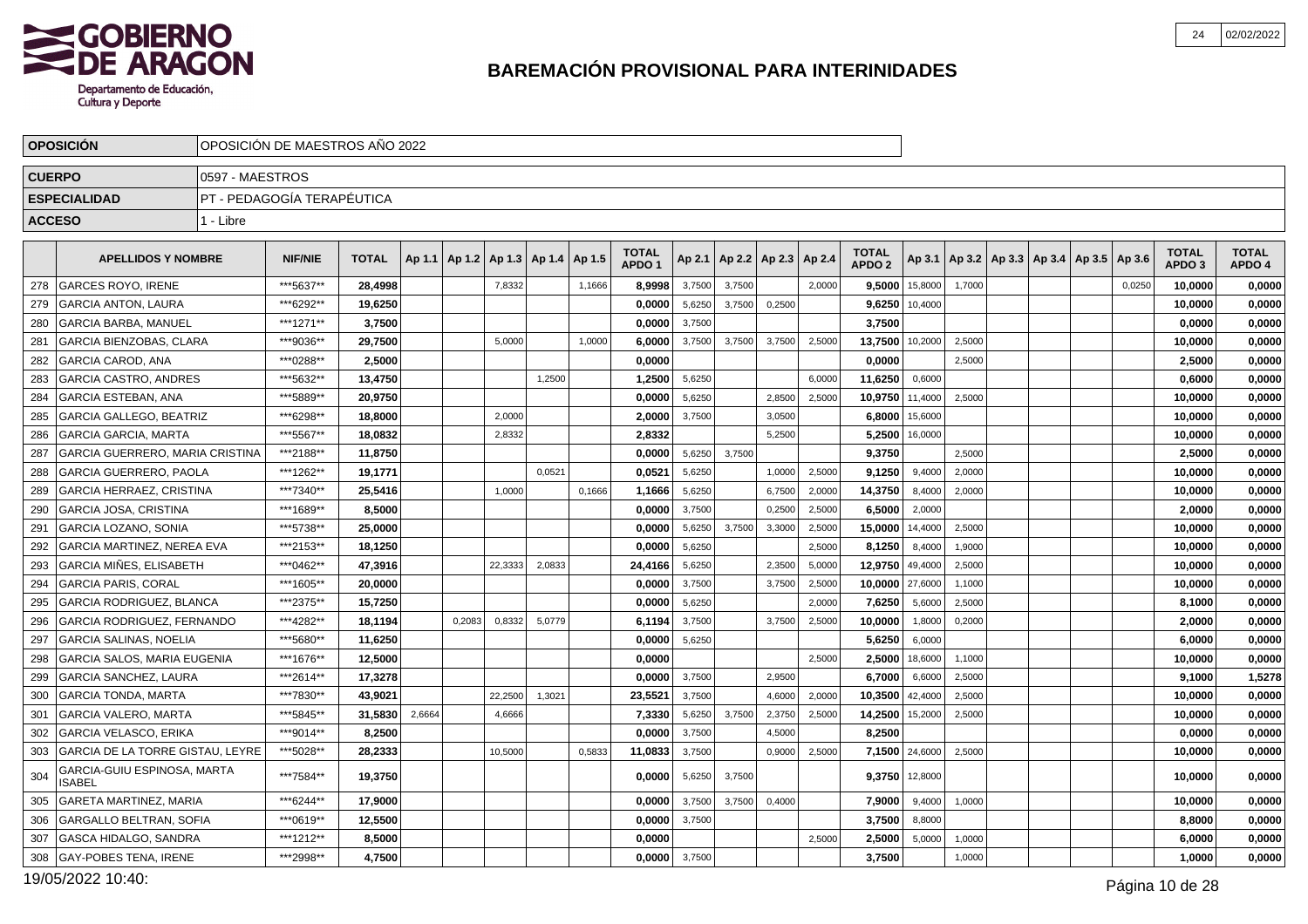

|               | <b>OPOSICION</b>                                                   |                 | OPOSICION DE MAESTROS ANO 2022 |                   |         |                                            |         |        |        |                   |                  |        |                                   |                  |                   |                   |        |                                                     |  |                   |                  |
|---------------|--------------------------------------------------------------------|-----------------|--------------------------------|-------------------|---------|--------------------------------------------|---------|--------|--------|-------------------|------------------|--------|-----------------------------------|------------------|-------------------|-------------------|--------|-----------------------------------------------------|--|-------------------|------------------|
| <b>CUERPO</b> |                                                                    | 0597 - MAESTROS |                                |                   |         |                                            |         |        |        |                   |                  |        |                                   |                  |                   |                   |        |                                                     |  |                   |                  |
|               | <b>ESPECIALIDAD</b>                                                |                 | PT - PEDAGOGÍA TERAPÉUTICA     |                   |         |                                            |         |        |        |                   |                  |        |                                   |                  |                   |                   |        |                                                     |  |                   |                  |
| <b>ACCESO</b> |                                                                    | 1 - Libre       |                                |                   |         |                                            |         |        |        |                   |                  |        |                                   |                  |                   |                   |        |                                                     |  |                   |                  |
|               | <b>APELLIDOS Y NOMBRE</b>                                          |                 | <b>NIF/NIE</b>                 | <b>TOTAL</b>      |         | Ap 1.1   Ap 1.2   Ap 1.3   Ap 1.4   Ap 1.5 |         |        |        | <b>TOTAL</b>      |                  |        | Ap 2.1   Ap 2.2   Ap 2.3   Ap 2.4 |                  | <b>TOTAL</b>      |                   |        | Ap 3.1   Ap 3.2   Ap 3.3   Ap 3.4   Ap 3.5   Ap 3.6 |  | <b>TOTAL</b>      | <b>TOTAL</b>     |
|               |                                                                    |                 |                                |                   |         |                                            |         |        |        | APDO <sub>1</sub> |                  |        |                                   |                  | APDO <sub>2</sub> |                   |        |                                                     |  | APDO <sub>3</sub> | APDO 4           |
| 309           | <b>GENZOR SALAS, MARINA</b><br><b>GHIORGHIES, RALUCA GEORGIANA</b> |                 | ***5158**<br>****9586*         | 9,8250<br>18,1750 |         |                                            |         |        |        | 0,0000<br>0,0000  | 5,6250           |        |                                   | 2,0000<br>2,0000 | 7,6250            | 2,2000            |        |                                                     |  | 2,2000<br>10,0000 | 0,0000           |
| 310<br>311    | GHITA , GEORGIANA CRISTINA                                         |                 | *****3598*                     | 15,6250           |         |                                            |         |        |        | 0,0000            | 5,6250<br>5,6250 |        | 0,5500<br>0,4000                  |                  | 8,1750<br>6,0250  | 13,4000<br>9,6000 | 2,5000 |                                                     |  | 9,6000            | 0,0000<br>0,0000 |
| 312           | <b>GIL ARNAL, ELENA</b>                                            |                 | ***5869**                      | 16,8666           |         |                                            | 0,1666  |        |        | 0,1666            | 3,7500           |        | 3,7500                            |                  | 7,5000            | 8,2000            | 1,0000 |                                                     |  | 9,2000            | 0,0000           |
| 313           | <b>GIL CARDIEL. MARIA</b>                                          |                 | ***0379**                      | 15.1666           |         |                                            | 0,6666  |        |        | 0,6666            | 3,7500           |        | 0,7500                            |                  | 4,5000            | 8,6000            | 2,5000 |                                                     |  | 10,0000           | 0,0000           |
| 314           | <b>GIL CASASOLA. MIREIA</b>                                        |                 | ***1003**                      | 14,5000           |         |                                            |         |        |        | 0,0000            |                  |        |                                   | 4.5000           | 4,5000            | 11,2000           | 1,0000 |                                                     |  | 10,0000           | 0,0000           |
| 315           | <b>IGIL SANDOVAL. ALEJANDRA</b>                                    |                 | ***4482**                      | 5,7080            |         |                                            |         |        |        | 0.0000            | 3,7500           |        | 0,2500                            |                  | 4,0000            |                   | 1,2000 |                                                     |  | 1,2000            | 0,5080           |
| 316           | <b>GIMENEZ BETES, IRENE</b>                                        |                 | ***7339**                      | 22,7604           |         |                                            |         | 0,8854 |        | 0,8854            | 5,6250           |        | 3,7500                            | 2,5000           | 11,8750           | 18,0000           | 2,0000 |                                                     |  | 10,0000           | 0,0000           |
| 317           | GIMENEZ SANCHEZ, GLORIA                                            |                 | ***0692**                      | 15,6250           |         |                                            |         |        |        | 0,0000            | 5,6250           |        |                                   |                  | 5,6250            | 10,4000           |        |                                                     |  | 10,0000           | 0,0000           |
| 318           | GIMENO BELTRAN, EDUARDO                                            |                 | ***3283**                      | 21,9166           |         |                                            | 1,0000  |        | 0,1666 | 1,1666            | 3,7500           | 3,7500 | 0,7500                            | 2,5000           | 10,7500           | 10,4000           | 2,5000 |                                                     |  | 10,0000           | 0,0000           |
| 319           | <b>GIMENO ORTUN, GABRIEL</b>                                       |                 | ***3056**                      | 10,0000           |         |                                            |         |        |        | 0,0000            |                  |        |                                   |                  | 0,0000            | 10,0000           |        |                                                     |  | 10,0000           | 0,0000           |
| 320           | GIRONA GODIA, ESTEFANIA                                            |                 | ***2969**                      | 4,2000            |         |                                            |         |        |        | 0.0000            | 3,7500           |        | 0,2500                            |                  | 4,0000            | 0,2000            |        |                                                     |  | 0,2000            | 0,0000           |
| 321           | <b>GIRONES MARTIN, LIDIA</b>                                       |                 | ***9372**                      | 8.0000            |         |                                            |         |        |        | 0.0000            |                  |        |                                   | 2.0000           | 2,0000            | 4,2000            | 1,8000 |                                                     |  | 6,0000            | 0,0000           |
| 322           | <b>GLARIA RAMIREZ, NATALIA</b>                                     |                 | ***5764**                      | 15.8750           |         |                                            |         |        |        | 0.0000            | 5,6250           |        | 0,2500                            |                  | 5,8750            | 11.2000           |        |                                                     |  | 10,0000           | 0,0000           |
| 323           | GOMEZ COMIN, EVA                                                   |                 | ***1807**                      | 22,1416           |         |                                            | 0,1666  |        |        | 0,1666            | 5,6250           |        | 3,8500                            | 2,5000           | 11,9750           | 28,0000           | 1,0000 |                                                     |  | 10,0000           | 0,0000           |
| 324           | <b>GOMEZ PINA, CARLOS</b>                                          |                 | ***8636**                      | 16,9583           |         |                                            | 3,5000  |        | 0,8333 | 4,3333            | 5,6250           |        | 0,7500                            | 0,7500           | 7,1250            | 3,0000            | 2,5000 |                                                     |  | 5,5000            | 0,0000           |
| 325           | GONZALEZ CASTARLENAS, MARIA                                        |                 | ***8108**                      | 10,4250           |         |                                            |         |        |        | 0,0000            | 5,6250           |        | 0,4000                            |                  | 6,0250            | 4,4000            |        |                                                     |  | 4,4000            | 0,0000           |
| 326           | <b>GONZALEZ CORREAS, RUT</b>                                       |                 | ***6502**                      | 16,0166           |         |                                            | 1,1666  |        |        | 1,1666            | 3,7500           |        | 1,1000                            |                  | 4,8500            | 8,0000            | 2,1000 |                                                     |  | 10,0000           | 0,0000           |
| 327           | GONZALEZ EXTRAVIZ, MARIA DEL<br><b>ROCIO</b>                       |                 | ***9798**                      | 17,2750           |         |                                            |         |        |        | 0.0000            | 5,6250           |        | 0,9000                            | 0,7500           | 7.2750            | 16,0000           | 1,9000 |                                                     |  | 10.0000           | 0,0000           |
| 328           | GONZALEZ HERNANDEZ, ROCIO                                          |                 | ***5708**                      | 21,1666           |         |                                            | 2,5000  |        | 0,4166 | 2,9166            | 3,7500           | 3,7500 | 0,7500                            |                  |                   | 8,2500 10,6000    | 2,5000 |                                                     |  | 10,0000           | 0,0000           |
| 329           | <b>GONZALEZ LOPEZ, MARIA CARMEN</b>                                |                 | ***5270**                      | 12.0000           |         |                                            |         |        |        | 0.0000            | 3,7500           | 3,7500 |                                   | 2,0000           | 9,5000            |                   | 2,5000 |                                                     |  | 2,5000            | 0,0000           |
| 330           | GONZALEZ MILLAN, MARIA DEL<br><b>CARMEN</b>                        |                 | ***1552**                      | 21,0000           |         |                                            |         |        |        | 0,0000            | 5,6250           | 7,5000 |                                   | 2,5000           | 15,0000           | 6,0000            |        |                                                     |  | 6,0000            | 0,0000           |
| 331           | <b>GONZALEZ PORTILLO, LIDIA</b>                                    |                 | ***7071**                      | 31,8750           |         |                                            | 18.1250 |        |        | 18,1250           | 3,7500           |        |                                   |                  | 3,7500            | 11,2000           | 2,5000 |                                                     |  | 10,0000           | 0,0000           |
| 332           | <b>GONZALEZ REY, JESUS</b>                                         |                 | ***7284**                      | 43,1575           | 12,0000 |                                            | 15,1249 | 4,8826 |        | 32,0075           | 3,7500           |        |                                   |                  | 3,7500            | 7,4000            |        |                                                     |  | 7.4000            | 0,0000           |
| 333           | <b>GRACIA DE MIGUEL, MARIA</b>                                     |                 | ***3273**                      | 5.6250            |         |                                            |         |        |        | 0.0000            | 5,6250           |        |                                   |                  | 5.6250            |                   |        |                                                     |  | 0.0000            | 0,0000           |
| 334           | <b>GRACIA DIEZ, VICTOR MANUEL</b>                                  |                 | ***6172**                      | 10,3250           |         |                                            |         |        |        | 0,0000            | 5,6250           |        |                                   |                  | 5,6250            | 2.6000            | 2,1000 |                                                     |  | 4,7000            | 0,0000           |
| 335           | <b>GRACIA GALINDO, LUCIA</b>                                       |                 | ***5760**                      | 12,6500           |         |                                            |         |        |        | 0,0000            | 3,7500           |        | 1,4000                            |                  | 5,1500            | 6,0000            | 1,5000 |                                                     |  | 7,5000            | 0,0000           |
| 336           | <b>GRACIA GIMENEZ, SONIA</b>                                       |                 | ***5696**                      | 21,7082           |         |                                            | 5,8332  |        |        | 5,8332            | 5,6250           |        | 0,2500                            |                  | 5,8750            | 14,0000           |        |                                                     |  | 10,0000           | 0,0000           |
| 337           | <b>GRACIA LOU, IZARBE</b>                                          |                 | ***4155**                      | 18,6250           |         |                                            |         |        |        | 0,0000            | 5,6250           |        | 3,0000                            |                  | 8,6250            | 12,0000           |        |                                                     |  | 10,0000           | 0,0000           |
| 338           | <b>GRACIA MALO, VICTOR</b>                                         |                 | ***0741**                      | 0.0000            |         |                                            |         |        |        | 0,0000            |                  |        |                                   |                  | 0,0000            |                   |        |                                                     |  | 0,0000            | 0,0000           |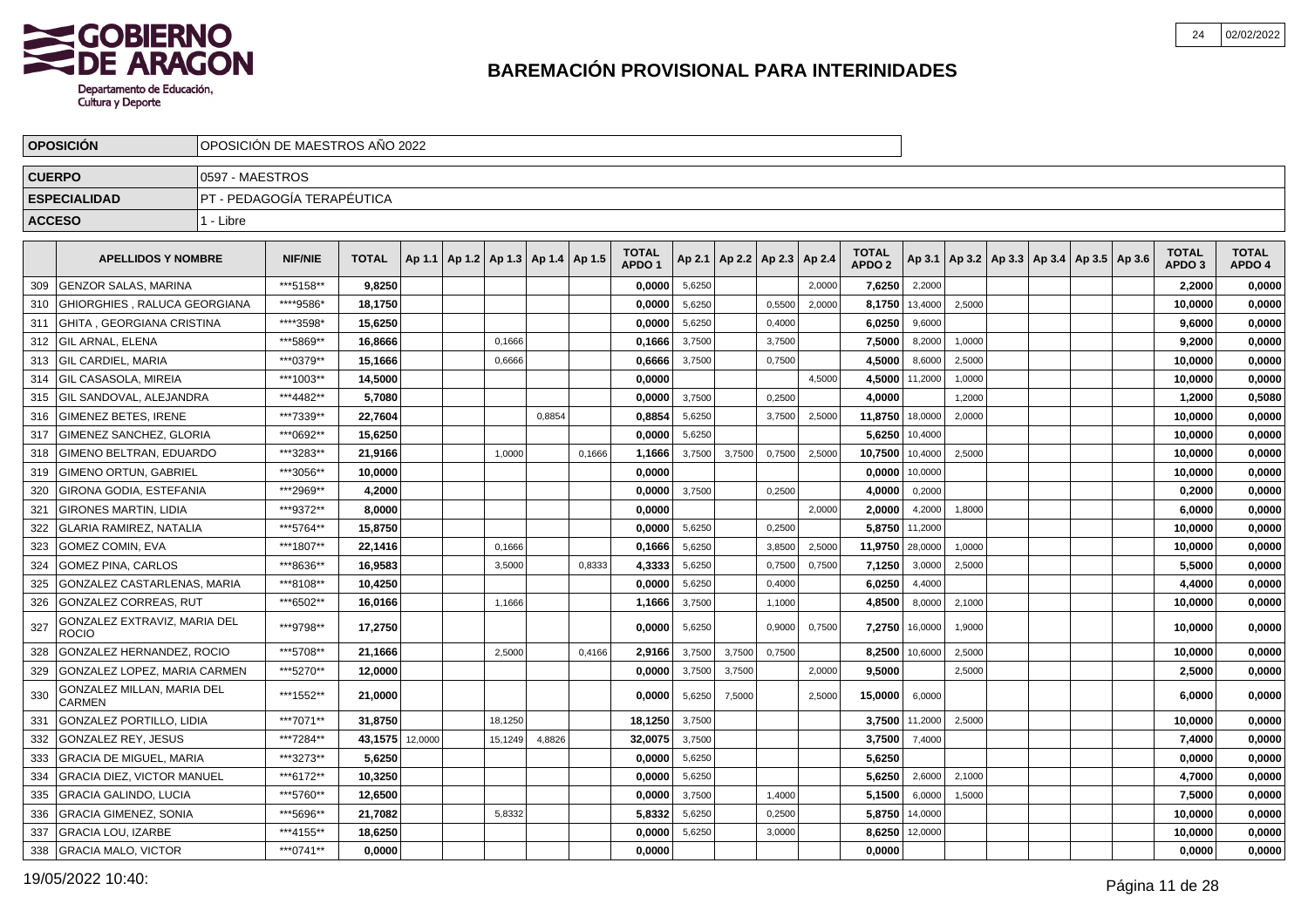

|               | <b>OPOSICION</b>                     |                 | OPOSICION DE MAESTROS ANO 2022 |              |        |                                            |        |        |                   |        |                 |                 |        |                   |         |        |                                                     |        |                   |              |
|---------------|--------------------------------------|-----------------|--------------------------------|--------------|--------|--------------------------------------------|--------|--------|-------------------|--------|-----------------|-----------------|--------|-------------------|---------|--------|-----------------------------------------------------|--------|-------------------|--------------|
| <b>CUERPO</b> |                                      | 0597 - MAESTROS |                                |              |        |                                            |        |        |                   |        |                 |                 |        |                   |         |        |                                                     |        |                   |              |
|               | <b>ESPECIALIDAD</b>                  |                 | PT - PEDAGOGIA TERAPÉUTICA     |              |        |                                            |        |        |                   |        |                 |                 |        |                   |         |        |                                                     |        |                   |              |
| <b>ACCESO</b> |                                      | 1 - Libre       |                                |              |        |                                            |        |        |                   |        |                 |                 |        |                   |         |        |                                                     |        |                   |              |
|               |                                      |                 |                                |              |        |                                            |        |        | <b>TOTAL</b>      |        |                 |                 |        | <b>TOTAL</b>      |         |        |                                                     |        | <b>TOTAL</b>      | <b>TOTAL</b> |
|               | <b>APELLIDOS Y NOMBRE</b>            |                 | <b>NIF/NIE</b>                 | <b>TOTAL</b> |        | Ap 1.1   Ap 1.2   Ap 1.3   Ap 1.4   Ap 1.5 |        |        | APDO <sub>1</sub> |        | Ap 2.1   Ap 2.2 | Ap 2.3   Ap 2.4 |        | APDO <sub>2</sub> |         |        | Ap 3.1   Ap 3.2   Ap 3.3   Ap 3.4   Ap 3.5   Ap 3.6 |        | APDO <sub>3</sub> | APDO 4       |
| 339           | <b>GRACIA MATA, LORENA</b>           |                 | ***3244**                      | 16,3000      |        |                                            |        |        | 0,0000            | 3,7500 |                 | 3,7500          |        | 7,5000            | 8,8000  |        |                                                     |        | 8,8000            | 0,0000       |
| 340           | <b>GRACIA OSUNA, REBECA</b>          |                 | ***2282**                      | 19,2000      |        |                                            |        |        | 0,0000            | 3,7500 |                 | 2,9500          | 2,5000 | 9,2000            | 19,2000 | 1,0000 |                                                     |        | 10,0000           | 0,0000       |
| 341           | <b>GRACIA TELLO, CARMEN SVETLANA</b> |                 | ***6574**                      | 0.4000       |        |                                            |        |        | 0.0000            |        |                 |                 |        | 0,0000            | 0,4000  |        |                                                     |        | 0.4000            | 0,0000       |
| 342           | GRAU HERNANDEZ, OLIVIA               |                 | ***0284**                      | 16,2500      |        |                                            |        |        | 0,0000            | 3,7500 |                 |                 | 2,5000 | 6,2500            | 8,0000  | 2,0000 |                                                     |        | 10,0000           | 0,0000       |
| 343           | <b>GRESA SALESA, BELEN</b>           |                 | ***6422**                      | 17.6250      |        |                                            |        |        | 0,0000            | 5,6250 |                 |                 | 2,0000 | 7,6250            | 10,0000 | 1,0000 |                                                     |        | 10,0000           | 0,0000       |
| 344           | <b>GRIMA HERRERO, ANGELA</b>         |                 | ***6357**                      | 15,6250      |        |                                            |        |        | 0,0000            | 5,6250 |                 |                 |        | 5,6250            | 10,0000 |        |                                                     |        | 10,0000           | 0,0000       |
| 345           | <b>GROLIMUND COMES, LAURA</b>        |                 | ***1482**                      | 8,3500       |        |                                            |        |        | 0,0000            | 3,7500 |                 |                 |        | 3,7500            | 4,6000  |        |                                                     |        | 4,6000            | 0,0000       |
| 346           | GUAJARDO MERCADAL, ANDREA            |                 | ***3479**                      | 14.6750      |        |                                            |        |        | 0.0000            | 5,6250 | 3.7500          |                 |        | 9,3750            | 2,8000  | 2,5000 |                                                     |        | 5,3000            | 0,0000       |
| 347           | GUERRERO BRUNA, PABLO MARIO          |                 | ***1578**                      | 16,1250      |        |                                            |        |        | 0,0000            | 5,6250 |                 |                 | 2,5000 | 8,1250            | 8,0000  |        |                                                     |        | 8,0000            | 0,0000       |
| 348           | <b>GUERRERO YEBRA, TERESA</b>        |                 | ***3665**                      | 23,0616      |        |                                            |        |        | 0.0000            | 5,6250 | 3,7500          |                 | 3,0000 | 12,3750           | 11,8000 | 1,1000 |                                                     |        | 10,0000           | 0,6866       |
| 349           | <b>GUILLEN NAVARRO, SERGIO</b>       |                 | ***3404**                      | 16.5000      |        |                                            |        |        | 0,0000            | 3,7500 |                 | 0,7500          | 2,0000 | 6,5000            | 8.6000  | 2,5000 |                                                     |        | 10,0000           | 0,0000       |
| 350           | GUMIEL BARRADO, EDUARDO              |                 | ***9959**                      | 35,1166      |        | 12,2500                                    |        | 1,9166 | 14,1666           | 3,7500 | 3,7500          | 1,4500          | 2,0000 | 10,9500           | 22,8000 | 2,5000 |                                                     | 0,3000 | 10,0000           | 0,0000       |
| 351           | <b>GUTIERREZ JIMENEZ, MARINA</b>     |                 | ***0434**                      | 25.4707      |        | 1,3332                                     | 0,9375 |        | 2,2707            | 3,7500 | 3,7500          | 2,7000          | 3,0000 | 13,2000           | 13,0000 | 1,0000 |                                                     | 0,1500 | 10,0000           | 0,0000       |
| 352           | GUTIERREZ LARDIES, BEGOÑA            |                 | ***2038**                      | 19,9582      |        | 1,8332                                     |        |        | 1,8332            | 5,6250 |                 |                 | 2,5000 | 8,1250            | 8,0000  | 2,5000 |                                                     |        | 10,0000           | 0,0000       |
| 353           | <b>GUTIERREZ MARTIN, MIRIAN</b>      |                 | ***9892**                      | 26,9582      | 3,0000 | 2,3332                                     |        |        | 5,3332            | 5,6250 | 3,7500          | 1,5000          | 0,7500 | 11,6250           | 17,2000 | 1,5000 |                                                     |        | 10,0000           | 0,0000       |
| 354           | <b>GUTIERREZ VERA, AINHOA</b>        |                 | ***8341**                      | 20.6250      |        |                                            |        |        | 0,0000            | 5,6250 |                 | 3,0000          | 2,0000 | 10,6250           | 10,8000 | 0,5000 |                                                     |        | 10,0000           | 0,0000       |
| 355           | HERBER MEDINA, PENELOPE              |                 | ***3262**                      | 7,8000       |        |                                            |        |        | 0,0000            |        |                 |                 |        | 0,0000            | 6,6000  | 1,2000 |                                                     |        | 7,8000            | 0,0000       |
| 356           | HERBERA BASOLS, VICTOR CARLOS        |                 | ***6159**                      | 22,6873      |        | 1,3332                                     | 0,1041 |        | 1,4373            | 3,7500 | 3,7500          | 0,7500          | 3,0000 | 11,2500           | 9,6000  | 0,7000 |                                                     |        | 10,0000           | 0,0000       |
| 357           | HERNANDEZ ALVAREZ, MARIA<br>ANGELES  |                 | ***8623**                      | 36,8333      |        | 21,2083                                    |        |        | 21,2083           | 5,6250 |                 |                 |        | 5,6250            | 13,0000 |        |                                                     |        | 10.0000           | 0,0000       |
| 358           | HERNANDEZ ARANDA, LEYRE              |                 | ***5325**                      | 20,4541      |        |                                            | 0,1041 |        | 0,1041            | 3,7500 |                 | 3,8500          | 2,7500 | 10,3500           | 30,2000 |        |                                                     |        | 10,0000           | 0,0000       |
| 359           | HERNANDEZ CATALAN, CAROLINA          |                 | ***4861**                      | 26.0201      |        |                                            | 4.5701 |        | 4,5701            | 3,7500 |                 | 5,7000          | 2,0000 | 11,4500           | 21,4000 | 2,5000 |                                                     |        | 10,0000           | 0,0000       |
| 360           | HERNANDEZ FERNANDEZ, MIGUEL A.       |                 | ***0815**                      | 25,3688      | 7,0000 | 3.1666                                     |        |        | 10,1666           | 3,7500 |                 |                 | 0.7500 | 4,5000            | 12,2000 |        |                                                     | 0.2500 | 10,0000           | 0,7022       |
| 361           | HERNANDEZ LOPEZ, DAVID               |                 | ***2100**                      | 5,2500       |        |                                            |        |        | 0.0000            | 3,7500 |                 | 0,7000          |        | 4,4500            |         | 0,8000 |                                                     |        | 0,8000            | 0,0000       |
| 362           | <b>HERNANDEZ RUIZ, ESTER</b>         |                 | ***1121**                      | 23.3250      |        |                                            |        |        | 0.0000            | 5,6250 |                 | 2,7000          | 5,0000 | 13,3250           | 11,2000 | 2,5000 |                                                     |        | 10,0000           | 0,0000       |
| 363           | HERNANDEZ SANCHEZ, NOELIA            |                 | ***5087**                      | 25,6249      |        | 11,3749                                    |        |        | 11,3749           |        |                 | 1,0000          | 3,2500 | 4,2500            | 23,6000 | 2,5000 |                                                     | 0,2750 | 10,0000           | 0,0000       |
| 364           | HERNANDEZ SANZ, ANA CRISTINA         |                 | ***8404**                      | 36.8917      |        | 18,5417                                    |        |        | 18,5417           | 3,7500 |                 | 2,6000          | 2,0000 | 8,3500            | 39,8000 | 2,5000 |                                                     |        | 10,0000           | 0,0000       |
| 365           | HERNANDO GONZALEZ, MARIA             |                 | ***7383**                      | 25.4771      |        | 1,5000                                     | 0,0521 |        | 1.5521            | 5,6250 | 3,7500          | 0,7500          | 4,5000 | 14,6250           | 6,8000  | 2,5000 |                                                     |        | 9,3000            | 0,0000       |
| 366           | HERRAINZ RUIZ, ANDREA                |                 | ***9554**                      | 7,8000       |        |                                            |        |        | 0,0000            |        |                 |                 |        | 0,0000            | 7,8000  |        |                                                     |        | 7,8000            | 0,0000       |
| 367           | HERRANDO MILLAN. ANA PILAR           |                 | ***5924**                      | 13.0000      |        |                                            |        |        | 0.0000            |        |                 |                 | 3,0000 | 3,0000            | 10,2000 |        |                                                     |        | 10,0000           | 0,0000       |
| 368           | HERVAS LOPEZ, ELENA                  |                 | ***1362**                      | 12,7500      |        |                                            |        |        | 0,0000            | 3,7500 | 3,7500          | 2,5500          |        | 10,0500           | 0,2000  | 2,5000 |                                                     |        | 2,7000            | 0,0000       |
| 369           | HIJAZO PECHERO, LAURA                |                 | ***2294**                      | 18,5250      |        |                                            |        |        | 0,0000            | 5,6250 |                 | 0,4000          | 2,5000 | 8,5250            | 14,0000 | 1,6000 |                                                     |        | 10,0000           | 0,0000       |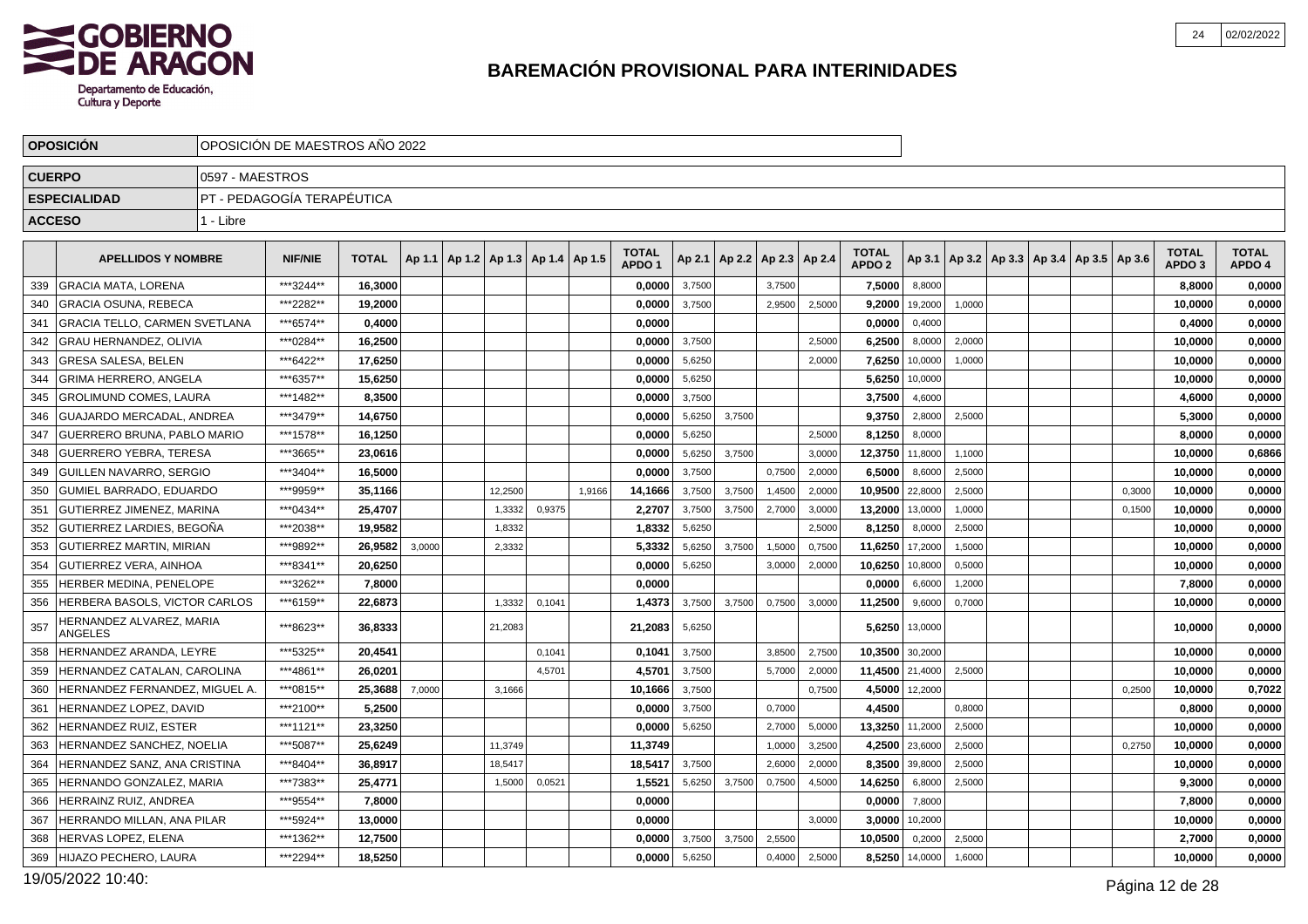

|               | <b>OPOSICION</b>                                   |                 | OPOSICIÓN DE MAESTROS AÑO 2022 |              |        |                                   |         |        |        |                                   |        |        |                          |        |                                   |                |        |  |                                            |                                   |                        |
|---------------|----------------------------------------------------|-----------------|--------------------------------|--------------|--------|-----------------------------------|---------|--------|--------|-----------------------------------|--------|--------|--------------------------|--------|-----------------------------------|----------------|--------|--|--------------------------------------------|-----------------------------------|------------------------|
| <b>CUERPO</b> |                                                    | 0597 - MAESTROS |                                |              |        |                                   |         |        |        |                                   |        |        |                          |        |                                   |                |        |  |                                            |                                   |                        |
|               | <b>ESPECIALIDAD</b>                                |                 | PT - PEDAGOGÍA TERAPÉUTICA     |              |        |                                   |         |        |        |                                   |        |        |                          |        |                                   |                |        |  |                                            |                                   |                        |
| <b>ACCESO</b> |                                                    | 1 - Libre       |                                |              |        |                                   |         |        |        |                                   |        |        |                          |        |                                   |                |        |  |                                            |                                   |                        |
|               |                                                    |                 |                                |              |        |                                   |         |        |        |                                   |        |        |                          |        |                                   |                |        |  |                                            |                                   |                        |
|               | <b>APELLIDOS Y NOMBRE</b>                          |                 | <b>NIF/NIE</b>                 | <b>TOTAL</b> | Ap 1.1 | Ap 1.2   Ap 1.3   Ap 1.4   Ap 1.5 |         |        |        | <b>TOTAL</b><br>APDO <sub>1</sub> | Ap 2.1 |        | Ap 2.2   Ap 2.3   Ap 2.4 |        | <b>TOTAL</b><br>APDO <sub>2</sub> | Ap 3.1 $\vert$ |        |  | Ap 3.2   Ap 3.3   Ap 3.4   Ap 3.5   Ap 3.6 | <b>TOTAL</b><br>APDO <sub>3</sub> | <b>TOTAL</b><br>APDO 4 |
| 370           | HUERTAS BARCELONA, MARIA DEL<br><b>MAR</b>         |                 | ***0488**                      | 28.1248      |        |                                   | 7,3332  |        | 1,4166 | 8,7498                            | 5,6250 | 3,7500 |                          |        | 9,3750                            | 10,2000        | 0,6000 |  |                                            | 10,0000                           | 0,0000                 |
| 371           | HUGUET LECINA, MARIA                               |                 | ***9367**                      | 13,5209      |        |                                   |         |        |        | 0.0000                            | 3,7500 |        |                          |        | 3,7500                            | 7,8000         | 1,0000 |  |                                            | 8,8000                            | 0,9709                 |
| 372           | IBARRA DE LA MUELA. ROBERTO                        |                 | ***4050**                      | 43,0166      |        |                                   | 23,8750 |        | 1,1666 | 25,0416                           | 5,6250 |        | 2,3500                   |        | 7,9750                            | 38,6000        | 2,5000 |  |                                            | 10,0000                           | 0,0000                 |
| 373           | <b>IGLESIAS CUSI, JACKELINE</b><br><b>ESTEFANY</b> |                 | ***8583**                      | 13,7500      |        |                                   |         |        |        | 0,0000                            | 3,7500 |        |                          |        |                                   | 3,7500 10,4000 |        |  |                                            | 10,0000                           | 0,0000                 |
| 374           | <b>INGLAN LABEIRA, VERONICA</b>                    |                 | ***7090**                      | 6,1500       |        |                                   |         |        |        | 0.0000                            |        | 3,7500 |                          |        | 3,7500                            | 2,4000         |        |  |                                            | 2,4000                            | 0,0000                 |
| 375           | IZQUIERDO LOPEZ. ANDREA                            |                 | ***2350**                      | 21,3750      |        |                                   |         |        |        | 0.0000                            | 5,6250 | 3,7500 |                          | 2.5000 | 11,8750                           | 8,0000         | 1,5000 |  |                                            | 9,5000                            | 0,0000                 |
| 376           | JAIME MAS, LUCIA                                   |                 | ***5648**                      | 11,7500      |        |                                   |         |        |        | 0,0000                            | 3,7500 | 3,7500 | 0,7500                   | 2.5000 | 10,7500                           |                | 1.0000 |  |                                            | 1,0000                            | 0,0000                 |
| 377           | JARRETA CARCAS, SOFIA                              |                 | ***8956**                      | 29,1083      |        |                                   | 10,3750 |        | 0,8333 | 11,2083                           | 3,7500 |        | 1,6500                   | 2,5000 | 7,9000                            | 23,4000        | 2,5000 |  |                                            | 10,0000                           | 0,0000                 |
| 378           | JEBLAOUI, KAOUTAR                                  |                 | ****5305*                      | 19,3750      |        |                                   |         |        |        | 0,0000                            | 5,6250 | 3,7500 |                          | 2,0000 | 11,3750                           | 6,0000         | 2,0000 |  |                                            | 8,0000                            | 0,0000                 |
| 379           | JEREZ GIL, CARLOS                                  |                 | ***2170**                      | 4,1500       |        |                                   |         |        |        | 0,0000                            | 3,7500 |        | 0,4000                   |        | 4,1500                            |                |        |  |                                            | 0,0000                            | 0,0000                 |
| 380           | JIMENEZ CASABONA, CRISTINA                         |                 | ***0861**                      | 16,2500      |        |                                   |         |        |        | 0,0000                            | 3,7500 |        |                          | 2,5000 | 6,2500                            | 12,0000        | 1,3000 |  |                                            | 10,0000                           | 0,0000                 |
| 381           | JIMENEZ CASTILLEJO, ROCIO                          |                 | ***6206**                      | 21,3332      | 1,3332 |                                   |         |        |        | 1,3332                            | 3,7500 | 3,7500 |                          | 2.5000 | 10,0000                           | 10,4000        | 0,3000 |  |                                            | 10,0000                           | 0,0000                 |
| 382           | JIMENEZ GIL. JUAN                                  |                 | ***0832**                      | 9.0000       |        |                                   |         |        |        | 0.0000                            | 3,7500 |        | 0,2500                   |        | 4.0000                            | 3,0000         | 2,0000 |  |                                            | 5.0000                            | 0,0000                 |
| 383           | JIMENEZ HURTADO, MARIA ELISA                       |                 | ***7384**                      | 18,7500      |        |                                   |         |        |        | 0,0000                            | 3,7500 |        |                          | 5,0000 | 8,7500                            | 11,2000        | 1,0000 |  |                                            | 10,0000                           | 0,0000                 |
| 384           | JIMENEZ JIMENEZ, MARTA                             |                 | ***5855**                      | 32,8749      |        |                                   | 10,6249 |        |        | 10,6249                           | 3,7500 | 3,7500 | 1,2500                   | 3,5000 | 12,2500                           | 10,8000        | 2,5000 |  |                                            | 10,0000                           | 0,0000                 |
| 385           | JIMENEZ LAZARO, TERESA                             |                 | ***6311**                      | 16,1250      |        |                                   |         |        |        | 0,0000                            | 5,6250 |        |                          | 2,5000 | 8,1250                            | 8,0000         |        |  |                                            | 8,0000                            | 0,0000                 |
| 386           | JIMENEZ PEÑALVER, ANA BELEN                        |                 | ***5623**                      | 15,6250      |        |                                   |         |        |        | 0,0000                            | 5,6250 |        |                          |        | 5,6250                            | 10,2000        |        |  |                                            | 10,0000                           | 0,0000                 |
| 387           | JIMENEZ RONCALES, SARA                             |                 | ***5867**                      | 14,5000      |        |                                   |         |        |        | 0,0000                            | 3,7500 |        | 0.7500                   |        | 4,5000                            | 8,6000         | 2,5000 |  |                                            | 10,0000                           | 0,0000                 |
| 388           | JIMENEZ SALAS, JAVIER                              |                 | ***5268**                      | 26.4332      |        |                                   | 3,3332  |        |        | 3,3332                            | 3,7500 | 3,7500 | 3,6000                   | 2,0000 | 13,1000                           | 23,8000        | 2,5000 |  |                                            | 10,0000                           | 0,0000                 |
| 389           | JIMENEZ VAL, M. ASCENSION                          |                 | ***1319**                      | 37,3750      |        |                                   | 23,6250 |        |        | 23,6250                           | 3,7500 |        |                          |        | 3,7500                            | 22,0000        | 2,5000 |  |                                            | 10,0000                           | 0,0000                 |
| 390           | JORDAN SABATER, MARIA BELEN                        |                 | ***6419**                      | 22,1250      |        |                                   |         |        |        | 0,0000                            | 5,6250 |        | 6,5000                   |        | 12,1250                           | 13,8000        | 0,1000 |  |                                            | 10,0000                           | 0,0000                 |
| 391           | JUANGRAN GRACIA, ANA                               |                 | ***0687**                      | 16,0000      |        |                                   |         |        |        | 0,0000                            | 3,7500 |        | 0,7500                   | 1,5000 | 6,0000                            | 10,0000        |        |  |                                            | 10,0000                           | 0,0000                 |
| 392           | JULIAN SARASA, MARIA DEL PILAR                     |                 | ***7866**                      | 14,0250      |        |                                   |         |        |        | 0,0000                            | 5,6250 |        |                          |        | 5,6250                            | 7,4000         | 1,0000 |  |                                            | 8,4000                            | 0,0000                 |
| 393           | JULVEZ BERNAL, MARIA                               |                 | ***6268**                      | 10,3500      |        |                                   |         |        |        | 0,0000                            | 3,7500 |        |                          |        | 3,7500                            | 6,6000         |        |  |                                            | 6,6000                            | 0,0000                 |
| 394           | LABORDA ROBRES, EVA                                |                 | ***0724**                      | 13.7500      |        |                                   |         |        |        | 0.0000                            | 3,7500 |        |                          |        | 3,7500                            | 10,4000        | 1,5000 |  |                                            | 10,0000                           | 0,0000                 |
| 395           | LACARDA CARDENAS, MIGUEL                           |                 | ***6235**                      | 15,0000      |        |                                   |         |        |        | 0.0000                            | 3,7500 |        | 1,2500                   |        | 5,0000                            | 8,8000         | 2,5000 |  |                                            | 10,0000                           | 0,0000                 |
| 396           | LACARTA MORALES, MARIA PILAR                       |                 | ***5207**                      | 25,6832      |        |                                   | 9,3332  |        |        | 9,3332                            | 3,7500 |        | 2,6000                   |        | 6,3500                            | 8,0000         | 2,4000 |  |                                            | 10,0000                           | 0,0000                 |
| 397           | LACARTE MOMPEL, ANA                                |                 | ***5547**                      | 14,7250      |        |                                   |         |        |        | 0,0000                            | 5,6250 | 3,7500 | 0,2500                   | 2,5000 | 12,1250                           | 1,2000         | 1,4000 |  |                                            | 2,6000                            | 0,0000                 |
| 398           | LACASA ALMAZAN, ELENA MARIA                        |                 | ***6653**                      | 14,7000      |        |                                   |         |        |        | 0,0000                            | 3,7500 | 3,7500 |                          | 2,0000 | 9,5000                            | 5,2000         |        |  |                                            | 5,2000                            | 0,0000                 |
| 399           | LACASA VISCASILLAS, CARLOS                         |                 | ***7332**                      | 17,9270      |        |                                   | 0,6666  | 0,2604 |        | 0,9270                            | 3,7500 |        | 0,7500                   | 2,5000 | 7,0000                            | 14,0000        | 1,5000 |  |                                            | 10,0000                           | 0,0000                 |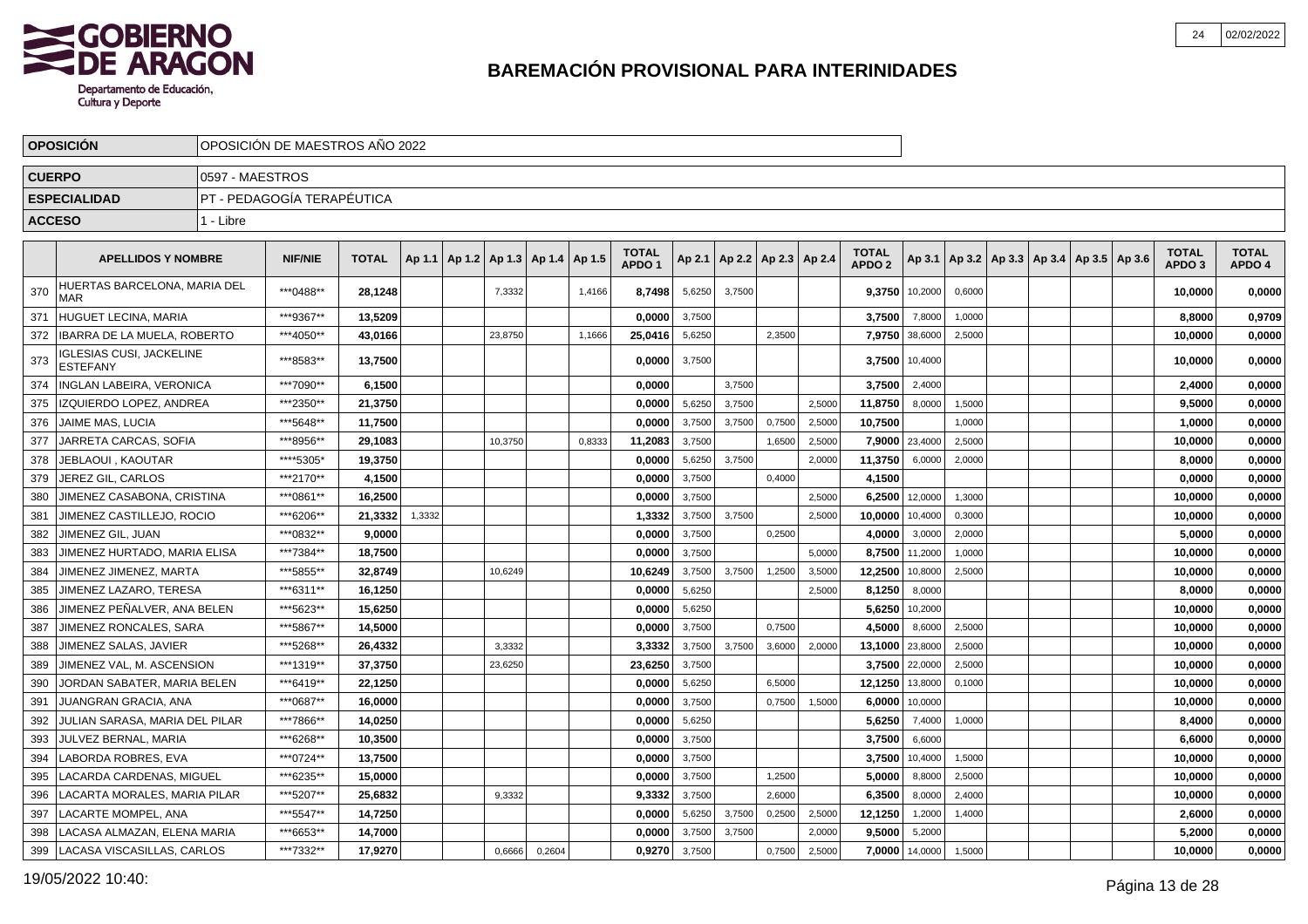

|     | <b>OPOSICION</b>               |                 | OPOSICIÓN DE MAESTROS AÑO 2022 |              |         |         |                                   |        |                                   |        |        |                          |        |                                   |                |        |                                            |        |        |                                   |                        |
|-----|--------------------------------|-----------------|--------------------------------|--------------|---------|---------|-----------------------------------|--------|-----------------------------------|--------|--------|--------------------------|--------|-----------------------------------|----------------|--------|--------------------------------------------|--------|--------|-----------------------------------|------------------------|
|     | <b>CUERPO</b>                  | 0597 - MAESTROS |                                |              |         |         |                                   |        |                                   |        |        |                          |        |                                   |                |        |                                            |        |        |                                   |                        |
|     | <b>ESPECIALIDAD</b>            |                 | PT - PEDAGOGÍA TERAPÉUTICA     |              |         |         |                                   |        |                                   |        |        |                          |        |                                   |                |        |                                            |        |        |                                   |                        |
|     | <b>ACCESO</b>                  | 1 - Libre       |                                |              |         |         |                                   |        |                                   |        |        |                          |        |                                   |                |        |                                            |        |        |                                   |                        |
|     | <b>APELLIDOS Y NOMBRE</b>      |                 | <b>NIF/NIE</b>                 | <b>TOTAL</b> | Ap 1.1  |         | Ap 1.2   Ap 1.3   Ap 1.4   Ap 1.5 |        | <b>TOTAL</b><br>APDO <sub>1</sub> | Ap 2.1 |        | Ap 2.2   Ap 2.3   Ap 2.4 |        | <b>TOTAL</b><br>APDO <sub>2</sub> | Ap 3.1         |        | Ap 3.2   Ap 3.3   Ap 3.4   Ap 3.5   Ap 3.6 |        |        | <b>TOTAL</b><br>APDO <sub>3</sub> | <b>TOTAL</b><br>APDO 4 |
| 400 | LLACUEY BARRACHINA. DAVID      |                 | ***3373**                      | 10.2500      |         |         |                                   |        | 0.0000                            | 3,7500 |        |                          |        | 3,7500                            | 4,0000         | 2,5000 |                                            |        |        | 6,5000                            | 0,0000                 |
| 401 | LAFORGA VERA, CARLOS           |                 | ***1595**                      | 8,3500       |         |         |                                   |        | 0.0000                            | 3,7500 |        |                          |        | 3,7500                            | 3,4000         | 1,2000 |                                            |        |        | 4,6000                            | 0,0000                 |
| 402 | LAFUENTE ALDANA, MARTA         |                 | ***7975**                      | 4,4000       |         |         |                                   |        | 0.00001                           | 3,7500 |        | 0,2500                   |        | 4,0000                            | 0,4000         |        |                                            |        |        | 0,4000                            | 0,0000                 |
| 403 | LAFUENTE ANIES, ALBERTO        |                 | ***6051**                      | 16,3000      |         |         |                                   |        | 0,0000                            | 3,7500 | 3,7500 | 0,4000                   |        | 7,9000                            | 8,4000         |        |                                            |        |        | 8,4000                            | 0,0000                 |
| 404 | LAFUENTE MARTIN, NURIA         |                 | ***6038**                      | 16,0250      |         |         |                                   |        | 0,0000                            | 5,6250 |        | 0,4000                   | 2,0000 | 8,0250                            | 6,0000         | 2,0000 |                                            |        |        | 8,0000                            | 0,0000                 |
| 405 | LAGLERA VICENTE. MARIA LUCIA   |                 | ***6942**                      | 22.0250      |         |         |                                   |        | 0.0000                            | 5,6250 |        | 7,5000                   |        | 13.1250                           | 6,4000         | 2,5000 |                                            |        |        | 8.9000                            | 0,0000                 |
| 406 | LALIENA CARRO. ALBA            |                 | ***6400**                      | 8.8250       |         |         |                                   |        | 0.0000                            | 5,6250 |        | 0,4000                   |        | 6,0250                            | 2,2000         | 0,6000 |                                            |        |        | 2,8000                            | 0,0000                 |
| 407 | LAMUELA LERT. ANDREA           |                 | ***6096**                      | 14,1750      |         |         |                                   |        | 0.0000                            | 3,7500 |        | 0,4250                   |        |                                   | 4,1750 15,0000 | 1,5000 |                                            |        |        | 10,0000                           | 0,0000                 |
| 408 | LANAO FAJARNES, M. JOSE        |                 | ***3916**                      | 37,2000      |         | 19,5000 |                                   | 1,0000 | 20,5000                           | 3,7500 |        | 2,9500                   |        |                                   | 6,7000 37,8000 | 2,5000 |                                            |        |        | 10,0000                           | 0,0000                 |
| 409 | <b>LANAO SOLANS, TERESA</b>    |                 | ***2053**                      | 18,0500      |         |         |                                   |        | 0,0000                            | 5,6250 |        | 0,4250                   | 2,0000 | 8,0500                            | 12,8000        | 0,1000 |                                            |        |        | 10,0000                           | 0,0000                 |
| 410 | LANGA GUARINOS, RAQUEL         |                 | ***5080**                      | 25,1666      |         | 0,1666  |                                   |        | 0,1666                            | 5,6250 |        | 6,6500                   | 4,0000 | 15,0000                           | 9,0000         | 2,5000 |                                            |        |        | 10,0000                           | 0,0000                 |
| 411 | l LANGA MUELA. MARIA           |                 | ***2981**                      | 12.0000      |         |         |                                   |        | 0.0000                            |        |        |                          | 2.0000 |                                   | 2,0000 30,0000 |        |                                            |        |        | 10,0000                           | 0,0000                 |
| 412 | LAPUENTE MANCERA. BELEN        |                 | ***5093**                      | 15.3166      |         | 1,1666  |                                   |        | 1,1666                            | 3,7500 |        | 0,4000                   |        |                                   | 4,1500 11,4000 |        |                                            |        |        | 10,0000                           | 0,0000                 |
| 413 | LARA GARCIA. RAQUEL            |                 | ***4815**                      | 20.7250      |         |         | 3,1250                            |        | 3,1250                            | 3,7500 |        | 1,8500                   | 2,0000 | 7,6000                            | 32,2000        | 2,5000 |                                            |        |        | 10,0000                           | 0,0000                 |
| 414 | LARRAGAY VELAZQUEZ, MARTA      |                 | ***8030**                      | 13,7250      |         |         |                                   |        | 0.0000                            | 5,6250 |        |                          |        | 5,6250                            | 6,6000         | 1,5000 |                                            |        |        | 8,1000                            | 0,0000                 |
| 415 | LARRAZ VIU. JAIME              |                 | ***4956**                      | 22,9166      |         | 6,0000  |                                   | 0,4166 | 6,4166                            | 3,7500 |        | 0,7500                   | 2,0000 | 6,5000                            | 10,0000        | 2,0000 |                                            |        |        | 10,0000                           | 0,0000                 |
| 416 | LASARTE HERNANDEZ. MARTA       |                 | ***0754**                      | 14,5000      |         |         |                                   |        | 0,0000                            | 3,7500 |        | 0,7500                   |        | 4,5000                            | 15,8000        | 0,3000 |                                            |        |        | 10,0000                           | 0,0000                 |
| 417 | LASHERAS MUÑOZ. ALBERTO JAVIER |                 | ***6583**                      | 24.8750      |         |         |                                   |        | 0.0000                            | 5,6250 |        | 6,7500                   | 2,5000 | 14,8750                           | 9,6000         | 2,5000 |                                            |        |        | 10.0000                           | 0,0000                 |
| 418 | LASHERAS SANZ, VERONICA        |                 | ***2324**                      | 15.9500      |         |         |                                   |        | 0.0000                            | 3,7500 |        |                          | 2,5000 | 6,2500                            | 8,2000         | 1,5000 |                                            |        |        | 9.7000                            | 0,0000                 |
| 419 | LATORRE DE DIOS, SOFIA         |                 | ***1283**                      | 17,0832      |         | 0,8332  |                                   |        | 0,8332                            | 3,7500 |        |                          | 2,5000 | 6,2500                            | 9,8000         | 2,5000 |                                            |        |        | 10,0000                           | 0,0000                 |
| 420 | LATORRE DEL RIO, NOELIA        |                 | ***5891**                      | 15,0833      |         | 1,0000  |                                   | 0,0833 | 1,0833                            | 3,7500 |        | 0,2500                   |        | 4,0000                            | 11,2000        |        |                                            |        |        | 10,0000                           | 0,0000                 |
| 421 | LATORRE ROCHE, SANDRA VANESSA  |                 | ***6167**                      | 2,0000       |         |         |                                   |        | 0,0000                            |        |        |                          | 2,0000 | 2,0000                            |                |        |                                            |        |        | 0,0000                            | 0,0000                 |
| 422 | LAVIÑA SERRANO, RAFAEL         |                 | ***3521**                      | 34,7771      |         | 15,7500 | 2,5521                            |        | 18,3021                           | 3,7500 |        | 2,7250                   |        | 6,4750                            | 9,6000         | 2,5000 |                                            |        | 0,1750 | 10,0000                           | 0,0000                 |
| 423 | LAX MESTRES. SONIA             |                 | ***0672**                      | 13.7500      |         |         |                                   |        | 0.0000                            | 3,7500 |        |                          |        | 3.7500                            | 9,0000         | 2,5000 |                                            |        |        | 10.0000                           | 0,0000                 |
| 424 | LAZARO BERNI. SONIA            |                 | ***7278**                      | 24.9998      |         | 6,8332  |                                   | 0,4166 | 7.2498                            | 3,7500 |        | 0,7500                   | 3,2500 |                                   | 7,7500 13,2000 |        |                                            |        |        | 10.0000                           | 0,0000                 |
| 425 | LAZARO IZQUIERDO, ARA MARIA    |                 | ***5189**                      | 22,5000      |         |         |                                   |        | 0.0000                            | 3,7500 | 3,7500 |                          | 5,0000 | 12,5000                           | 12,0000        | 0,1000 |                                            |        |        | 10,0000                           | 0,0000                 |
| 426 | LEARTE REMON, AURORA           |                 | ***4106**                      | 20,2750      |         |         |                                   |        | 0,0000                            | 5,6250 | 3,7500 |                          | 2,5000 | 11,8750                           | 8,4000         |        |                                            |        |        | 8,4000                            | 0,0000                 |
| 427 | LECHA BERNAL, MARIA            |                 | ***0100**                      | 6,9829       |         |         |                                   |        | 0,0000                            | 3,7500 |        |                          |        | 3,7500                            | 0,6000         | 2,5000 |                                            |        |        | 3,1000                            | 0,1329                 |
| 428 | LECHA BLANZACO, LAURA          |                 | ***7319**                      | 20,5791      |         | 1,6666  | 0,3125                            |        | 1,9791                            | 3,7500 |        | 2,8500                   | 2,0000 |                                   | 8,6000 28,2000 | 1,0000 |                                            |        |        | 10,0000                           | 0,0000                 |
| 429 | LECHON MERCIER, LUCIA          |                 | ***9541**                      | 50.7914      | 11,6664 | 16,3750 |                                   |        | 28,0414                           | 3,7500 |        | 5,2500                   | 3,7500 | 12,7500 42,2000                   |                | 2,3000 |                                            | 1,3750 |        | 10.0000                           | 0,0000                 |
|     | 430 LERA CENIS, MARIA          |                 | ***0754**                      | 24,9009      | 5,0000  |         |                                   |        | 5.0000                            | 3,7500 | 3,7500 | 0,7500                   |        |                                   | 8,2500 11,8000 |        |                                            |        |        | 10,0000                           | 1,6509                 |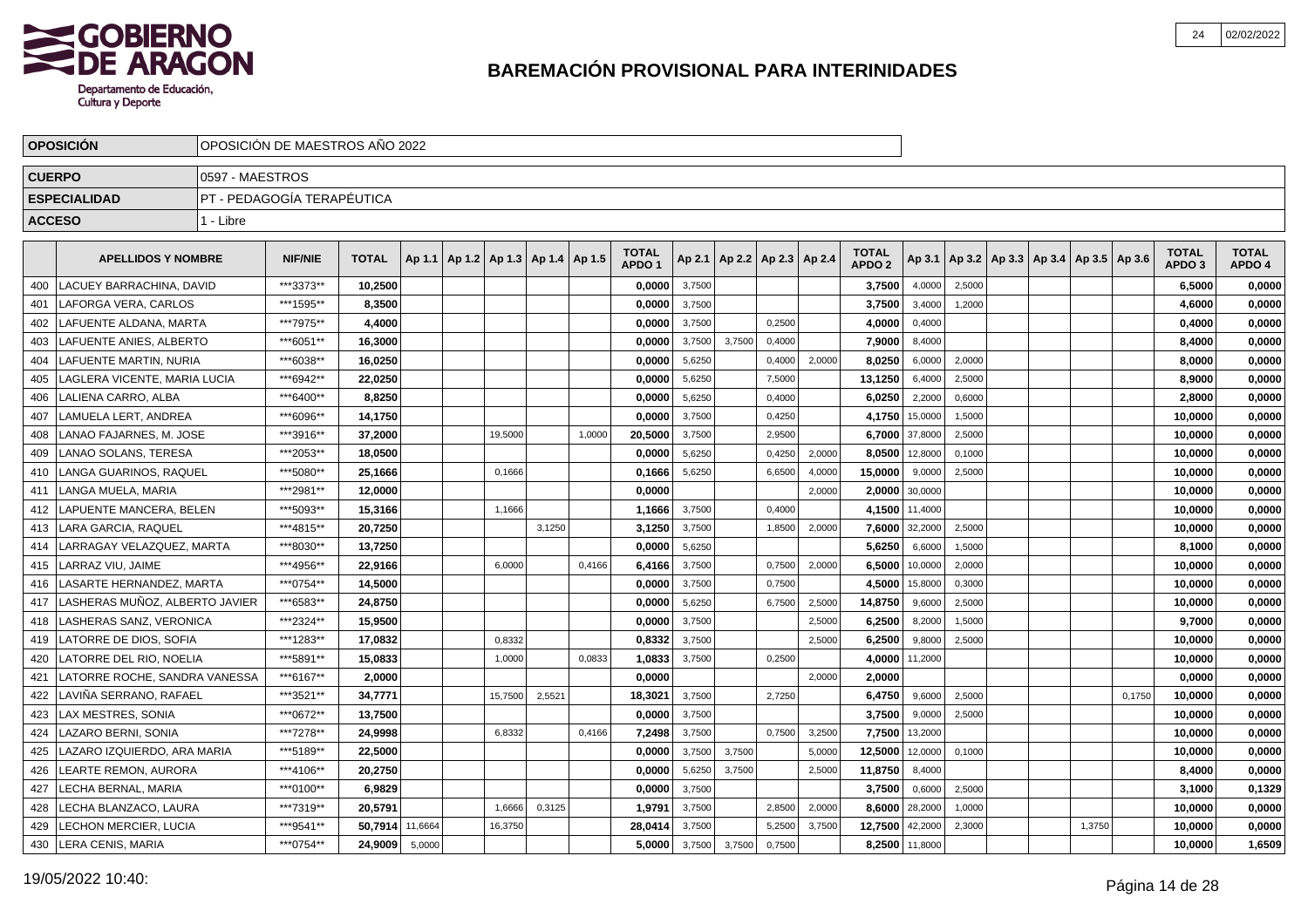

|               | <b>OPOSICION</b>                            |                 | OPOSICIÓN DE MAESTROS AÑO 2022 |              |        |                          |        |        |                                   |        |        |                          |        |                                   |                |                                                     |  |        |                                   |                        |
|---------------|---------------------------------------------|-----------------|--------------------------------|--------------|--------|--------------------------|--------|--------|-----------------------------------|--------|--------|--------------------------|--------|-----------------------------------|----------------|-----------------------------------------------------|--|--------|-----------------------------------|------------------------|
| <b>CUERPO</b> |                                             | 0597 - MAESTROS |                                |              |        |                          |        |        |                                   |        |        |                          |        |                                   |                |                                                     |  |        |                                   |                        |
|               | <b>ESPECIALIDAD</b>                         |                 | PT - PEDAGOGÍA TERAPÉUTICA     |              |        |                          |        |        |                                   |        |        |                          |        |                                   |                |                                                     |  |        |                                   |                        |
| <b>ACCESO</b> |                                             | 1 - Libre       |                                |              |        |                          |        |        |                                   |        |        |                          |        |                                   |                |                                                     |  |        |                                   |                        |
|               |                                             |                 |                                |              |        |                          |        |        |                                   |        |        |                          |        |                                   |                |                                                     |  |        |                                   |                        |
|               | <b>APELLIDOS Y NOMBRE</b>                   |                 | <b>NIF/NIE</b>                 | <b>TOTAL</b> | Ap 1.1 | Ap 1.2   Ap 1.3   Ap 1.4 |        | Ap 1.5 | <b>TOTAL</b><br>APDO <sub>1</sub> | Ap 2.1 |        | Ap 2.2   Ap 2.3   Ap 2.4 |        | <b>TOTAL</b><br>APDO <sub>2</sub> |                | Ap 3.1   Ap 3.2   Ap 3.3   Ap 3.4   Ap 3.5   Ap 3.6 |  |        | <b>TOTAL</b><br>APDO <sub>3</sub> | <b>TOTAL</b><br>APDO 4 |
| 431           | LIRIA YELAMOS, EDUARDO                      |                 | ***9815**                      | 17,0416      | 1,0000 |                          |        | 0,1666 | 1,1666                            | 5,6250 |        | 3,7500                   |        | 9,3750                            | 4,0000         | 2,5000                                              |  |        | 6,5000                            | 0,0000                 |
| 432           | LIROZ CUEVA, REBECA                         |                 | ***4752**                      | 13,7500      |        |                          |        |        | 0,0000                            | 3,7500 |        |                          |        | 3,7500                            | 10,2000        | 1,8000                                              |  |        | 10,0000                           | 0,0000                 |
| 433           | LLOBET SIERRA, EVA                          |                 | ***1039**                      | 25,1416      |        | 5,1666                   |        |        | 5,1666                            | 3,7500 | 3,7500 | 2,4750                   |        | 9,9750                            | 13,8000        | 2,5000                                              |  |        | 10,0000                           | 0,0000                 |
| 434           | LLORENTE RUIZ, MARIA                        |                 | ***9545**                      | 22,0916      |        | 0,6666                   |        |        | 0,6666                            | 5,6250 |        | 3,3000                   | 2,5000 | 11,4250                           | 10,6000        | 2,1000                                              |  |        | 10,0000                           | 0,0000                 |
| 435           | <b>LOPEZ ANDREU, LORENA</b>                 |                 | ***3380**                      | 3,7500       |        |                          |        |        | 0,0000                            |        | 3,7500 |                          |        | 3,7500                            |                |                                                     |  |        | 0,0000                            | 0,0000                 |
| 436           | LOPEZ ARMENTEROS, ROCIO                     |                 | ***2985**                      | 12,2500      |        |                          |        |        | 0,0000                            | 3,7500 |        |                          | 2,5000 | 6,2500                            | 6,0000         |                                                     |  |        | 6.0000                            | 0,0000                 |
| 437           | LOPEZ AZNAR, RAQUEL                         |                 | ***6247**                      | 5,2500       |        |                          |        |        | 0,0000                            | 3,7500 |        |                          |        | 3,7500                            |                | 1.5000                                              |  |        | 1,5000                            | 0,0000                 |
| 438           | LOPEZ CASTRO, RAUL                          |                 | ***6299**                      | 17,1000      |        |                          |        |        | 0,0000                            | 5,6250 |        | 1,4750                   |        | 7,1000                            | 10,8000        |                                                     |  |        | 10,0000                           | 0,0000                 |
| 439           | LOPEZ CUADRADO, ALBA                        |                 | ***0427**                      | 7,7250       |        |                          |        |        | 0,0000                            | 5,6250 |        |                          |        | 5,6250                            | 0,4000         | 1,7000                                              |  |        | 2,1000                            | 0,0000                 |
| 440           | LOPEZ FELIPE, SARA                          |                 | ***5756**                      | 15,8972      |        |                          |        |        | 0,0000                            | 3,7500 |        |                          | 0,7500 | 4,5000                            | 10,4000        | 2,5000                                              |  |        | 10,0000                           | 1,3972                 |
| 441           | LOPEZ FERNANDEZ. ALBA                       |                 | ***3267**                      | 22,5521      |        | 1,0000                   | 0,6771 |        | 1,677'                            | 5,6250 |        | 2,2500                   | 3,0000 | 10,8750                           | 12,8000        | 2,5000                                              |  |        | 10,0000                           | 0,0000                 |
| 442           | LOPEZ HERNANDEZ. LUCIA                      |                 | ***6151**                      | 11,7500      |        |                          |        |        | 0,0000                            | 3,7500 |        |                          |        | 3,7500                            | 8,0000         |                                                     |  |        | 8,0000                            | 0,0000                 |
| 443           | LOPEZ NARBONA, ANDREA                       |                 | ***5990**                      | 7,1664       | 1,3332 | 0,3332                   |        |        | 1,6664                            |        |        |                          |        | 0,0000                            | 3,6000         | 1,9000                                              |  |        | 5,5000                            | 0,0000                 |
| 444           | LOPEZ NOVALIO. SARA                         |                 | ***8707**                      | 19.8332      | 2,3332 |                          |        |        | 2.3332                            | 3,7500 | 3.7500 |                          |        | 7,5000                            | 20,4000        |                                                     |  |        | 10.0000                           | 0,0000                 |
| 445           | LOPEZ RODRIGO, SARAH                        |                 | ***9175**                      | 6,2500       |        |                          |        |        | 0,0000                            | 3,7500 |        |                          |        | 3,7500                            |                | 2,5000                                              |  |        | 2,5000                            | 0,0000                 |
| 446           | LOPEZ TORTOSA, CAROLINA                     |                 | ***9732**                      | 19,5416      |        | 0,6666                   |        |        | 0,6666                            | 5,6250 | 3,7500 |                          | 3,0000 | 12,3750                           | 6,0000         | 0,5000                                              |  |        | 6,5000                            | 0,0000                 |
| 447           | LORAQUE OLIVA, CRISTINA                     |                 | ***5234**                      | 30,6166      |        | 11,5000                  |        | 1,9166 | 13,4166                           | 3,7500 |        | 1,4500                   | 2,0000 |                                   | 7,2000 21,6000 | 2,5000                                              |  |        | 10,0000                           | 0,0000                 |
| 448           | LORAS NAVARRETE, LAURA                      |                 | ***5975**                      | 6,0000       |        |                          |        |        | 0,0000                            |        |        |                          |        | 0,0000                            | 5,0000         | 1,0000                                              |  |        | 6,0000                            | 0,0000                 |
| 449           | <b>LORDA BESTUE, PAULA</b>                  |                 | ***6331**                      | 11,0250      |        |                          |        |        | 0.0000                            | 5,6250 |        |                          | 3,0000 | 8,6250                            | 1,2000         | 1,2000                                              |  |        | 2,4000                            | 0,0000                 |
| 450           | LORDA GRACIA, BLANCA                        |                 | ***5996**                      | 26,6916      | 2,0000 | 2,6666                   |        | 0,2500 | 4,9166                            | 5,6250 |        | 3,1500                   | 3,0000 | 11,7750                           | 10,2000        | 2,5000                                              |  | 0,0250 | 10,0000                           | 0,0000                 |
| 451           | LOREN VIDAL, TAMARA                         |                 | ***0612**                      | 5,1000       |        | 2,0000                   |        |        | 2.0000                            |        |        |                          |        | 0,0000                            | 1,6000         | 1,5000                                              |  |        | 3,1000                            | 0,0000                 |
| 452           | LORENTE GRACIA, CRISTINA                    |                 | ***0317**                      | 25,6666      |        | 4,1666                   |        |        | 4,1666                            | 3,7500 | 3,7500 | 0,7500                   | 3,2500 | 11,5000                           | 15,8000        | 2,5000                                              |  |        | 10,0000                           | 0,0000                 |
| 453           | LOSILLA FRANCO, OMAR                        |                 | ***0885**                      | 9,0500       |        |                          |        |        | 0,0000                            | 5,6250 |        | 0,4250                   |        | 6,0500                            | 2,0000         | 1,0000                                              |  |        | 3,0000                            | 0,0000                 |
| 454           | MADRUGA ARGUEDAS, MARIA DEL<br><b>PILAR</b> |                 | ***9611**                      | 9,9000       |        |                          |        |        | 0,0000                            |        |        |                          | 5.0000 | 5,0000                            | 2,4000         | 2,5000                                              |  |        | 4,9000                            | 0,0000                 |
| 455           | MAESTRE ALVAR, DIEGO                        |                 | ***0909**                      | 6,2500       |        |                          |        |        | 0,0000                            | 3,7500 |        |                          |        | 3,7500                            | 1,0000         | 1,5000                                              |  |        | 2,5000                            | 0,0000                 |
| 456           | MAESTRO RODRIGUEZ, MARIA DEL<br>ALBA        |                 | ***1021**                      | 30,2500      |        | 12,0000                  |        |        | 12,0000                           | 3,7500 | 3,7500 | 0,7500                   |        | 8,2500                            | 18,8000        | 1,3000                                              |  |        | 10,0000                           | 0,0000                 |
| 457           | MAGALLARES LOPEZ, DIEGO                     |                 | ***5436**                      | 6,5500       |        |                          |        |        | 0,0000                            |        |        |                          | 2,7500 | 2,7500                            | 3,8000         |                                                     |  |        | 3,8000                            | 0,0000                 |
| 458           | MAGALLON PARDILLOS, FELIX                   |                 | ***2121**                      | 17,6250      |        |                          |        |        | 0,0000                            | 5,6250 |        |                          | 2,0000 | 7,6250                            | 12,2000        | 1,5000                                              |  |        | 10,0000                           | 0,0000                 |
| 459           | MAGALLON TEJERO, ANDREA                     |                 | ***1981**                      | 19,2500      |        |                          |        |        | 0,0000                            | 3,7500 |        | 3,0000                   | 2,5000 | 9,2500                            | 12,0000        |                                                     |  |        | 10,0000                           | 0,0000                 |
| 460           | MAIRAL MOROS, JORGE                         |                 | ***5991**                      | 12,0500      |        |                          |        |        | 0,0000                            | 3,7500 | 3,7500 | 0,5500                   |        | 8,0500                            | 4,0000         |                                                     |  |        | 4,0000                            | 0,0000                 |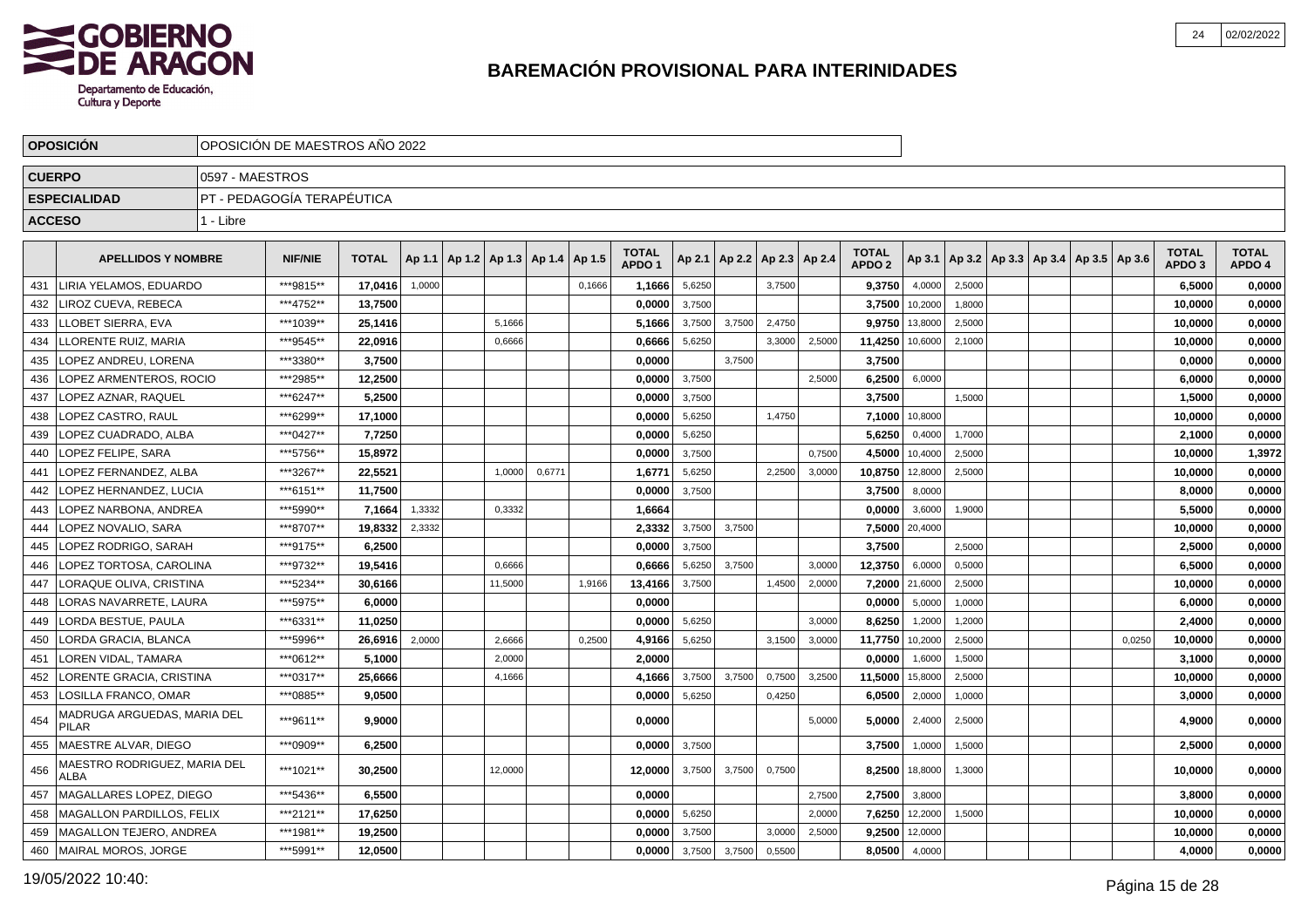

|               | <b>OPOSICION</b>                     | OPOSICION DE MAESTROS ANO 2022 |                            |              |         |        |                                            |        |        |                                   |        |        |                                   |        |                                   |         |        |                                                     |        |                                   |                        |
|---------------|--------------------------------------|--------------------------------|----------------------------|--------------|---------|--------|--------------------------------------------|--------|--------|-----------------------------------|--------|--------|-----------------------------------|--------|-----------------------------------|---------|--------|-----------------------------------------------------|--------|-----------------------------------|------------------------|
| <b>CUERPO</b> |                                      | 0597 - MAESTROS                |                            |              |         |        |                                            |        |        |                                   |        |        |                                   |        |                                   |         |        |                                                     |        |                                   |                        |
|               | <b>ESPECIALIDAD</b>                  |                                | PT - PEDAGOGÍA TERAPÉUTICA |              |         |        |                                            |        |        |                                   |        |        |                                   |        |                                   |         |        |                                                     |        |                                   |                        |
| <b>ACCESO</b> |                                      | 1 - Libre                      |                            |              |         |        |                                            |        |        |                                   |        |        |                                   |        |                                   |         |        |                                                     |        |                                   |                        |
|               |                                      |                                |                            |              |         |        |                                            |        |        |                                   |        |        |                                   |        |                                   |         |        |                                                     |        |                                   |                        |
|               | <b>APELLIDOS Y NOMBRE</b>            |                                | <b>NIF/NIE</b>             | <b>TOTAL</b> |         |        | Ap 1.1   Ap 1.2   Ap 1.3   Ap 1.4   Ap 1.5 |        |        | <b>TOTAL</b><br>APDO <sub>1</sub> |        |        | Ap 2.1   Ap 2.2   Ap 2.3   Ap 2.4 |        | <b>TOTAL</b><br>APDO <sub>2</sub> |         |        | Ap 3.1   Ap 3.2   Ap 3.3   Ap 3.4   Ap 3.5   Ap 3.6 |        | <b>TOTAL</b><br>APDO <sub>3</sub> | <b>TOTAL</b><br>APDO 4 |
| 461           | MAISTERRA LAFUENTE, RAQUEL           |                                | ***6372**                  | 15,6250      |         |        |                                            |        |        | 0,0000                            | 5,6250 |        |                                   |        | 5,6250                            | 12,4000 |        |                                                     |        | 10,0000                           | 0,0000                 |
| 462           | MALLEN BAQUERO. PAULA                |                                | ***4649**                  | 18.4250      |         |        |                                            |        |        | 0.0000                            | 5,6250 |        | 6,0000                            |        | 11,6250                           | 6,8000  |        |                                                     |        | 6,8000                            | 0,0000                 |
| 463           | MALO BRAGADO, JESSICA                |                                | ***6249**                  | 20,1666      |         |        | 5,1666                                     |        | 1,2500 | 6,4166                            | 3,7500 |        |                                   |        | 3,7500                            | 9,0000  | 2,5000 |                                                     |        | 10,0000                           | 0,0000                 |
| 464           | MANCEÑIDO SARMIENTO, RAUL            |                                | ***1243**                  | 16,4666      |         |        | 0,6666                                     |        |        | 0,6666                            | 3,7500 |        | 0,7500                            | 2,5000 | 7,0000                            | 8,8000  |        |                                                     |        | 8,8000                            | 0,0000                 |
| 465           | MANERO SANCHEZ, MARCO                |                                | ***0737**                  | 18,5500      |         |        |                                            |        |        | 0,0000                            | 3,7500 | 3,7500 | 0,5500                            | 2,5000 | 10,5500                           | 8,0000  |        |                                                     |        | 8,0000                            | 0,0000                 |
| 466           | MANRESA MARTINEZ, SHEILA             |                                | ***3148**                  | 16,0750      |         |        |                                            |        |        | 0,0000                            | 5,6250 |        | 3,7500                            |        | 9,3750                            | 4,2000  | 2,5000 |                                                     |        | 6,7000                            | 0,0000                 |
| 467           | MAÑAS ALBA, CINTIA                   |                                | ***2175**                  | 19.9582      |         |        | 4,8332                                     |        |        | 4,8332                            | 5,6250 |        |                                   | 2.0000 | 7,6250                            | 5,0000  | 2,5000 |                                                     |        | 7,5000                            | 0,0000                 |
| 468           | <b>MARCO FERNANDEZ, ELISA</b>        |                                | ***5958**                  | 20,9250      |         |        |                                            |        |        | 0,0000                            | 5,6250 | 3,7500 | 1,5500                            |        | 10,9250                           | 17,0000 | 2,5000 |                                                     |        | 10,0000                           | 0,0000                 |
| 469           | <b>MARCO GIL. FELIPE MARCOS</b>      |                                | ***4800**                  | 16.8500      |         |        |                                            |        |        | 0.0000                            | 3,7500 |        | 3,1000                            |        | 6,8500                            | 26,0000 |        |                                                     |        | 10,0000                           | 0,0000                 |
| 470           | MARCO SACRAMENTO, ALBA               |                                | ***2803**                  | 11,6000      |         |        |                                            |        |        | 0,0000                            |        |        |                                   | 2,5000 | 2,5000                            | 7,8000  | 1,3000 |                                                     |        | 9,1000                            | 0,0000                 |
| 471           | MARIN GALVEZ, RUBEN                  |                                | ***6912**                  | 13,7500      |         |        |                                            |        |        | 0.0000                            | 3,7500 |        |                                   |        | 3,7500                            | 10,0000 |        |                                                     |        | 10,0000                           | 0,0000                 |
| 472           | <b>MARIN GOMEZ, BEATRIZ</b>          |                                | ***3648**                  | 69.6507      | 29,0000 |        | 4,3332                                     |        | 0,4166 | 33,7498                           |        |        | 1,6500                            | 2,5000 | 4,1500                            | 23,8000 | 2,5000 |                                                     |        | 10,0000                           | 21,7509                |
| 473           | MARIN LEON, JESSICA                  |                                | ***4608**                  | 11,2250      |         |        |                                            |        |        | 0,0000                            | 5,6250 |        |                                   |        | 5,6250                            | 4,4000  | 1,2000 |                                                     |        | 5,6000                            | 0,0000                 |
| 474           | MARQUES LINARES, JOSE                |                                | ***5992**                  | 23,3416      |         |        | 0,1666                                     |        |        | 0.1666                            | 3,7500 | 3,7500 | 2,4250                            | 3,2500 | 13,1750                           | 11,8000 | 1,0000 |                                                     |        | 10,0000                           | 0,0000                 |
| 475           | MARQUEZ ORIOL, CARLOTA               |                                | ***1827**                  | 10,8832      |         |        | 0,3332                                     |        |        | 0,3332                            | 3,7500 |        | 0,4000                            |        | 4,1500                            | 5,4000  | 1,0000 |                                                     |        | 6,4000                            | 0,0000                 |
| 476           | MARQUINA IBAÑEZ, CLAUDIA             |                                | ***6164**                  | 7,0000       |         |        |                                            |        |        | 0,0000                            |        |        |                                   |        | 0,0000                            | 6,0000  | 1,0000 |                                                     |        | 7,0000                            | 0,0000                 |
| 477           | <b>MARTI PUCHOL, MIRIAM</b>          |                                | ***2760**                  | 57.0573      | 7,6664  | 1,8750 | 6.8332                                     | 0.4166 |        | 16,7912                           | 5,6250 |        | 2,5500                            | 3,0000 | 11,1750                           | 18,4000 | 2,5000 |                                                     | 0.3000 | 10,0000                           | 19,0911                |
| 478           | MARTIN BUENO, ESTEFANIA              |                                | ***6522**                  | 14,5000      |         |        |                                            |        |        | 0,0000                            | 3,7500 |        | 0,7500                            |        | 4,5000                            | 9,6000  | 2,5000 |                                                     |        | 10,0000                           | 0,0000                 |
| 479           | <b>MARTIN COMERON, AITOR</b>         |                                | ***5276**                  | 21,7500      |         |        |                                            | 1,2500 |        | 1,2500                            | 5,6250 | 3,7500 | 6,1500                            | 3,0000 | 15,0000                           | 5,2000  | 0,3000 |                                                     |        | 5,5000                            | 0,0000                 |
| 480           | MARTIN GABARDOS, DIEGO               |                                | ***1054**                  | 12,0313      |         |        |                                            | 0,7813 |        | 0,7813                            | 3,7500 |        | 2,0000                            | 2,5000 | 8,2500                            | 2,0000  | 1,0000 |                                                     |        | 3,0000                            | 0,0000                 |
| 481           | MARTIN GUZMAN, Mª MERCEDES           |                                | ***3806**                  | 21,0000      |         |        |                                            |        |        | 0,0000                            | 5,6250 | 3,7500 | 7,5000                            |        | 15,0000                           | 6,0000  |        |                                                     |        | 6,0000                            | 0,0000                 |
| 482           | MARTIN LOPEZ, ANGELA CRISTINA        |                                | ***7586**                  | 15,3750      |         |        |                                            |        |        | 0.0000                            | 5,6250 | 3.7500 |                                   |        | 9,3750                            | 6.0000  |        |                                                     |        | 6.0000                            | 0,0000                 |
| 483           | <b>MARTIN MARTIN, NAGORE</b>         |                                | ***6678**                  | 24,1813      |         |        |                                            | 0,1563 |        | 0,1563                            | 5,6250 | 3,7500 | 2,6500                            | 2,0000 | 14,0250                           | 19,0000 | 1,6000 |                                                     |        | 10,0000                           | 0,0000                 |
| 484           | MARTIN RODRIGUEZ, ALBA               |                                | ***0614**                  | 17.6250      |         |        |                                            |        |        | 0,0000                            | 5,6250 |        |                                   | 2,0000 | 7,6250                            | 11,0000 |        |                                                     |        | 10,0000                           | 0,0000                 |
| 485           | <b>MARTIN TORRES, ANDREA</b>         |                                | ***3265**                  | 0,0000       |         |        |                                            |        |        | 0,0000                            |        |        |                                   |        | 0,0000                            |         |        |                                                     |        | 0,0000                            | 0,0000                 |
| 486           | MARTIN DE MADRID MARTINEZ,<br>TAMARA |                                | ***6931**                  | 35.1664      | 17,6664 |        |                                            |        |        | 17.6664                           | 3,7500 | 3,7500 |                                   |        | 7.5000                            | 17,6000 | 2,5000 |                                                     | 0,3000 | 10.0000                           | 0,0000                 |
| 487           | MARTINEZ ARNILLAS, SARA              |                                | ***1364**                  | 27.4728      |         |        | 3,3332                                     | 0,9896 |        | 4.3228                            | 3,7500 | 3,7500 | 3,1500                            | 2,5000 | 13,1500                           | 12,8000 | 1,3000 |                                                     |        | 10,0000                           | 0,0000                 |
| 488           | MARTINEZ BALLABRIGA, LUCIA           |                                | ***5004**                  | 21,9582      |         |        | 0,8332                                     |        |        | 0,8332                            | 5,6250 |        | 3,0000                            | 2,5000 | 11,1250                           | 8,6000  | 2,5000 |                                                     |        | 10,0000                           | 0,0000                 |
| 489           | MARTINEZ BARRA, M. VICTORIA          |                                | ***3445**                  | 13,7500      |         |        |                                            |        |        | 0,0000                            | 3,7500 |        |                                   |        | 3,7500                            | 25,2000 | 2,5000 |                                                     |        | 10,0000                           | 0,0000                 |
| 490           | MARTINEZ BECANA, JULIA               |                                | ***2321**                  | 15,7500      |         |        |                                            |        |        | 0,0000                            | 3,7500 |        |                                   | 2.0000 | 5,7500                            | 10,0000 | 2,5000 |                                                     |        | 10,0000                           | 0,0000                 |
| 491           | <b>MARTINEZ BLASCO, VICTORIA</b>     |                                | ***2084**                  | 24,2498      | 0,3332  |        | 7,6666                                     |        |        | 7,9998                            | 3,7500 |        |                                   | 2,5000 | 6,2500                            | 9,0000  | 2,5000 |                                                     |        | 10,0000                           | 0,0000                 |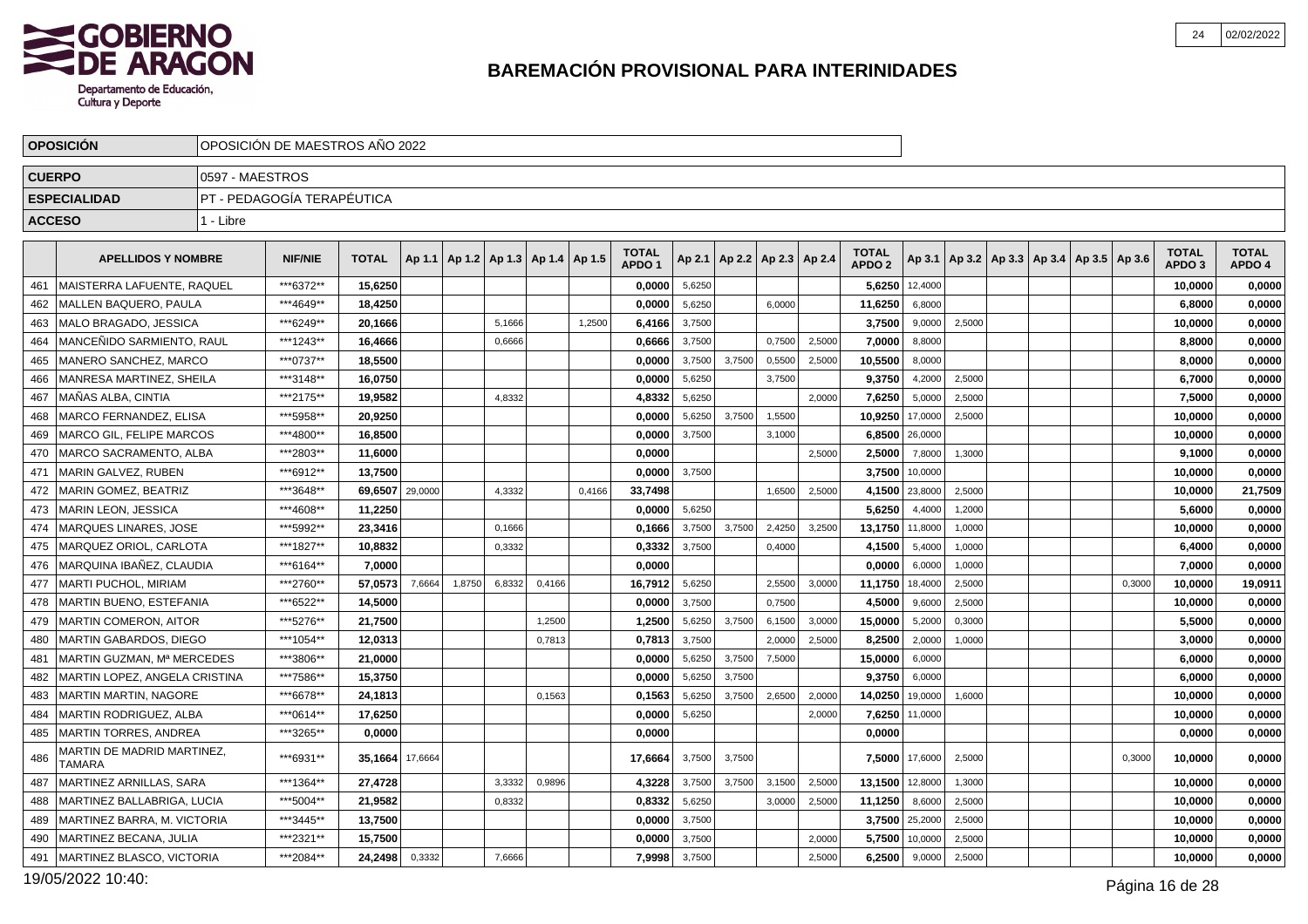

|     | <b>OPOSICION</b>                           |                 | OPOSICIÓN DE MAESTROS AÑO 2022 |                 |        |                                            |         |        |        |                                   |        |                                   |        |        |                                   |                |        |  |                                                     |                                   |                        |
|-----|--------------------------------------------|-----------------|--------------------------------|-----------------|--------|--------------------------------------------|---------|--------|--------|-----------------------------------|--------|-----------------------------------|--------|--------|-----------------------------------|----------------|--------|--|-----------------------------------------------------|-----------------------------------|------------------------|
|     | <b>CUERPO</b>                              | 0597 - MAESTROS |                                |                 |        |                                            |         |        |        |                                   |        |                                   |        |        |                                   |                |        |  |                                                     |                                   |                        |
|     | <b>ESPECIALIDAD</b>                        |                 | PT - PEDAGOGÍA TERAPÉUTICA     |                 |        |                                            |         |        |        |                                   |        |                                   |        |        |                                   |                |        |  |                                                     |                                   |                        |
|     | <b>ACCESO</b>                              | 1 - Libre       |                                |                 |        |                                            |         |        |        |                                   |        |                                   |        |        |                                   |                |        |  |                                                     |                                   |                        |
|     | <b>APELLIDOS Y NOMBRE</b>                  |                 | <b>NIF/NIE</b>                 | <b>TOTAL</b>    |        | Ap 1.1   Ap 1.2   Ap 1.3   Ap 1.4   Ap 1.5 |         |        |        | <b>TOTAL</b><br>APDO <sub>1</sub> |        | Ap 2.1   Ap 2.2   Ap 2.3   Ap 2.4 |        |        | <b>TOTAL</b><br>APDO <sub>2</sub> |                |        |  | Ap 3.1   Ap 3.2   Ap 3.3   Ap 3.4   Ap 3.5   Ap 3.6 | <b>TOTAL</b><br>APDO <sub>3</sub> | <b>TOTAL</b><br>APDO 4 |
| 492 | I MARTINEZ CARO. CRISTINA                  |                 | ***5721**                      | 17.6000         |        |                                            |         |        |        | 0.0000                            | 3,7500 |                                   | 3,1000 | 0,7500 |                                   | 7,6000 23,0000 | 0,2000 |  |                                                     | 10,0000                           | 0,0000                 |
| 493 | IMARTINEZ CASADO. CLARA                    |                 | ***8676**                      | 17.0250         |        |                                            |         |        |        | 0.0000                            | 5,6250 |                                   | 1,4000 |        | 7,0250                            | 9,6000         | 2,5000 |  |                                                     | 10.0000                           | 0.0000                 |
| 494 | MARTINEZ COBOS, ANGELA<br><b>NATIVIDAD</b> |                 | ***2387**                      | 10,5750         |        |                                            |         |        |        | 0,0000                            | 3,7500 |                                   | 3,1250 |        | 6,8750                            | 1,2000         | 2,5000 |  |                                                     | 3,7000                            | 0,0000                 |
| 495 | <b>IMARTINEZ GRACIA. LETICIA</b>           |                 | ***1026**                      | 19,5281         |        |                                            |         | 3.2031 |        | 3.2031                            | 5,6250 |                                   |        | 3,5000 | 9,1250                            | 4,8000         | 2,4000 |  |                                                     | 7,2000                            | 0,0000                 |
| 496 | MARTINEZ IBAÑEZ. MARIA CARMEN              |                 | ***9112**                      | 36.6666         |        |                                            | 10,5000 |        | 2,1666 | 12,6666                           | 5,6250 | 3,7500                            | 2,1250 | 2,5000 | 14.0000 20,4000                   |                | 2,3000 |  |                                                     | 10,0000                           | 0,0000                 |
| 497 | MARTINEZ LANGARITA, MARIA                  |                 | ***4350**                      | 18.6250         |        |                                            |         |        |        | 0.0000                            | 5,6250 |                                   |        | 3,0000 | 8,6250                            | 8,2000         | 2,5000 |  |                                                     | 10.0000                           | 0,0000                 |
| 498 | MARTINEZ MANZANO, MARIA<br><b>DOLORES</b>  |                 | ***1877**                      | 11,9500         | 1,0000 |                                            |         |        |        | 1,0000                            | 3,7500 |                                   | 0,4000 |        | 4,1500                            | 6,6000         | 0,2000 |  |                                                     | 6,8000                            | 0,0000                 |
| 499 | MARTINEZ NAYA, CARMEN                      |                 | ***4718**                      | 23.3957         |        | 0.2083                                     | 0,6666  | 3,0208 |        | 3,8957                            | 3,7500 |                                   | 3,7500 | 2.0000 | 9.5000                            | 19,4000        | 1,0000 |  |                                                     | 10,0000                           | 0,0000                 |
| 500 | MARTINEZ NOGUERA, EVA MARIA                |                 | ***6538**                      | 13,7916         |        |                                            | 0,1666  |        |        | 0.1666                            | 5,6250 |                                   |        | 2.5000 | 8,1250                            | 3,0000         | 2,5000 |  |                                                     | 5,5000                            | 0,0000                 |
| 501 | <b>MARTINEZ PEREZ. ROCIO</b>               |                 | ***7321**                      | 7.4000          |        |                                            |         |        |        | 0.0000                            | 3,7500 |                                   | 3,6500 |        | 7.4000                            |                |        |  |                                                     | 0.0000                            | 0.0000                 |
| 502 | MARTINEZ PLAZA, ANA ISABEL                 |                 | ***1333**                      | 7,6500          |        |                                            |         |        |        | 0,0000                            | 3,7500 |                                   |        | 2,5000 | 6,2500                            |                | 1,4000 |  |                                                     | 1,4000                            | 0,0000                 |
| 503 | MARTINEZ RUIPEREZ, LARA                    |                 | ***1051**                      | 6,5000          |        |                                            |         |        |        | 0,0000                            | 3,7500 |                                   | 0,2500 | 2,5000 | 6,5000                            |                |        |  |                                                     | 0,0000                            | 0,0000                 |
| 504 | MARTINEZ ZALBA, LEYRE                      |                 | ***0669**                      | 24,4666         |        |                                            | 0,1666  |        |        | 0,1666                            | 5,6250 | 3,7500                            | 1,9250 | 3,0000 | 14,3000 11,4000                   |                | 2,5000 |  |                                                     | 10,0000                           | 0,0000                 |
| 505 | MARTIN-LAZARO GUTIERREZ, SILVIA            |                 | ***8689**                      | 27,1082         |        |                                            | 3,8332  |        |        | 3,8332                            | 5,6250 |                                   | 7,6500 |        | 13,2750 14,0000                   |                |        |  |                                                     | 10,0000                           | 0,0000                 |
| 506 | MARZAL MARA, MARIA CARMEN                  |                 | ***8594**                      | 23,3540         |        |                                            | 6,8332  | 0,5208 |        | 7,3540                            | 3,7500 |                                   | 2,2500 |        |                                   | 6,0000 20,4000 | 2,5000 |  |                                                     | 10,0000                           | 0,0000                 |
| 507 | MARZAL PEREZ, CLEO                         |                 | ***6330**                      | 4,6500          |        |                                            |         |        |        | 0,0000                            | 3,7500 |                                   | 0,4000 |        | 4,1500                            |                | 0,5000 |  |                                                     | 0,5000                            | 0,0000                 |
| 508 | lMARZO VALERO. FELIX                       |                 | ***5357**                      | 14,7750         |        |                                            | 0,5000  |        |        | 0,5000                            | 5,6250 |                                   |        | 0.7500 | 6,3750                            | 5,4000         | 2,5000 |  |                                                     | 7,9000                            | 0,0000                 |
| 509 | IMATEO HERNANDO. LAURA                     |                 | ***1367**                      | 16.0500         |        |                                            |         |        |        | 0.0000                            | 3,7500 |                                   | 2,3000 |        | 6,0500                            | 10,0000        |        |  |                                                     | 10,0000                           | 0,0000                 |
| 510 | <b>IMATEO SANZ. MARINA</b>                 |                 | ***2456**                      | 20.6666         |        |                                            | 1,6666  |        |        | 1.6666                            | 3,7500 | 3,7500                            | 1,5000 |        | 9.0000                            | 8,6000         | 1,6000 |  |                                                     | 10.0000                           | 0,0000                 |
| 511 | <b>IMATEOS MARTIN. LORENA</b>              |                 | ***1149**                      | 24.7000         |        |                                            |         |        |        | 0,0000                            | 5,6250 |                                   | 9,0750 |        | 14,7000                           | 14,0000        |        |  |                                                     | 10,0000                           | 0,0000                 |
| 512 | <b>MELCHOR PEREZ, MARIA</b>                |                 | ***1978**                      | 15.9000         |        |                                            |         |        |        | 0.0000                            | 3,7500 |                                   | 0.7500 | 2.0000 | 6,5000                            | 9,4000         |        |  |                                                     | 9,4000                            | 0,0000                 |
| 513 | MENDEZ GONZALEZ. TERESA                    |                 | ***0969**                      | 13.7500         |        |                                            |         |        |        | 0.0000                            | 3,7500 |                                   |        |        | 3,7500                            | 10,6000        |        |  |                                                     | 10.0000                           | 0,0000                 |
| 514 | MENDIVIL AZAGRA, LAURA                     |                 | ***0057**                      | 65,7022 26,9999 |        |                                            |         |        |        | 26,9999                           | 3,7500 | 3,7500                            | 1,5000 | 2,5000 | 11,5000                           | 9,4000         | 2,5000 |  |                                                     | 10,0000                           | 17,2023                |
| 515 | MENDIVIL CHUECA, AMAYA                     |                 | ***4264**                      | 14,4000         |        |                                            |         |        |        | 0,0000                            | 5,6250 | 1,8750                            |        |        | 7,5000                            | 6,6000         | 0,3000 |  |                                                     | 6,9000                            | 0,0000                 |
| 516 | MERIDA VALERO, M. PILAR                    |                 | ***6492**                      | 39,2083         |        | 0,8333                                     | 20,8750 |        |        | 21,7083                           | 3,7500 | 3,7500                            |        |        | 7,5000                            | 17,0000        | 2,5000 |  |                                                     | 10,0000                           | 0,0000                 |
| 517 | MERINO LOPEZ, LARA                         |                 | ***5649**                      | 2,0000          |        |                                            |         |        |        | 0,0000                            |        |                                   |        | 2,0000 | 2,0000                            |                |        |  |                                                     | 0,0000                            | 0,0000                 |
| 518 | MESTRE SAURA, CLARA                        |                 | ***9285**                      | 19,4750         |        |                                            |         |        |        | 0,0000                            | 5,6250 |                                   | 2,9500 | 2,0000 | 10,5750                           | 8,4000         | 0,5000 |  |                                                     | 8,9000                            | 0,0000                 |
| 519 | MILLAN BARDUZAL, MARIA                     |                 | ***2338**                      | 9,3500          |        |                                            |         |        |        | 0,0000                            | 5,6250 | 1,8750                            | 0,4500 |        | 7,9500                            | 0,4000         | 1,0000 |  |                                                     | 1,4000                            | 0,0000                 |
| 520 | MINGUILLON GRACIA. IRENE                   |                 | ***9804**                      | 28,4661         | 1,3332 |                                            | 3,5000  | 0,0521 |        | 4,8853                            | 5,6250 |                                   | 3,7500 | 3,0000 | 12,3750                           | 3,8000         | 1,2000 |  |                                                     | 5,0000                            | 6,2058                 |
| 521 | MODREGO JIMENEZ, LUCIA                     |                 | ***9522**                      | 30,8082         |        |                                            | 6,8332  |        |        | 6,8332                            | 5,6250 | 3,7500                            | 2,1000 | 2,5000 | 13,9750                           | 15,0000        | 2,1000 |  |                                                     | 10,0000                           | 0,0000                 |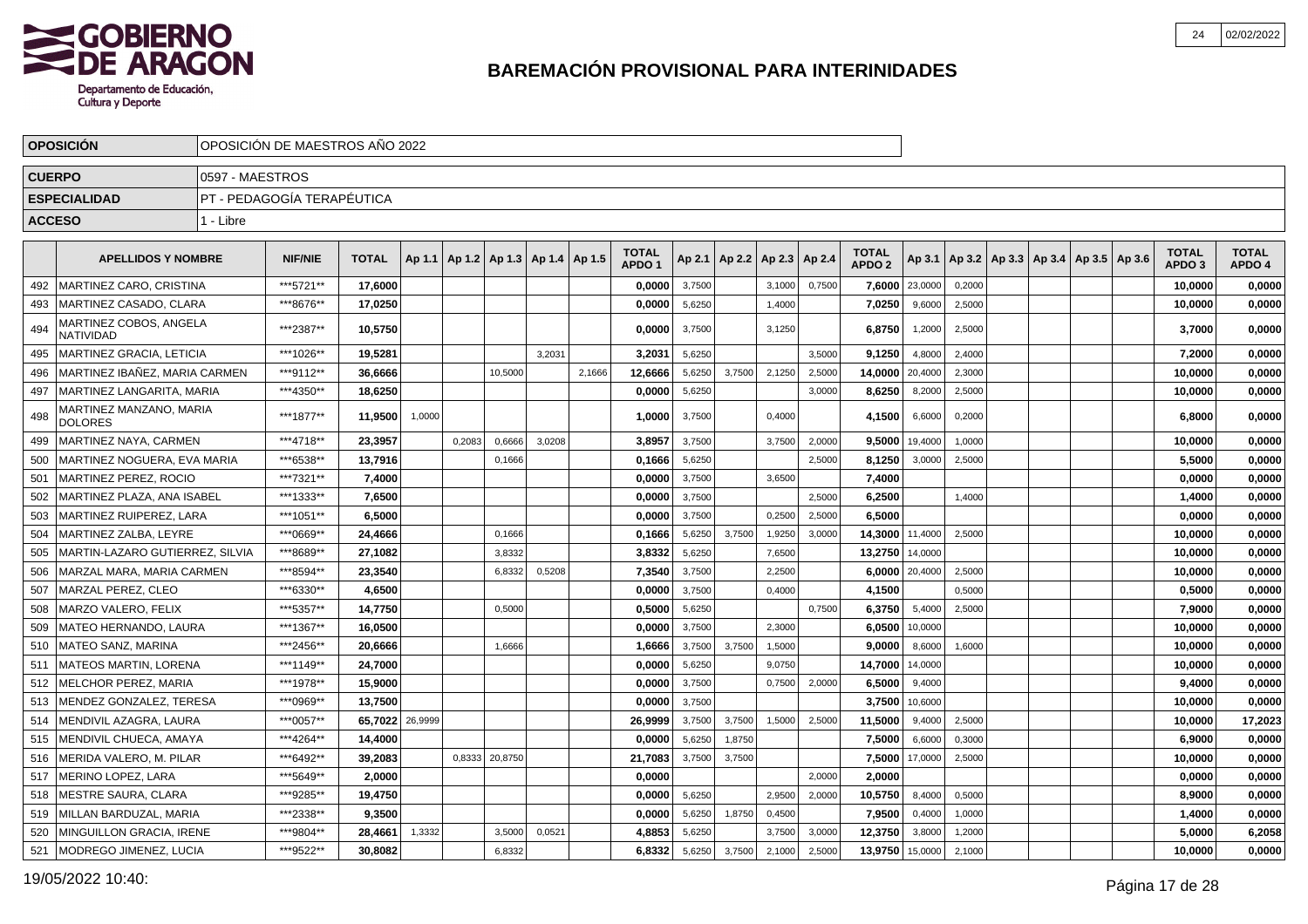

|               | <b>OPOSICION</b>              |                 | OPOSICIÓN DE MAESTROS AÑO 2022 |              |        |        |                                   |        |        |                                   |        |        |                          |        |                                   |         |        |  |                                            |        |                                   |                        |
|---------------|-------------------------------|-----------------|--------------------------------|--------------|--------|--------|-----------------------------------|--------|--------|-----------------------------------|--------|--------|--------------------------|--------|-----------------------------------|---------|--------|--|--------------------------------------------|--------|-----------------------------------|------------------------|
| <b>CUERPO</b> |                               | 0597 - MAESTROS |                                |              |        |        |                                   |        |        |                                   |        |        |                          |        |                                   |         |        |  |                                            |        |                                   |                        |
|               | <b>ESPECIALIDAD</b>           |                 | PT - PEDAGOGÍA TERAPÉUTICA     |              |        |        |                                   |        |        |                                   |        |        |                          |        |                                   |         |        |  |                                            |        |                                   |                        |
| <b>ACCESO</b> |                               | 1 - Libre       |                                |              |        |        |                                   |        |        |                                   |        |        |                          |        |                                   |         |        |  |                                            |        |                                   |                        |
|               |                               |                 |                                |              |        |        |                                   |        |        |                                   |        |        |                          |        |                                   |         |        |  |                                            |        |                                   |                        |
|               | <b>APELLIDOS Y NOMBRE</b>     |                 | <b>NIF/NIE</b>                 | <b>TOTAL</b> | Ap 1.1 |        | Ap 1.2   Ap 1.3   Ap 1.4   Ap 1.5 |        |        | <b>TOTAL</b><br>APDO <sub>1</sub> | Ap 2.1 |        | Ap 2.2   Ap 2.3   Ap 2.4 |        | <b>TOTAL</b><br>APDO <sub>2</sub> | Ap 3.1  |        |  | Ap 3.2   Ap 3.3   Ap 3.4   Ap 3.5   Ap 3.6 |        | <b>TOTAL</b><br>APDO <sub>3</sub> | <b>TOTAL</b><br>APDO 4 |
| 522           | <b>MODREGO OREA, ROCIO</b>    |                 | ***1571**                      | 24,4896      |        |        |                                   | 0.3646 |        | 0,3646                            | 5,6250 |        | 6,0000                   | 2,5000 | 14,1250                           | 10,4000 | 2,5000 |  |                                            |        | 10,0000                           | 0,0000                 |
| 523           | MOLINA LIEBANA. ALBA MARIA    |                 | ***3318**                      | 15,2250      |        |        |                                   |        |        | 0.0000                            | 5,6250 |        |                          | 2,0000 | 7,6250                            | 7,6000  |        |  |                                            |        | 7,6000                            | 0,0000                 |
| 524           | MOLINA MOLINA, JULIO          |                 | ***4157**                      | 22,2000      |        |        | 6,0000                            |        |        | 6,0000                            | 3,7500 |        |                          | 2,5000 | 6,2500                            | 7,4000  | 2,5000 |  |                                            | 0,0500 | 9,9500                            | 0,0000                 |
| 525           | MOLINERO BENITO, ALICIA       |                 | ***5929**                      | 19,7750      |        |        |                                   |        |        | 0,0000                            | 5,6250 | 3,7500 | 0,4000                   |        | 9,7750                            | 13,6000 | 0,2000 |  |                                            |        | 10,0000                           | 0,0000                 |
| 526           | MONGE CALA, Mª DEL PILAR      |                 | ***9475**                      | 29,1416      |        |        | 4,6666                            |        | 0,2500 | 4,9166                            | 3,7500 | 3,7500 | 2,6250                   | 4,5000 | 14,6250                           | 7,0000  | 2,5000 |  |                                            | 0,1000 | 9,6000                            | 0,0000                 |
| 527           | MONREAL CLAVER, EVA           |                 | ***2359**                      | 1,0000       |        |        |                                   |        |        | 0,0000                            |        |        |                          |        | 0,0000                            | 1,0000  |        |  |                                            |        | 1,0000                            | 0,0000                 |
| 528           | MONTANEL SEBASTIAN, M. LUISA  |                 | ***3430**                      | 15,0000      |        |        |                                   |        |        | 0,0000                            | 3,7500 |        | 1,2500                   |        | 5,0000                            | 9,2000  | 2,5000 |  |                                            |        | 10,0000                           | 0,0000                 |
| 529           | MONTAÑES LAJARA, LAURA        |                 | ***1255**                      | 8,7500       |        |        |                                   |        |        | 0,0000                            | 3,7500 |        |                          |        | 3,7500                            | 5,0000  |        |  |                                            |        | 5,0000                            | 0,0000                 |
| 530           | MONTORO MAVILLA, LAURA        |                 | ***5987**                      | 25,1666      |        |        | 0,1666                            |        |        | 0,1666                            | 5,6250 | 3,7500 | 0,4000                   | 5,7500 | 15,0000                           | 8,4000  | 2,0000 |  |                                            |        | 10,0000                           | 0,0000                 |
| 531           | MONZON HOLGADO, RITA MARIA    |                 | ***6544**                      | 34,9791      |        |        | 9,6666                            | 0,3125 |        | 9,9791                            | 5,6250 |        | 7,5000                   | 2,5000 | 15,0000                           | 12,8000 | 2,5000 |  |                                            |        | 10,0000                           | 0,0000                 |
| 532           | <b>MORA SANZ, PATRICIA</b>    |                 | ***5778**                      | 2,5000       |        |        |                                   |        |        | 0,0000                            |        |        |                          |        | 0,0000                            |         | 2.5000 |  |                                            |        | 2.5000                            | 0,0000                 |
| 533           | <b>MORALES LEON, DIEGO</b>    |                 | ***8840**                      | 11.8000      |        |        |                                   |        |        | 0.0000                            |        |        | 1,8000                   |        | 1.8000                            | 9.6000  | 2,0000 |  |                                            |        | 10.0000                           | 0,0000                 |
| 534           | <b>MORALES LEON, NURIA</b>    |                 | ***8840**                      | 21,7750      | 5,0000 |        |                                   |        |        | 5,0000                            | 5,6250 |        | 1,1500                   |        | 6,7750                            | 15,4000 | 0,8000 |  |                                            |        | 10,0000                           | 0,0000                 |
| 535           | <b>MORCILLO FORTIC, LAURA</b> |                 | ***4877**                      | 30.6250      |        |        | 13.3750                           |        | 1.0000 | 14,3750                           | 3,7500 |        | 2,5000                   |        | 6,2500                            | 17,4000 | 2,5000 |  |                                            |        | 10,0000                           | 0,0000                 |
| 536           | MORENO ALDAMA, DAVID          |                 | ***1927**                      | 19.6563      |        |        |                                   | 0,1563 |        | 0,1563                            | 3,7500 | 3,7500 | 1,5000                   | 2,5000 | 11,5000                           | 8,0000  |        |  |                                            |        | 8.0000                            | 0,0000                 |
| 537           | MORENO GARRIDO, PATRICIA      |                 | ***6810**                      | 17.6250      |        |        |                                   |        |        | 0,0000                            | 5,6250 |        |                          | 2.0000 | 7,6250                            | 10,2000 | 1,5000 |  |                                            |        | 10,0000                           | 0,0000                 |
| 538           | MORENO LATORRE, M. ROSARIO    |                 | ***6081**                      | 32,9250      |        |        | 11,6250                           | 1.2500 |        | 12,8750                           | 3,7500 | 3,7500 | 2,5500                   |        | 10,0500                           | 16,0000 | 2,5000 |  |                                            |        | 10,0000                           | 0,0000                 |
| 539           | <b>MOURA SANJUAN. INES</b>    |                 | ***0844**                      | 25,6248      |        |        | 1,3332                            |        | 0,1666 | 1,4998                            | 5,6250 |        | 6,0000                   | 2,5000 | 14,1250                           | 13,0000 |        |  |                                            |        | 10,0000                           | 0,0000                 |
| 540           | MUÑIZ HERNANDEZ. ALBA         |                 | ***1748**                      | 5,7500       |        |        |                                   |        |        | 0,0000                            | 3,7500 |        |                          |        | 3,7500                            | 2,0000  |        |  |                                            |        | 2,0000                            | 0,0000                 |
| 541           | MUÑOZ FERRUZ, ANA             |                 | ***0788**                      | 7,8250       |        |        |                                   |        |        | 0,0000                            | 5,6250 |        |                          |        | 5,6250                            | 2,2000  |        |  |                                            |        | 2,2000                            | 0,0000                 |
| 542           | MUR ANDRES, DANIEL            |                 | ***6241**                      | 23,6498      |        |        | 7,8332                            |        | 0,4166 | 8,2498                            | 3,7500 |        | 1,6500                   |        | 5,4000                            | 11,0000 |        |  |                                            |        | 10,0000                           | 0,0000                 |
| 543           | MUR VIÑUALES, CRISTINA        |                 | ***5270**                      | 33,7000      |        |        | 13,5000                           |        |        | 13,5000                           | 3,7500 | 3,7500 | 1,9500                   | 0,7500 | 10,2000                           | 21,0000 | 2,5000 |  |                                            | 0,8500 | 10,0000                           | 0,0000                 |
| 544           | MURCIANO MARTINEZ, BLANCA     |                 | ***5471**                      | 25,6771      |        |        | 3,0000                            | 0,0521 |        | 3,0521                            | 5,6250 | 3,7500 |                          | 3,2500 | 12,6250                           | 17,6000 | 2,5000 |  |                                            |        | 10,0000                           | 0,0000                 |
| 545           | MURILLO ARAGON, BELEN         |                 | ***0861**                      | 14,5500      |        |        |                                   |        |        | 0,0000                            | 5,6250 |        | 0,7250                   |        | 6,3500                            | 7,8000  | 0,4000 |  |                                            |        | 8,2000                            | 0,0000                 |
| 546           | MURILLO ASCUNCE, NEREA        |                 | ***3559**                      | 25,2500      |        |        | 1,5000                            |        |        | 1,5000                            | 3,7500 | 3,7500 | 3,7500                   | 2,5000 | 13,7500                           | 16,6000 | 2,5000 |  |                                            |        | 10,0000                           | 0,0000                 |
| 547           | <b>MURO LOZANO, EVA</b>       |                 | ***2262**                      | 17.0000      |        |        |                                   |        |        | 0,0000                            | 3,7500 |        | 0,7500                   | 2,5000 | 7,0000                            | 10,4000 |        |  |                                            |        | 10.0000                           | 0,0000                 |
| 548           | NARRO FERINGAN, DAVID         |                 | ***8371**                      | 21.9109      |        | 1.9791 |                                   |        |        | 1,9791                            | 3,7500 |        |                          | 0.7500 | 4,5000                            | 22,8000 | 2,5000 |  |                                            |        | 10.0000                           | 5,4318                 |
| 549           | NASARRE SESE, YANIRE          |                 | ***0772**                      | 18,6250      |        |        |                                   |        |        | 0,0000                            | 5,6250 |        | 3,0000                   |        | 8,6250                            | 10,0000 | 0,6000 |  |                                            |        | 10.0000                           | 0,0000                 |
| 550           | NAVARRETE PEREZ, FERNANDO     |                 | ***6826**                      | 17,1750      |        |        |                                   |        |        | 0,0000                            | 5,6250 |        | 1,5500                   |        | 7,1750                            | 8,0000  | 2,5000 |  |                                            |        | 10,0000                           | 0,0000                 |
| 551           | NAVARRO BONA, ALBA            |                 | ***0714**                      | 6,4750       |        |        |                                   |        |        | 0,0000                            | 3,7500 |        | 0,4250                   |        | 4,1750                            | 0,2000  | 2,1000 |  |                                            |        | 2,3000                            | 0,0000                 |
| 552           | NAVARRO DIAZ, MARIA           |                 | ***2714**                      | 8,8000       |        |        |                                   |        |        | 0,0000                            |        |        |                          |        | 0,0000                            | 8,8000  |        |  |                                            |        | 8.8000                            | 0,0000                 |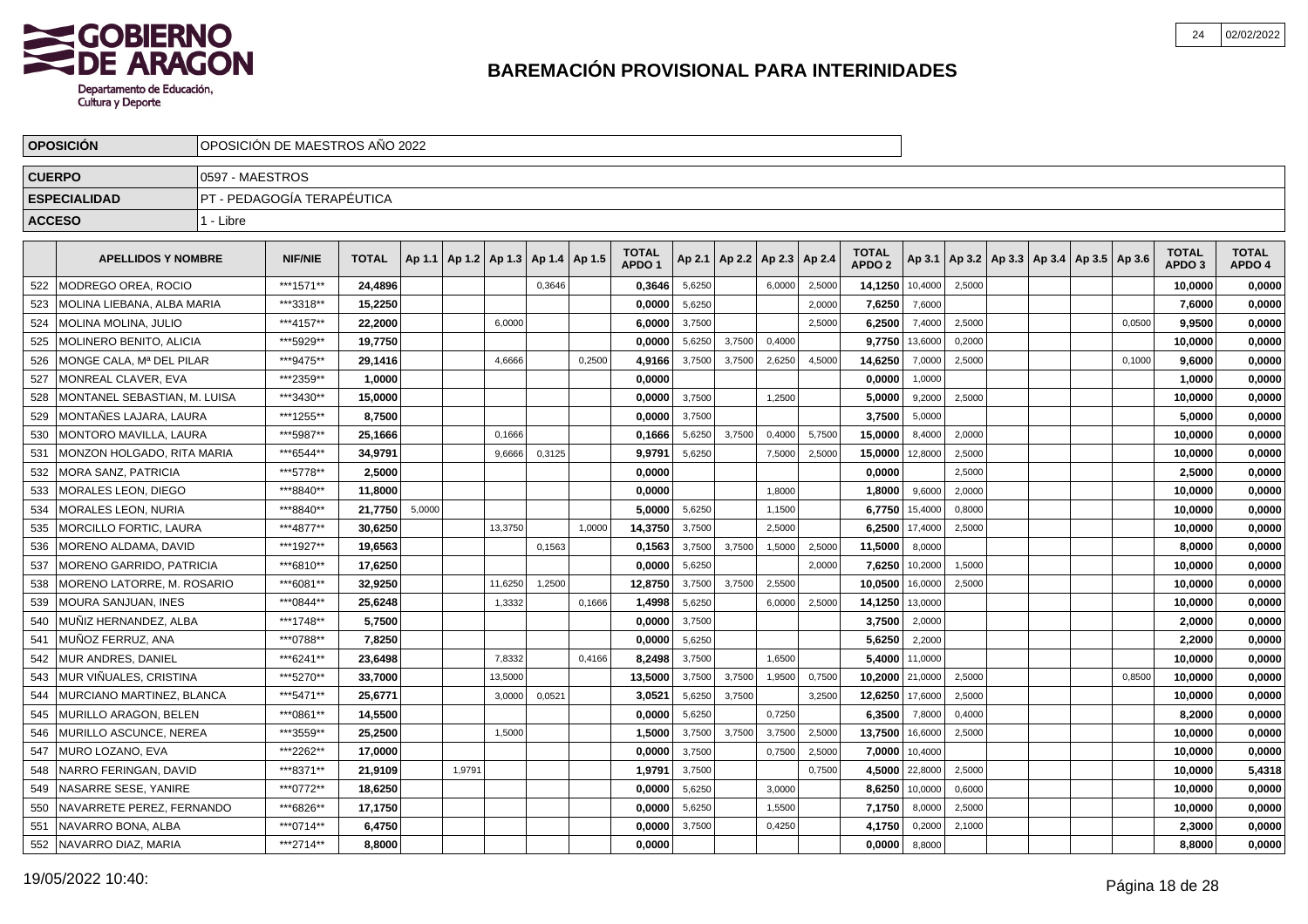

|               | <b>OPOSICION</b>                          | OPOSICIÓN DE MAESTROS AÑO 2022 |                            |              |        |            |                          |        |        |                   |        |        |                          |        |                                   |                |        |                                                     |        |        |                   |              |
|---------------|-------------------------------------------|--------------------------------|----------------------------|--------------|--------|------------|--------------------------|--------|--------|-------------------|--------|--------|--------------------------|--------|-----------------------------------|----------------|--------|-----------------------------------------------------|--------|--------|-------------------|--------------|
| <b>CUERPO</b> |                                           | 0597 - MAESTROS                |                            |              |        |            |                          |        |        |                   |        |        |                          |        |                                   |                |        |                                                     |        |        |                   |              |
|               | <b>ESPECIALIDAD</b>                       |                                | PT - PEDAGOGÍA TERAPÉUTICA |              |        |            |                          |        |        |                   |        |        |                          |        |                                   |                |        |                                                     |        |        |                   |              |
| <b>ACCESO</b> |                                           | 1 - Libre                      |                            |              |        |            |                          |        |        |                   |        |        |                          |        |                                   |                |        |                                                     |        |        |                   |              |
|               |                                           |                                |                            |              |        |            |                          |        |        | <b>TOTAL</b>      |        |        |                          |        |                                   |                |        |                                                     |        |        | <b>TOTAL</b>      | <b>TOTAL</b> |
|               | <b>APELLIDOS Y NOMBRE</b>                 |                                | <b>NIF/NIE</b>             | <b>TOTAL</b> | Ap 1.1 | $ $ Ap 1.2 | Ap 1.3   Ap 1.4   Ap 1.5 |        |        | APDO <sub>1</sub> | Ap 2.1 |        | Ap 2.2   Ap 2.3   Ap 2.4 |        | <b>TOTAL</b><br>APDO <sub>2</sub> |                |        | Ap 3.1   Ap 3.2   Ap 3.3   Ap 3.4   Ap 3.5   Ap 3.6 |        |        | APDO <sub>3</sub> | APDO 4       |
| 553           | NAVARRO FRAILE, OLGA                      |                                | ***3290**                  | 21.5104      |        |            | 5,0000                   | 0,2604 |        | 5.2604            | 3,7500 |        |                          | 2,5000 | 6,2500                            | 12,2000        | 2,5000 |                                                     |        |        | 10,0000           | 0,0000       |
| 554           | NAVARRO FUERTES, JENNIFER                 |                                | ***5556**                  | 12.1863      |        |            |                          |        |        | 0.0000            | 3,7500 |        |                          | 2,0000 | 5,7500                            | 3,8000         | 2,5000 |                                                     |        |        | 6.3000            | 0,1363       |
| 555           | NAVARRO HEREDIA, LAURA                    |                                | ***1039**                  | 18.9250      |        |            |                          |        |        | 0.0000            | 5,6250 |        | 0,8000                   | 2.5000 | 8.9250                            | 11,2000        |        |                                                     |        |        | 10.0000           | 0,0000       |
| 556           | NAVARRO JACAS, MARIA EUGENIA              |                                | ***9273**                  | 31,5416      |        |            | 7,1666                   |        |        | 7,1666            | 5,6250 |        | 3,7500                   | 5,0000 | 14,3750                           | 23,0000        | 2,5000 |                                                     |        |        | 10,0000           | 0,0000       |
| 557           | NAVARRO MARCO, SONIA                      |                                | ***5953**                  | 20,1504      |        |            |                          |        |        | 0,0000            | 3,7500 | 3,7500 | 1,5000                   |        | 9,0000                            | 11,4000        |        |                                                     |        |        | 10,0000           | 1,1504       |
| 558           | NAVARRO MARTIN, MIGUEL ANGEL              |                                | ***8090**                  | 40,8750      |        |            | 15,0000                  |        | 1,0000 | 16,0000           | 5,6250 | 3,7500 | 2,5000                   | 3,0000 | 14,8750                           | 49,0000        | 2,5000 |                                                     | 0,5833 | 0,4000 | 10,0000           | 0,0000       |
| 559           | NAVARRO MOZOTA, CLARA                     |                                | ***5839**                  | 9,5271       |        |            |                          | 0,0521 |        | 0,0521            | 5,6250 |        | 0,7500                   | 2,5000 | 8,8750                            | 0,6000         |        |                                                     |        |        | 0,6000            | 0,0000       |
| 560           | NAVARRO SABIRON, MARIA                    |                                | ***6105**                  | 17,5000      |        |            |                          |        |        | 0,0000            | 3,7500 | 3,7500 |                          |        | 7,5000                            | 10,0000        | 1,0000 |                                                     |        |        | 10,0000           | 0,0000       |
| 561           | NAVARRO VALERO, PATRICIA                  |                                | ***0275**                  | 7.6500       |        |            |                          |        |        | 0,0000            | 3,7500 |        | 0,4000                   | 2,5000 | 6,6500                            | 1,0000         |        |                                                     |        |        | 1,0000            | 0,0000       |
| 562           | NAVERO LABRADOR, LAURA                    |                                | ***6098**                  | 20,2750      |        |            |                          |        |        | 0,0000            | 5,6250 | 3,7500 | 0,4000                   | 2,5000 | 12,2750                           | 8,0000         |        |                                                     |        |        | 8,0000            | 0,0000       |
| 563           | NICOLAS CONTINENTE. MARIA PILAR           |                                | ***0194**                  | 13,7500      |        |            |                          |        |        | 0,0000            | 3,7500 |        |                          |        | 3,7500                            | 10,0000        | 1,7000 |                                                     |        |        | 10,0000           | 0,0000       |
| 564           | NIETO GALVEZ. CELIA                       |                                | ***6470**                  | 7,0000       |        |            |                          |        |        | 0,0000            | 3,7500 |        | 0.7500                   |        | 4,5000                            |                | 2,5000 |                                                     |        |        | 2,5000            | 0,0000       |
| 565           | NOZAL EGEA, SARA                          |                                | ***0753**                  | 19.7041      |        | 0.7291     |                          |        |        | 0,7291            | 5,6250 | 3,7500 |                          |        | 9.3750                            | 8,6000         | 1,0000 |                                                     |        |        | 9,6000            | 0,0000       |
| 566           | <b>ODRIOZOLA MENESES. ICIAR</b>           |                                | ***7297**                  | 20,0000      |        |            |                          |        |        | 0.0000            | 3,7500 | 3.7500 |                          | 2.5000 | 10,0000                           | 10,4000        |        |                                                     |        |        | 10.0000           | 0.0000       |
| 567           | OLACIA FRANCO, ANA                        |                                | ***2095**                  | 15,2416      |        |            | 0.1666                   |        |        | 0.1666            | 3,7500 |        | 1,3250                   |        | 5,0750                            | 10.0000        | 2.5000 |                                                     |        |        | 10,0000           | 0,0000       |
| 568           | OLANO PALACIO, LEYRE                      |                                | ***2502**                  | 15,6250      |        |            |                          |        |        | 0,0000            | 5,6250 |        |                          |        | 5,6250                            | 10,0000        | 2,0000 |                                                     |        |        | 10,0000           | 0,0000       |
| 569           | <b>OLIETE RUIZ, EVA</b>                   |                                | ***6442**                  | 8,8000       |        |            |                          |        |        | 0,0000            |        |        |                          |        | 0,0000                            | 8,8000         |        |                                                     |        |        | 8,8000            | 0,0000       |
| 570           | <b>OLIVER NAGER, ISABEL</b>               |                                | ***5433**                  | 32,2310      | 4,6664 | 0,2083     |                          |        |        | 4,8747            | 5,6250 | 3,7500 | 6,7500                   |        | 15,0000                           | 13,2000        |        |                                                     |        |        | 10,0000           | 2,3563       |
| 571           | OMEÑACA ARANDA, IRUNE                     |                                | ***5092**                  | 26,9474      |        |            |                          | 6.1974 |        | 6,1974            | 3,7500 |        | 4,5000                   | 2,5000 | 10,7500                           | 32,0000        | 1,0000 |                                                     |        |        | 10,0000           | 0,0000       |
| 572           | IOÑATE GRACIA. PAULA                      |                                | ***5736**                  | 24,7187      |        |            | 6,6666                   | 0,0521 | 1,0000 | 7,7187            | 3,7500 |        | 0,7500                   | 2,5000 | 7,0000                            | 23,4000        | 2,5000 |                                                     |        | 0,1000 | 10,0000           | 0,0000       |
| 573           | ORGAZ GARCIA, MARIA DEL PILAR             |                                | ***2322**                  | 14,3250      |        |            |                          |        |        | 0,0000            | 5,6250 |        |                          | 2,5000 | 8,1250                            | 6,2000         |        |                                                     |        |        | 6,2000            | 0,0000       |
| 574           | ORIA DE RUEDA MOLINS, MARIA DEL<br>CARMEN |                                | ***1021**                  | 25.0000      |        |            |                          |        |        | 0.0000            | 5,6250 |        | 6,7500                   | 3,0000 | 15,0000                           | 15,4000        | 0,3000 |                                                     |        |        | 10,0000           | 0,0000       |
| 575           | <b>ORTEGA SALES, PAULA</b>                |                                | ***5669**                  | 1,5000       |        |            |                          |        |        | 0,0000            |        |        |                          |        | 0,0000                            | 0,2000         | 1,3000 |                                                     |        |        | 1,5000            | 0,0000       |
| 576           | ORTINEZ FERNANDEZ, MARIA<br>CARMEN        |                                | ***3073**                  | 34,3750      |        |            | 16,8750                  |        |        | 16,8750           | 3,7500 |        | 3,7500                   |        |                                   | 7,5000 21,4000 | 2,5000 |                                                     |        |        | 10,0000           | 0,0000       |
| 577           | ORTIZ GOMEZ, SHEYLA                       |                                | ***9980**                  | 24,0582      |        |            | 2,3332                   |        |        | 2,3332            | 5,6250 |        | 3,6000                   | 2,5000 | 11,7250 12,6000                   |                |        |                                                     |        |        | 10,0000           | 0,0000       |
| 578           | ORTIZ MUÑIO, INES                         |                                | ***7440**                  | 25,9125      |        |            |                          | 0,9375 |        | 0,9375            | 5,6250 |        | 4,8500                   | 4,5000 | 14,9750                           | 12,8000        | 2,5000 |                                                     |        |        | 10,0000           | 0,0000       |
| 579           | ORTIZ MUÑIO, LAURA                        |                                | ***3100**                  | 11,8250      |        |            |                          |        |        | 0,0000            | 5,6250 |        | 0,7500                   | 2,7500 | 9,1250                            | 0,2000         | 2,5000 |                                                     |        |        | 2,7000            | 0,0000       |
| 580           | ORUS SERAL. INES                          |                                | ***2375**                  | 3,8500       |        |            |                          |        |        | 0,0000            | 3,7500 |        |                          |        | 3,7500                            |                | 0,1000 |                                                     |        |        | 0,1000            | 0,0000       |
| 581           | OSORIO CHACON, DARIO                      |                                | ***2947**                  | 23,2916      |        |            | 4,0000                   |        | 0,4166 | 4,4166            | 5,6250 |        | 0,7500                   | 2,5000 | 8,8750                            | 11,6000        |        |                                                     |        |        | 10,0000           | 0,0000       |
| 582           | <b>OTAL ALA, PATRICIA</b>                 |                                | ***5910**                  | 17,4000      |        |            |                          |        |        | 0,0000            | 3,7500 | 3,7500 | 0,4000                   |        | 7,9000                            | 8,8000         | 0,7000 |                                                     |        |        | 9.5000            | 0,0000       |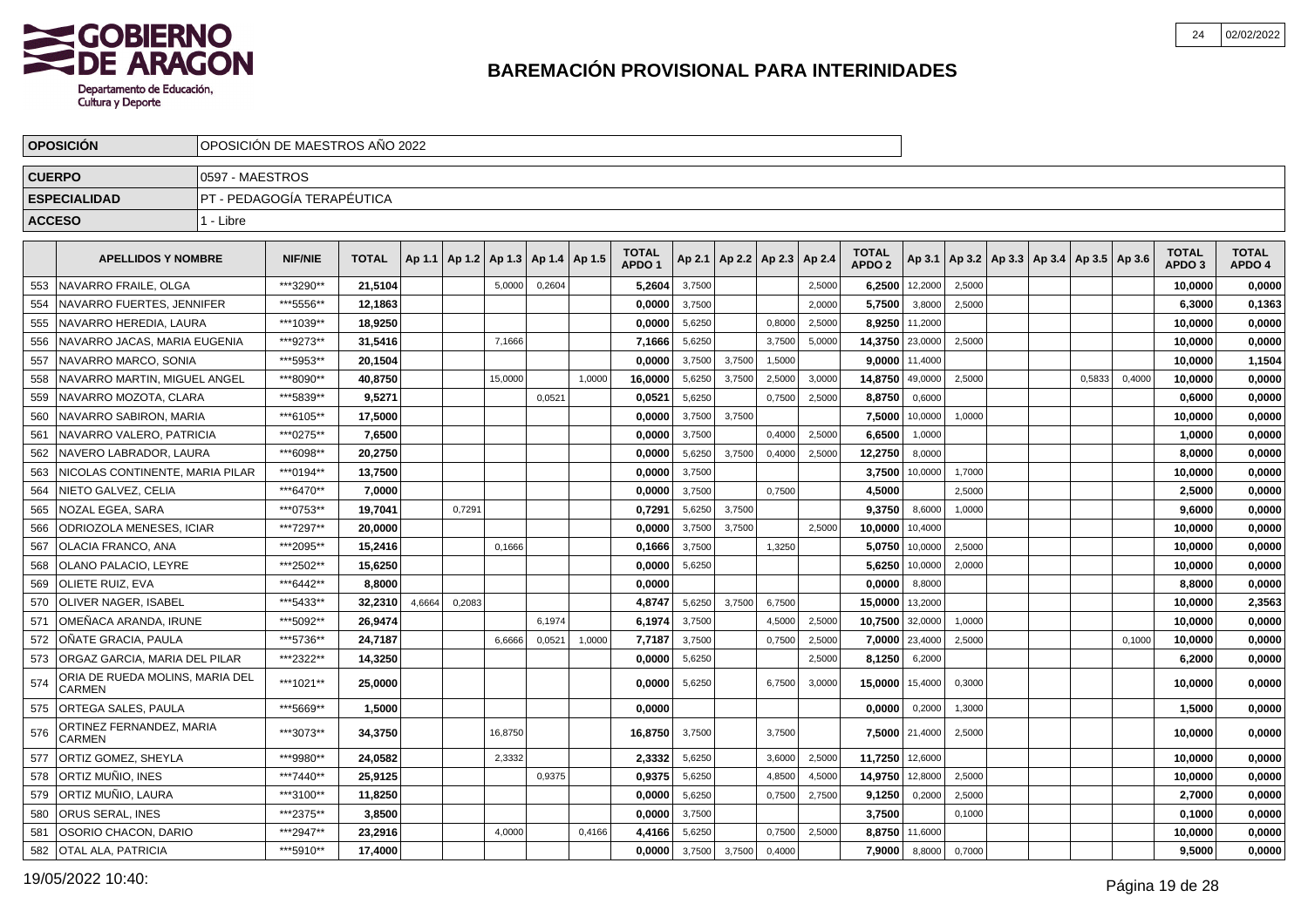

|               | <b>OPOSICION</b>                              |                 | OPOSICION DE MAESTROS ANO 2022 |              |        |                                            |        |        |                                   |        |                 |                 |        |                                   |         |        |                                                |        |                                   |                        |
|---------------|-----------------------------------------------|-----------------|--------------------------------|--------------|--------|--------------------------------------------|--------|--------|-----------------------------------|--------|-----------------|-----------------|--------|-----------------------------------|---------|--------|------------------------------------------------|--------|-----------------------------------|------------------------|
| <b>CUERPO</b> |                                               | 0597 - MAESTROS |                                |              |        |                                            |        |        |                                   |        |                 |                 |        |                                   |         |        |                                                |        |                                   |                        |
|               | <b>ESPECIALIDAD</b>                           |                 | PT - PEDAGOGÍA TERAPÉUTICA     |              |        |                                            |        |        |                                   |        |                 |                 |        |                                   |         |        |                                                |        |                                   |                        |
| <b>ACCESO</b> |                                               | 1 - Libre       |                                |              |        |                                            |        |        |                                   |        |                 |                 |        |                                   |         |        |                                                |        |                                   |                        |
|               | <b>APELLIDOS Y NOMBRE</b>                     |                 | <b>NIF/NIE</b>                 | <b>TOTAL</b> |        | Ap 1.1   Ap 1.2   Ap 1.3   Ap 1.4   Ap 1.5 |        |        | <b>TOTAL</b><br>APDO <sub>1</sub> |        | Ap 2.1   Ap 2.2 | Ap 2.3   Ap 2.4 |        | <b>TOTAL</b><br>APDO <sub>2</sub> | Ap 3.1  |        | $ $ Ap 3.2   Ap 3.3   Ap 3.4   Ap 3.5   Ap 3.6 |        | <b>TOTAL</b><br>APDO <sub>3</sub> | <b>TOTAL</b><br>APDO 4 |
| 583           | I OTEO SANZ. VANESSA                          |                 | ***1298**                      | 16.6000      |        |                                            |        |        | 0.0000                            | 3,7500 |                 | 2,8500          |        | 6,6000                            | 15,0000 | 2,5000 |                                                |        | 10,0000                           | 0,0000                 |
| 584           | OTERO ALVAREZ, NOELIA                         |                 | ***5023**                      | 8,1250       |        |                                            |        |        | 0,0000                            | 5,6250 |                 |                 |        | 5,6250                            |         | 2,5000 |                                                |        | 2,5000                            | 0,0000                 |
| 585           | OZCOZ LAZCOZ, LEIRE TERESA                    |                 | ***0334**                      | 33,6999      |        | 15.4999                                    |        |        | 15,4999                           | 3,7500 |                 | 1,2000          | 3,2500 | 8,2000                            | 26,2000 | 0,2000 |                                                |        | 10.0000                           | 0,0000                 |
| 586           | PACHECO BENITEZ, JENNIFER<br><b>ALEXANDRA</b> |                 | ***6233**                      | 7,9000       |        |                                            |        |        | 0,0000                            |        |                 |                 |        | 0,0000                            | 7,4000  | 0,5000 |                                                |        | 7,9000                            | 0,0000                 |
| 587           | PALACIN NAVARRO, RAMIRO                       |                 | ***5744**                      | 17,6250      |        |                                            |        |        | 0,0000                            | 5,6250 | 3,7500          | 0,2500          |        | 9,6250                            | 8,0000  |        |                                                |        | 8,0000                            | 0,0000                 |
| 588           | PALACIO MELGUIZO, SARA                        |                 | ***0391**                      | 12,7000      |        |                                            |        |        | 0,0000                            | 3,7500 | 3,7500          |                 | 2,5000 | 10,0000                           | 1,2000  | 1,5000 |                                                |        | 2,7000                            | 0,0000                 |
| 589           | PALACIOS MARIÑO, MYRIAM                       |                 | ***5837**                      | 0,0000       |        |                                            |        |        | 0,0000                            |        |                 |                 |        | 0,0000                            |         |        |                                                |        | 0,0000                            | 0,0000                 |
| 590           | PALLARES ELENA. MARIA PILAR                   |                 | ***6070**                      | 41,7083      |        | 19.7083                                    |        |        | 19,7083                           | 3,7500 | 3.7500          | 4,5000          |        | 12,0000                           | 26,0000 | 2.5000 |                                                |        | 10,0000                           | 0,0000                 |
| 591           | PARICIO LORENZ, BEATRIZ                       |                 | ***7344**                      | 19,2837      | 0,3125 |                                            |        |        | 0,3125                            | 3,7500 |                 |                 |        | 3,7500                            | 22,6000 | 2,5000 |                                                |        | 10,0000                           | 5,2212                 |
| 592           | PARRA PASCAU, JOSE LUIS                       |                 | ***6131**                      | 0.2000       |        |                                            |        |        | 0.0000                            |        |                 |                 |        | 0,0000                            | 0,2000  |        |                                                |        | 0,2000                            | 0,0000                 |
| 593           | PASCUAL PUEYO, MARIA                          |                 | ***6037**                      | 15,8750      |        |                                            |        |        | 0,0000                            | 5,6250 |                 | 0,2500          |        | 5,8750                            | 13,0000 |        |                                                |        | 10,0000                           | 0,0000                 |
| 594           | PASCUAL TREBOL. MARIA BEATRIZ                 |                 | ***7440**                      | 34.9667      |        | 18,1667                                    |        | 2,0000 | 20,1667                           | 3,7500 |                 | 1,0500          |        | 4,8000                            | 32,6000 | 2,5000 |                                                | 0,3000 | 10,0000                           | 0,0000                 |
| 595           | PAULES LANUZA, DAVID                          |                 | ***1372**                      | 15,9225      |        |                                            |        |        | 0,0000                            | 3,7500 |                 | 0,2500          |        | 4,0000                            | 11,2000 |        |                                                |        | 10,0000                           | 1,9225                 |
| 596           | PAYAS MARTINEZ. IÑIGO                         |                 | ***3957**                      | 17,0000      |        | 1,0000                                     |        |        | 1,0000                            | 3,7500 |                 | 2,2500          |        | 6,0000                            | 8,8000  | 2,5000 |                                                |        | 10,0000                           | 0,0000                 |
| 597           | PELEGRIN LAZARO, NOELIA                       |                 | ***5732**                      | 12,7500      |        |                                            |        |        | 0,0000                            | 3,7500 |                 |                 |        | 3,7500                            | 8,8000  | 0,2000 |                                                |        | 9,0000                            | 0,0000                 |
| 598           | PEMAN HUETO. ISABEL                           |                 | ***9701**                      | 20.9892      |        |                                            |        |        | 0,0000                            |        | 1,8750          | 3,7500          | 2,5000 | 8,1250                            | 4,0000  | 0,1000 |                                                |        | 4,1000                            | 8,7642                 |
| 599           | PEÑA MORENO, MARIA                            |                 | ***3258**                      | 8,1250       |        |                                            |        |        | 0,0000                            | 5,6250 |                 |                 |        | 5,6250                            |         | 2,5000 |                                                |        | 2,5000                            | 0,0000                 |
| 600           | PERALTA RUIZ, NATALIA                         |                 | ***5375**                      | 29,3250      |        | 17,6250                                    |        |        | 17,6250                           |        |                 | 1,7000          |        | 1,7000                            | 12,6000 | 0,1000 |                                                |        | 10,0000                           | 0,0000                 |
| 601           | PERDIGUERO DE DIEGO. TANIA                    |                 | ***1231**                      | 14,5000      |        |                                            |        |        | 0.0000                            |        | 3.7500          |                 | 0.7500 | 4,5000                            | 19,4000 |        |                                                |        | 10,0000                           | 0,0000                 |
| 602           | PEREZ ALLOZA, SANDRA                          |                 | ***0515**                      | 18,3250      |        |                                            |        |        | 0,0000                            | 5,6250 | 3,7500          | 0,5500          |        | 9,9250                            | 8,4000  |        |                                                |        | 8,4000                            | 0,0000                 |
| 603           | PEREZ BARROS, VANESA                          |                 | ***5572**                      | 6.0000       |        |                                            |        |        | 0.0000                            | 3,7500 |                 | 0,2500          |        | 4,0000                            | 0,4000  | 1,6000 |                                                |        | 2.0000                            | 0,0000                 |
| 604           | PEREZ CALVO, JAIRO                            |                 | ***8317**                      | 18,1250      |        |                                            |        |        | 0,0000                            | 5,6250 |                 |                 | 2,5000 | 8,1250                            | 8,8000  | 2,2000 |                                                |        | 10,0000                           | 0,0000                 |
| 605           | PEREZ GARCIA, LORENA                          |                 | ***6836**                      | 12,4750      |        |                                            |        |        | 0.0000                            | 3,7500 |                 | 0,4250          |        | 4,1750                            | 6,8000  | 1,5000 |                                                |        | 8,3000                            | 0,0000                 |
| 606           | PEREZ LOPEZ, TERESA                           |                 | ***1456**                      | 17,0000      |        |                                            | 0,6250 |        | 0,6250                            | 5,6250 |                 | 0,7500          |        | 6,3750                            | 10,0000 |        |                                                |        | 10,0000                           | 0,0000                 |
| 607           | PEREZ MARTINEZ, GEMA                          |                 | ***0722**                      | 8,7500       |        |                                            |        |        | 0.0000                            |        | 3,7500          |                 | 4,0000 | 7,7500                            |         | 1,0000 |                                                |        | 1,0000                            | 0,0000                 |
| 608           | PEREZ MORATA, MARTA                           |                 | ***6948**                      | 19,3750      |        |                                            |        |        | 0,0000                            | 5,6250 | 3,7500          |                 |        | 9,3750                            | 9,4000  | 1,1000 |                                                |        | 10,0000                           | 0,0000                 |
| 609           | PEREZ OBERE. ELISA                            |                 | ***2141**                      | 13,6250      |        |                                            |        |        | 0,0000                            | 5,6250 |                 |                 |        | 5,6250                            | 8,0000  |        |                                                |        | 8,0000                            | 0,0000                 |
| 610           | <b>PEREZ PASTOR, ESTRELLA</b>                 |                 | ***6263**                      | 14,3000      |        |                                            |        |        | 0,0000                            | 3,7500 |                 | 0,5500          |        | 4,3000                            | 19,8000 | 2,5000 |                                                |        | 10,0000                           | 0,0000                 |
| 611           | <b>PEREZ PEREZ, NOE</b>                       |                 | ***2659**                      | 14,2000      |        |                                            |        |        | 0,0000                            | 5,6250 | 1,8750          | 2,7000          | 2,5000 | 12,7000                           | 0,4000  | 1,1000 |                                                |        | 1,5000                            | 0,0000                 |
| 612           | PEREZ PORTOLES, JOSE ANDRES                   |                 | ***4821**                      | 18,6250      |        |                                            |        |        | 0,0000                            | 5,6250 |                 | 1,0000          | 2,0000 | 8,6250                            | 10,4000 | 1,0000 |                                                |        | 10,0000                           | 0,0000                 |
| 613           | PERFECTO CASORRAN, M CARMEN                   |                 | ***9789**                      | 11,0675      |        |                                            |        |        | 0,0000                            |        |                 |                 |        | 0,0000                            | 15,6000 | 1,3000 |                                                |        | 10,0000                           | 1,0675                 |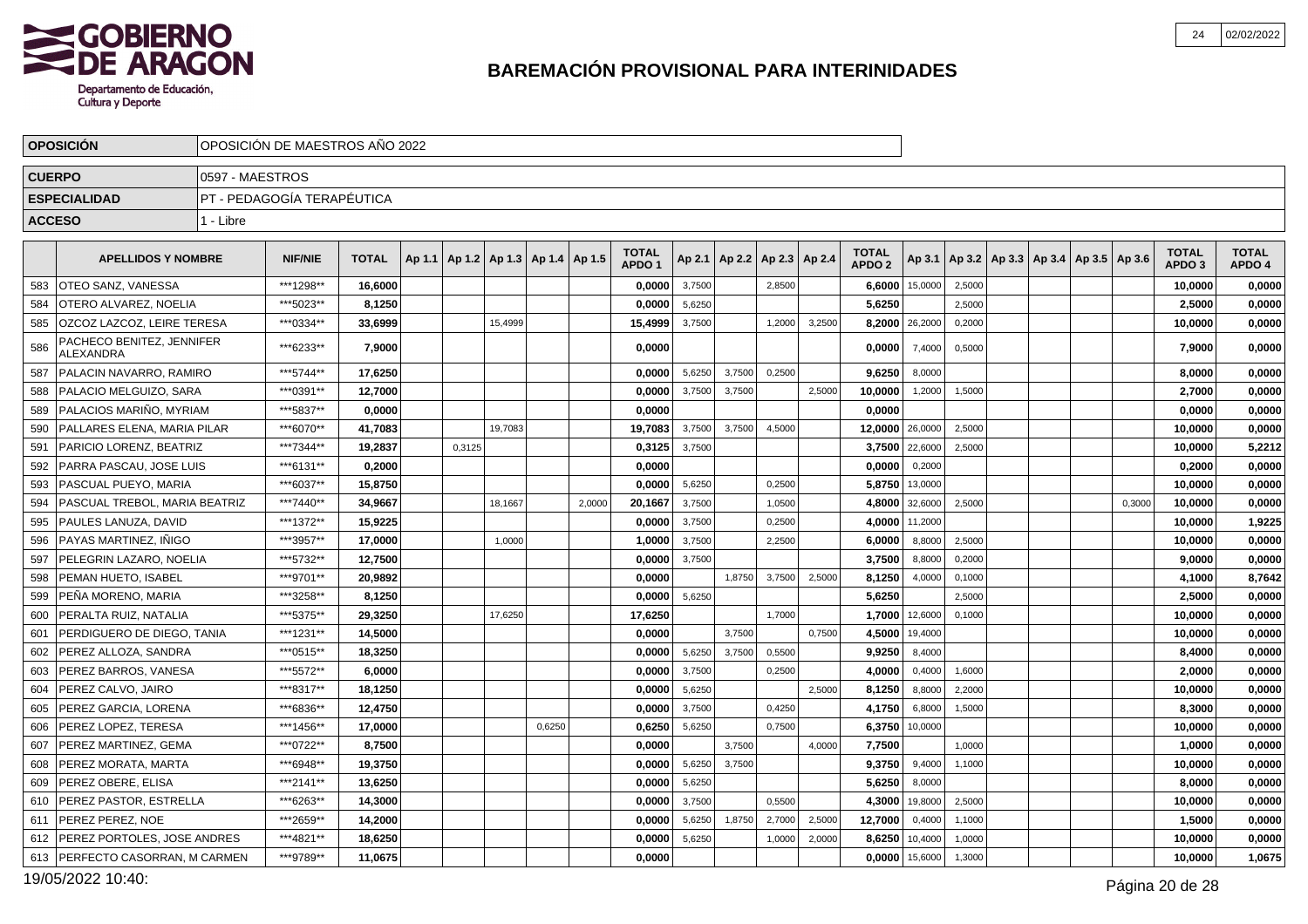

|               | <b>OPOSICION</b>                   |                 | OPOSICION DE MAESTROS ANO 2022 |              |        |                                            |        |        |                                   |        |        |                                   |        |                                   |         |                                                     |  |        |                                   |                        |
|---------------|------------------------------------|-----------------|--------------------------------|--------------|--------|--------------------------------------------|--------|--------|-----------------------------------|--------|--------|-----------------------------------|--------|-----------------------------------|---------|-----------------------------------------------------|--|--------|-----------------------------------|------------------------|
| <b>CUERPO</b> |                                    | 0597 - MAESTROS |                                |              |        |                                            |        |        |                                   |        |        |                                   |        |                                   |         |                                                     |  |        |                                   |                        |
|               | <b>ESPECIALIDAD</b>                |                 | PT - PEDAGOGÍA TERAPÉUTICA     |              |        |                                            |        |        |                                   |        |        |                                   |        |                                   |         |                                                     |  |        |                                   |                        |
| <b>ACCESO</b> |                                    | 1 - Libre       |                                |              |        |                                            |        |        |                                   |        |        |                                   |        |                                   |         |                                                     |  |        |                                   |                        |
|               |                                    |                 |                                |              |        |                                            |        |        |                                   |        |        |                                   |        |                                   |         |                                                     |  |        |                                   |                        |
|               | <b>APELLIDOS Y NOMBRE</b>          |                 | <b>NIF/NIE</b>                 | <b>TOTAL</b> |        | Ap 1.1   Ap 1.2   Ap 1.3   Ap 1.4   Ap 1.5 |        |        | <b>TOTAL</b><br>APDO <sub>1</sub> |        |        | Ap 2.1   Ap 2.2   Ap 2.3   Ap 2.4 |        | <b>TOTAL</b><br>APDO <sub>2</sub> |         | Ap 3.1   Ap 3.2   Ap 3.3   Ap 3.4   Ap 3.5   Ap 3.6 |  |        | <b>TOTAL</b><br>APDO <sub>3</sub> | <b>TOTAL</b><br>APDO 4 |
| 614           | PERIBAÑEZ PORTERO, LIDIA           |                 | ***6038**                      | 18,1250      |        |                                            |        |        | 0,0000                            | 5,6250 |        |                                   | 2,5000 | 8,1250                            | 10,0000 |                                                     |  |        | 10,0000                           | 0,0000                 |
| 615           | PESCADOR GALLEGO, PATRICIA         |                 | ***4754**                      | 20,5832      |        | 6,8332                                     |        |        | 6,8332                            | 3,7500 |        |                                   |        | 3,7500                            | 18,0000 | 2,5000                                              |  |        | 10,0000                           | 0,0000                 |
| 616           | PIJIERRO GONZALEZ, CARLOTA         |                 | ***5691**                      | 15.5021      |        |                                            | 0,0521 |        | 0,0521                            | 3,7500 |        | 0,4000                            | 2,5000 | 6,6500                            | 7,2000  | 1,6000                                              |  |        | 8,8000                            | 0,0000                 |
| 617           | PINILLA MONTERO. ROCIO             |                 | ***6712**                      | 19,3750      |        |                                            |        |        | 0,0000                            | 5,6250 | 3.7500 |                                   |        | 9,3750                            | 14.0000 |                                                     |  |        | 10.0000                           | 0,0000                 |
| 618           | I PITARCH GARGALLO. SARA           |                 | ***9367**                      | 9,7500       |        |                                            |        |        | 0,0000                            |        |        |                                   | 0,7500 | 0,7500                            | 8,0000  | 1,0000                                              |  |        | 9,0000                            | 0,0000                 |
| 619           | PITARQUE SANCHEZ, MONTSERRAT       |                 | ***6789**                      | 16.5576      |        |                                            | 5.5076 |        | 5,5076                            | 3,7500 |        |                                   |        | 3,7500                            | 4,8000  | 2,5000                                              |  |        | 7,3000                            | 0,0000                 |
| 620           | PLANA NADAL. IRIS                  |                 | ***4921**                      | 31,8500      |        | 13,5000                                    |        |        | 13,5000                           | 3,7500 |        | 2,1000                            | 2,5000 | 8,3500                            | 22,2000 | 2,5000                                              |  | 0,3000 | 10,0000                           | 0,0000                 |
| 621           | PLAZA AZNAR. ELISA                 |                 | ***3065**                      | 11,7500      |        |                                            |        |        | 0.0000                            | 3,7500 |        |                                   |        | 3,7500                            | 8,0000  |                                                     |  |        | 8,0000                            | 0,0000                 |
| 622           | POLO SERRANO, ESTER                |                 | ***6220**                      | 9,6250       |        |                                            |        |        | 0,0000                            | 5,6250 |        |                                   |        | 5,6250                            | 3,0000  | 1,0000                                              |  |        | 4,0000                            | 0,0000                 |
| 623           | PONZ GIL, CRISTINA                 |                 | ***4948**                      | 31,1249      |        | 11,3749                                    |        | 1.5000 | 12,8749                           | 3,7500 | 3,7500 |                                   | 0.7500 | 8,2500                            | 14,0000 | 2,5000                                              |  | 0,2500 | 10,0000                           | 0,0000                 |
| 624           | PORTOLES CASANARRA, LAURA          |                 | ***5758**                      | 3.0000       |        |                                            |        |        | 0.0000                            |        |        |                                   | 2,0000 | 2,0000                            |         | 1,0000                                              |  |        | 1.0000                            | 0,0000                 |
| 625           | PRADOS PRADOS, MARIA DEL<br>CARMEN |                 | ***4615**                      | 17,5000      |        |                                            |        |        | 0,0000                            | 3,7500 | 3,7500 |                                   |        | 7,5000                            | 10,6000 | 0,7000                                              |  |        | 10,0000                           | 0,0000                 |
| 626           | PRATS QUINTANA, MARIA PILAR        |                 | ***3496**                      | 18,3104      |        |                                            | 0,2604 |        | 0.2604                            | 5,6250 |        | 0,4250                            | 2,0000 | 8,0500                            | 14,6000 | 1,8000                                              |  |        | 10,0000                           | 0,0000                 |
| 627           | PRIETO CASERO, MARCOS              |                 | ***0265**                      | 9,5000       |        |                                            |        |        | 0,0000                            | 3,7500 |        | 0,7500                            | 2,5000 | 7,0000                            |         | 2,5000                                              |  |        | 2,5000                            | 0,0000                 |
| 628           | PRIETO SAMPER, ANA MARIA           |                 | ***4148**                      | 20,2975      |        |                                            |        |        | 0,0000                            | 3,7500 | 3,7500 |                                   | 2,0000 | 9,5000 20,0000                    |         |                                                     |  |        | 10,0000                           | 0,7975                 |
| 629           | PUENTE CASTILLO. NATALIA           |                 | ***2239**                      | 10.5000      |        |                                            |        |        | 0.0000                            |        |        |                                   | 2,5000 | 2,5000                            | 8,0000  |                                                     |  |        | 8.0000                            | 0,0000                 |
| 630           | <b>PUENTE ORDUNA, MARTA</b>        |                 | ***6903**                      | 13,7500      |        |                                            |        |        | 0,0000                            | 3,7500 |        |                                   |        | 3,7500                            | 15,2000 | 2,5000                                              |  |        | 10,0000                           | 0,0000                 |
| 631           | <b>PUERTAS MIRAMON, DANIEL</b>     |                 | ***6748**                      | 15,2332      |        | 1,3332                                     |        |        | 1,3332                            | 3,7500 | 3.7500 |                                   |        | 7,5000                            | 4,8000  | 1,6000                                              |  |        | 6,4000                            | 0,0000                 |
| 632           | PUEYO GIMENEZ, CAROLINA            |                 | ***9057**                      | 21,6728      |        | 2,8332                                     | 0,3646 |        | 3,1978                            | 5,6250 |        | 0,8500                            | 2,0000 | 8,4750                            | 10,4000 | 2,1000                                              |  |        | 10,0000                           | 0,0000                 |
| 633           | RABADAN ALMARCEGUI, CLARA          |                 | ***1465**                      | 20,6179      |        |                                            | 1,1979 |        | 1,1979                            | 3,7500 |        | 2,9500                            | 2,5000 | 9,2000                            | 8,8000  | 2,5000                                              |  |        | 10,0000                           | 0,2200                 |
| 634           | RAMON BERDUQUE, MARCOS             |                 | ***0590**                      | 18,1250      |        |                                            |        |        | 0,0000                            | 5,6250 |        |                                   | 2,5000 | 8,1250                            | 10,8000 | 1,0000                                              |  |        | 10,0000                           | 0,0000                 |
| 635           | <b>RAMON PALOMAR, JULIA</b>        |                 | ***5365**                      | 16,7250      |        |                                            |        |        | 0,0000                            | 5,6250 | 3,7500 | 0,2500                            |        | 9,6250                            | 4,6000  | 2,5000                                              |  |        | 7,1000                            | 0,0000                 |
| 636           | RAMON TOMAS, EVA MARIA             |                 | ***8114**                      | 19.3750      |        |                                            |        |        | 0.0000                            | 5,6250 |        | 3,7500                            |        | 9,3750                            | 12,4000 | 2,5000                                              |  |        | 10,0000                           | 0,0000                 |
| 637           | RAMOS PEREZ, ALEXANDRA             |                 | ***3816**                      | 23,3746      | 1,6664 | 0,3332                                     |        |        | 1,9996                            | 5,6250 | 3,7500 |                                   | 2,0000 | 11,3750                           | 9,0000  | 2,5000                                              |  |        | 10,0000                           | 0,0000                 |
| 638           | <b>RAMOS TORRECILLA, LEYRE</b>     |                 | ***4146**                      | 23,1664      | 5,6664 |                                            |        |        | 5.6664                            | 3,7500 | 3,7500 |                                   |        | 7,5000                            | 20,4000 | 2,5000                                              |  |        | 10,0000                           | 0,0000                 |
| 639           | <b>RANGIL ESTEVE, MARIA</b>        |                 | ***1815**                      | 6,5000       |        |                                            |        |        | 0,0000                            |        |        |                                   | 2,5000 | 2,5000                            | 3,0000  | 1,0000                                              |  |        | 4,0000                            | 0,0000                 |
| 640           | RECIO NORIEGA. JAVIER              |                 | ***1473**                      | 15,2500      |        |                                            |        |        | 0,0000                            | 3,7500 |        | 0,7500                            | 0,7500 | 5,2500                            | 15,0000 | 2,2000                                              |  |        | 10,0000                           | 0,0000                 |
| 641           | REDOL ESCUDERO, PAULA              |                 | ***6795**                      | 10,3000      |        |                                            |        |        | 0,0000                            |        |        |                                   | 2,5000 | 2,5000                            | 7,8000  |                                                     |  |        | 7,8000                            | 0,0000                 |
| 642           | REGAÑO MARCO, BELEN                |                 | ***2007**                      | 18,1250      |        |                                            |        |        | 0,0000                            | 5,6250 |        |                                   | 2,5000 | 8,1250                            | 11,2000 | 0,1000                                              |  |        | 10,0000                           | 0,0000                 |
| 643           | <b>RENE DE ANTONIO, RAMON</b>      |                 | ***0821**                      | 23,3332      |        | 7,3332                                     |        |        | 7.3332                            | 3,7500 |        | 2,2500                            |        | 6,0000                            | 23,6000 | 1,9000                                              |  |        | 10.0000                           | 0,0000                 |
| 644           | REVILLA IGLESIAS, ANGELA EVA       |                 | ***9099**                      | 9,7750       |        |                                            |        |        | 0,0000                            | 5,6250 | 3,7500 |                                   |        | 9,3750                            | 0,4000  |                                                     |  |        | 0,4000                            | 0,0000                 |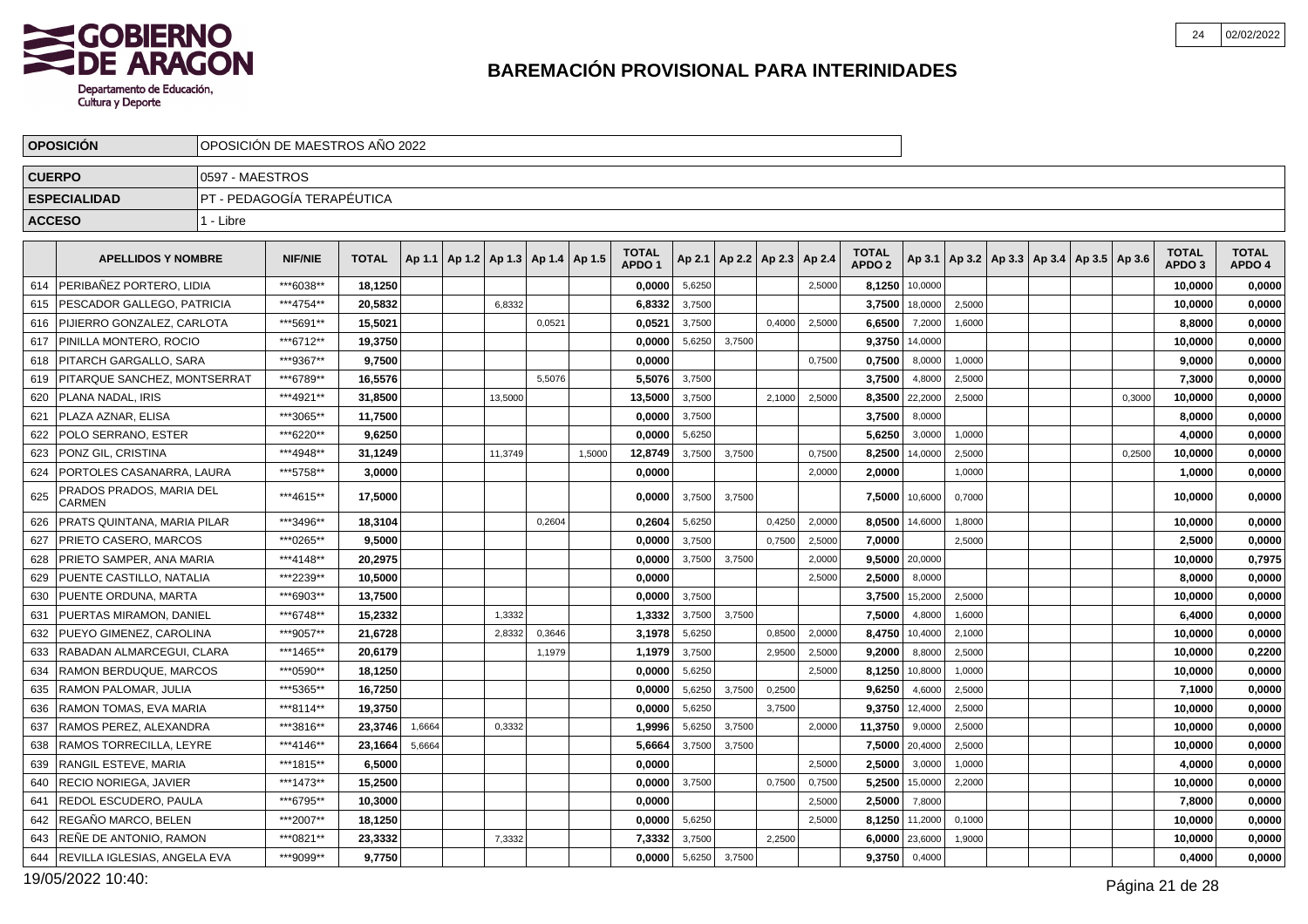

|               | <b>OPOSICION</b>                            |                 | OPOSICIÓN DE MAESTROS AÑO 2022 |              |        |                                   |        |        |                                   |        |        |                          |        |                                   |                |        |  |                                                     |        |                                   |                        |
|---------------|---------------------------------------------|-----------------|--------------------------------|--------------|--------|-----------------------------------|--------|--------|-----------------------------------|--------|--------|--------------------------|--------|-----------------------------------|----------------|--------|--|-----------------------------------------------------|--------|-----------------------------------|------------------------|
| <b>CUERPO</b> |                                             | 0597 - MAESTROS |                                |              |        |                                   |        |        |                                   |        |        |                          |        |                                   |                |        |  |                                                     |        |                                   |                        |
|               | <b>ESPECIALIDAD</b>                         |                 | PT - PEDAGOGÍA TERAPÉUTICA     |              |        |                                   |        |        |                                   |        |        |                          |        |                                   |                |        |  |                                                     |        |                                   |                        |
| <b>ACCESO</b> |                                             | 1 - Libre       |                                |              |        |                                   |        |        |                                   |        |        |                          |        |                                   |                |        |  |                                                     |        |                                   |                        |
|               |                                             |                 |                                |              |        |                                   |        |        |                                   |        |        |                          |        |                                   |                |        |  |                                                     |        |                                   |                        |
|               | <b>APELLIDOS Y NOMBRE</b>                   |                 | <b>NIF/NIE</b>                 | <b>TOTAL</b> | Ap 1.1 | Ap 1.2   Ap 1.3   Ap 1.4   Ap 1.5 |        |        | <b>TOTAL</b><br>APDO <sub>1</sub> | Ap 2.1 |        | Ap 2.2   Ap 2.3   Ap 2.4 |        | <b>TOTAL</b><br>APDO <sub>2</sub> |                |        |  | Ap 3.1   Ap 3.2   Ap 3.3   Ap 3.4   Ap 3.5   Ap 3.6 |        | <b>TOTAL</b><br>APDO <sub>3</sub> | <b>TOTAL</b><br>APDO 4 |
| 645           | RIDRUEJO GUTIERREZ DE LA<br>CAMARA, IGNACIO |                 | ***7202**                      | 25,4166      |        | 1,1666                            |        |        | 1,1666                            | 3,7500 |        | 10,5000                  |        | 14,2500                           | 10,0000        |        |  |                                                     |        | 10,0000                           | 0,0000                 |
| 646           | <b>RIPOLL MARTIN, MARTA</b>                 |                 | ***4688**                      | 0,0000       |        |                                   |        |        | 0,0000                            |        |        |                          |        | 0,0000                            |                |        |  |                                                     |        | 0,0000                            | 0,0000                 |
| 647           | RIVAS GROS, AINOA                           |                 | ***5707**                      | 6,8250       |        |                                   |        |        | 0,0000                            | 5,6250 |        |                          |        | 5,6250                            | 1,2000         |        |  |                                                     |        | 1,2000                            | 0,0000                 |
| 648           | RIVED MARTINEZ, ALICIA                      |                 | ***8259**                      | 21.8750      |        |                                   |        |        | 0.0000                            | 5,6250 |        | 3,7500                   | 2,5000 | 11,8750                           | 18,0000        | 2,5000 |  |                                                     |        | 10,0000                           | 0,0000                 |
| 649           | RODELLAR SANZ, MARINA                       |                 | ***5555**                      | 16.2832      |        | 0,8332                            |        |        | 0.8332                            | 3,7500 |        | 2,2500                   | 0.7500 | 6,7500                            | 6,2000         | 2,5000 |  |                                                     |        | 8.7000                            | 0,0000                 |
| 650           | RODRIGO OROS, NOELIA                        |                 | ***2138**                      | 17,8250      |        |                                   |        |        | 0,0000                            | 5,6250 |        |                          | 2,5000 | 8,1250                            | 7,8000         | 1,9000 |  |                                                     |        | 9,7000                            | 0,0000                 |
| 651           | RODRIGUEZ BARCELONA, ELMA                   |                 | ***2325**                      | 16,0250      |        |                                   |        |        | 0,0000                            | 5,6250 |        | 0,4000                   | 2,0000 | 8,0250                            | 8,0000         |        |  |                                                     |        | 8,0000                            | 0,0000                 |
| 652           | RODRIGUEZ CEBRIAN, MARIA<br>LORENA          |                 | ***0685**                      | 27,2644      | 8,3332 | 0,6666                            | 0,3646 |        | 9,3644                            | 3,7500 |        | 4,1500                   |        |                                   | 7,9000 37,4000 | 1,3000 |  |                                                     |        | 10,0000                           | 0,0000                 |
| 653           | RODRIGUEZ GRACIA, SANDRA                    |                 | ***8914**                      | 19,3750      |        |                                   |        |        | 0,0000                            | 5,6250 | 3,7500 |                          |        | 9,3750                            | 10,2000        |        |  |                                                     |        | 10,0000                           | 0,0000                 |
| 654           | RODRIGUEZ NADAL, NEREA                      |                 | ***2278**                      | 3,7500       |        |                                   |        |        | 0,0000                            | 3,7500 |        |                          |        | 3,7500                            |                |        |  |                                                     |        | 0,0000                            | 0,0000                 |
| 655           | RODRIGUEZ ORTEGA, EDGAR                     |                 | ***7220**                      | 16,2500      |        |                                   |        |        | 0.0000                            | 3,7500 |        |                          | 2,5000 | 6,2500                            | 14,0000        |        |  |                                                     |        | 10,0000                           | 0,0000                 |
| 656           | RODRIGUEZ REMIRO, ANDREA                    |                 | ***2529**                      | 16,2500      |        |                                   |        |        | 0.0000                            | 3,7500 |        |                          | 2,5000 | 6,2500                            | 8,0000         | 2,5000 |  |                                                     |        | 10,0000                           | 0,0000                 |
| 657           | ROJO DE LA VEGA, ANA                        |                 | ***8670**                      | 21.2836      |        |                                   | 5,5336 |        | 5.5336                            | 3,7500 |        |                          | 2,0000 |                                   | 5.7500 34,0000 | 2,5000 |  |                                                     |        | 10.0000                           | 0,0000                 |
| 658           | ROJO FAURO, ALICIA                          |                 | ***0808**                      | 15,6250      |        |                                   |        |        | 0,0000                            | 5,6250 |        |                          |        | 5,6250                            | 10,8000        |        |  |                                                     |        | 10,0000                           | 0,0000                 |
| 659           | ROLDAN CALVO, SUSANA                        |                 | ***7502**                      | 31,2436      | 2,0000 |                                   |        |        | 2,0000                            | 5,6250 | 3,7500 |                          | 2,5000 | 11,8750                           | 8,0000         | 2,0000 |  |                                                     |        | 10,0000                           | 7,3686                 |
| 660           | ROMAN DOMINGO, SANDRA                       |                 | ***3152**                      | 23,3541      |        |                                   | 0,7291 |        | 0,7291                            | 5,6250 |        | 4,5000                   | 2,5000 | 12,6250                           | 15,2000        | 2,3000 |  |                                                     |        | 10,0000                           | 0,0000                 |
| 661           | ROMANO CUEVAS, DAVID                        |                 | ***5779**                      | 15,1500      |        |                                   |        |        | 0,0000                            | 3,7500 |        | 1,4000                   |        | 5,1500                            | 10,0000        |        |  |                                                     |        | 10,0000                           | 0,0000                 |
| 662           | ROMANOS LASAOSA, LAURA                      |                 | ***6525**                      | 18,0250      |        |                                   |        |        | 0,0000                            | 5,6250 |        | 0,4000                   | 2,0000 | 8,0250                            | 13,4000        | 1,5000 |  |                                                     |        | 10,0000                           | 0,0000                 |
| 663           | ROMEO JUSTE, ANDREA                         |                 | ***0525**                      | 13.2500      |        |                                   |        |        | 0,0000                            | 3,7500 |        | 3,1000                   |        | 6,8500                            | 5,4000         | 1,0000 |  |                                                     |        | 6,4000                            | 0,0000                 |
| 664           | ROMEO SANZ, MARIA TERESA                    |                 | ***8906**                      | 27,7500      |        | 7,0000                            |        |        | 7,0000                            | 3,7500 | 3,7500 | 0,7500                   | 2,5000 | 10,7500                           | 17,4000        | 2,5000 |  |                                                     | 0,3000 | 10,0000                           | 0,0000                 |
| 665           | ROMERO GARCIA, JENNIFER                     |                 | ***0221**                      | 16,5000      |        | 2,0000                            |        |        | 2,0000                            | 3,7500 |        | 0,7500                   |        | 4,5000                            | 40,6000        | 1,7000 |  |                                                     |        | 10,0000                           | 0,0000                 |
| 666           | ROMERO JURADO, MARINA                       |                 | ***9015**                      | 28,3333      |        | 12,0000                           |        | 0,5833 | 12,5833                           | 3,7500 |        |                          | 2,0000 | 5,7500                            | 11,6000        | 2,0000 |  |                                                     |        | 10,0000                           | 0,0000                 |
| 667           | ROMERO MUÑOZ, VANESA                        |                 | ***6808**                      | 36,5417      |        | 17,5417                           |        |        | 17,5417                           | 3,7500 |        | 5,2500                   |        | 9,0000                            | 12,6000        | 2,5000 |  |                                                     |        | 10,0000                           | 0,0000                 |
| 668           | ROQUE MORENO, TAMARA                        |                 | ***6841**                      | 29,3332      |        | 5,8332                            |        | 0,7500 | 6,5832                            | 3,7500 | 3,7500 | 5,2500                   |        | 12,7500                           | 12,8000        | 2,5000 |  |                                                     |        | 10,0000                           | 0,0000                 |
| 669           | ROS ESPAÑOL. PAULA                          |                 | ***6342**                      | 10.8250      |        |                                   |        |        | 0.0000                            | 5,6250 |        |                          |        | 5,6250                            | 3,2000         | 2,0000 |  |                                                     |        | 5.2000                            | 0,0000                 |
| 670           | ROSA BALLARIN, ALICIA                       |                 | ***1522**                      | 16.3250      |        |                                   |        |        | 0.0000                            | 5,6250 |        | 0,7000                   |        | 6,3250                            | 12,6000        | 1,0000 |  |                                                     |        | 10,0000                           | 0,0000                 |
| 671           | ROSAL LOPEZ, PALOMA                         |                 | ***9171**                      | 13,0000      |        |                                   |        |        | 0,0000                            | 3,7500 |        | 0,7500                   |        | 4,5000                            | 6,0000         | 2,5000 |  |                                                     |        | 8,5000                            | 0,0000                 |
| 672           | ROSELL CHICON, CRISTIAN                     |                 | ***1370**                      | 14,2000      |        |                                   |        |        | 0,0000                            | 3,7500 |        | 6,1500                   | 2,5000 | 12,4000                           | 1,2000         | 0,6000 |  |                                                     |        | 1,8000                            | 0,0000                 |
| 673           | <b>ROY VELA, BARBARA</b>                    |                 | ***5733**                      | 20,8582      |        | 0,8332                            |        |        | 0,8332                            | 5,6250 |        | 6,0000                   |        | 11,6250                           | 7,4000         | 1,0000 |  |                                                     |        | 8,4000                            | 0,0000                 |
| 674           | <b>RUBERTE NAVARRO, ANDREA</b>              |                 | ***7362**                      | 18,6250      |        | 0,5000                            |        |        | 0,5000                            | 5,6250 |        |                          | 2,5000 | 8,1250                            | 10,0000        | 1,1000 |  |                                                     |        | 10,0000                           | 0,0000                 |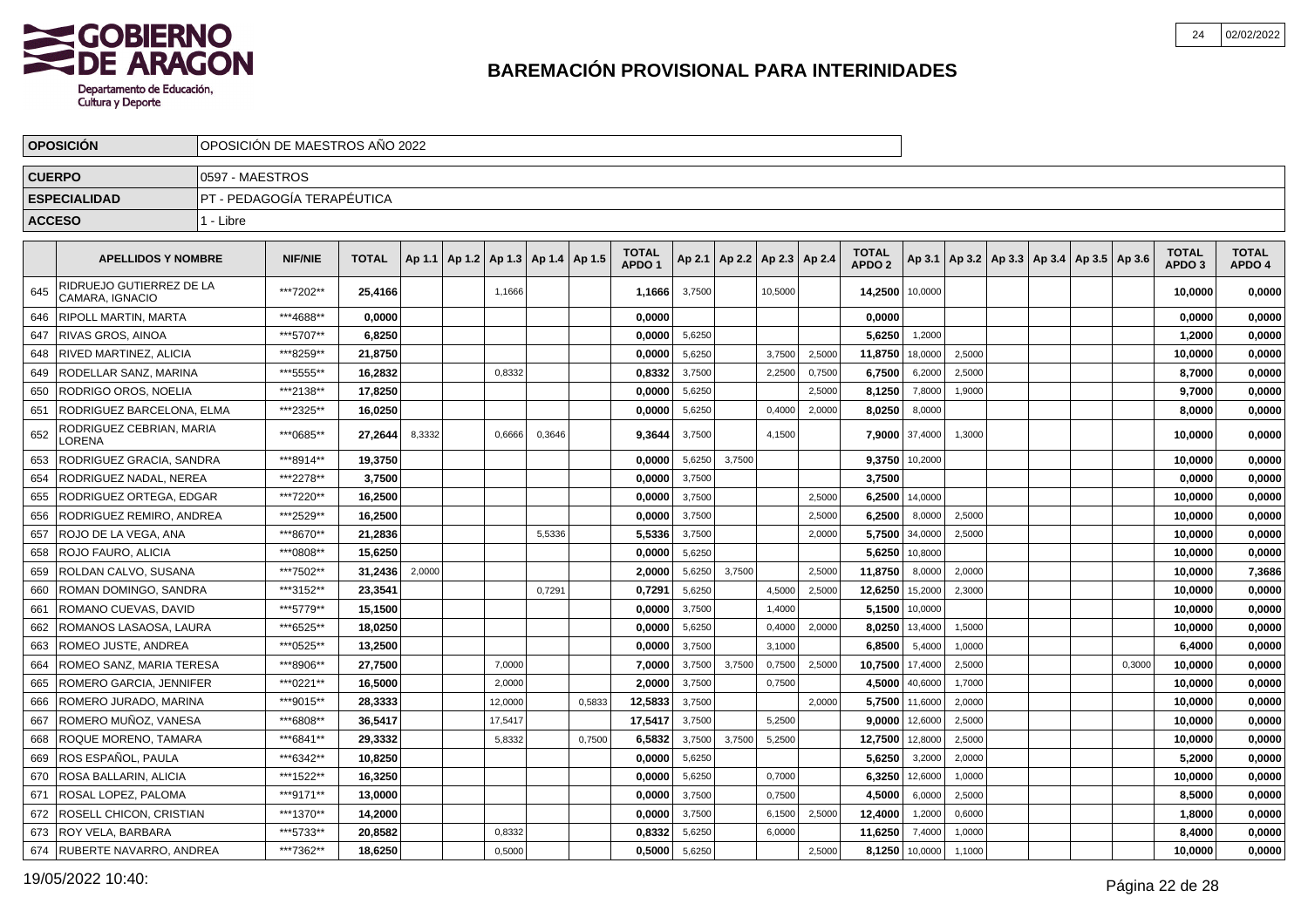

|               | <b>OPOSICION</b>                  |                 | OPOSICION DE MAESTROS ANO 2022 |              |  |                                            |        |        |                                   |        |        |                                   |        |                                   |         |        |                                                     |  |                                   |                        |
|---------------|-----------------------------------|-----------------|--------------------------------|--------------|--|--------------------------------------------|--------|--------|-----------------------------------|--------|--------|-----------------------------------|--------|-----------------------------------|---------|--------|-----------------------------------------------------|--|-----------------------------------|------------------------|
| <b>CUERPO</b> |                                   | 0597 - MAESTROS |                                |              |  |                                            |        |        |                                   |        |        |                                   |        |                                   |         |        |                                                     |  |                                   |                        |
|               | <b>ESPECIALIDAD</b>               |                 | PT - PEDAGOGIA TERAPÉUTICA     |              |  |                                            |        |        |                                   |        |        |                                   |        |                                   |         |        |                                                     |  |                                   |                        |
| <b>ACCESO</b> |                                   | 1 - Libre       |                                |              |  |                                            |        |        |                                   |        |        |                                   |        |                                   |         |        |                                                     |  |                                   |                        |
|               | <b>APELLIDOS Y NOMBRE</b>         |                 | <b>NIF/NIE</b>                 | <b>TOTAL</b> |  | Ap 1.1   Ap 1.2   Ap 1.3   Ap 1.4   Ap 1.5 |        |        | <b>TOTAL</b><br>APDO <sub>1</sub> |        |        | Ap 2.1   Ap 2.2   Ap 2.3   Ap 2.4 |        | <b>TOTAL</b><br>APDO <sub>2</sub> |         |        | Ap 3.1   Ap 3.2   Ap 3.3   Ap 3.4   Ap 3.5   Ap 3.6 |  | <b>TOTAL</b><br>APDO <sub>3</sub> | <b>TOTAL</b><br>APDO 4 |
| 675           | <b>RUBIO BERNAD, JORGE</b>        |                 | ***7170**                      | 1,0000       |  |                                            |        |        | 0,0000                            |        |        |                                   |        | 0,0000                            |         | 1,0000 |                                                     |  | 1,0000                            | 0,0000                 |
| 676           | RUBIO CASTILLO, CARLOTA           |                 | ***2125**                      | 8,5000       |  |                                            |        |        | 0,0000                            | 3,7500 |        | 0,7500                            |        | 4,5000                            | 4,0000  |        |                                                     |  | 4,0000                            | 0,0000                 |
| 677           | RUBIO LOPEZ, ALEJANDRO            |                 | ***7416**                      | 21,2500      |  |                                            |        |        | 0,0000                            | 3,7500 | 3,7500 | 3,7500                            |        | 11,2500                           | 23,6000 | 2,5000 |                                                     |  | 10,0000                           | 0,0000                 |
| 678           | RUBIO MARIN, ANDREA               |                 | ***2423**                      | 24,9611      |  | 0,6666                                     | 5.4945 |        | 6,1611                            | 3,7500 |        | 2,5500                            | 2,5000 | 8,8000                            | 11,2000 | 2,5000 |                                                     |  | 10,0000                           | 0,0000                 |
| 679           | RUBIO MENDEZ, ROCIO               |                 | ***0583**                      | 5,5000       |  |                                            |        |        | 0,0000                            | 3,7500 |        | 0,7500                            |        | 4,5000                            |         | 1,0000 |                                                     |  | 1,0000                            | 0,0000                 |
| 680           | RUBIO PEDRAJA, ANA MARIA          |                 | ***4976**                      | 25,0000      |  |                                            |        |        | 0,0000                            | 3,7500 | 3,7500 | 7,5000                            |        | 15,0000                           | 9,2000  | 2,4000 |                                                     |  | 10,0000                           | 0,0000                 |
| 681           | RUCIO CRESPO, PILAR               |                 | ***6417**                      | 13,7500      |  |                                            |        |        | 0,0000                            | 3,7500 |        |                                   |        | 3,7500                            | 12,6000 |        |                                                     |  | 10,0000                           | 0,0000                 |
| 682           | RUIZ ARPON, EVA                   |                 | ***9193**                      | 27,0000      |  | 2,0000                                     |        |        | 2,0000                            | 3,7500 | 3,7500 | 5,0000                            | 5,2500 | 15,0000                           | 14,6000 | 2,5000 |                                                     |  | 10,0000                           | 0,0000                 |
| 683           | RUIZ BELLIDO, CARLOTA             |                 | ***7584**                      | 10,0250      |  |                                            |        |        | 0,0000                            | 5,6250 |        |                                   |        | 5,6250                            | 4,4000  |        |                                                     |  | 4,4000                            | 0,0000                 |
| 684           | RUIZ BERGES, NATALIA              |                 | ***6648**                      | 25,2500      |  | 2,0000                                     |        |        | 2,0000                            | 3,7500 | 3,7500 | 3,7500                            | 2,0000 | 13,2500                           | 11,0000 |        |                                                     |  | 10,0000                           | 0,0000                 |
| 685           | RUIZ FERNANDEZ, MARTA             |                 | ***6640**                      | 25,0000      |  |                                            |        |        | 0.0000                            | 5,6250 |        | 12,0000                           |        | 15,0000                           | 10,4000 | 2,5000 |                                                     |  | 10,0000                           | 0,0000                 |
| 686           | <b>RUIZ RUIZ, SILVIA</b>          |                 | ***3360**                      | 18,8750      |  |                                            |        |        | 0,0000                            | 5,6250 |        | 0,7500                            | 2,5000 | 8,8750                            | 24,0000 |        |                                                     |  | 10,0000                           | 0,0000                 |
| 687           | RUIZ SESMA, SUSANA                |                 | ***7384**                      | 15,1750      |  |                                            |        |        | 0,0000                            | 5,6250 |        | 0,7500                            |        | 6,3750                            | 6,8000  | 2,0000 |                                                     |  | 8,8000                            | 0,0000                 |
| 688           | RUIZ SEVILLANO, MARIA             |                 | ***9466**                      | 6,3750       |  |                                            |        |        | 0,0000                            | 5,6250 |        |                                   | 0,7500 | 6,3750                            |         |        |                                                     |  | 0,0000                            | 0,0000                 |
| 689           | SAAVEDRA GARCIA, MARTA LUCIA      |                 | ***2299**                      | 16,2025      |  |                                            |        |        | 0,0000                            | 3,7500 |        | 0,3000                            | 2,0000 | 6,0500                            | 7,6000  | 2,5000 |                                                     |  | 10,0000                           | 0,1525                 |
| 690           | SACRISTAN CORELLA, RAQUEL         |                 | ***5413**                      | 19.6916      |  | 1.6666                                     |        |        | 1,6666                            | 5,6250 |        | 2,4000                            |        | 8,0250                            | 11.6000 |        |                                                     |  | 10.0000                           | 0,0000                 |
| 691           | <b>SAEZ GARCES, MARTA</b>         |                 | ***5954**                      | 12,2500      |  |                                            |        |        | 0,0000                            | 3,7500 |        |                                   |        | 3,7500                            | 8,0000  | 0,5000 |                                                     |  | 8,5000                            | 0,0000                 |
| 692           | <b>SALAS BERNAL, YASMINA</b>      |                 | ***3280**                      | 14,1500      |  |                                            |        |        | 0.0000                            | 3,7500 |        | 0,4000                            |        | 4,1500                            | 11,0000 | 2,5000 |                                                     |  | 10,0000                           | 0,0000                 |
| 693           | SALAZAR AURIA, LAURA              |                 | ***7432**                      | 18,8500      |  |                                            |        |        | 0,0000                            | 3,7500 |        | 2,6000                            | 2,5000 | 8,8500                            | 20,8000 | 1,6000 |                                                     |  | 10,0000                           | 0,0000                 |
| 694           | SALAZAR GARCIA, ANA               |                 | ***6429**                      | 18,1250      |  |                                            |        |        | 0.0000                            | 5,6250 |        |                                   | 2,5000 | 8,1250                            | 10,6000 | 0,4000 |                                                     |  | 10,0000                           | 0,0000                 |
| 695           | SALGADO CHAMORRO, ELENA           |                 | ***1938**                      | 20,0832      |  | 2,6666                                     |        | 0,9166 | 3,5832                            | 3,7500 |        | 0,7500                            | 2,0000 | 6,5000                            | 10,2000 | 1,4000 |                                                     |  | 10,0000                           | 0,0000                 |
| 696           | SALINAS LOZANO, MARTA             |                 | ***5451**                      | 13,0750      |  |                                            |        |        | 0,0000                            | 3,7500 |        | 0,5250                            |        | 4,2750                            | 7,0000  | 1,8000 |                                                     |  | 8,8000                            | 0,0000                 |
| 697           | SALINAS PEDRAZ, JAVIER            |                 | ***9680**                      | 19,0000      |  |                                            |        |        | 0.0000                            | 3,7500 | 3,7500 | 1,5000                            |        | 9.0000                            | 15,6000 |        |                                                     |  | 10.0000                           | 0,0000                 |
| 698           | SALVADOR MAGAÑA, SHEILA           |                 | ***3462**                      | 17,2600      |  |                                            |        |        | 0,0000                            | 5,6250 |        |                                   | 3,2500 | 8,8750                            | 6,6000  | 1,3000 |                                                     |  | 7,9000                            | 0,4850                 |
| 699           | SANAGUSTIN MOREU. MARIA           |                 | ***6230**                      | 22,0750      |  |                                            |        |        | 0,0000                            | 5,6250 | 3,7500 | 0,4000                            | 2,5000 | 12,2750                           | 8,8000  | 1,0000 |                                                     |  | 9,8000                            | 0,0000                 |
| 700           | SANAHUJA PEREZ, LAURA             |                 | ***4911**                      | 36,7250      |  | 17,1250                                    |        |        | 17,1250                           | 3,7500 |        | 5,8500                            |        | 9,6000                            | 36,6000 | 2,5000 |                                                     |  | 10,0000                           | 0,0000                 |
| 701           | SANCHEZ ARBONIES, ANDREA          |                 | ***0671**                      | 21,1750      |  | 2,5000                                     |        | 0,2500 | 2,7500                            | 5,6250 | 3,7500 | 0,7500                            |        | 10,1250                           | 5,8000  | 2,5000 |                                                     |  | 8,3000                            | 0,0000                 |
| 702           | SANCHEZ DEL CERRO, TRIANA MARIA   |                 | ***9993**                      | 27,7013      |  |                                            | 0,4688 |        | 0,4688                            | 5,6250 | 3,7500 | 3,1000                            | 2,5000 | 14,9750                           | 27,2000 | 2,5000 |                                                     |  | 10,0000                           | 2,2575                 |
| 703           | SANCHEZ GUZMAN, FUENSANTA         |                 | ***2939**                      | 15,0250      |  |                                            |        |        | 0,0000                            | 5,6250 |        |                                   |        | 5,6250                            | 9,4000  |        |                                                     |  | 9,4000                            | 0,0000                 |
| 704           | SANCHEZ MORENO, FRANCISCO<br>JOSE |                 | ***5999**                      | 8,2250       |  |                                            |        |        | 0,0000                            | 5,6250 |        |                                   |        | 5,6250                            | 2,6000  |        |                                                     |  | 2,6000                            | 0,0000                 |
| 705           | SANCHEZ NAVARRETE, MIRIAM         |                 | ***1241**                      | 31,6363      |  | 10,7500                                    |        |        | 10,7500                           | 3,7500 | 3,7500 | 2,9000                            |        | 10,4000                           | 14,8000 | 2,5000 |                                                     |  | 10,0000                           | 0,4863                 |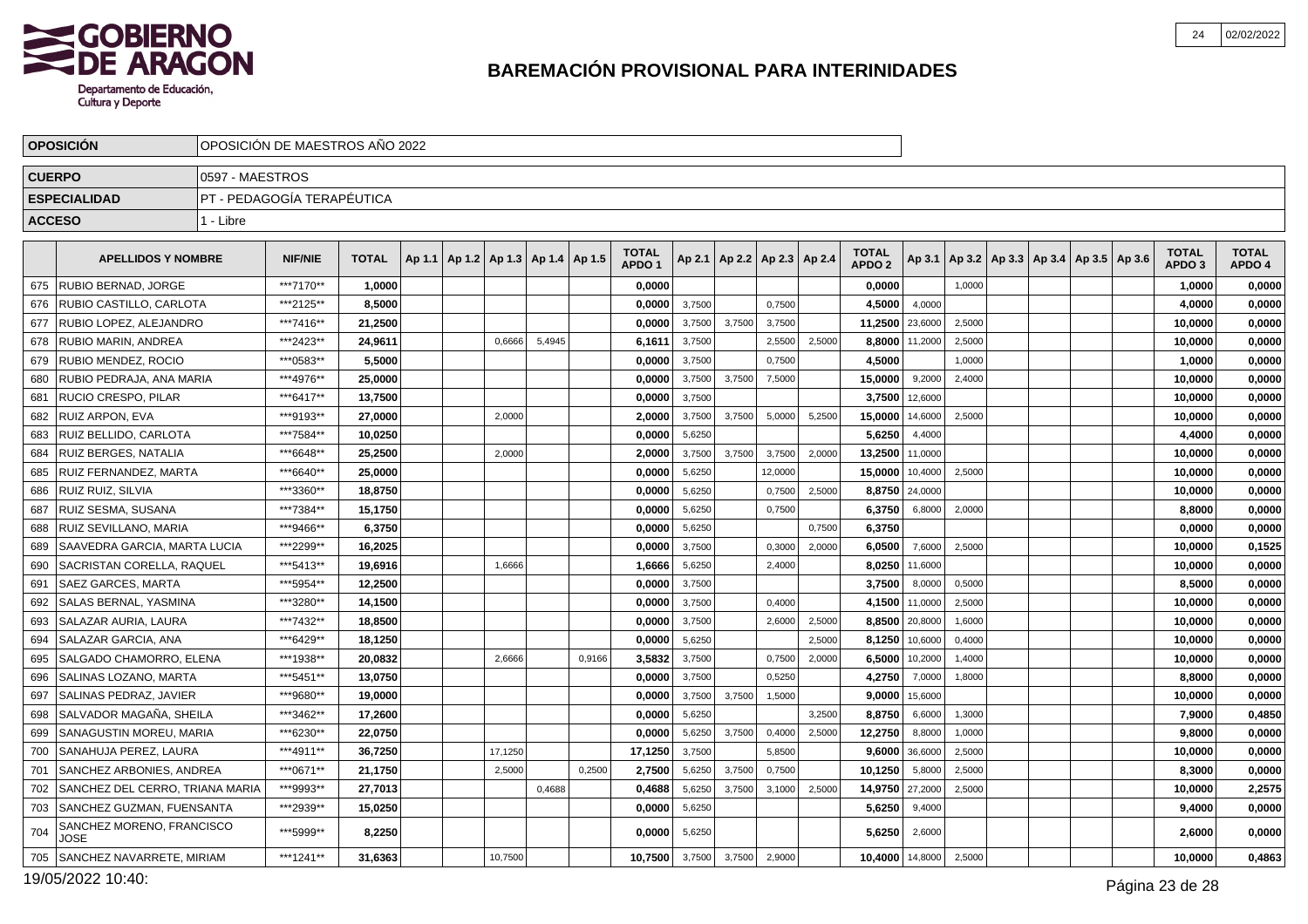

|               | <b>OPOSICION</b>                  |                 | OPOSICION DE MAESTROS ANO 2022 |              |        |                                   |        |        |        |                                   |        |        |                 |        |                                   |         |        |                                                     |        |                                   |                        |
|---------------|-----------------------------------|-----------------|--------------------------------|--------------|--------|-----------------------------------|--------|--------|--------|-----------------------------------|--------|--------|-----------------|--------|-----------------------------------|---------|--------|-----------------------------------------------------|--------|-----------------------------------|------------------------|
| <b>CUERPO</b> |                                   | 0597 - MAESTROS |                                |              |        |                                   |        |        |        |                                   |        |        |                 |        |                                   |         |        |                                                     |        |                                   |                        |
|               | <b>ESPECIALIDAD</b>               |                 | PT - PEDAGOGÍA TERAPÉUTICA     |              |        |                                   |        |        |        |                                   |        |        |                 |        |                                   |         |        |                                                     |        |                                   |                        |
| <b>ACCESO</b> |                                   | 1 - Libre       |                                |              |        |                                   |        |        |        |                                   |        |        |                 |        |                                   |         |        |                                                     |        |                                   |                        |
|               | <b>APELLIDOS Y NOMBRE</b>         |                 | <b>NIF/NIE</b>                 | <b>TOTAL</b> | Ap 1.1 | Ap 1.2   Ap 1.3   Ap 1.4   Ap 1.5 |        |        |        | <b>TOTAL</b><br>APDO <sub>1</sub> | Ap 2.1 | Ap 2.2 | Ap 2.3   Ap 2.4 |        | <b>TOTAL</b><br>APDO <sub>2</sub> |         |        | Ap 3.1   Ap 3.2   Ap 3.3   Ap 3.4   Ap 3.5   Ap 3.6 |        | <b>TOTAL</b><br>APDO <sub>3</sub> | <b>TOTAL</b><br>APDO 4 |
| 706           | SANCHO BUSTIN, ALODIA             |                 | ***2893**                      | 14,1500      |        |                                   |        |        |        | 0,0000                            | 3,7500 |        | 0,4000          |        | 4,1500                            | 10,0000 |        |                                                     |        | 10,0000                           | 0,0000                 |
| 707           | SANCHO SEGURA, JOSE MANUEL        |                 | ***6548**                      | 16,5916      |        |                                   |        | 2,9166 |        | 2,9166                            | 5,6250 |        | 2,8500          | 3,0000 | 11,4750                           | 1,8000  | 0,4000 |                                                     |        | 2,2000                            | 0,0000                 |
| 708           | SANTAFE MARTIN, ARTURO            |                 | ***4778**                      | 21,7583      |        | 0,6250                            |        | 0,2083 |        | 0,8333                            | 5,6250 | 3,7500 | 1,5500          |        | 10,9250                           | 9,0000  | 2,5000 |                                                     |        | 10,0000                           | 0,0000                 |
| 709           | SANTAFE MARTIN, CESAR             |                 | ***4778**                      | 21,4250      |        |                                   |        |        |        | 0,0000                            | 5,6250 |        | 5,0500          | 0,7500 | 11,4250                           | 25,8000 | 2,5000 |                                                     |        | 10,0000                           | 0,0000                 |
| 710           | SANZ ADELANTADO, TERESA           |                 | ***0335**                      | 14,0500      |        |                                   |        |        |        | 0,0000                            | 3,7500 |        | 0,4000          |        | 4,1500                            | 8,0000  | 1,9000 |                                                     |        | 9,9000                            | 0,0000                 |
| 711           | <b>SANZ GASPAR. NOEMI VIVIANA</b> |                 | ***1005**                      | 20.1000      |        |                                   |        |        |        | 0.0000                            | 3,7500 |        | 3,6000          | 2,7500 | 10,1000                           | 16,4000 | 1,8000 |                                                     |        | 10.0000                           | 0,0000                 |
| 712           | <b>SANZ PERIS. PAULA</b>          |                 | ***7130**                      | 18,4750      |        |                                   |        |        |        | 0,0000                            | 5,6250 |        | 2,8500          |        | 8,4750                            | 9,2000  | 1,0000 |                                                     |        | 10,0000                           | 0,0000                 |
| 713           | l SANZ RUIZ. GEMA                 |                 | ***9753**                      | 26.0225      | 1,0000 |                                   |        |        |        | 1,0000                            | 3,7500 | 3,7500 | 3,5500          | 2,000  | 13,0500                           | 10,0000 |        |                                                     |        | 10,0000                           | 1,9725                 |
| 714           | SANZ DE GALDEANO BRAVO, MARINA    |                 | ***2038**                      | 13,7500      |        |                                   |        |        |        | 0,0000                            |        | 3,7500 |                 |        | 3,7500                            | 10,6000 |        |                                                     |        | 10,0000                           | 0,0000                 |
| 715           | <b>SAU ESCRIBANO, MARTA PILAR</b> |                 | ***5913**                      | 10,6500      |        |                                   |        |        |        | 0,0000                            | 3,7500 |        | 0,4000          |        | 4,1500                            | 4,0000  | 2,5000 |                                                     |        | 6,5000                            | 0,0000                 |
| 716           | SAUQUE POGGIO, ANA MARIA          |                 | ***2031**                      | 25,5166      | 1,0000 |                                   | 0,1666 |        |        | 1,1666                            | 3,7500 | 3,7500 | 4,3500          | 2,5000 | 14,3500                           | 18,0000 | 1,8000 |                                                     |        | 10,0000                           | 0,0000                 |
| 717           | SCHÖLL URDIAIN, AINHOA            |                 | ***7790**                      | 5.0000       |        |                                   |        |        |        | 0,0000                            |        |        |                 | 2.5000 | 2,5000                            |         | 2,5000 |                                                     |        | 2,5000                            | 0,0000                 |
| 718           | <b>SEBASTIAN CABELLO, ANDREA</b>  |                 | ***1887**                      | 25,0000      |        |                                   |        |        |        | 0,0000                            | 5,6250 |        | 6,8500          | 3,0000 | 15,0000                           | 8,2000  | 2,5000 |                                                     |        | 10,0000                           | 0,0000                 |
| 719           | SEBASTIAN HERNANDEZ, SANTIAGO     |                 | ***5151**                      | 6.6000       |        |                                   |        |        |        | 0,0000                            | 3,7500 |        | 0,2500          |        | 4,0000                            | 2,6000  |        |                                                     |        | 2,6000                            | 0,0000                 |
| 720           | <b>SEBASTIAN LACARTA, CLAUDIA</b> |                 | ***0215**                      | 12,7500      |        |                                   |        |        |        | 0,0000                            | 3,7500 |        |                 |        | 3,7500                            | 8,0000  | 1,0000 |                                                     |        | 9,0000                            | 0,0000                 |
| 721           | SEBASTIAN MOROS, RAQUEL           |                 | ***6218**                      | 18,1250      |        |                                   |        |        |        | 0,0000                            | 5,6250 |        |                 | 2,5000 | 8,1250                            | 9,0000  | 1,8000 |                                                     |        | 10,0000                           | 0,0000                 |
| 722           | SEGURA PEREZ, HUGO                |                 | ***8368**                      | 22,6166      |        |                                   | 4,6666 |        |        | 4,6666                            | 3,7500 |        | 1,4500          | 2,7500 | 7,9500                            | 10,8000 | 0,3000 |                                                     |        | 10,0000                           | 0,0000                 |
| 723           | SERRANO IBAÑEZ, LUCIA             |                 | ***5279**                      | 18.6250      |        |                                   |        |        |        | 0.0000                            | 5,6250 |        |                 | 3,0000 | 8,6250                            | 16,4000 |        |                                                     |        | 10.0000                           | 0,0000                 |
| 724           | SERRANO ORDOVAS, PAULA            |                 | ***9101**                      | 27,5166      |        |                                   | 7,0000 |        | 1,9166 | 8,9166                            | 3,7500 |        | 2,1000          | 2,7500 | 8,6000                            | 10,4000 | 2,2000 |                                                     |        | 10,0000                           | 0,0000                 |
| 725           | SERRANO PEREZ, SANDRA             |                 | ***6190**                      | 8,1500       |        |                                   |        |        |        | 0,0000                            | 3,7500 |        |                 |        | 3,7500                            | 3,8000  | 0,6000 |                                                     |        | 4,4000                            | 0,0000                 |
| 726           | SERRANO SABOU. EVA                |                 | ***5984**                      | 25,8332      |        |                                   | 0,8332 |        |        | 0,8332                            | 3,7500 | 3,7500 | 7,5000          | 4,5000 | 15,0000                           | 13,2000 | 2,5000 |                                                     |        | 10,0000                           | 0,0000                 |
| 727           | SIN TORRES, ERIKA BRUIS           |                 | ***5631**                      | 18,5500      |        |                                   |        |        |        | 0,0000                            | 5,6250 |        | 0,4250          | 2,5000 | 8,5500                            | 11,4000 | 1,5000 |                                                     |        | 10,0000                           | 0,0000                 |
| 728           | SIN TORRES, MARIO                 |                 | ***5632**                      | 14,2250      |        |                                   |        |        |        | 0,0000                            | 3,7500 |        | 0,7250          | 0,7500 | 5,2250                            | 9,0000  |        |                                                     |        | 9,0000                            | 0,0000                 |
| 729           | <b>SOLANAS MARTIN, ANDREA</b>     |                 | ***2356**                      | 17.5000      |        |                                   |        |        |        | 0.0000                            | 3,7500 | 3,7500 |                 |        | 7,5000                            | 12,2000 |        |                                                     |        | 10.0000                           | 0,0000                 |
| 730           | <b>SOLANAS SANZ. PALOMA</b>       |                 | ***6234**                      | 5,7500       |        |                                   |        |        |        | 0,0000                            | 3,7500 |        |                 | 2.0000 | 5,7500                            |         |        |                                                     |        | 0,0000                            | 0,0000                 |
| 731           | SORIA DOÑATE, MARTA               |                 | ***5773**                      | 23,1500      |        |                                   |        |        |        | 0,0000                            | 5,6250 | 1,8750 | 1,3500          | 5,0000 | 13,8500                           | 6,8000  | 2,5000 |                                                     |        | 9,3000                            | 0,0000                 |
| 732           | <b>SORIA PERALES, NEREA</b>       |                 | ***0109**                      | 12,6000      |        |                                   |        |        |        | 0,0000                            | 3,7500 |        | 1,2500          | 2,0000 | 7,0000                            | 3,4000  | 2,2000 |                                                     |        | 5,6000                            | 0,0000                 |
| 733           | SORIANO BOTIJA, VERONICA          |                 | ***8750**                      | 19,7416      |        |                                   | 1,1666 |        |        | 1,1666                            | 5,6250 |        | 2,9500          |        | 8,5750                            | 36,2000 | 0,6000 |                                                     |        | 10,0000                           | 0,0000                 |
| 734           | SORIANO LARRED, PAULA             |                 | ***5501**                      | 28,1665      |        |                                   | 6,8332 |        | 1,0833 | 7,9165                            | 3,7500 | 3,7500 | 0,7500          | 2,0000 | 10,2500                           | 12,6000 | 2,5000 |                                                     | 0,4500 | 10,0000                           | 0,0000                 |
| 735           | SORIANO MORENO, CRISTINA          |                 | ***0230**                      | 15,6250      |        |                                   |        |        |        | 0,0000                            | 5,6250 | 3,7500 | 3,7500          |        | 13,1250                           |         | 2,5000 |                                                     |        | 2,5000                            | 0,0000                 |
| 736           | SORIANO PEÑA, JOSE CARLOS         |                 | ***5918**                      | 3,7500       |        |                                   |        |        |        | 0,0000                            | 3,7500 |        |                 |        | 3,7500                            |         |        |                                                     |        | 0,0000                            | 0,0000                 |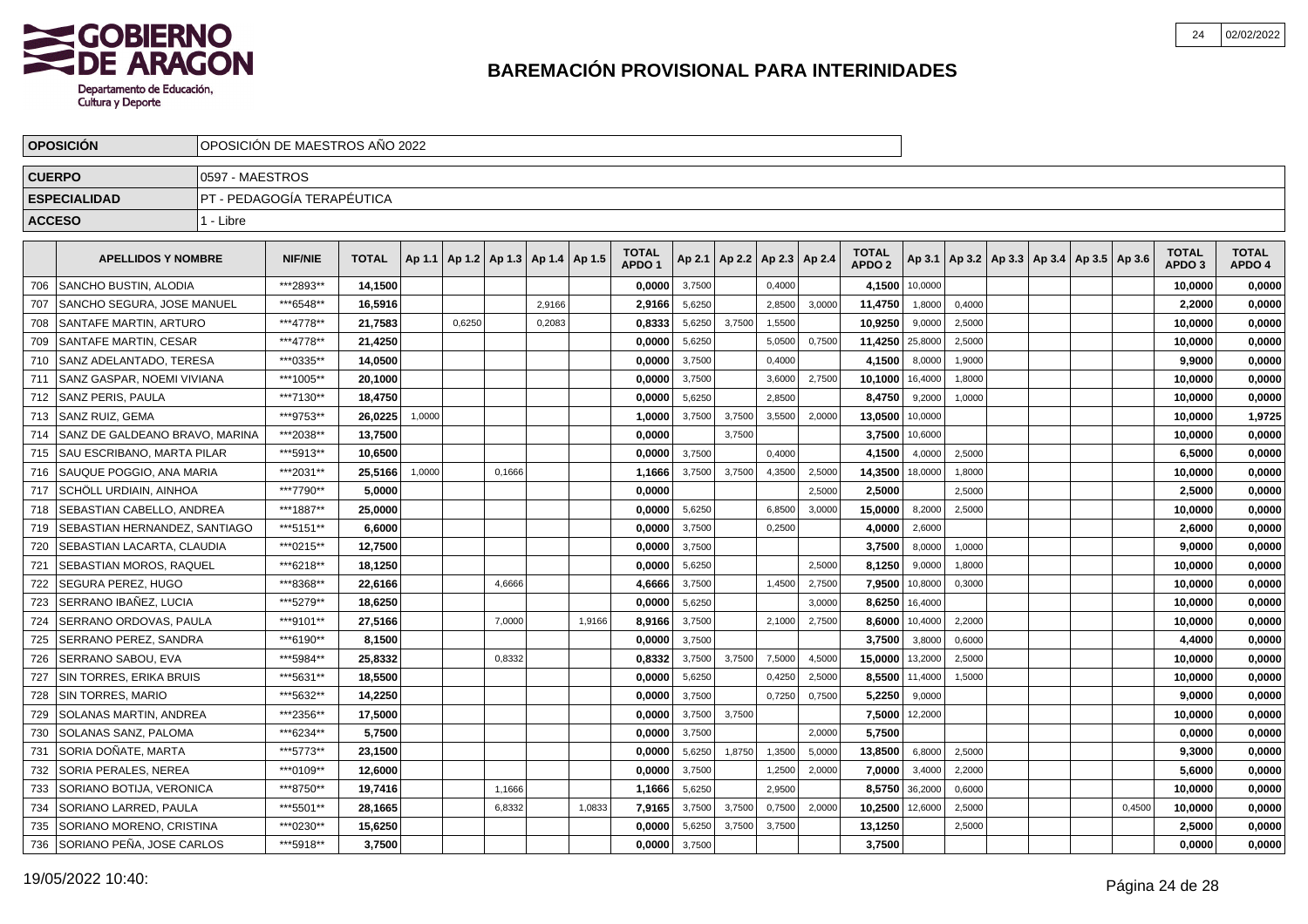

| <b>OPOSICION</b> |                               |                 | OPOSICION DE MAESTROS ANO 2022 |              |         |        |                                   |        |        |                                   |        |        |                          |        |                                   |         |                                            |  |        |        |                                   |                        |
|------------------|-------------------------------|-----------------|--------------------------------|--------------|---------|--------|-----------------------------------|--------|--------|-----------------------------------|--------|--------|--------------------------|--------|-----------------------------------|---------|--------------------------------------------|--|--------|--------|-----------------------------------|------------------------|
|                  | <b>CUERPO</b>                 | 0597 - MAESTROS |                                |              |         |        |                                   |        |        |                                   |        |        |                          |        |                                   |         |                                            |  |        |        |                                   |                        |
|                  | <b>ESPECIALIDAD</b>           |                 | PT - PEDAGOGÍA TERAPÉUTICA     |              |         |        |                                   |        |        |                                   |        |        |                          |        |                                   |         |                                            |  |        |        |                                   |                        |
|                  | <b>ACCESO</b>                 | 1 - Libre       |                                |              |         |        |                                   |        |        |                                   |        |        |                          |        |                                   |         |                                            |  |        |        |                                   |                        |
|                  | <b>APELLIDOS Y NOMBRE</b>     |                 | <b>NIF/NIE</b>                 | <b>TOTAL</b> | Ap 1.1  |        | Ap 1.2   Ap 1.3   Ap 1.4   Ap 1.5 |        |        | <b>TOTAL</b><br>APDO <sub>1</sub> | Ap 2.1 |        | Ap 2.2   Ap 2.3   Ap 2.4 |        | <b>TOTAL</b><br>APDO <sub>2</sub> | Ap 3.1  | Ap 3.2   Ap 3.3   Ap 3.4   Ap 3.5   Ap 3.6 |  |        |        | <b>TOTAL</b><br>APDO <sub>3</sub> | <b>TOTAL</b><br>APDO 4 |
| 737              | SORIANO VILLAR, DIEGO         |                 | ***6164**                      | 13,9500      |         |        |                                   |        |        | 0,0000                            | 3,7500 |        |                          | 2,5000 | 6,2500                            | 6,6000  | 1,1000                                     |  |        |        | 7,7000                            | 0,0000                 |
| 738              | SORINAS RIU, AIDA             |                 | ***0945**                      | 13,8750      |         |        |                                   |        |        | 0,0000                            | 5,6250 |        | 0,2500                   |        | 5,8750                            | 8,0000  |                                            |  |        |        | 8,0000                            | 0,0000                 |
| 739              | SOTO GAMON, MARIA             |                 | ***6215**                      | 12,1500      |         |        |                                   |        |        | 0.0000                            | 3,7500 |        |                          |        | 3,7500                            | 8.4000  |                                            |  |        |        | 8,4000                            | 0,0000                 |
| 740              | SUAREZ GUTIERREZ, PATRICIA    |                 | ***5611**                      | 15,6250      |         |        |                                   |        |        | 0.0000                            | 5,6250 |        |                          |        | 5,6250                            | 19,4000 | 2,5000                                     |  |        |        | 10,0000                           | 0,0000                 |
| 741              | SUAREZ IBARZ, HELENA ITZIAR   |                 | ***3121**                      | 11,7000      |         |        |                                   |        |        | 0.0000                            | 3,7500 |        | 0,2500                   |        | 4,0000                            | 5,2000  | 2,5000                                     |  |        |        | 7,7000                            | 0,0000                 |
| 742              | TAFALLA ANADON, VICTOR        |                 | ***5929**                      | 30,6250      |         |        | 5,5000                            |        | 2,0000 | 7,5000                            | 5,6250 | 3,7500 | 0,7500                   | 3,0000 | 13,1250                           | 9,8000  | 2,5000                                     |  |        |        | 10,0000                           | 0,0000                 |
| 743              | TAGÜEÑA SEGOVIA, LAURA        |                 | ***6852**                      | 18,8416      |         |        | 1,6666                            |        |        | 1,6666                            | 5,6250 | 3,7500 | 0,4000                   |        | 9,7750                            | 6,2000  | 1,2000                                     |  |        |        | 7,4000                            | 0,0000                 |
| 744              | <b>TENA MAINAR, BRENDA</b>    |                 | ***1939**                      | 22,7000      |         |        |                                   |        |        | 0,0000                            | 5,6250 | 3,7500 | 2,5750                   | 0,7500 | 12,7000                           | 9,4000  | 2,5000                                     |  |        |        | 10,0000                           | 0,0000                 |
| 745              | TOMAS GRACIA, FERNANDO        |                 | ***6950**                      | 36,7748      |         |        | 9,8332                            |        | 3,4166 | 13,2498                           | 5,6250 | 3,7500 | 0,9000                   | 3,2500 | 13,5250                           | 21,6000 | 2,5000                                     |  | 0,0417 | 0,2750 | 10,0000                           | 0,0000                 |
| 746              | TOMAS PELLEJERO, EVA          |                 | ***2948**                      | 22,2707      | 6,3332  | 0,9375 | 5,0000                            |        |        | 12,2707                           | 3,7500 |        | 3,7500                   |        | 7,5000                            |         | 2,5000                                     |  |        |        | 2,5000                            | 0,0000                 |
| 747              | TOME SUURLAND, MARINA         |                 | ***2915**                      | 42,8749      |         |        | 15,8749                           |        | 2,0000 | 17,8749                           | 5,6250 | 3.7500 | 3,7500                   | 2,5000 | 15,0000                           | 22,4000 | 2,5000                                     |  |        | 1,3500 | 10,0000                           | 0,0000                 |
| 748              | <b>TORCAL ESCUER, CARLA</b>   |                 | ***0244**                      | 14,5000      |         |        |                                   |        |        | 0,0000                            | 3,7500 |        |                          | 0,7500 | 4,5000                            | 9,0000  | 2,5000                                     |  |        |        | 10,0000                           | 0,0000                 |
| 749              | TORRALBA ALCAINE. PABLO       |                 | ***1463**                      | 12,5000      |         |        |                                   |        |        | 0,0000                            | 3,7500 |        | 0,7500                   |        | 4,5000                            | 8,0000  |                                            |  |        |        | 8,0000                            | 0,0000                 |
| 750              | <b>TORRES SALES, LUCIA</b>    |                 | ***4576**                      | 17,9250      |         |        |                                   |        |        | 0,0000                            | 5,6250 |        |                          | 2,5000 | 8,1250                            | 9,8000  |                                            |  |        |        | 9,8000                            | 0,0000                 |
| 751              | TORRIJO VEINTEMILLAS. LORENA  |                 | ***8970**                      | 10,2500      |         |        |                                   |        |        | 0,0000                            | 3,7500 |        |                          |        | 3,7500                            | 5,4000  | 1,1000                                     |  |        |        | 6,5000                            | 0,0000                 |
| 752              | TORRUBIA GARCIA, NEREA        |                 | ***7414**                      | 24,1250      |         |        |                                   |        |        | 0,0000                            | 5,6250 |        | 6,0000                   | 2,5000 | 14,1250                           | 11,2000 | 1,5000                                     |  |        |        | 10,0000                           | 0,0000                 |
| 753              | TRIS BERNAD, MARIA            |                 | ***8976**                      | 21,1664      | 3,6664  |        |                                   |        |        | 3,6664                            | 3,7500 |        | 3,7500                   |        | 7,5000                            | 12,4000 | 2,3000                                     |  |        |        | 10,0000                           | 0,0000                 |
| 754              | URBANO CACHO, MARTA           |                 | ***0046**                      | 32,1363      | 15,0000 |        |                                   |        |        | 15,0000                           | 5,6250 |        | 3,7500                   | 2,5000 | 11,8750                           | 2,8000  | 1,0000                                     |  |        |        | 3,8000                            | 1,4613                 |
| 755              | URBANO ESCOLAN, ISABEL        |                 | ***5967**                      | 21,6979      |         |        |                                   | 1,1979 |        | 1,1979                            | 3,7500 |        | 2,2500                   | 4,5000 | 10,5000                           | 8,0000  | 2,5000                                     |  |        |        | 10,0000                           | 0,0000                 |
| 756              | <b>USAN SARRIA, ISABEL</b>    |                 | ***8181**                      | 24.8812      |         |        | 6,6666                            | 0,3646 |        | 7.0312                            | 3,7500 |        | 1,6000                   | 2,5000 | 7,8500                            | 12,4000 | 2,5000                                     |  |        |        | 10.0000                           | 0.0000                 |
| 757              | USERO FRAX. MARIA JESUS       |                 | ***3379**                      | 6,5000       |         |        |                                   |        |        | 0.0000                            |        |        |                          |        | 0,0000                            | 4,0000  | 2,5000                                     |  |        |        | 6,5000                            | 0,0000                 |
| 758              | VADILLO FAÑANAS, CARLA        |                 | ***0986**                      | 14,2250      |         |        |                                   |        |        | 0.0000                            | 5,6250 |        | 0,2500                   | 2,7500 | 8,6250                            | 5.6000  |                                            |  |        |        | 5.6000                            | 0,0000                 |
| 759              | <b>VAL ARA, MARIA SOL</b>     |                 | ***4967**                      | 36,0000      |         |        | 17,5417                           |        | 0,5833 | 18,1250                           | 3,7500 |        | 3,3750                   | 0,7500 | 7,8750                            | 11,6000 | 2,5000                                     |  |        |        | 10,0000                           | 0,0000                 |
| 760              | VALERO GIL, MARIA PILAR       |                 | ***5896**                      | 22,3082      |         |        | 1,8332                            |        |        | 1,8332                            | 3,7500 | 3,7500 | 2,9750                   |        | 10,4750                           | 11,6000 |                                            |  |        |        | 10,0000                           | 0,0000                 |
| 761              | VALERO LOPEZ, CARMEN          |                 | ***6210**                      | 20,7500      |         |        |                                   |        |        | 0,0000                            | 3,7500 | 3,7500 | 0,7500                   | 2,5000 | 10,7500                           | 13,6000 | 2,5000                                     |  |        |        | 10,0000                           | 0,0000                 |
| 762              | VALERO LOSADA, MARTA          |                 | ***8050**                      | 4,3825       |         |        |                                   |        |        | 0,0000                            | 3,7500 |        | 0,4000                   |        | 4,1500                            |         |                                            |  |        |        | 0,0000                            | 0,2325                 |
| 763              | <b>VALERO TEJERO, ALICIA</b>  |                 | ***0830**                      | 13,1500      |         |        |                                   |        |        | 0,0000                            | 3,7500 |        | 0,4000                   |        | 4,1500                            | 8,0000  | 1,0000                                     |  |        |        | 9,0000                            | 0,0000                 |
| 764              | I VALIMAÑAS MILIAN. CRISTINA  |                 | ***0506**                      | 23.7750      |         |        |                                   |        |        | 0,0000                            | 5,6250 | 3.7500 | 2,4000                   | 2,0000 | 13,7750                           | 14,8000 | 2,5000                                     |  |        |        | 10.0000                           | 0,0000                 |
| 765              | VALLES SANTOLARIA. LARA MARIA |                 | ***5846**                      | 16,0250      |         |        |                                   |        |        | 0,0000                            | 5,6250 |        | 0,4000                   |        | 6,0250                            | 10,4000 | 1,1000                                     |  |        |        | 10.0000                           | 0,0000                 |
| 766              | VALLS LOSADA, KARLA           |                 | ***1314**                      | 23,0000      |         |        |                                   |        |        | 0,0000                            | 3,7500 |        | 6,7500                   | 2,5000 | 13,0000                           | 30,0000 | 1,4000                                     |  |        |        | 10,0000                           | 0,0000                 |
| 767              | VASILEVA CHARCHILOVA, IVA     |                 | ****0713*                      | 4,4000       |         |        |                                   |        |        | 0.0000                            |        |        |                          |        | 0,0000                            | 4,4000  |                                            |  |        |        | 4,4000                            | 0,0000                 |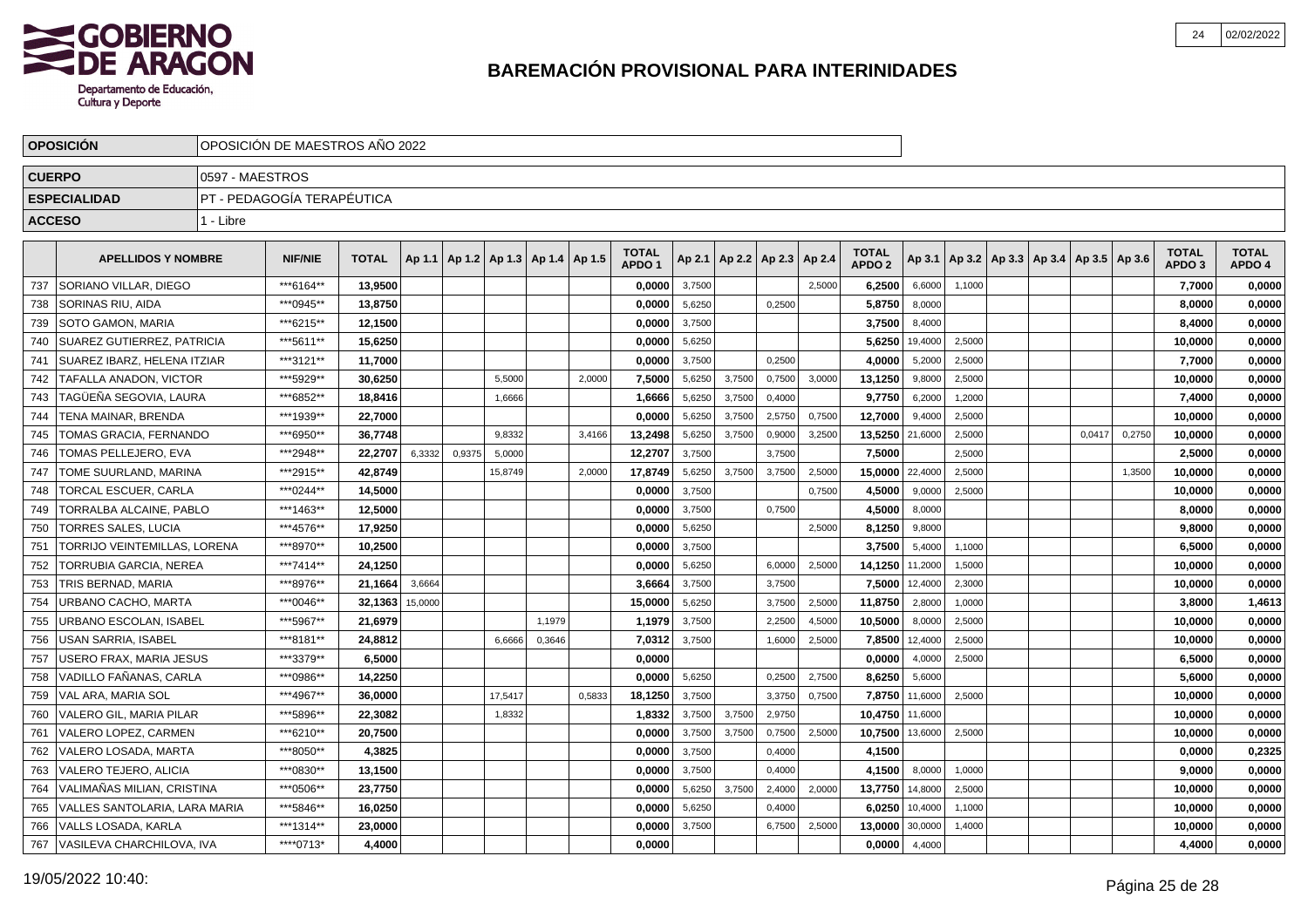

|     | <b>OPOSICIÓN</b>                              |                 | OPOSICIÓN DE MAESTROS AÑO 2022 |              |  |                                            |         |        |  |                                   |        |        |                                   |        |                                   |                |                                                     |  |        |                                   |                        |
|-----|-----------------------------------------------|-----------------|--------------------------------|--------------|--|--------------------------------------------|---------|--------|--|-----------------------------------|--------|--------|-----------------------------------|--------|-----------------------------------|----------------|-----------------------------------------------------|--|--------|-----------------------------------|------------------------|
|     | <b>CUERPO</b>                                 | 0597 - MAESTROS |                                |              |  |                                            |         |        |  |                                   |        |        |                                   |        |                                   |                |                                                     |  |        |                                   |                        |
|     | <b>ESPECIALIDAD</b>                           |                 | PT - PEDAGOGÍA TERAPÉUTICA     |              |  |                                            |         |        |  |                                   |        |        |                                   |        |                                   |                |                                                     |  |        |                                   |                        |
|     | <b>ACCESO</b>                                 | 1 - Libre       |                                |              |  |                                            |         |        |  |                                   |        |        |                                   |        |                                   |                |                                                     |  |        |                                   |                        |
|     | <b>APELLIDOS Y NOMBRE</b>                     |                 | <b>NIF/NIE</b>                 | <b>TOTAL</b> |  | Ap 1.1   Ap 1.2   Ap 1.3   Ap 1.4   Ap 1.5 |         |        |  | <b>TOTAL</b><br>APDO <sub>1</sub> |        |        | Ap 2.1   Ap 2.2   Ap 2.3   Ap 2.4 |        | <b>TOTAL</b><br>APDO <sub>2</sub> |                | Ap 3.1   Ap 3.2   Ap 3.3   Ap 3.4   Ap 3.5   Ap 3.6 |  |        | <b>TOTAL</b><br>APDO <sub>3</sub> | <b>TOTAL</b><br>APDO 4 |
| 768 | VAZQUEZ COELLO, VANESSA                       |                 | ***0408**                      | 16.8853      |  |                                            | 1,8332  | 0,0521 |  | 1.8853                            |        |        | 1,7500                            | 3,2500 |                                   | 5.0000 19,2000 | 2,5000                                              |  |        | 10.0000                           | 0,0000                 |
| 769 | VAZQUEZ DUEÑAS. SERGIO                        |                 | ***4956**                      | 18,5000      |  |                                            |         |        |  | 0.0000                            | 3,7500 | 3,7500 | 1,0000                            |        | 8,5000                            | 10,0000        |                                                     |  |        | 10,0000                           | 0,0000                 |
| 770 | VEGA GONZALEZ, AZAHARA MARIA                  |                 | ***1266**                      | 0,4000       |  |                                            |         |        |  | 0,0000                            |        |        |                                   |        | 0,0000                            | 0,4000         |                                                     |  |        | 0,4000                            | 0,0000                 |
| 771 | VELA MAÑERO, FERNANDO JAVIER                  |                 | ***2091**                      | 15,0000      |  |                                            |         |        |  | 0,0000                            | 3,7500 |        | 1,2500                            |        | 5,0000                            | 11,0000        |                                                     |  |        | 10,0000                           | 0,0000                 |
| 772 | VELASCO CEREZUELA, ALEJANDRO<br><b>MARIA</b>  |                 | ***5874**                      | 14,0000      |  |                                            |         |        |  | 0,0000                            | 3,7500 |        | 0,2500                            |        | 4.0000                            | 12,2000        | 1,8000                                              |  |        | 10,0000                           | 0,0000                 |
| 773 | VELILLA LARA, MIRIAM                          |                 | ***0124**                      | 33,1250      |  |                                            | 10,5000 |        |  | 10,5000                           | 5,6250 | 3,7500 | 0,7500                            | 2,5000 | 12,6250                           | 13,2000        | 1,0000                                              |  | 0,3000 | 10.0000                           | 0,0000                 |
| 774 | VERA BORJA, ALBA MARIA                        |                 | ***1845**                      | 14,6250      |  |                                            |         |        |  | 0,0000                            | 5,6250 |        |                                   |        | 5,6250                            | 9,0000         |                                                     |  |        | 9,0000                            | 0,0000                 |
| 775 | VERSTAPPEN BENEDICTO, LAURA<br><b>JOHANNA</b> |                 | ***2071**                      | 20.1000      |  |                                            |         |        |  | 0.0000                            | 3,7500 |        | 3.6000                            | 2,7500 | 10.1000                           | 15,0000        | 2,0000                                              |  |        | 10.0000                           | 0,0000                 |
| 776 | <b>VICEN ALCALA, ALICIA</b>                   |                 | ***5795**                      | 15,9250      |  |                                            |         |        |  | 0,0000                            | 5,6250 |        | 0,4000                            |        | 6,0250                            | 7,8000         | 2,1000                                              |  |        | 9,9000                            | 0,0000                 |
| 777 | <b>VICENTE LATORRE, LAURA</b>                 |                 | ***6273**                      | 10.8000      |  |                                            |         |        |  | 0.0000                            |        |        |                                   | 2.0000 | 2,0000                            | 8.8000         |                                                     |  |        | 8,8000                            | 0,0000                 |
| 778 | I VICENTE MARIN. SANDRA                       |                 | ***7582**                      | 1,0000       |  |                                            |         |        |  | 0,0000                            |        |        |                                   |        | 0,0000                            |                | 1,0000                                              |  |        | 1,0000                            | 0,0000                 |
| 779 | VICENTE VIRUETE, SONIA                        |                 | ***0715**                      | 14,2500      |  |                                            |         |        |  | 0.0000                            | 3,7500 |        |                                   | 2,5000 | 6,2500                            | 8,0000         |                                                     |  |        | 8,0000                            | 0,0000                 |
| 780 | <b>VILLAESCUSA AUQUE, PAULA</b>               |                 | ***2185**                      | 18,1250      |  |                                            |         |        |  | 0.0000                            | 5,6250 |        |                                   | 2,5000 | 8,1250                            | 8,0000         | 2,5000                                              |  |        | 10,0000                           | 0,0000                 |
| 781 | <b>VILLAN CENTELLES, PAULA</b>                |                 | ***0190**                      | 19.3750      |  |                                            |         |        |  | 0.0000                            | 5,6250 | 3.7500 |                                   |        | 9,3750                            | 9,8000         | 2,5000                                              |  |        | 10.0000                           | 0,0000                 |
| 782 | <b>VILLAR CARCELLER. NOELIA</b>               |                 | ***0474**                      | 27,6149      |  |                                            | 1,6666  |        |  | 1,6666                            | 5,6250 | 3,7500 | 4,5000                            | 2,5000 | 15,0000                           | 12,8000        | 2,5000                                              |  |        | 10,0000                           | 0,9483                 |
| 783 | VILLARMIN GUALLAR, ERIKA                      |                 | ***1010**                      | 12,5500      |  |                                            |         |        |  | 0,0000                            | 3,7500 |        |                                   |        | 3,7500                            | 8,8000         |                                                     |  |        | 8,8000                            | 0,0000                 |
| 784 | <b>VILLARON CIA, PATRICIA</b>                 |                 | ***8509**                      | 18.8250      |  |                                            |         |        |  | 0.0000                            | 3,7500 |        | 2,5750                            | 2,5000 | 8.8250                            | 11,0000        | 2,5000                                              |  |        | 10,0000                           | 0,0000                 |
| 785 | VILLARROYA GEA, LAURA                         |                 | ***6122**                      | 21,8750      |  |                                            |         |        |  | 0,0000                            | 5,6250 | 3,7500 |                                   | 2,5000 | 11,8750                           | 10,0000        | 2,5000                                              |  |        | 10,0000                           | 0,0000                 |
| 786 | VITALLER MOMBIELA, MARIA DEL<br><b>PILAR</b>  |                 | ***6398**                      | 10,9000      |  |                                            |         |        |  | 0,0000                            | 3,7500 |        | 0,2500                            |        | 4,0000                            | 4,4000         | 2,5000                                              |  |        | 6,9000                            | 0,0000                 |
| 787 | <b>VIZUETE BERMEJO, ROCIO</b>                 |                 | ***9012**                      | 24,6250      |  |                                            |         |        |  | 0,0000                            | 5,6250 | 3,7500 | 5,2500                            |        | 14,6250                           | 18,4000        |                                                     |  |        | 10,0000                           | 0,0000                 |
| 788 | <b>WERNER SERNANDEZ, DESIRE</b>               |                 | ***7873**                      | 31,3499      |  |                                            | 16,2499 |        |  | 16,2499                           | 3,7500 |        | 1,3500                            |        | 5,1000                            | 14,6000        | 2,5000                                              |  |        | 10,0000                           | 0,0000                 |
| 789 | <u>lYESTE MARTINEZ. ALVARO</u>                |                 | ***5007**                      | 32,3332      |  |                                            | 7,3332  |        |  | 7,3332                            | 5,6250 | 3,7500 | 3,2250                            | 3,0000 | 15,0000                           | 11,8000        | 0,4000                                              |  |        | 10,0000                           | 0,0000                 |
| 790 | YUNQUERA PEÑARANDA, JOSE<br><b>MIGUEL</b>     |                 | ***9324**                      | 17,3082      |  |                                            | 0,3332  | 0,6250 |  | 0,9582                            | 3,7500 |        | 2,7000                            |        | 6,4500                            | 8,0000         | 1,9000                                              |  |        | 9,9000                            | 0,0000                 |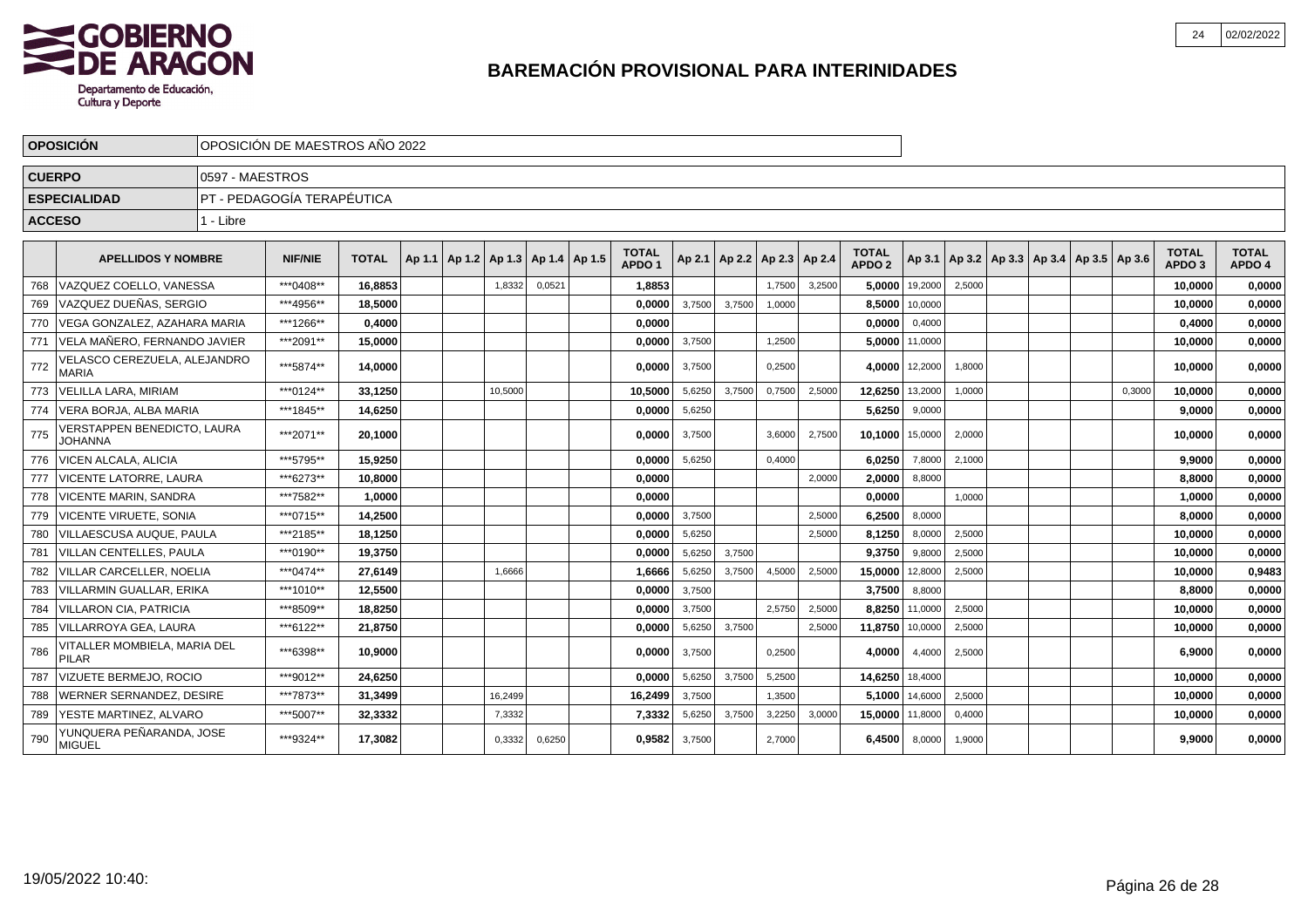

|                                                   | <b>OPOSICIÓN</b>                   |  | IOPOSICIÓN DE MAESTROS AÑO 2022 |              |  |                                            |        |  |  |                                   |                                   |  |        |        |                                   |                       |               |  |                                                     |                                   |                        |
|---------------------------------------------------|------------------------------------|--|---------------------------------|--------------|--|--------------------------------------------|--------|--|--|-----------------------------------|-----------------------------------|--|--------|--------|-----------------------------------|-----------------------|---------------|--|-----------------------------------------------------|-----------------------------------|------------------------|
| <b>CUERPO</b><br>10597 - MAESTROS                 |                                    |  |                                 |              |  |                                            |        |  |  |                                   |                                   |  |        |        |                                   |                       |               |  |                                                     |                                   |                        |
| PT - PEDAGOGÍA TERAPÉUTICA<br><b>ESPECIALIDAD</b> |                                    |  |                                 |              |  |                                            |        |  |  |                                   |                                   |  |        |        |                                   |                       |               |  |                                                     |                                   |                        |
|                                                   | <b>ACCESO</b>                      |  | 2 - Reserva para discapacidad   |              |  |                                            |        |  |  |                                   |                                   |  |        |        |                                   |                       |               |  |                                                     |                                   |                        |
|                                                   | <b>APELLIDOS Y NOMBRE</b>          |  | <b>NIF/NIE</b>                  | <b>TOTAL</b> |  | Ap 1.1   Ap 1.2   Ap 1.3   Ap 1.4   Ap 1.5 |        |  |  | <b>TOTAL</b><br>APDO <sub>1</sub> | Ap 2.1   Ap 2.2   Ap 2.3   Ap 2.4 |  |        |        | <b>TOTAL</b><br>APDO <sub>2</sub> |                       |               |  | Ap 3.1   Ap 3.2   Ap 3.3   Ap 3.4   Ap 3.5   Ap 3.6 | <b>TOTAL</b><br>APDO <sub>3</sub> | <b>TOTAL</b><br>APDO 4 |
|                                                   | BARRERA ESTEBAN, IGNACIO           |  | ***5843**                       | 13,7500      |  |                                            |        |  |  |                                   | $0,0000$ 3,7500                   |  |        |        |                                   | 3.7500 10,8000 1,0000 |               |  |                                                     | 10,0000                           | 0,0000                 |
|                                                   | COSTA LOPEZ, BORJA                 |  | ***1055**                       | 6,1500       |  |                                            |        |  |  |                                   | $0,0000$ 3,7500                   |  | 0,4000 |        | 4,1500                            | 2,0000                |               |  |                                                     | 2,0000                            | 0,0000                 |
|                                                   | LAHOZ MOLINA. LIDYA                |  | ***5558**                       | 24,2666      |  |                                            | 7,1666 |  |  | 7,1666                            | 3,7500                            |  | 0,8500 | 2,5000 | 7,1000                            |                       | 8,8000 2,2000 |  |                                                     | 10,0000                           | 0,0000                 |
|                                                   | <b>TELLO JULIAN. ALVARO RAFAEL</b> |  | ***5481**                       | 13,7500      |  |                                            |        |  |  | $0,0000$ 3,7500                   |                                   |  |        |        | 3.7500                            |                       | 9,4000 0,8000 |  |                                                     | 10,0000                           | 0,0000                 |
|                                                   | VICENTE NAVARRETE, PATRICIA        |  | ***1958**                       | 8,6250       |  |                                            |        |  |  | 0,0000                            | 5,6250                            |  |        |        | 5,6250                            | 3,0000                |               |  |                                                     | 3,0000                            | 0,0000                 |